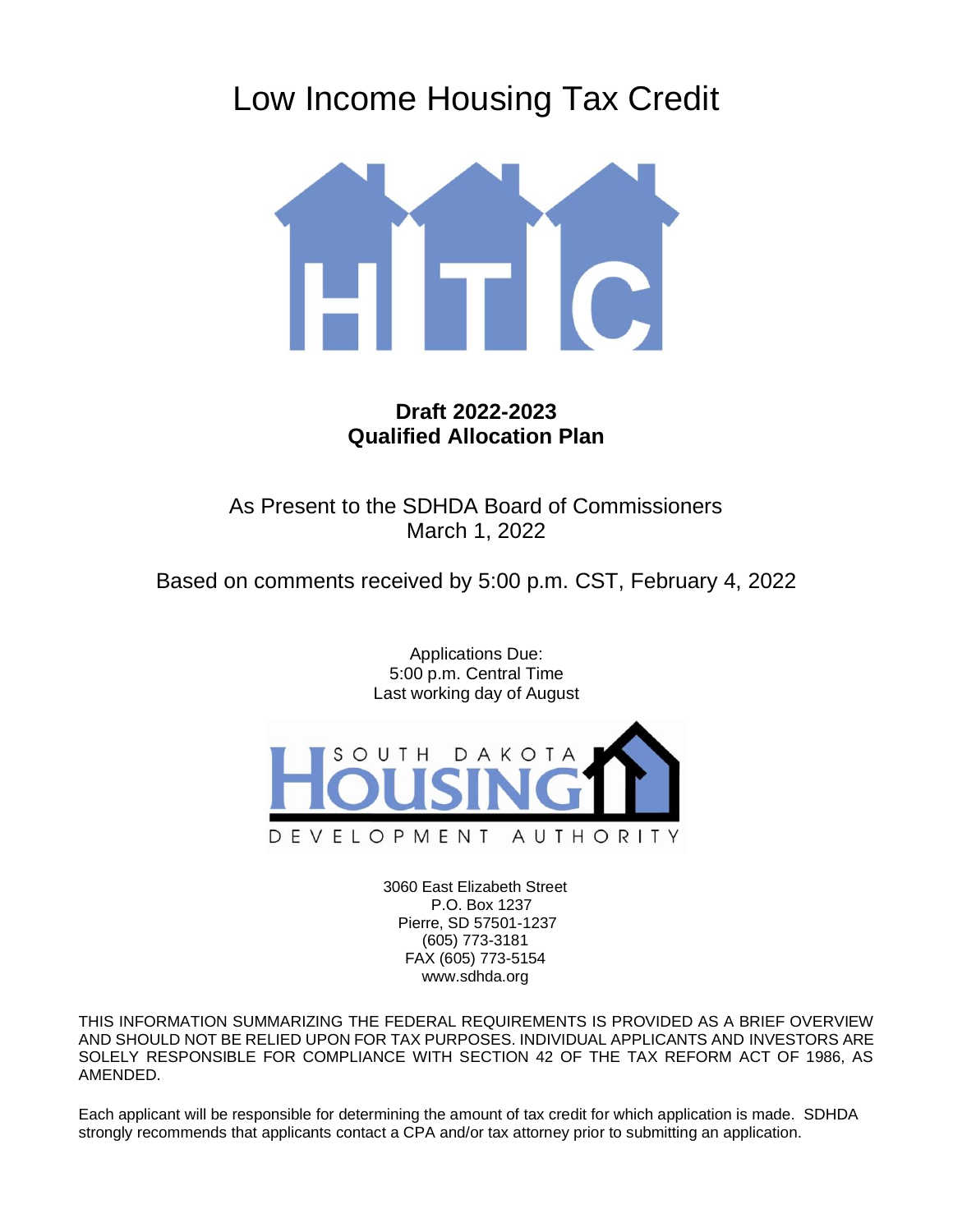Alternative formats of this document are available to persons with disabilities upon request. For information regarding Section 504 Accessibility, contact the South Dakota Housing Development Authority 504 Coordinator, Andy Fuhrman, at 1-800-540-4241.

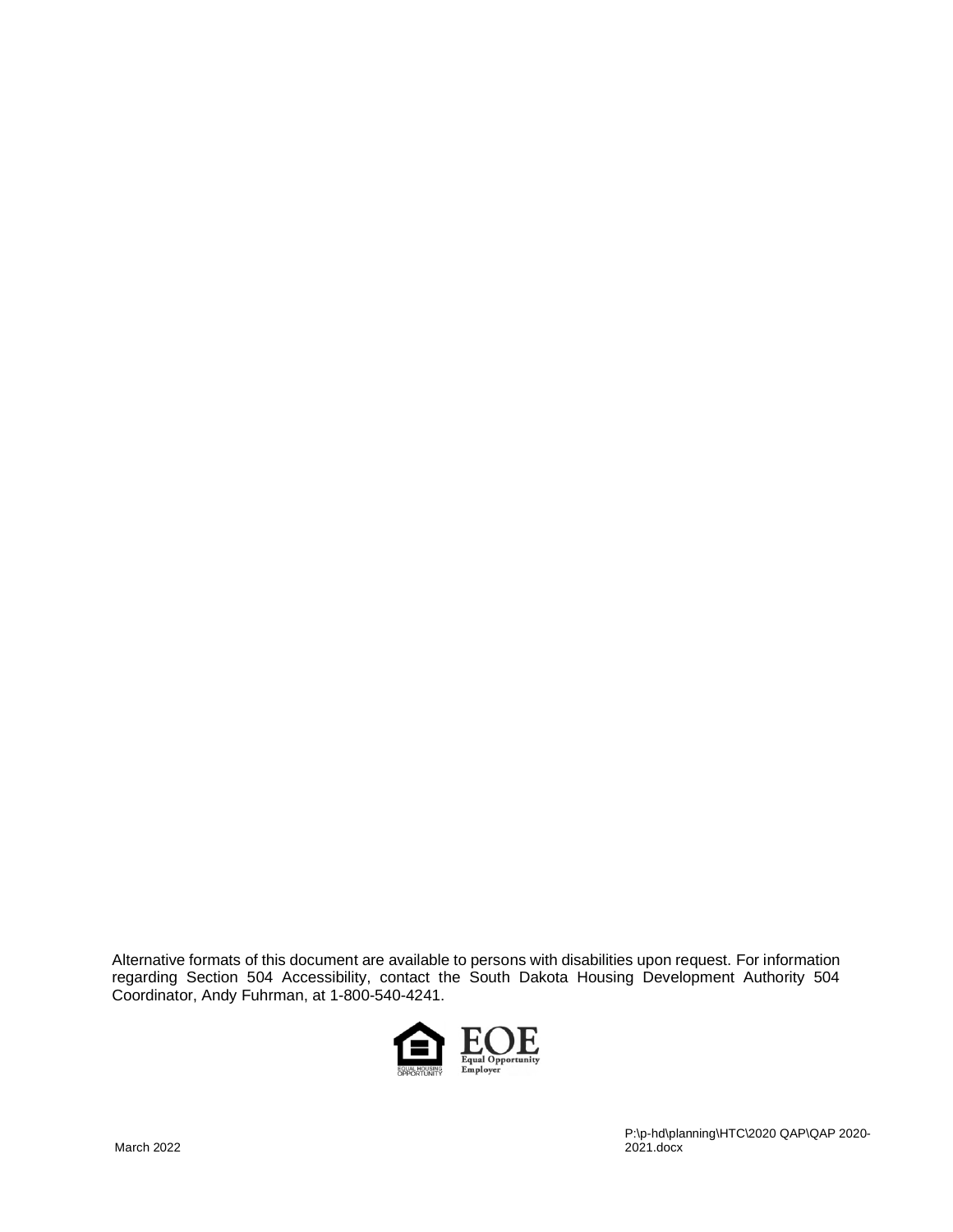# **CONTENTS**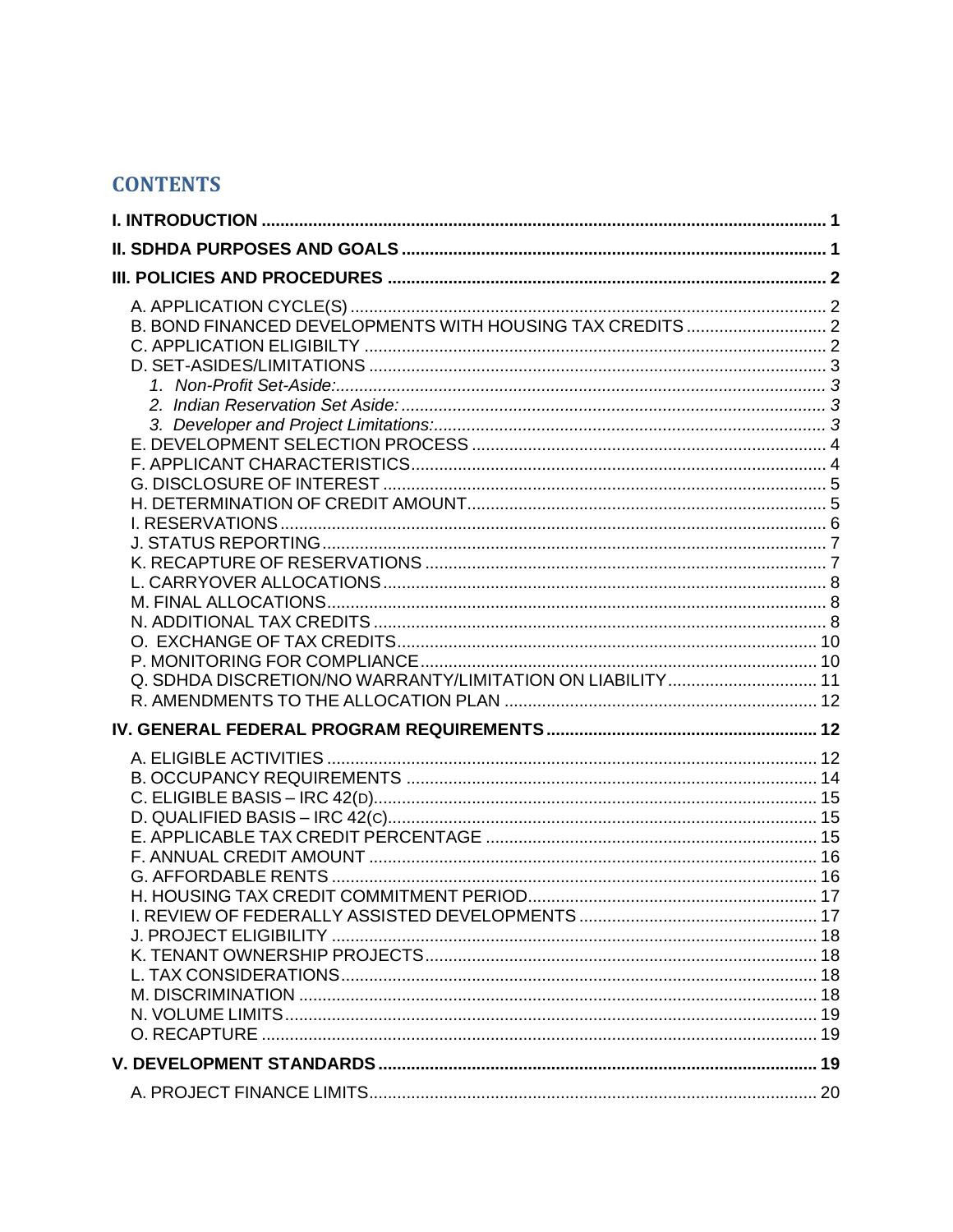| 10. Efficient Use of Tax Credits (Equity), HOME, and Housing Opportunity Funds 29 |  |
|-----------------------------------------------------------------------------------|--|
|                                                                                   |  |
|                                                                                   |  |
|                                                                                   |  |
|                                                                                   |  |
|                                                                                   |  |
|                                                                                   |  |
|                                                                                   |  |
|                                                                                   |  |
|                                                                                   |  |
|                                                                                   |  |
|                                                                                   |  |
|                                                                                   |  |
|                                                                                   |  |
|                                                                                   |  |
|                                                                                   |  |
|                                                                                   |  |
|                                                                                   |  |
|                                                                                   |  |
| IX. FEES/FINES                                                                    |  |
|                                                                                   |  |
|                                                                                   |  |
|                                                                                   |  |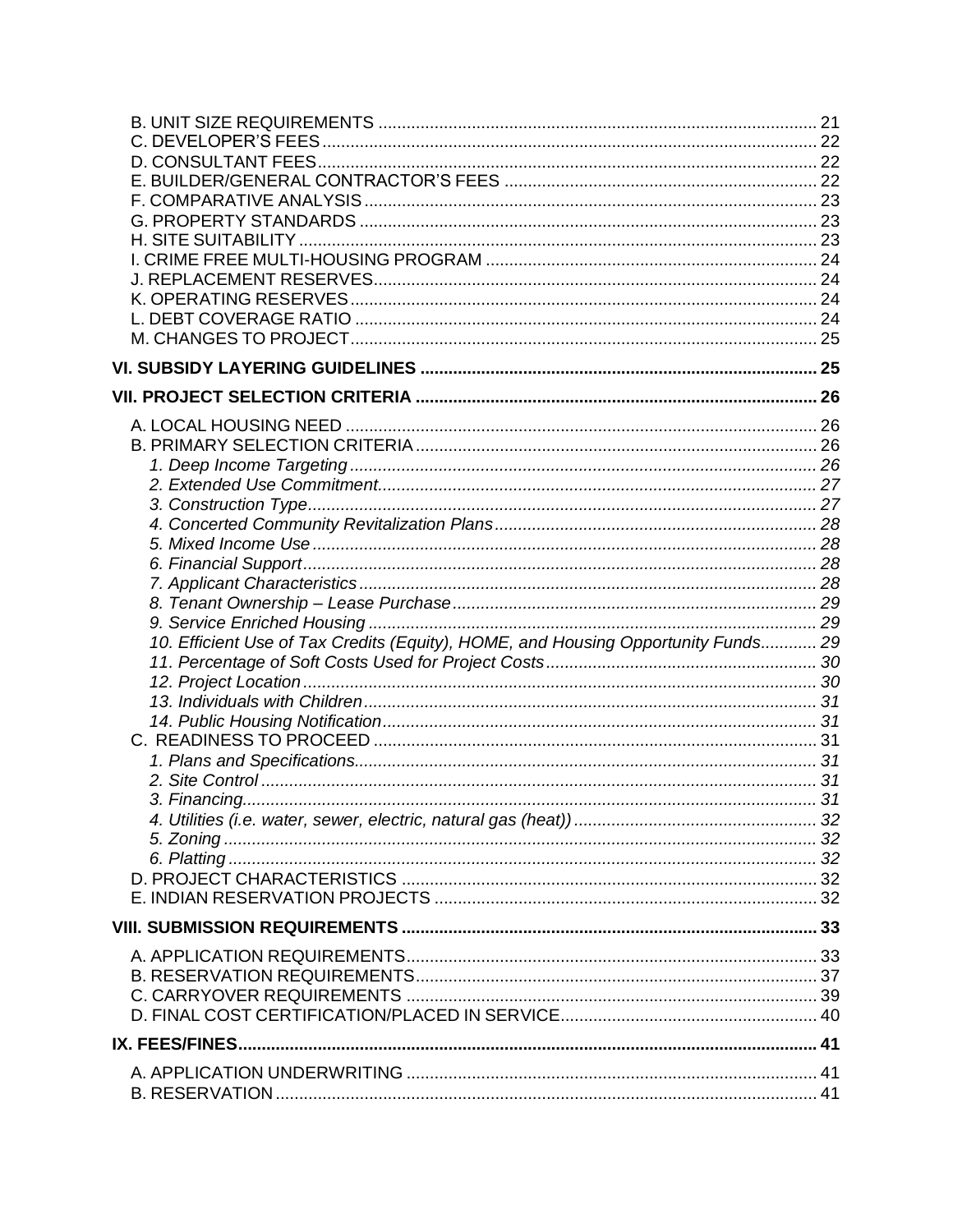## **EXHIBITS**

- 1. Qualified Census Tracts and Difficult Development Areas
- 
- 2. Market Analysis Requirements<br>3. Local Governing Body Approval<br>4. Project Characteristics
- 
- 5. Nonprofit Eligibility Questionnaire
- 6. Self-Scoring Worksheet<br>7. Application Checklist
-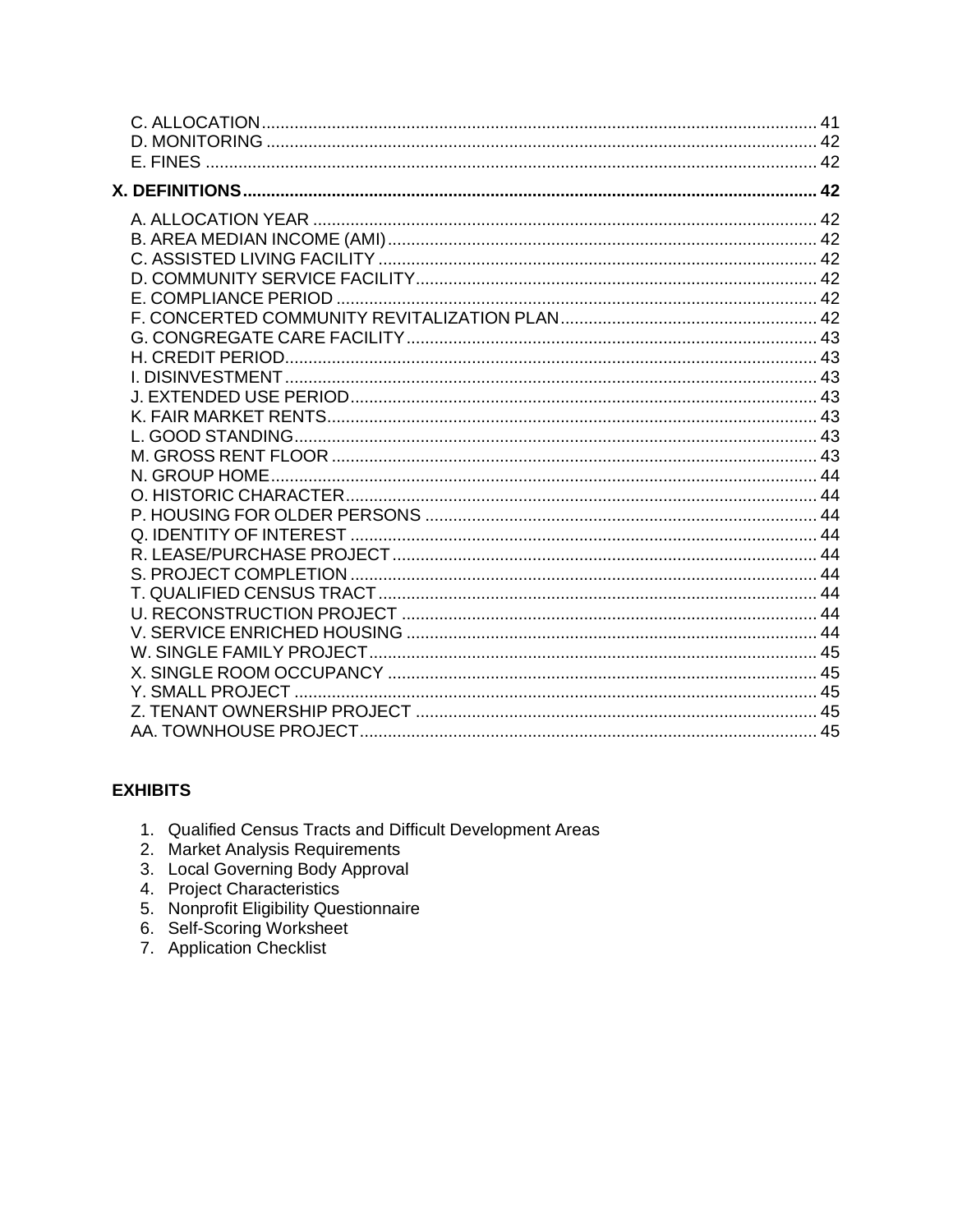## **SOUTH DAKOTA HOUSING DEVELOPMENT AUTHORITY 2020-2021 QUALIFIED ALLOCATION PLAN FOR HOUSING TAX CREDITS**

#### **I. INTRODUCTION**

<span id="page-5-0"></span>THE SOUTH DAKOTA HOUSING DEVELOPMENT AUTHORITY (SDHDA) IS RESPONSIBLE FOR THE ADMINISTRATION OF THE HOUSING TAX CREDIT PROGRAM (PROGRAM) FOR THE STATE OF SOUTH DAKOTA. THIS FEDERAL PROGRAM WAS ESTABLISHED FOR THE PURPOSE OF ENCOURAGING THE CONSTRUCTION AND REHABILITATION OF HOUSING FOR LOW-INCOME INDIVIDUALS AND FAMILIES BY OFFERING A REDUCTION IN TAX LIABILITY TO INVESTORS IN LOW INCOME HOUSING DEVELOPMENTS. PARTIES INTERESTED IN PURSUING TAX CREDITS SHOULD REFERENCE INTERNAL REVENUE CODE SECTION 42 (CODE) FOR MORE DETAILED INFORMATION AND SHOULD SEEK COMPETENT TAX COUNSEL FOR ADDITIONAL GUIDANCE.

SDHDA IS REQUIRED TO DEVELOP AN ALLOCATION PLAN DEFINING THE PROCESS BY WHICH IT WILL ALLOCATE HOUSING TAX CREDITS TO LOW INCOME HOUSING PROPERTIES THROUGHOUT THE STATE OF SOUTH DAKOTA. THE SDHDA HOUSING TAX CREDIT QUALIFIED ALLOCATION PLAN (PLAN) IS INTENDED TO PROMOTE THE SELECTION OF THOSE PROPERTIES THAT ADDRESS THE MOST CRUCIAL NEEDS OF THE STATE, WITHIN THE GUIDELINES AND REQUIREMENTS ESTABLISHED BY THE FEDERAL GOVERNMENT.

## **II. SDHDA PURPOSES AND GOALS**

<span id="page-5-1"></span>SDHDA will use housing tax credits to the fullest extent possible each year to create and maintain housing for low and very low income households in a manner that furthers the following goals:

- A. Assist in construction and preservation of decent, safe, sanitary, and affordable units in the areas of greatest demonstrated housing need in the community and in the state, ensuring distribution, both urban and rural, where and when possible, taking into consideration the historical significance of the property, the current housing market, and the prospect for future demand.
- B. In those areas where greatest need is identified, give preference to those projects which provide the highest quality affordable units compared to the lowest amount of credit allocation while considering serving the lowest income tenants, and where appropriate, providing mixed income housing.
- C. Make such units affordable to households for the longest time period possible (Extended Use).
- D. Allocate only the amount of housing tax credits that SDHDA determines to be necessary for the financial feasibility of the project and its viability as a qualified affordable housing project throughout the credit period.
- E. Assist in the provision of housing to meet the needs and priorities outlined in the State Consolidated Plan and its corresponding Update(s).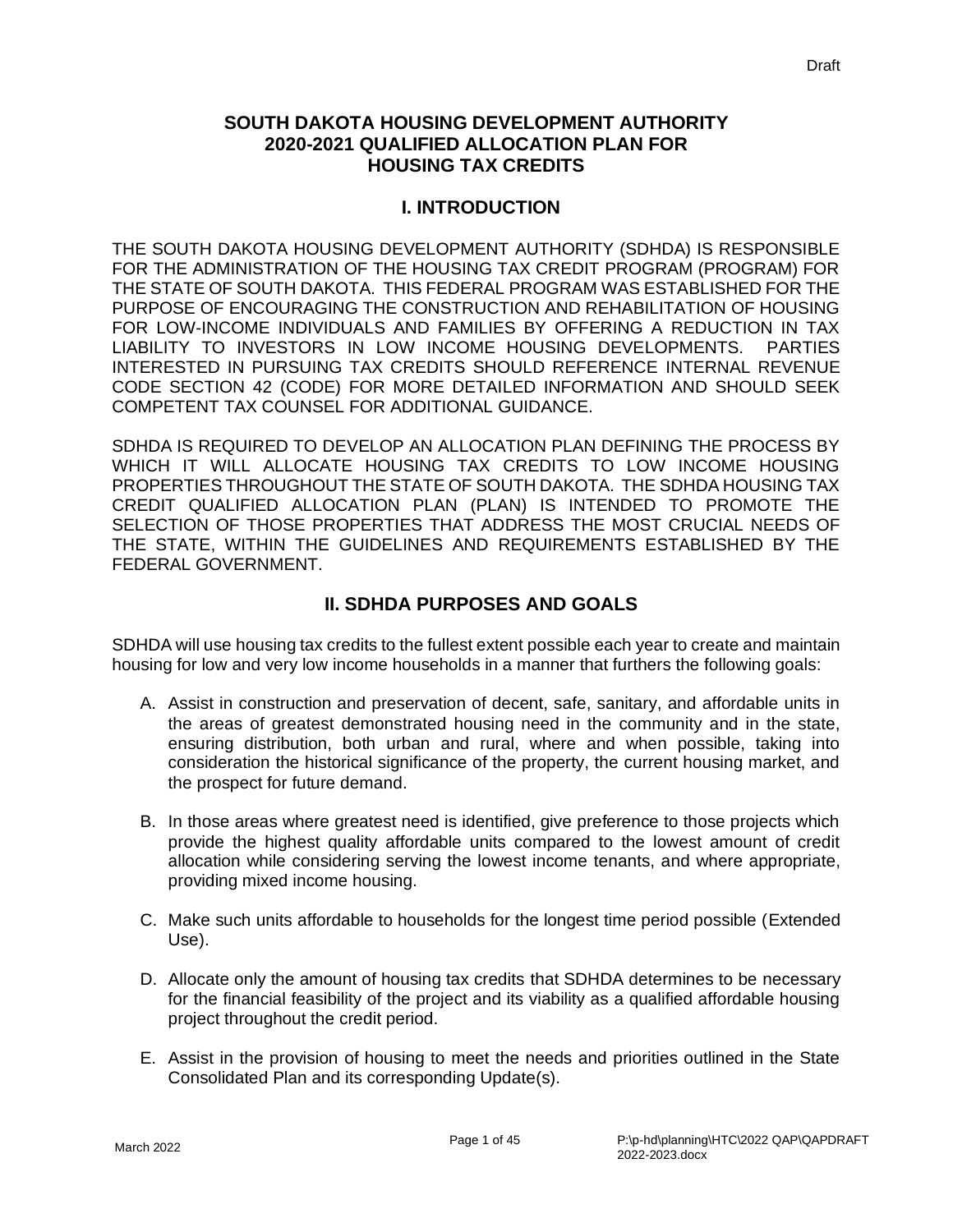- F. Provide opportunities to a wide variety of developers, both for profit and nonprofit, and for a variety of housing projects.
- G. Encourage innovative approaches which are cost effective in providing affordable housing, including planning, design, construction, quality, energy efficiency, and financing.
- H. Give preference to those applications which show a greater degree of readiness to proceed with the development.

## **III. POLICIES AND PROCEDURES**

<span id="page-6-0"></span>Tax credits will be made available through a two-stage process: conditional reservation and allocation.

## <span id="page-6-1"></span>**A. APPLICATION CYCLE(S)**

Annual Application Cycle: Applicants may apply using the SDHDA HOME/Housing Tax Credit application form to receive a tax credit reservation or to request an additional housing tax credit reservation. Complete applications (refer to Section VIII), including all fees, and must be received at SDHDA by 5:00 p.m. Central Time, the last working day of August. Electronic submission of applications is encouraged and may be accessed by following the instructions the SDHDA website at [https://www.sdhda.org/housing-development/application-submission.](https://www.sdhda.org/housing-development/application-submission) Applications may also be hand delivered or delivered via postal or private mailing service. Applications via facsimile or email will not be accepted.

SDHDA may(i) hold back a portion of the unallocated tax credits for later use, (ii) issue an award for all or some portion of the future year's tax credits, (iii) hold another application cycle, or (iv) award tax credits for applications submitted to SDHDA under another program that need additional funds for feasibility.

## <span id="page-6-2"></span>**B. BOND FINANCED DEVELOPMENTS WITH HOUSING TAX CREDITS**

Projects that propose at least 50% tax-exempt bond financing are subject to a separate bond volume limitation and tax credits are not counted against South Dakota's tax credit volume limit (IRC42(h)(4)). SDHDA must apply to the Governor's Office on behalf of each project that proposes tax-exempt bond financing to secure an allocation under the bond volume limit. When competition exists for housing tax credits, multifamily projects may be directed toward tax-exempt bond financing. Applicants seeking tax-exempt bond financing should contact SDHDA early in the application process.

Applicants applying for tax-exempt bond financing must use the HOME/Housing Tax Credit Application and the Bond Financing Application. Applications for bond financing will be accepted annually November 1<sup>st</sup> through May 1<sup>st</sup>.

Projects financed with tax-exempt bonds are subject to the requirements of this Plan and must comply with the submission requirements set forth in Section VIII unless otherwise noted.

## <span id="page-6-3"></span>**C. APPLICATION ELIGIBILTY (FORMATING)**

SDHDA will only process applications that it determines are:

- 1. Consistent with the purposes and goals of this Plan,
- 2. Eligible activities under Section IV A, and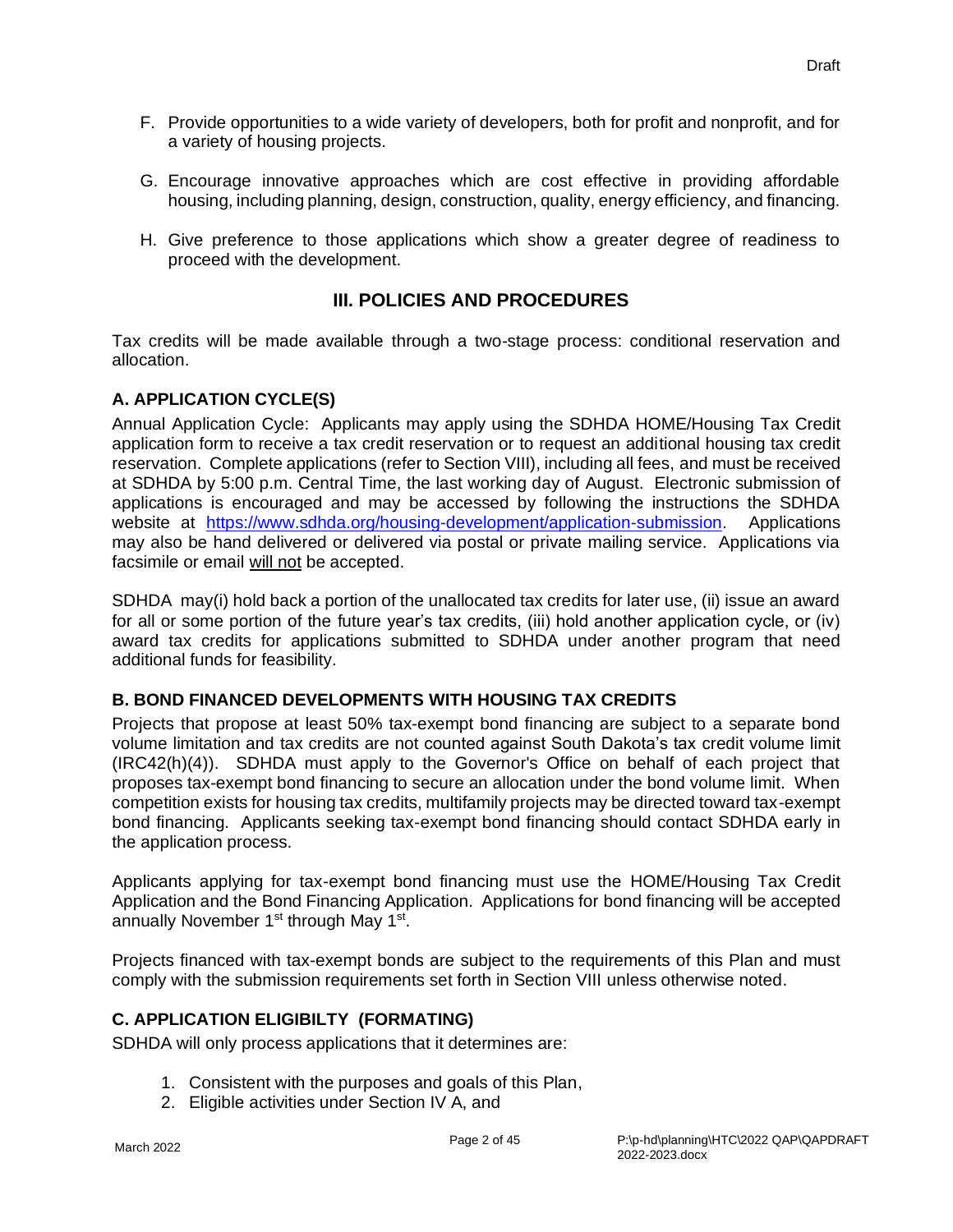3. Financially feasible.

SDHDA may reject applications that are incomplete or that contain incomplete or inaccurate information.

## <span id="page-7-0"></span>**D. SET-ADSIDES AND FUNDING LIMITATIONS**

<span id="page-7-1"></span>The following will apply to the total tax credits available for allocation.

#### **1. Non-Profit Set-Aside:**

IRC 42(h)(5) requires that a minimum of 10 percent of the total annual housing tax credits available be set aside for projects involving nonprofit organizations that have a Section 501(c)(3) or Section 501(c)(4) designation. The nonprofit organization must have as one of its exempt purposes the fostering of low-income housing, must own an interest in the project, and must materially participate in the development and operation of the project throughout the Extended Use Period. A nonprofit organization must not be affiliated with or controlled by a for profit entity.

The nonprofit entity must own at least 10 percent of all general partnership interests in the development (a 10 percent interest in both the income and profit allocated to all the general partners and in all items of cash flow distributed to general partners) and receive at least 10 percent of all fees paid or to be paid to all general partners. Finally, the nonprofit must not have been formed for the principal purpose of competition in the nonprofit pool.

All developments receiving an allocation of tax credits under the nonprofit set-aside will be monitored for continued nonprofit involvement, as detailed above, throughout the entire Extended Use Period. Supporting documentation of such involvement may be requested by SDHDA as deemed necessary.

#### <span id="page-7-2"></span>**2. Indian Reservation Set Aside:**

Up to 20 percent of the total annual housing tax credits available in the Annual Application Cycle will be set aside for the highest scoring project located on tribal land, either held in trust or feesimple, and within the exterior boundaries of an Indian Reservation. If applications are not received during the Annual Application Cycle, or the amount of tax credits requested is less than the amount available in the set-aside, the remaining tax credits will revert to the general pool and may be utilized for other eligible applications.

Applications for tax credits from the set-aside must meet all eligibility requirements of the Plan to be considered for an award of tax credits. Applications for tax credits from the set-asides and awards of such funds are subject to all other provisions of the Plan. Available tax credits under the set-asides do not guarantee funding for any applications.

#### <span id="page-7-3"></span>**3. Developer and Project Funding Limits:**

During the Annual Application Cycle, no more than 20 percent of the total housing tax credits available will be awarded to any one project and no more than 25 percent of the total housing tax credits available will be awarded to any one developer, sponsor, or owner. Tax exempt bond projects are not subject to this limitation.

If an application was awarded housing tax credits in the Annual Application Cycle but the amount of such tax credit award was limited due to the foregoing limitations, then if tax credits remain after the Annual Application Cycle, any such application may be eligible for additional credits per Section III. N.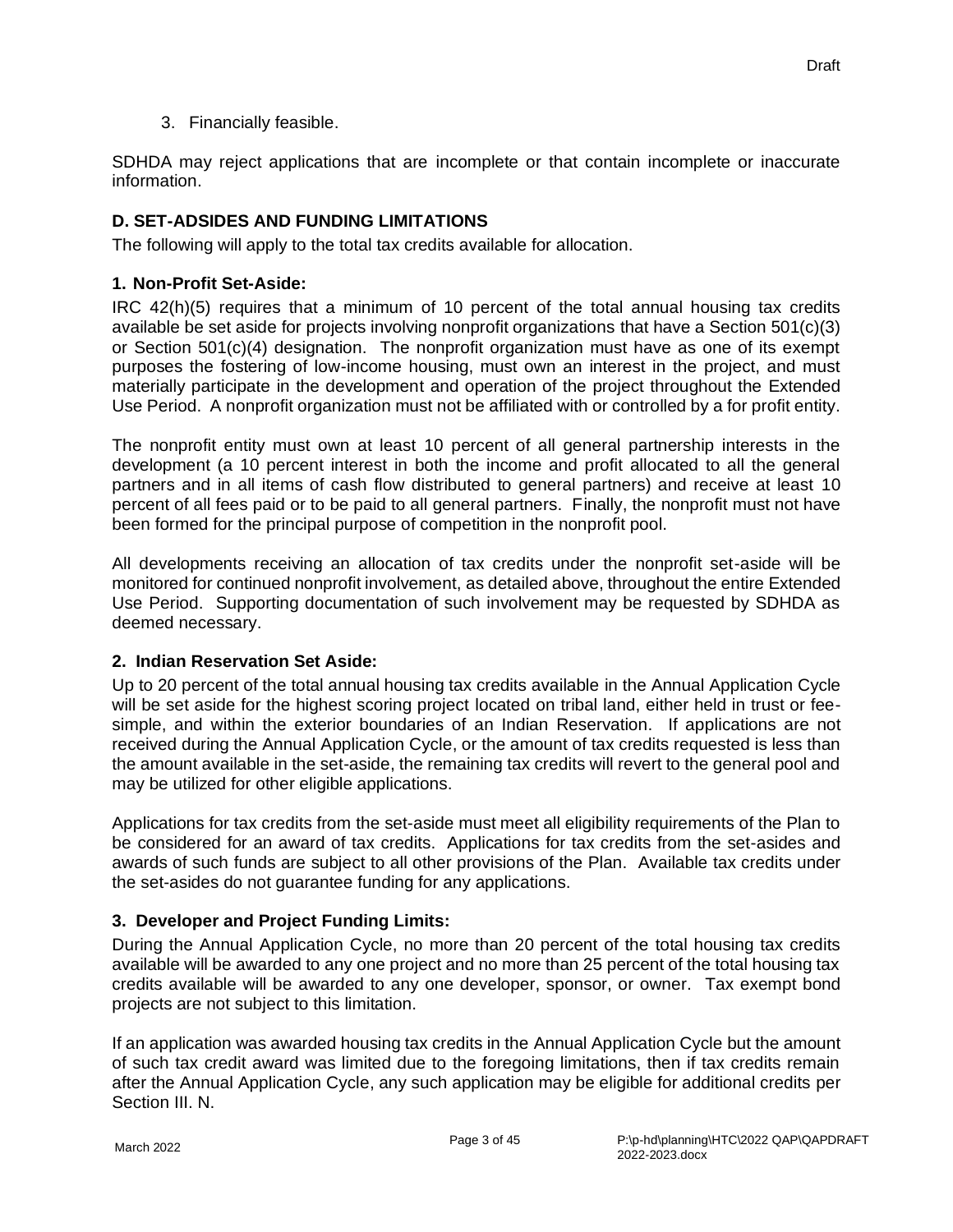#### <span id="page-8-0"></span>**E. DEVELOPMENT SELECTION PROCESS**

Once SDHDA has reviewed all applications for completeness and eligibility based on federal requirements, proposed developments will be selected for reservations based on the criteria as outlined in this Plan.

In addition to the Development Standards and Selection Criteria outlined in this Plan, each and every proposal is analyzed on a comparative basis in a variety of categories to ensure the highest value for the tax credits awarded.

SDHDA may contact the applicants, after the application deadline, for further clarification of the application or any submission items. SDHDA may request additional information and perform additional project evaluation as deemed necessary and appropriate to verify project costs, feasibility and need. SDHDA may exchange information with other state and federal allocating agencies and with other parties as deemed appropriate. By submitting an application for tax credits, the applicant is acknowledging and agreeing to this exchange of information.

When no competition exists for the housing tax credits, SDHDA may continue working with projects which, as a result of incomplete submission or lack of readiness, would be subject to rejection or denial if competition was present.

#### <span id="page-8-1"></span>**F. APPLICANT CHARACTERISTICS**

SDHDA must be satisfied that the owner and operator of the project are familiar with and prepared to comply with the requirements of this Plan. SDHDA may reject applications from previous housing tax credit program participants who have failed to demonstrate proficiency within the program or other government sponsored programs. SDHDA may also reject or discount applications from previous housing tax credits program participants who have failed to complete their projects in accordance with their applications and/or certified plans presented to SDHDA; who have failed to effectively utilize previously allocated tax credits or other government sponsored program resources; or who have failed to demonstrate proficiency or knowledge of the Housing Tax Credit Program. Such consideration will be made individually by SDHDA regarding the proposed property management company and each member of the development team.

Housing tax credit developments must comply with the requirements of this Plan and the Program throughout the agreed upon use period. Those entities involved with existing projects which are determined by SDHDA to be significantly out of compliance, at the sole discretion of SDHDA, will not receive consideration for new housing tax credit projects until the issues are resolved to the satisfaction of SDHDA.

SDHDA may require a compliance review of a SDHDA approved tax credit development that has been placed in service, but for which an IRS Form 8609 has not yet been issued, if the applicant and/or its general partner/managing member has submitted an application for an additional tax credit project.

The applicant and all members of the development team as identified in Exhibit A of the HOME/Housing Tax Credit Application must be in Good Standing as defined in Section X. SDHDA may deem any applicant or member of the development team not to be in good standing if such applicant or development team member has an Identity of Interest, as defined in Section X. with any person or entity not in Good Standing. An attorney's opinion that the applicant and all members of the development team are in Good Standing is required in all cases. Such opinion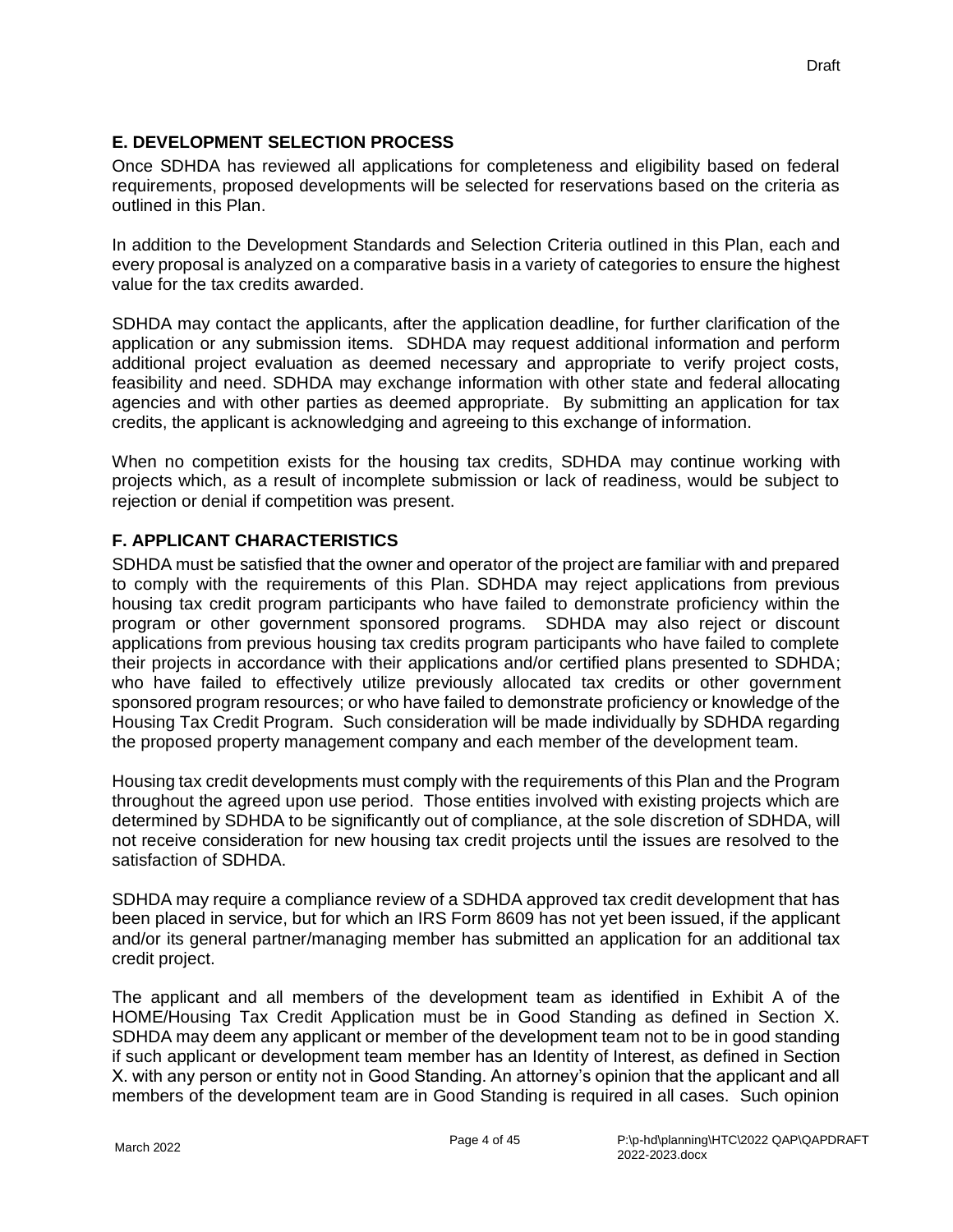must also identify any persons or entities with which the applicant or any member of the development team has an Identity of Interest.

If any applicant or member of the development team involved with a proposed project has serious and repeated non-compliance issues at the time of application, the application will be rejected. The prior performance considered may include, but is not limited to, progress made with previous credit reservations, project compliance and payment of monitoring fees.

#### <span id="page-9-0"></span>**G. DISCLOSURE OF INTEREST**

The applicant must disclose the names and addresses, including corporate officials where applicable, of all parties who have a significant role in the project. These parties include, but are not limited to: accountants, architects, attorneys, engineers, financial consultants, any other consultants, sponsors, management agents, the general contractor, and all subcontractors whose aggregate contract fees will exceed 10 percent of the cost of development (this cost will be calculated excluding the acquisition of land).

#### <span id="page-9-1"></span>**H. DETERMINATION OF CREDIT AMOUNT**

IRC 42(m)(2) provides that SDHDA may not allocate more credit than it determines necessary for the financial feasibility and viability of the development as a qualified affordable housing project throughout the Compliance Period.

In making this determination, SDHDA will take into consideration:

- 1. Development costs, including developer fees;
- 2. All sources and uses of funds;
- 3. Projected income and expenses;
- 4. The historic nature/character of the project;
- 5. Proceeds expected to be generated from the sale of tax credits, including historic tax credits; and
- 6. The difference between total project costs and total available financing resources (including owner equity requirements), which is referred to as the gap. A calculation is made to determine the amount of tax credits needed by the project to fund the gap over a ten-year period, based on the estimated market value of the tax credits and the applicable tax credit rate for the month in which the housing tax credits would be reserved.

Based on this evaluation, SDHDA will determine the amount of housing tax credits to be reserved for each application. SDHDA's determination as to financial feasibility and viability is not a guarantee or recommendation with respect to the feasibility of the project.

An analysis to determine the tax credits necessary for the project to be financially feasible will be done at the time of application, at the time a carryover allocation is approved, and at the time the project is placed in service, provided all project costs are finalized and certified. At the applicant's request, current Fair Market Rents and housing tax credit rents, along with any known changes in operating expenses, can be utilized at each underwriting stage. SDHDAmay, in its sole discretion, to rescind or reduce previously awarded tax credits at any of the underwriting stages if SDHDA determines the proposed development is not financially feasible or does not need tax credits to be financially feasible.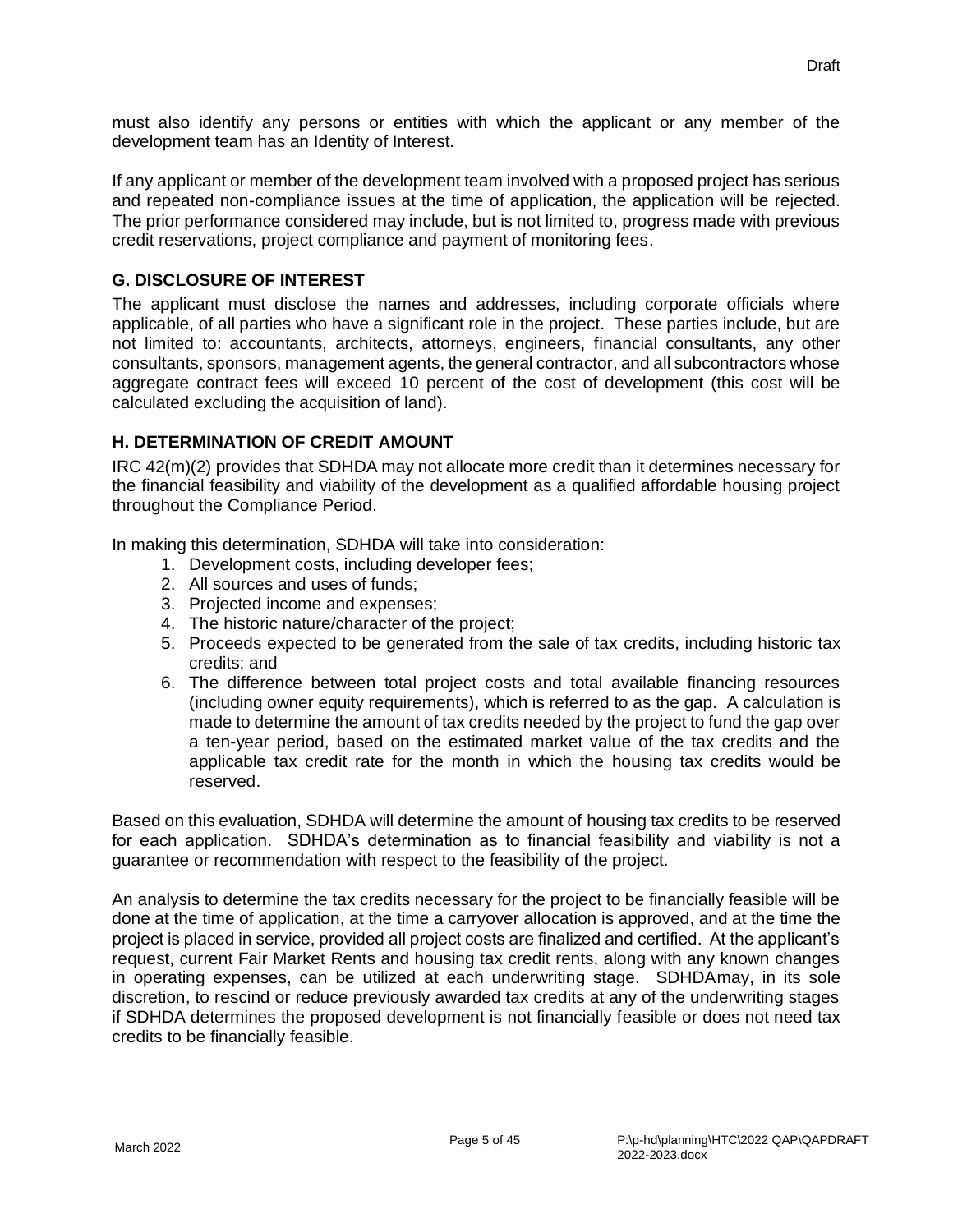IRC 42(d)(5)(B) permits SDHDA to use up to 130 percent of a project's Eligible Basis (Basis Boost) for purposes of calculating the amount of housing tax credits to be awarded to projects that meet one of the following criteria:

- 1. Projects located in a Qualified Census Tract.
- 2. Projects located in a Difficult Development Area.
- 3. Projects that SDHDA has determined require an increase in housing tax credits to be financially feasible, in which projects will be treated as located in a Difficult Development Area. SDHDA will treat projects meeting one of the following criteria as falling within this category:
	- a. Projects located within an area that is part of a Concerted Community Revitalization Plan.
	- b. Service Enriched Housing.
	- c. Projects located in Zone 3 or 4 as defined under Section V (A) Project Finance Limits.
	- d. Rehabilitation projects that qualify for the National Historic Preservation Act of 1966 (NHPA) as amended (16 U.S.C. 470) and utilize Historic Housing Tax Credits.
	- e. Projects that qualify for additional housing tax credits in connection with the declaration of an emergency in pursuant to Section III. N. 2.

**Note:** Number 3 above does not apply to tax exempt bond financed projects. SDHDA does not have the authority to apply the State designated Basis Boost to tax exempt bond projects.

Although federal law permits SDHDA to utilize the 30 percent basis boost to reserve a greater amount of housing tax credits for eligible projects, the increased amount is not automatic and will only be approved for projects when SDHDA determines the additional housing tax credits are needed for financial feasibility. SDHDA will make the basis boost award in five percent (5.00%) increments until the amount of additional basis needed for financial feasibility is reached.

At time of final allocation, only the amount of housing tax credits necessary will be allocated to the development. In order to meet the requirements of the IRS Form 8609, SDHDA may reduce the maximum Qualified Basis to arrive at the final allocation amount.

## <span id="page-10-0"></span>**I. RESERVATIONS**

Once SDHDA staff has reviewed the applications, the SDHDA Board of Commissioners will determine whether an application is awarded housing tax credits and the amount of such award. It is SDHDA's intent that Board action will take place within 75 days after the application submission deadline.

Each housing tax credit reservation will be conditioned upon receipt of written certification and evidence, acceptable to SDHDA, of timely progress toward completion of the project and compliance with federal housing tax credit requirements. SDHDA will forward to the applicant a reservation and notice to proceed letter upon receipt and approval of the required reservation documentation. Refer to Section VIII.B. for SDHDA Reservation Requirements.

SDHDA may reserve and allocate tax credits to any project or not reserve tax credits for any project, regardless of ranking under the project selection criteria, if it determines in its sole discretion that a reservation for such project does not further the purposes and goals set forth in the CODE or in this Plan. For purposes of this determination, the information which may be taken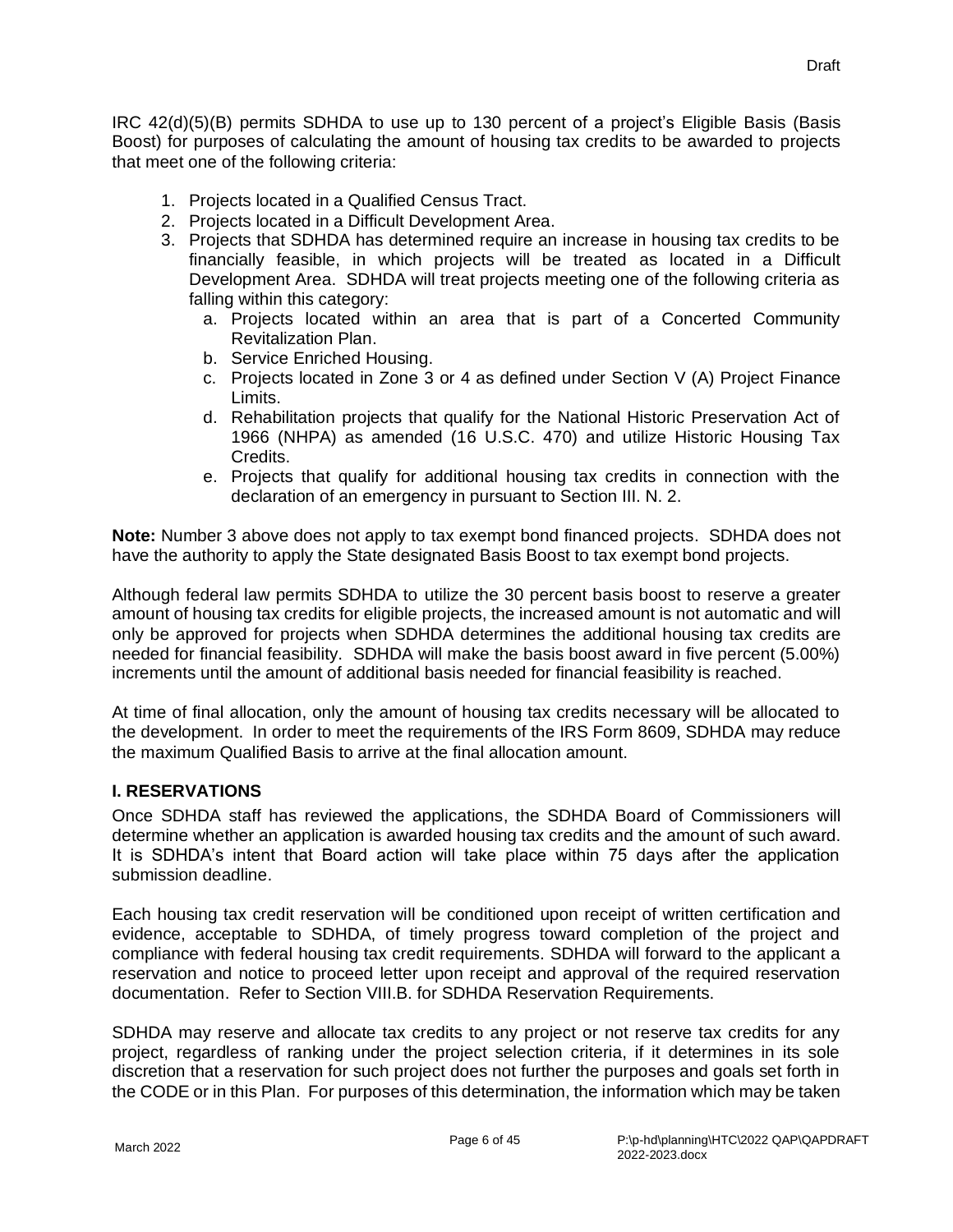into account by SDHDA includes, but is not limited to, comments of officials of local governmental jurisdictions, information regarding the fact that a particular market is saturated with affordable housing projects, the likelihood that the project will not comply with federal housing tax credit requirements in a timely manner, and the applicant's (including any related party's) prior experience and performance with any housing assistance programs. The prior performance considered may include, but is not limited to, progress made on previous tax credit reservations, construction quality of previous projects, the complete construction of all buildings and amenities identified in the application and final construction plans that have been approved by SDHDA regardless if points were awarded or taken, submission of monthly status reports, project compliance, and payment of monitoring fees. If SDHDA determines not to reserve tax credits on such basis, it will set forth the reasons for such determination.

SDHDA may place special conditions on reservations and to reserve tax credits for lower ranking projects if the amount of credit available is insufficient to fund higher ranking projects.

SDHDA may award reservations of future year's housing tax credits (forward allocations). For example, an applicant may apply for housing tax credits in the August 2022 application round, but the tax credits reserved for the applicant's project may be from the 2023 allocation to South Dakota. Applicants that accept a forward allocation of housing tax credits understand that SDHDA is not liable for any loss or damages that may result from the IRS not providing South Dakota the amount of housing tax credits projected and reserved by SDHDA for the corresponding housing tax credit year.

SDHDA will make available to the public a listing of the housing tax credit applicants receiving a conditional reservation of tax credits. The listing will include the development name, address and contact person and will be posted on the SDHDA home page located at [www.sdhda.org](http://www.sdhda.org/) within 14 days of the awards being made.

SDHDA will make available to the general public a written explanation for any allocation of tax credits that is not made in accordance with established priorities and selection criteria of this Plan. The explanation may be obtained by request from SDHDA.

## <span id="page-11-0"></span>**J. STATUS REPORTING**

All sponsors/developers that receive a reservation of tax credits will be required to provide monthly status reports. Reports are due by the twentieth day of the following month, in a format prescribed by SDHDA outlining progress toward completion. Information provided must be project specific and must include, but not be limited to, such items as firm debt and/or equity financing commitments (conditioned only on receipt of tax credits), construction progress and costs. Monthly reports not submitted by the twentieth of the month will be considered late. A fine of \$250 will be imposed on the third late monthly report and on all subsequent late monthly reports. Fines must be paid before IRS Form(s) 8609 will be issued.

## <span id="page-11-1"></span>**K. RECAPTURE OF RESERVATIONS**

An applicant that receives a reservation of housing tax credits will be subject to recapture of the reservation if the applicant is unable to provide evidence satisfactory to SDHDA in its status report of progress toward the completion of the project as agreed to in writing in the appropriate documents.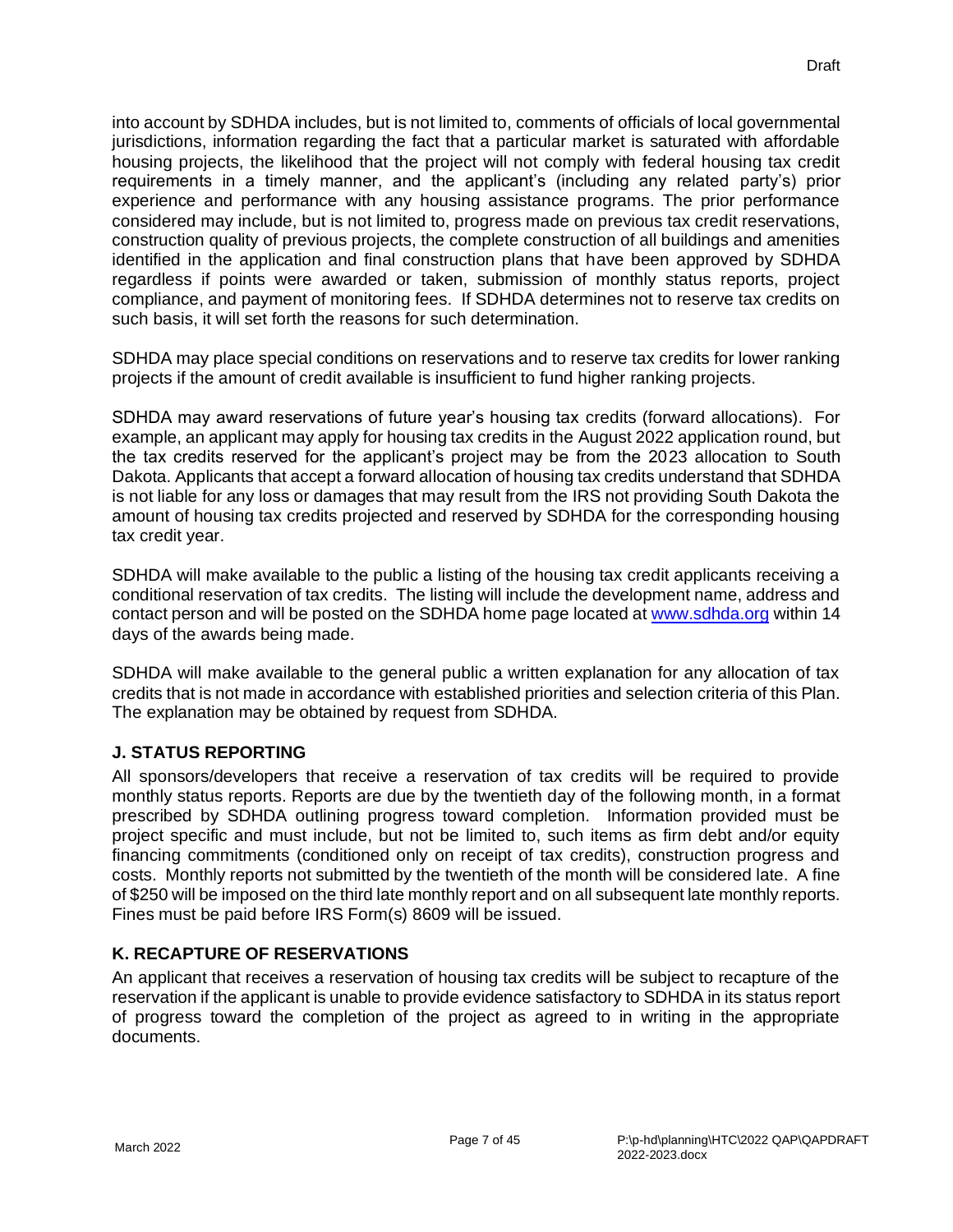#### <span id="page-12-0"></span>**L. CARRYOVER ALLOCATIONS**

IRS Regulation 1.42-6 provides that SDHDA may give a carryover allocation to certain qualified buildings that will not be placed in service prior to December 31 of the Allocation Year. Allocation Year refers to the calendar year from which housing tax credits are awarded to South Dakota. For example, a reservation of 2022 tax credits made on November 1, 2022, will require a carryover allocation to be completed by December 31, 2022. A reservation of 2023 tax credits made on November 1, 2022, will be a forward allocation of 2023 housing tax credits and a carryover allocation would be required to be completed by December 31, 2023.

The carryover allocation requires, among other things, that the applicant provide evidence of ownership of the property and that more than ten percent of the expected basis in the project (including land) has been expended by December 31 of the Allocation Year. An independent CPA must attest that the 10 percent expenditure has been met. Such attestation must be made on SDHDA forms and submitted to SDHDA by November 15<sup>th</sup> of the Allocation Year. The 10 percent test must be completed and the carryover allocation agreement must be signed by December 31 of the Allocation Year. Additional carryover requirements are given in Section VIII.C. A carryover allocation is for a specific amount of housing tax credits, which may be reduced but not increased at final cost certification and issuance of IRS Form(s) 8609.

For bond-financed developments, a carryover allocation is available for buildings that will not be placed in service prior to December 31 of the year in which the bonds were issued but the 10 percent expenditure requirement is satisfied by December 31<sup>st</sup>.

#### <span id="page-12-1"></span>**M. FINAL ALLOCATIONS**

The final tax credit allocation can be made once the building or project is placed in service, construction is completed to required standards, and the proper documentation and fees have been received by SDHDA. The placed-in-service date for housing tax credit purposes for a newly constructed building, or for rehabilitation expenditures in an existing building, is the date when the first unit in the building is certified as available for occupancy. The placed-in-service date must occur within two years of issuing a Carryover Allocation Agreement.

A final allocation may be requested as soon as an eligible building is placed in service and all required documentation has been submitted to SDHDA. The allocation request must be submitted prior to November 1st for IRS Form(s) 8609 to be issued before the end of such year.

The credit amount which will be allocated is based on SDHDA's final determination of the Qualified Basis for the building or project and a review of the project costs as outlined in Section VIII.D.

At the time of allocation, the tax credit recipient must execute certain documents relating to commitments made to SDHDA in order to obtain points under the project selection criteria outlined in Section VII. Such commitments will be recorded as restrictive land use covenants with respect to the development.

#### <span id="page-12-2"></span>**N. ADDITIONAL TAX CREDITS**

Additional housing tax credits may be awarded in certain circumstances as detailed below:

#### **1. Non-emergency Application for Additional Tax Credits:**

A developer that has a signed Reservation and Binding Commitment Agreement for an award of housing tax credits and has not been issued IRS Form(s) 8609 may be eligible to apply for an increase in tax credits if there is an increase in development costs which resulted in an increase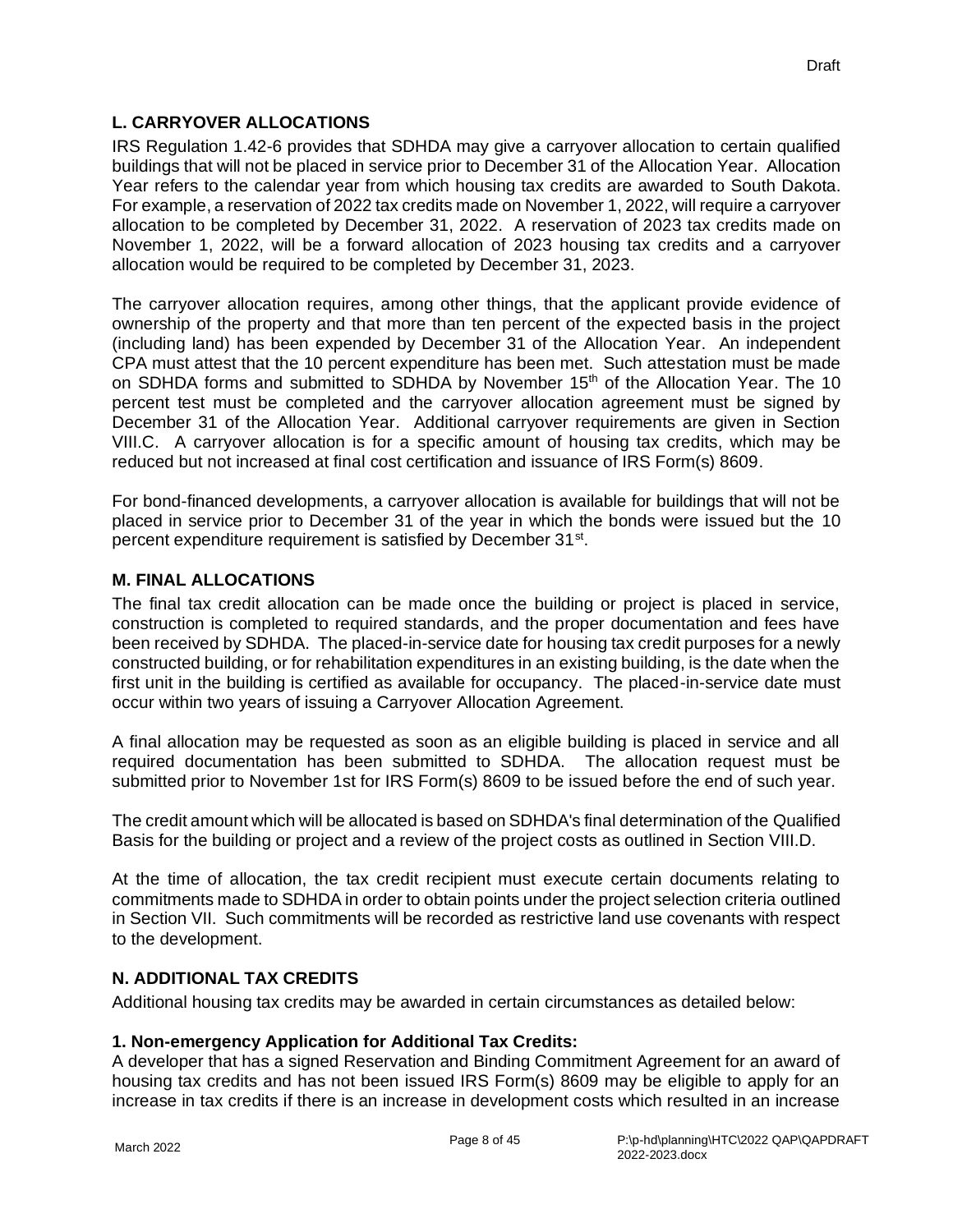in Eligible Basis. The increase must be a result of justified changes to the architectural plan that resulted in increased hard costs to the project (e.g., pre-approved project redesign, changes in applicable codes, or other unforeseeable events). To be considered eligible for additional tax credits under this provision, all change orders must be approved by SDHDA prior to initiating the change. Additional tax credits will not be awarded for increases in the developer's fee or consultant's fee. The request for additional tax credits must be made in accordance with Section III.A.

Projects which did not receive a full reservation of tax credits due to administrative action, are eligible to apply for additional tax credits. The request for additional credits must be made in accordance with Section III.A.

A developer that has a signed Reservation and Binding Commitment Agreement for an award of housing tax credits but was not provided the full amount of tax credits due to an administrative error on the part of SDHDA may apply for the balance of the approved tax credits. The request for the balance of tax credits may be submitted by the developer and approved by SDHDA at any time following the initial award and need not be submitted in connection with a regular application cycle. The developer does not have to submit a new application in order to make the request.

If additional SDHDA funds are requested after the initial reservation due to increased costs or other changes, the applicant will be required to offset the additional funding request with non-SDHDA sources of funds. Options for other sources include, but are not limited to increased owner equity, deferred developer fee, other grant sources, or conventional financing. SDHDA may require the developer to utilize the procurement process when applying for additional credits due to project cost increases.

Be advised that ten points will be deducted for any project whose developer/owner applied for additional SDHDA funding after receiving an initial reservation of funds. The deduction will occur for two annual funding rounds following the additional funding request. Applicants receiving this deduction are still eligible to receive points for a demonstrated track record of quality experience.

## **2. Application for Additional Housing Tax Credits in Economic Emergencies:**

In the event of unforeseen conditions, such as a natural disaster or a pandemic, that impact the feasibility of projects that previously received reservations of housing tax credits, the SDHDA Board of Commissioners may declare an emergency. If an emergency is declared, SDHDA may in its discretion forego a competitive application cycle in connection with the award of additional housing tax credits and adopt an expedited process regarding the application for, and reservation of, any available housing tax credits. Only projects that meet the following criteria will be eligible for such additional housing tax credits: (1) previously received a reservation of housing tax credits, (2) experienced a significant increase in the project's eligible basis due to those unforeseen circumstances identified in SDHDA's emergency declaration, and (3) includes a building or buildings that have not been issued a certificate of occupancy (i.e., have not been placed in service). If an emergency is declared by SDHDA, SDHDA will notify all eligible applicants in writing of the available funding, the expedited application process, and the deadline for applications.

Any award of additional housing tax credits in connection with an emergency declaration may be made without regard to the finance limits in Section V.A or the applicant limitations in Section III.D.3.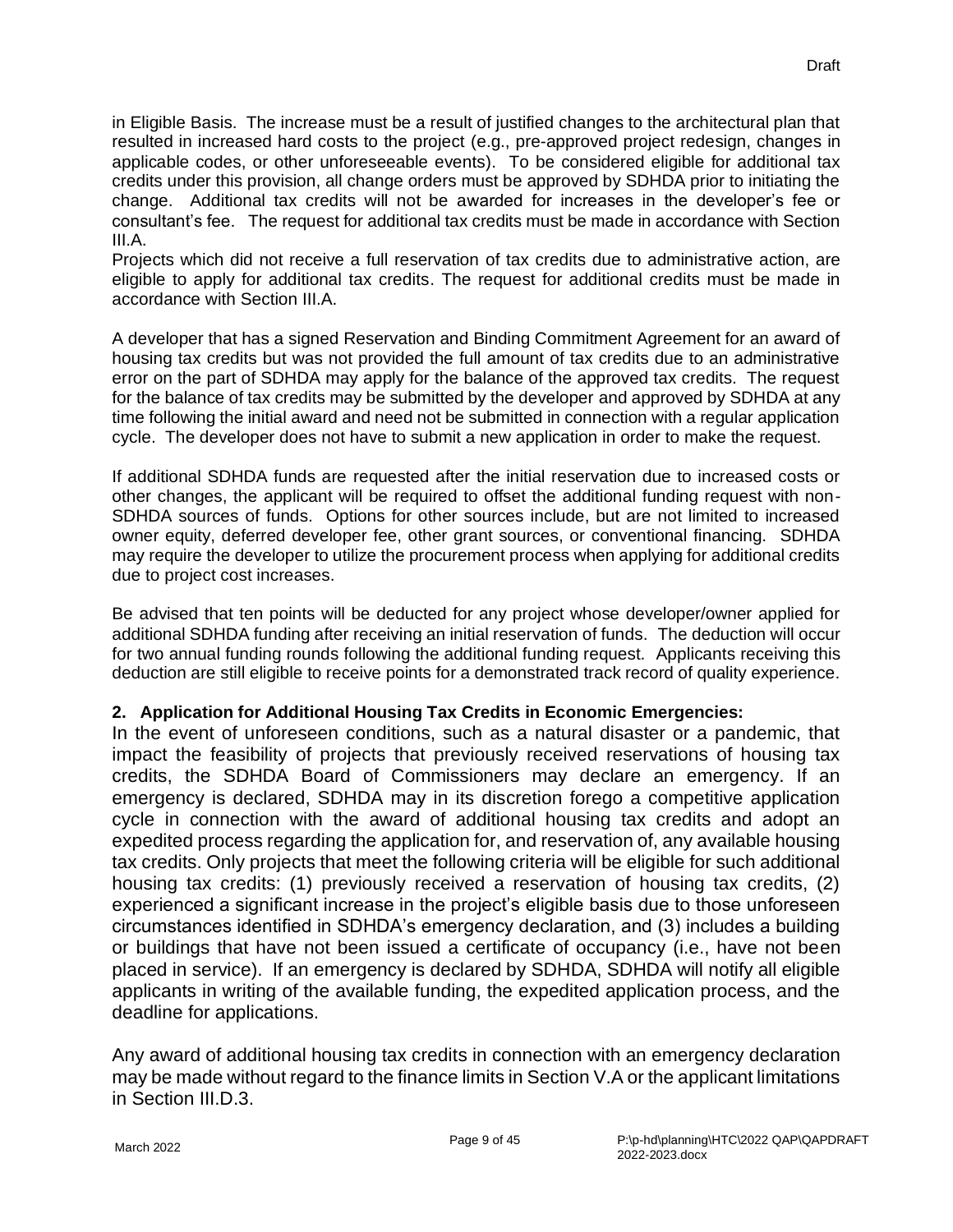An application for additional housing tax credits or other SDHDA funds in connection with an emergency declaration will not result in a point deduction in evaluating future projects of the developer/owner who applied for the additional funding.

## <span id="page-14-0"></span>**O. EXCHANGE OF TAX CREDITS**

There may be extremely rare and extenuating circumstances that delay or prevent a project from meeting the requirements of a ten percent test or being placed in service at the end of the second year after a carryover allocation agreement is issued. In these extremely unusual circumstances SDHDA may allow the tax credits to be returned and exchanged for an equal amount of the following year's tax credits without having to compete for the tax credits. The exchange of credits will only provide one additional year to meet the required action. An exchange of tax credits will be made solely at the discretion of SDHDA based on the facts and circumstances of the project.

The following conditions must be met to request an exchange of tax credits:

- 1. Applicant must submit a written request to the SDHDA and demonstrate the conditions that require an exchange of tax credits.
- 2. The request must be made no later than 30 days prior to the required action.
- 3. A fee equal to five percent (5.00%) of the tax credits to be exchanged will be assessed. A non-refundable fee of one percent (1.00%) of the tax credits to be exchanged must be submitted with the written request. The remaining four percent (4.00%) will be due if the exchange of credits is approved.

## <span id="page-14-1"></span>**P. MONITORING FOR COMPLIANCE**

IRC 42(m)(1)(B)(iii) requires that state housing credit agencies provide a procedure to be used in monitoring for compliance and of notifying the Internal Revenue Service of any noncompliance. SDHDA is required to apply the monitoring procedure to all tax credit projects developed since the inception of the Housing Tax Credit Program. SDHDA will perform such duties in accordance with its Housing Tax Credit Compliance Manual, a copy of which is available on SDHDA's website [www.sdhda.org](http://www.sdhda.org/) or from SDHDA.

- 1. All tax credit recipients must submit an Annual Owner Certification, annual financial statement, quarterly occupancy reports and other pertinent documentation to SDHDA in a manner, form, and time established by SDHDA. The certifications will include, but are not limited to, the number of units set aside, tenant names, household composition and income, rents, utility allowance and any changes that may have occurred in the Eligible Basis or Applicable Fraction.
- 2. An on-site review of tenant files, habitability standards and general development appearance will be conducted in accordance with the Housing Tax Credit Compliance Manual. All tax credit recipients must maintain, as part of the official development records, tenant applications, initial leases, tenant income certifications, and appropriate verifications.
- 3. SDHDA must be given access to all official development records, including annual financial statements and IRS reporting forms upon reasonable notification. All official development records or complete copies of such records must be maintained within the State of South Dakota and made available to SDHDA upon request.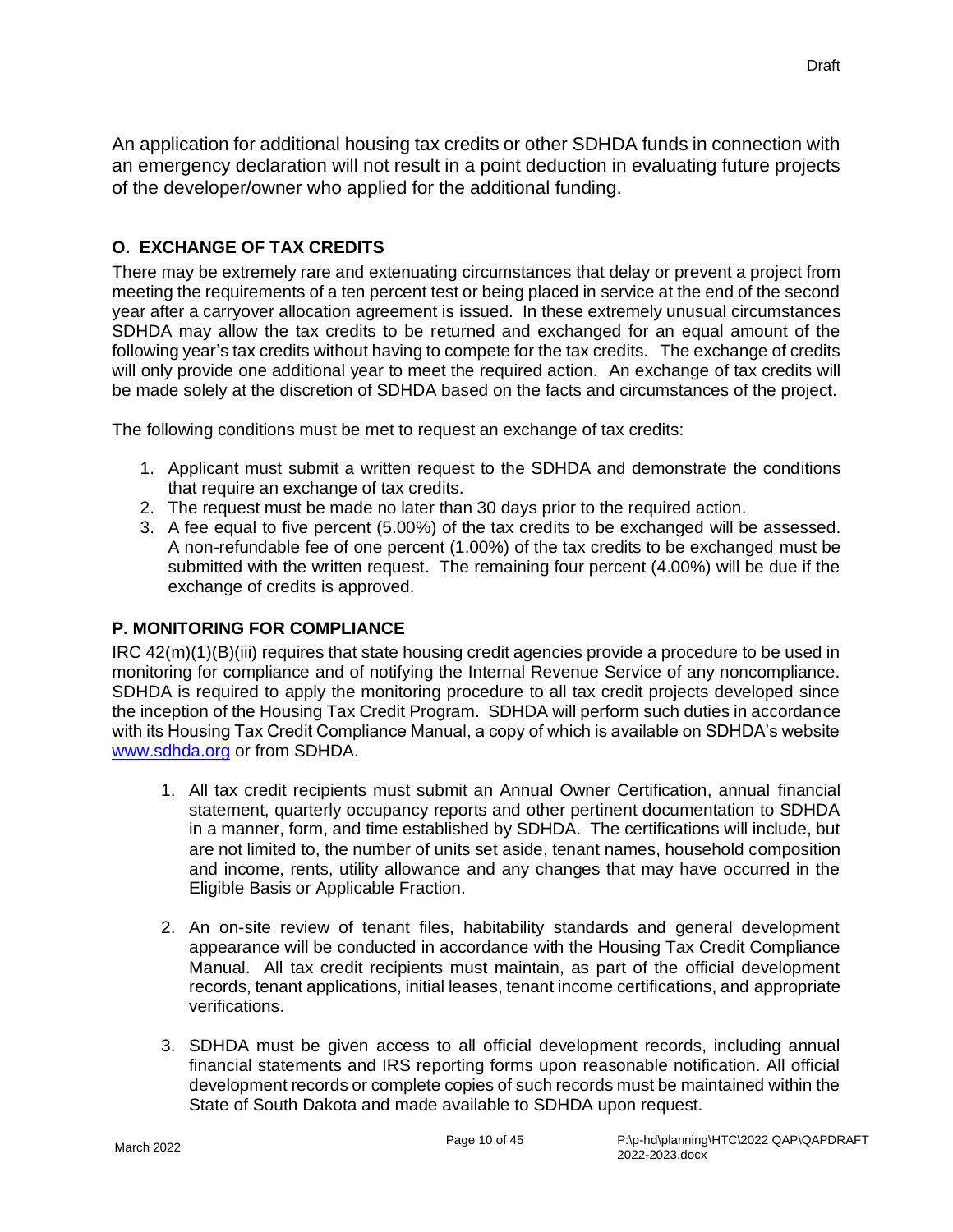- 4. To accomplish its compliance monitoring responsibilities, SDHDA will charge a monitoring fee as identified in Section IX – Fees/Fines for the entire Extended Use Period. SDHDA may adjust the annual fee to offset administrative costs.
- 5. SDHDA will promptly notify the IRS of any development noncompliance within its responsibility as contained in the CODE. SDHDA has no jurisdiction to interpret or administer the CODE, except in those instances where specific delegation has been authorized. All extended use elections, reduced rent elections and/or any other special use restriction elections made by the applicant which are made a part of the Declaration of Land Use Restrictive Covenant agreement will be monitored for compliance.
- 6. The owner and/or the management company must attend housing tax credit compliance training at a minimum of once every three years from the date of issuance of IRS Form(s) 8609.
- 7. A change in the ownership of a building or a partnership interest may be a recapture event during the Compliance Period. Owner must submit a written request to SDHDA for approval of the transfer. Please see the SDHDA website for the Notice of Intent to Transfer Ownership or Change Owner Name or Status.
- 8. The owner and/or the management company must attend Fair Housing training at a minimum of once every three years beginning prior to the issuance of IRS Form(s) 8609 through the Compliance Period.

#### <span id="page-15-0"></span>**Q. SDHDA DISCRETION/NO WARRANTY/LIMITATION ON LIABILITY**

SDHDAmay, in its sole discretion, to modify or waive, on a case-by-case basis for good cause, any condition of this Plan that is not mandated by the Code. Amendments to this Plan will be made in accordance with Section III.S.

SDHDA is charged with allocating only that amount of tax credits as are necessary to make any given development financially feasible and viable as a qualified low income housing project. This decision will be made solely at the discretion of SDHDA, and in no way represents or warrants to any applicant, investor, lender, or any other party that the development is, in fact, feasible or viable.

SDHDA's review of documents submitted in connection with this Plan is for its own purposes. In allocating tax credits, SDHDA makes no representations to any applicant, investor, lender or any other party regarding adherence to the CODE or any other laws or regulations governing the HTC Program.

With respect to the construction of projects, SDHDA may inspect the project at any time. However, SDHDA assumes no responsibility to make regular inspections during construction and assumes no liability for construction quality or code compliance. Applicant should notify SDHDA of any scheduled inspections with the architect, engineer, contractor, etc., including the final inspection. The standards set forth in Section V.G. are minimum standards for tax credit projects but do not imply that such minimum standards assure minimum health or safety requirements are met.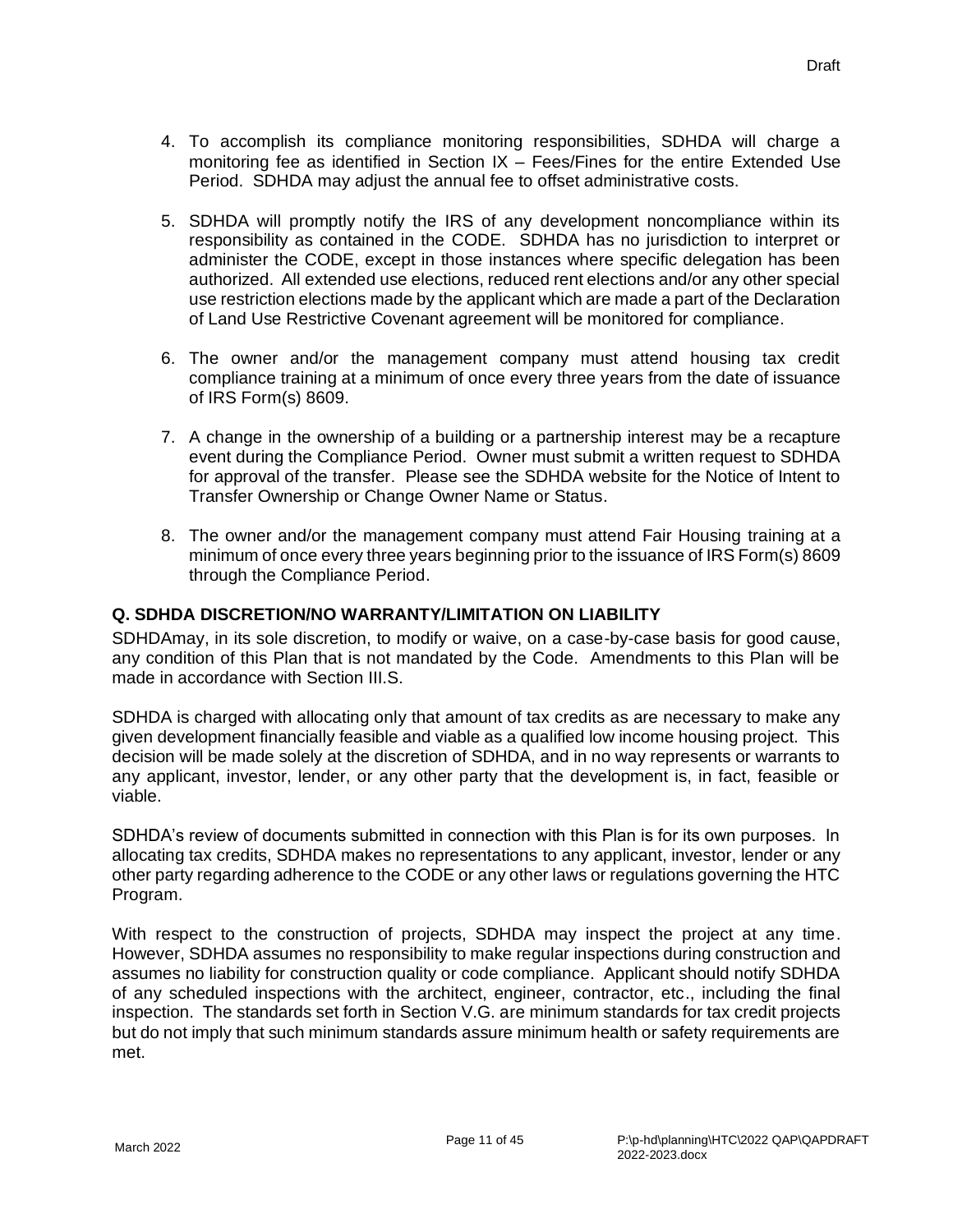No executive, employee or agent of SDHDA or any other official of the State of South Dakota will be personally liable concerning any matters arising out of, or in relation to, the allocation of tax credits or the approval or administration of this Plan.

## <span id="page-16-0"></span>**R. AMENDMENTS TO THE ALLOCATION PLAN**

This Plan may be amended by the SDHDA Board of Commissioners for any one or more of the following purposes, and at any time or from time to time, and such amendments will be fully effective and incorporated herein upon the Board's adoption of such amendments:

- 1. To reflect any changes, additions, deletions, interpretations, or other matters necessary to comply with the CODE or regulations promulgated there under;
- 2. To cure any ambiguity, supply any omitted item, or cure or correct any defect or inconsistent provision in this Plan;
- 3. To insert such provisions clarifying matters or questions arising under this Plan as are necessary or desirable and are not contrary to or inconsistent with this Plan or the CODE;
- 4. To modify identified housing needs and selection criteria reflecting those needs, based upon SDHDA's continuing assessment of such needs, provided that no such amendment will retroactively affect a reservation of credit previously made under this Plan; and
- 5. To facilitate the award of tax credits that would not otherwise be awarded.

This Plan may be amended for substantive issues at any time following public notice and public meeting. Said meeting may be held at the main office of the South Dakota Housing Development Authority in Pierre, South Dakota. Any substantive amendments will require approval of the Board and the Governor. To the extent that anything contained in the Plan does not meet the minimum requirements of federal law or regulation, such law or regulation will take precedence over this Plan.

## **IV. GENERAL FEDERAL PROGRAM REQUIREMENTS**

## <span id="page-16-2"></span><span id="page-16-1"></span>**A. ELIGIBLE ACTIVITIES**

Eligible activities for tax credits include new construction, substantial rehabilitation, or acquisition with substantial rehabilitation. At a minimum, substantial rehabilitation costs must be \$10,000 per unit or twenty percent of the original basis, whichever is greater.

Acquisition is an eligible activity only if substantial rehabilitation is involved; reviewed management practices demonstrate that Disinvestment of the property has not occurred; the longterm needs of the project can be met; and the feasibility of serving the targeted population over an Extended Use Period can be maintained. If it is determined that Disinvestment has occurred, SDHDA will award tax credits to the project only if the property is purchased through an arm'slength transaction and there is no Identity of Interest between (i) the owners and management responsible for the Disinvestment and (ii) the applicant.

If applying for the acquisition credit, the property may not have been acquired more than one year prior to the application due date and the project must not have been placed in service within the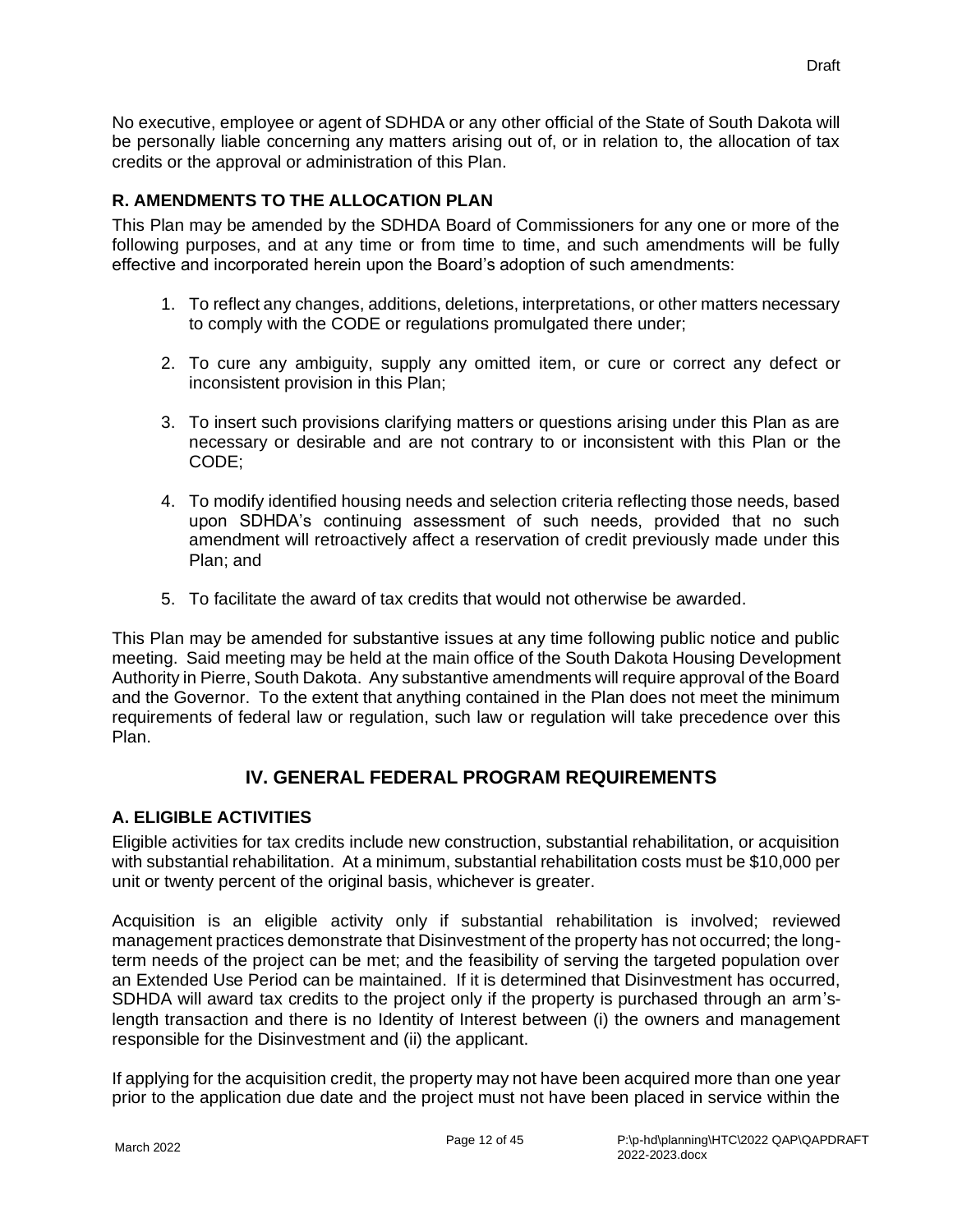previous 10 years. An attorney's opinion stating that the project is eligible to receive acquisition tax credits as referenced in IRC  $42(d)(2)$  of the CODE, must be submitted with the application.

Exceptions to the ten-year rule are provided for projects with federally assisted mortgages or other mortgages that are subject to prepayment provisions, buildings acquired from failed financial institutions, projects currently subsidized pursuant to HUD and USDA housing programs: HUD Section 8, Section 221(d)(3), Section 221(d)(4), Section 236, USDA Section 515, any other housing program administered by HUD or the Rural Housing Service of the Department of Agriculture or similar state assisted programs. Certain other situations are also exempt from the ten-year rule, such as:

- 1. A person who inherits a property through the death of another person;
- 2. A governmental unit or qualified nonprofit group if income from the property is exempt from federal tax;
- 3. A person who gains a property through foreclosure (or instrument in lieu of foreclosure) of any purchase money security interest, provided the person resells the building within 12 months after placing the building in service following foreclosure; or
- 4. Homeownership residences that have been owner-occupied principal residences for the prior ten-year period.

Although the ten-year rule may not apply, the property must still be substantially rehabilitated to claim the acquisition costs of such a property.

An analysis will be made to determine the risk of prepayment or opt out of any existing federal rental subsidy contract (e.g., HUD Section 8 contract) and therefore the risk of losing affordable housing supply. Those properties that are financially feasible, are located in a market with substantiated need, and indicate the greatest risk for converting to market-rate housing will be given priority for funding.

After completion of the rehabilitation indicated, all major systems (roof, windows, heating, etc.) of the property must be in like new or new condition. If any such system is not in need of repair at the time of application, sufficient reserves must be established to allow for replacement of such system if the normal life span would require replacement prior to the end of the Extended Use Period. Consideration will be given to functional obsolescence of the property. If it is not cost effective to overcome structural problems, the property may not be eligible for financing. Modifications to allow a higher level of care to elderly residents of a property is an eligible activity if there is an identified need for such level of care and the property is financially feasible upon completion.

Community service facilities developed in a Qualified Census Tract are eligible activities. The adjusted basis of the facility will be determined by taking into account the adjusted basis of property used throughout the taxable year in providing any community service facility. The increase in adjusted basis of any building will not exceed the sum of: (i) 25 percent of so much of the Eligible Basis of the qualified low-income housing project of which the community service facility is a part and does not exceed \$15,000,000; and (ii) 10 percent of any excess over \$15,000,000 of the Eligible Basis of the qualified low-income housing project of which the community service facility is a part. For purposes of the preceding sentence, all community service facilities, which are part of the same qualified low-income housing project, will be treated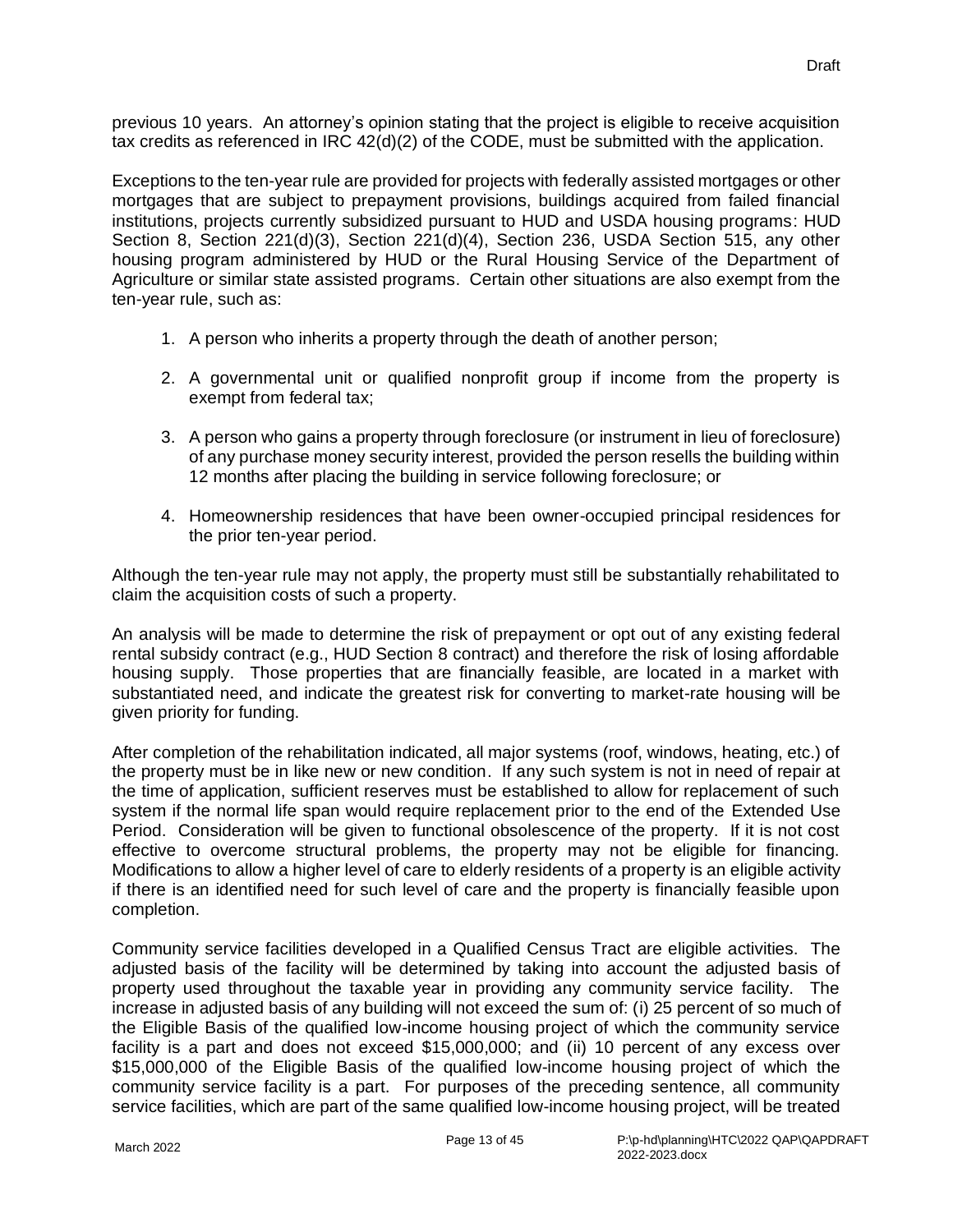as one facility. A community service facility is defined as any facility designed to serve primarily individuals whose income is 60 percent or less of Area Median Income (AMI).

#### <span id="page-18-0"></span>**B. OCCUPANCY REQUIREMENTS**

A project must, for the entire Extended Use Period, have a minimum of:

- 1. 20-50 Test, where at least twenty percent of the residential units in the project are rent restricted and occupied by households with income less than 50 percent of the area median gross income (AMI); or
- 2. 40-60 Test, where at least forty percent of the residential units in the project are rent restricted and occupied by households with income less than 60 percent of the AMI; or
- 3. Average Income Test, where at least forty percent of the residential units in the project occupied by households whose incomes do not exceed the imputed income limitations designated by the taxpayer with respect to the respective unit. The average of the designated income limits of the respective units cannot be greater than 60 percent, which is called the "Average Test," and should not be confused with the "Average Income Test."
	- a. The designated income and rent limitation of the tax credit units under Average Income Test shall be designed in 10 percent increments: 20 percent, 30 percent, 40 percent, 50 percent, 60 percent, 70 percent, and 80 percent AMI.
	- b. Only available to projects with an applicable fraction of 100 percent and no units are unrestricted or designated above 80 percent AMI. Employee units are not included in the applicable fraction and are permitted in Average Income (AI) developments.
	- c. Up to 20 percent of the affordable units may have an income designation above 60 percent AMI.
	- d. The rents for all units above 60 percent AMI are restricted to the 60 percent AMI rent limit and must be at the 60 percent AMI rent maximum, unless a market or rent comparison study justify a different rent level and such rent is approved by SDHDA.
	- e. The rents for the 70 and 80 percent AMI units must be 100 percent of the 60 percent AMI rent limit unless the market study or rent comp study justifies a different rent and that rent is approved by SDHDA.
	- f. The market study provided with the application or a rent comp study must be provided to document the marketability of the all the units to include the 70 and 80 percent AMI units and associated proposed rents.
	- g. Once the unit designations have been made, the owner will not be allowed to make additional changes and the unit designations will be disclosed in the Declaration of Land Use Restrictive Covenants.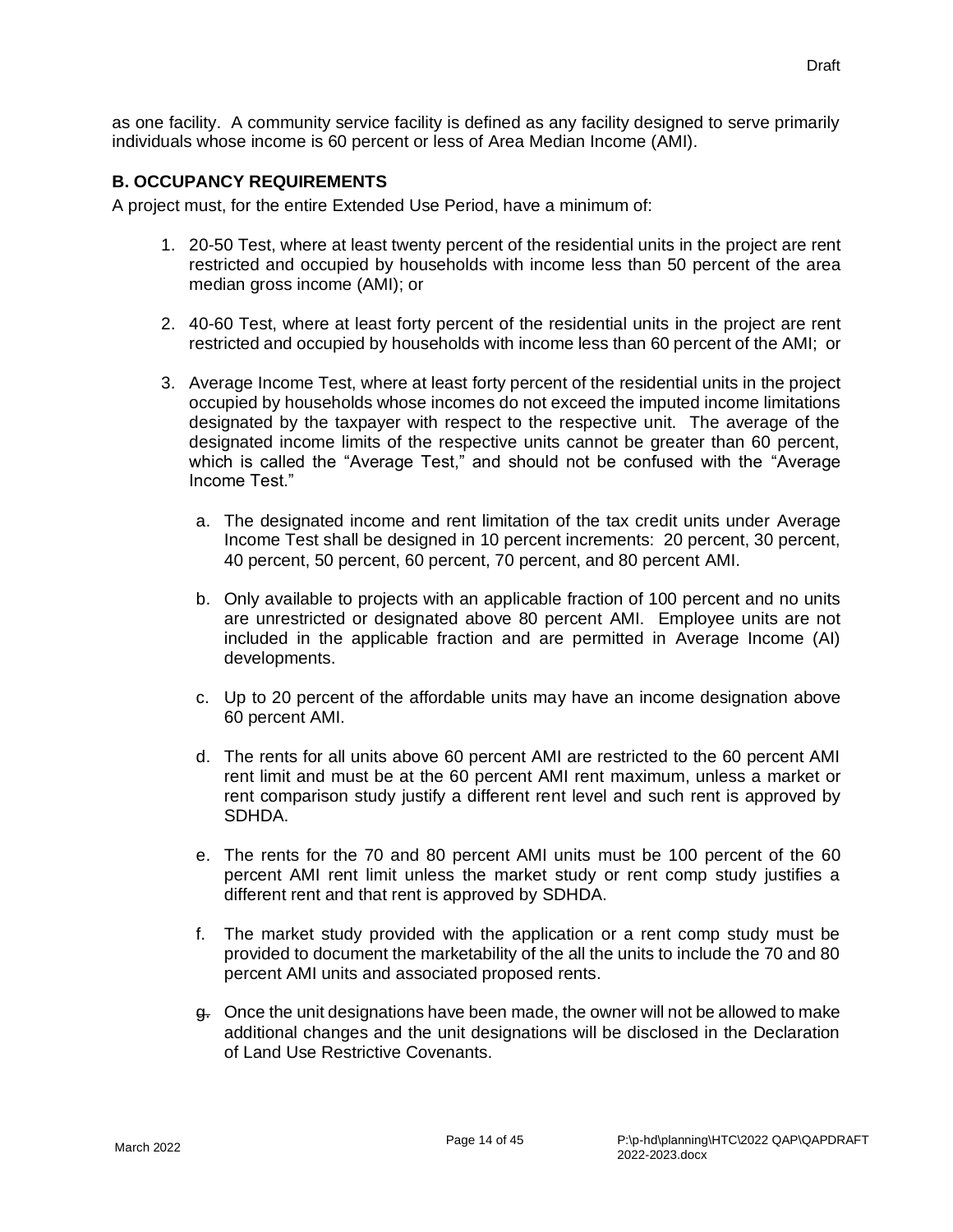Once made, the election of the 20-50 Test, the 40-60 Test, or the Average Income Test is irrevocable.

Income targeting must be spread evenly throughout the property and unit types to the fullest extent possible. For example, 80 percent AMI units should be distributed evenly among the one, two, and three bedroom units in each building. The same will apply to the 40 percent AMI units.

Units are not eligible for the tax credit if they are occupied entirely by full-time students. There are five exceptions to this rule as outlined in the HTC Compliance Manual.

## <span id="page-19-0"></span>**C. ELIGIBLE BASIS – IRC 42(D)**

The Eligible Basis for a new building equals the total project costs minus all costs which are not allowable under the CODE.

The Eligible Basis for an existing building equals the sum of the lesser of the acquisition cost or the appraised value, plus additions and improvements minus all costs which are not allowable under the CODE.

Eligible Basis is reduced by federal grants, residential rental units which are above the average quality standard of the low-income units, any historic rehabilitation tax credits, and commercial rental property. Areas designated as a Qualified Census Tract or Difficult Development Area may be eligible for an increase in allowable basis as defined under Section III.H. of this Plan.

Projects receiving a below-market-rate loan or other federal subsidies not considered grants may be included in Eligible Basis. Consult your tax attorney or accountant to determine if the federal funds obtained for the project may be included in Eligible Basis.

## <span id="page-19-1"></span>**D. QUALIFIED BASIS – IRC 42(C)**

The Qualified Basis is the portion of a project's Eligible Basis multiplied by the Applicable Fraction. The Applicable Fraction is the lesser of:

- 1. The unit fraction which is the number of low-income units in a building divided by the total units; or
- 2. The floor space fraction which is the total floor space of the low-income units divided by the total floor space of the residential rental units.

The Qualified Basis and the amount of the credit are based upon the amount of low income housing within the building. An on-site manager's unit is considered common space and is not included in the calculation of the Applicable Fraction.

## <span id="page-19-2"></span>**E. APPLICABLE TAX CREDIT PERCENTAGE**

The tax credit is intended to provide, over a ten-year period, a "present value" credit of either of the following:

1. Thirty percent of the project's Qualified Basis for new construction with a federal subsidy or for the acquisition costs of eligible existing buildings.

A new building is treated as federally subsidized if there is tax-exempt bond financing, unless the balance of such loans is excluded from the Eligible Basis of the building.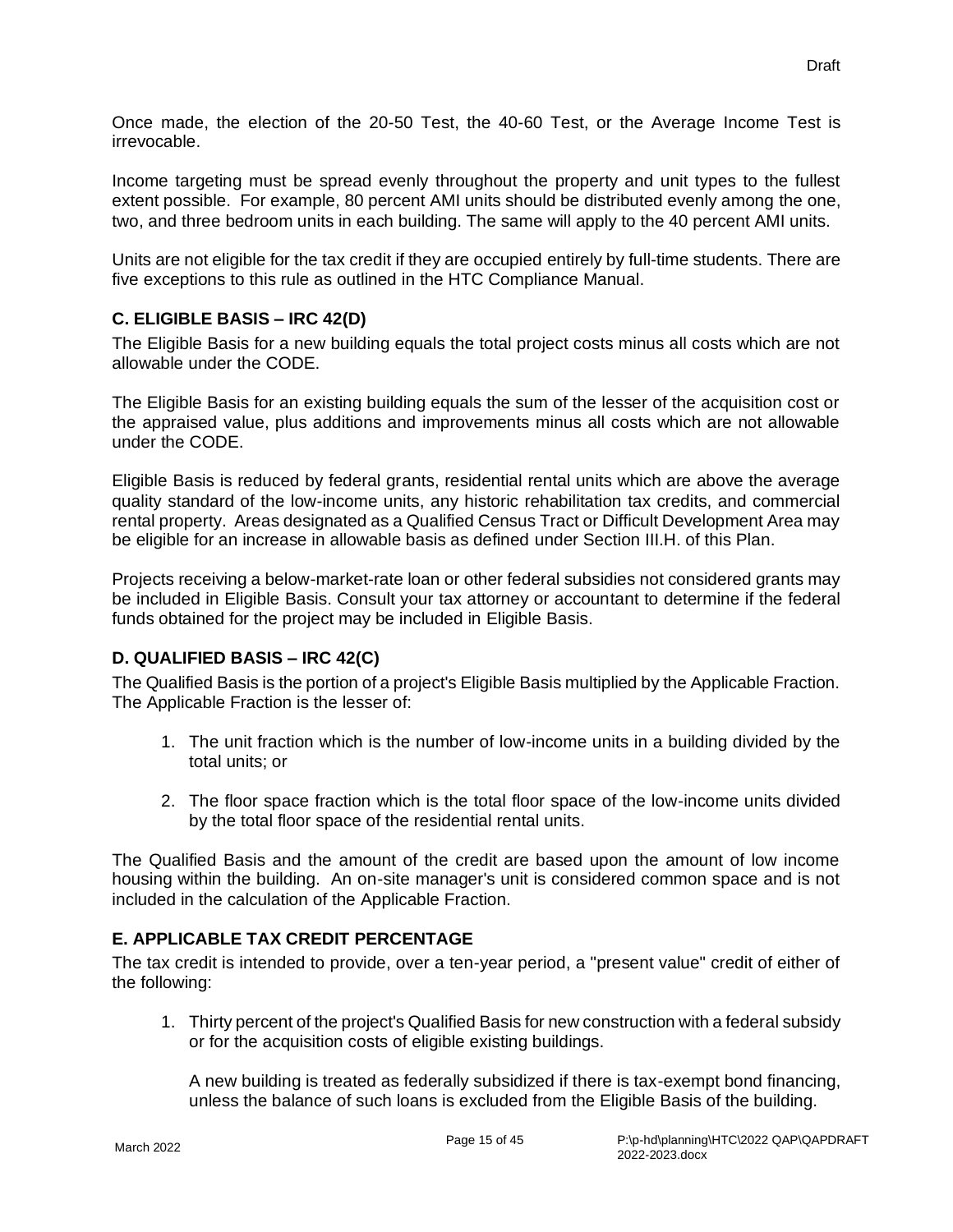2. Seventy percent of the project's Qualified Basis in the case of new construction or substantial rehabilitation.

The IRS publishes, on a monthly basis, the applicable percentages (applicable credit rate) to be used in calculating the actual maximum allowable annual tax credit amount for which the project will be eligible. Per IRC 42(b)(2), the 70 percent present value credit rate shall be no less than nine percent (9.00%) for all non-federally subsidized buildings (new construction or substantial rehabilitation). The 30 percent present value rate shall be no less than four percent (4.00%) for the acquisition tax credits and the tax credits associated with tax exempt bond projects.

## <span id="page-20-0"></span>**F. ANNUAL CREDIT AMOUNT**

The maximum allowable tax credit amount is the Qualified Basis multiplied by the Applicable Credit Rate. However, the actual amount of tax credit awarded could be less than the maximum allowable if the financial analysis reveals the project would still be feasible with fewer tax credits (gap method) or if the calculation exceeds the amount allowed under Section III, D, 3 (Developer and Project Funding Limits). The tax credits awarded are available each year for 10 years.

## <span id="page-20-1"></span>**G. AFFORDABLE RENTS**

Under IRC 42(g)(1), the rent on the low-income units, including utilities, cannot exceed 30 percent of qualifying monthly median income (i.e. not 30 percent of each individual household's income, but 30 percent of the designated area median income, as applicable). All charges for amenities, (e.g., laundry facilities, garages and carports, outdoor electrical outlets for cars, storage sheds, etc.) must be included in the maximum allowable tax credit rent if such amenities are included in the Eligible Basis for tax credits. The maximum rent for the housing tax credit units are limited to the housing tax credit rent limits. For purposes of applying the maximum rent limitation, the maximum "rent" includes the rent paid by the tenant including the utility allowance. An exception for exceeding the housing tax credit rent limit may be granted for USDA Rural Development 515 and HUD Section 8 project based properties where it has been shown that additional rents are necessary to make the project feasible and that the tenant's rent will not exceed 30 percent of the tenant's income.

Since tenants under the 515 and Section 8 project based rental assistance programs are required to pay 30 percent of their adjusted monthly income, the maximum rents may exceed the housing tax credit rent on an individual basis, so as not to exclude an income eligible household from the property.

To calculate rent, a certain number of occupants are assumed to occupy a unit, depending on the number of bedrooms in the unit (not actual occupants). The assumed family size is one person in an efficiency and one and one-half persons per bedroom (i.e., two bedroom unit rent is 30 percent of three person qualifying income). This restriction is in effect during the entire Extended Use Period. Note that since the qualifying rent is based on one and one-half persons per bedroom, it is possible for a tenant to pay more than 30 percent of his or her actual income. A link to the maximum rent limits is listed on the SDHDA website [www.sdhda.org.](file://///sdhda-fs01/Volumes/Shared/p-hd/planning/HTC/2018%20QAP/www.sdhda.org)

A maximum monthly allowance for utilities and services (excluding telephone and cable) must be calculated for tenants paying their own utilities. The calculation must be based upon the HUD Utility Schedule Model, a software calculation method, or the specific utilities used at the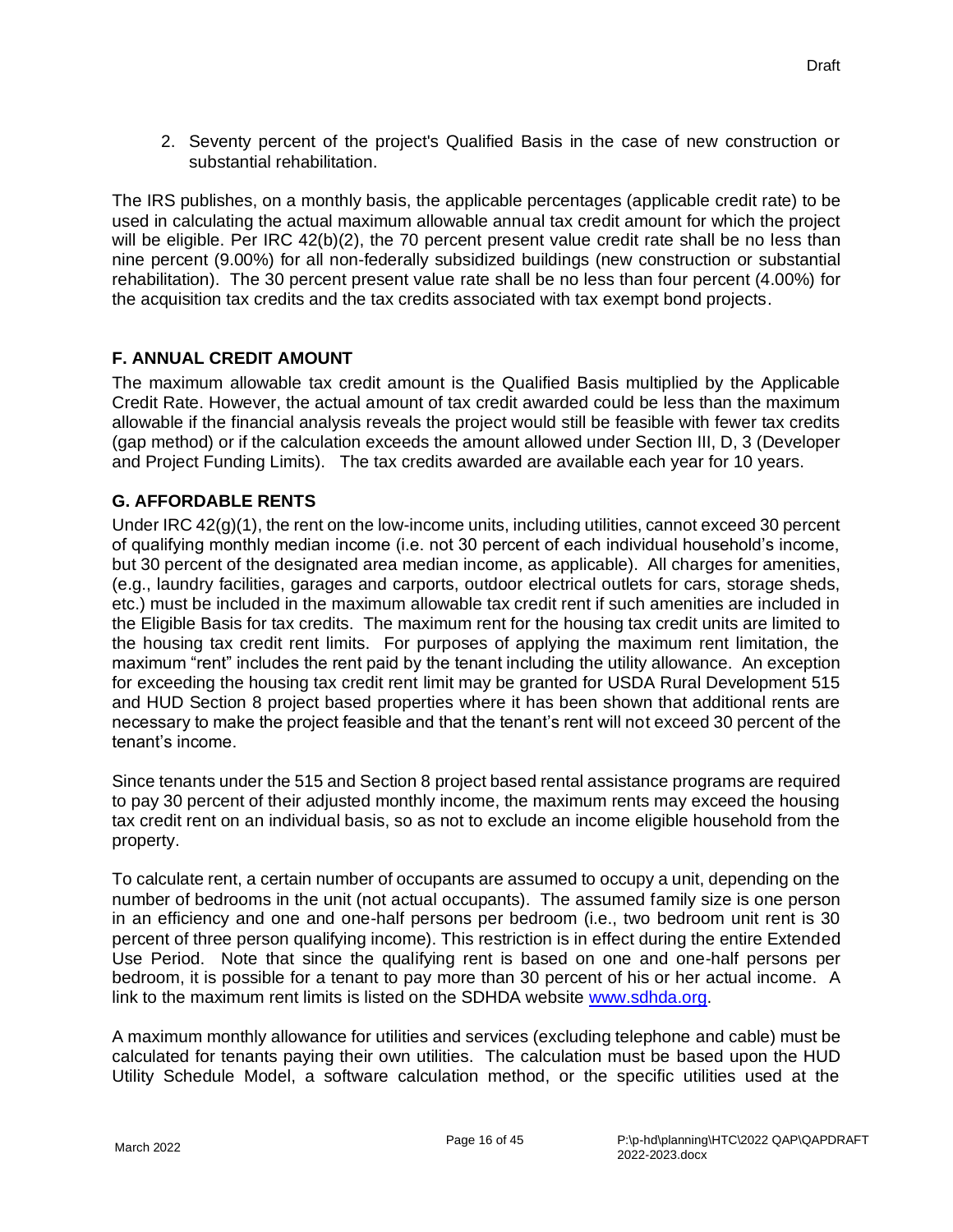project. SDHDA will complete a utility allowance calculation for housing tax credit applicants if the request is made a minimum of 30 days prior to the tax credit application due date.

The initial net rents established at Reservation and recorded in the Declaration of Land Use Restrictive Covenants Agreement (DLURA) must be utilized until the earlier of one year measured from the date the unit is initially occupied or the period of initial tenant occupancy.

SDHDA will underwrite all projects located within the city limits of Sioux Falls and Rapid City at a minimum of 85 percent of the housing tax credit gross rent limits. SDHDA will underwrite all other projects at a minimum of 80 percent of the housing tax credit gross rent limits. If an applicant proposes rents lower than the minimum requirements, the applicant must submit, with the application, a comparable rent study that supports the lower rents.

In addition, to keep the units affordable, SDHDA will require the maximum rent on 20 percent of the tax credit units to be at the lesser of the Fair Market Rent (FMR), the actual market rent for the area, or the housing tax credit rent. These units will be known as FMR units. The FMR units are also restricted to tenants with incomes equal to or less than 50 percent of the Area Median Income (AMI). The requirement for 20 percent of the tax credit units to be rented to tenants at or below 50 percent AMI and at the FMR rent limit does not apply to projects financed with tax exempt bonds.

## <span id="page-21-0"></span>**H. HOUSING TAX CREDIT COMMITMENT PERIOD**

Prior to an allocation of tax credits, the applicant must agree to and execute a recorded Declaration of Land Use Restrictive Covenant Agreement (DLURA). The DLURA is an extended use agreement pursuant to which the applicant, on behalf of itself and its successors, agrees to meet the applicable fraction of low income occupancy for the entire Extended Use Period.

The applicant must have the DLURA recorded with the county Register of Deeds in the county in which the project is located. All Extended Use or other special use restrictions elected by the applicant and imposed on the development, which restrictions are material to the award of the tax credits and which may or may not give rise to points under Section VII, will be made part of the DLURA. The DLURA must also set forth the initial rents. All mortgage liens on the property must be subject to the low income use restrictions.

Qualified Contract Option will not be allowed for any project receiving a reservation of housing tax credits after August 1, 2019. The owner/applicant waives the right to request SDHDA to find a buyer under IRC 42(h)(6)(E)(F) and (I) by accepting a reservation of housing tax credits through the execution of a Reservation and Binding Commitment Agreement. This also applies to tax credit projects financed with tax exempt bonds under IRC 142(d).

## <span id="page-21-1"></span>**I. REVIEW OF FEDERALLY ASSISTED DEVELOPMENTS**

In accordance with the HUD Reform Act of 1989, any project for which assistance is received in any form from HUD must comply with the Subsidy Layering Guidelines (RSLGs). For those projects which combine HOME and other governmental subsides, SDHDA must perform a subsidy layering review in accordance with SDHDA HOME Subsidy Layering Policy, which incorporates the cost allocation requirements stated in HUD CPD Notice 15-11, dated December 22, 2015. A copy of this policy and notice is available from SDHDA upon request.

If any portion of a building receives a federal subsidy, the building is ineligible to receive the 70 percent housing tax credit. Under the Housing Assistance Tax Act of 2008, the definition of a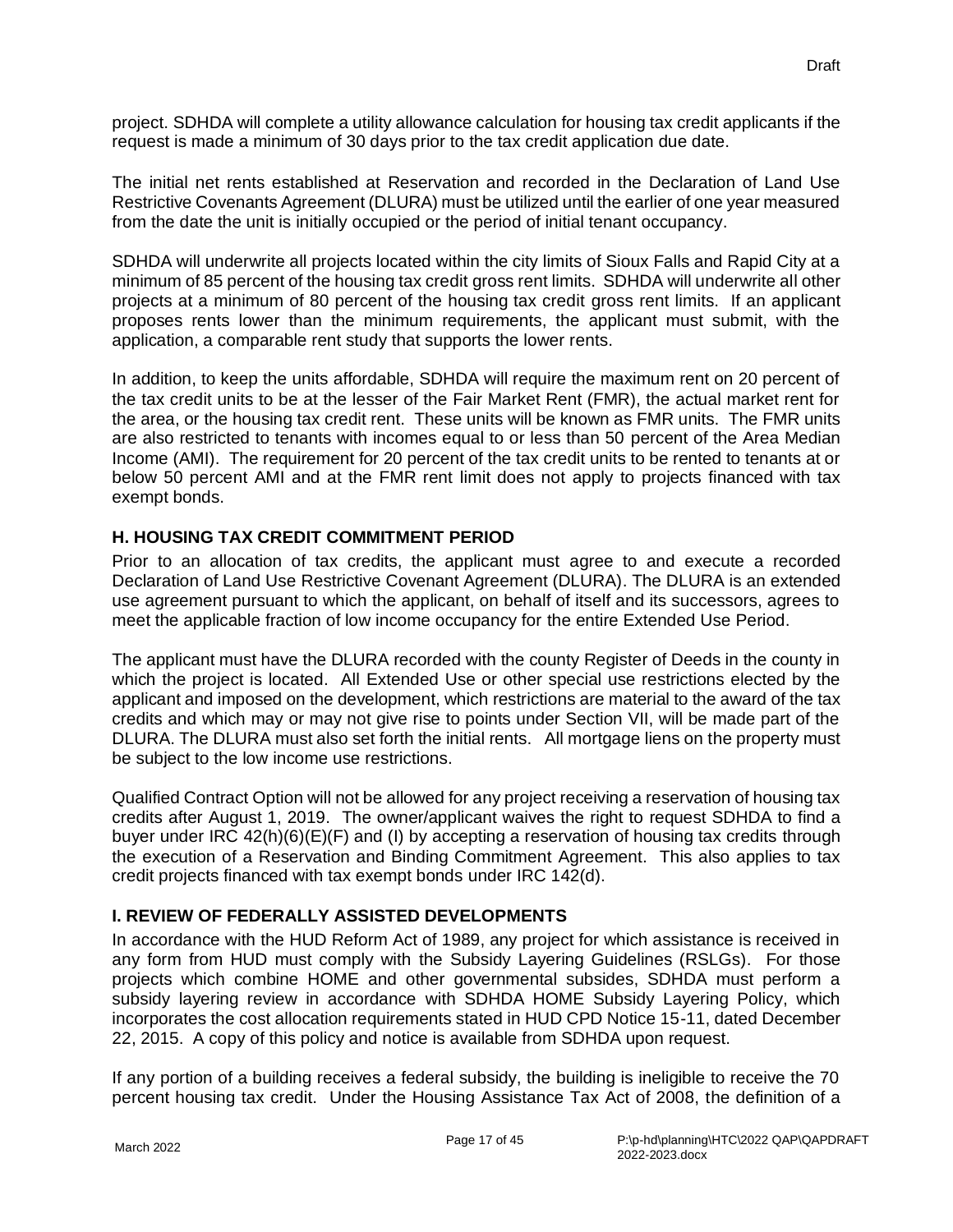federal subsidy is limited to any obligation the interest on which is exempt from tax under Section 103. Tax-exempt financing provided by state or local governments, the interest on which is exempt from federal taxation under the Code, is considered a federal subsidy. Consult your tax attorney or accountant to determine if the federal funds obtained for the project may be included in eligible basis.

HUD Section 8 rental "certificate" or "voucher" subsidy and funds received through the Community Development Block Grant Program (CDBG) are not considered a federal subsidy.

Under the Federal Home Finance Board (FHFB) Affordable Housing Program, established in 1989, Federal Home Loan Banks are able to make subsidized advances to member banks which are in turn to be used for affordable housing projects. The Treasury Department has ruled that for tax credit purposes, loans provided by the FHFB will not be considered federal loans. Therefore, a FHFB below-market-rate loan with an interest rate lower than the Applicable Federal Rate (AFR) will be eligible for the 70 percent tax credit percentage rate for new construction or rehabilitation expenditures rather than the 30 percent rate.

SDHDA will review those projects using USDA Rural Development Rural Rental Housing Loan funds in accordance with USDA Rural Development Instruction 1944-E Exhibit A-10. It is the responsibility of the applicant to provide SDHDA with any additional information or clarification of funding sources as may be necessary. Prior to issuance of the IRS Form(s) 8609, the applicant must provide SDHDA with USDA Rural Development Form 3560-51, "Multiple Family Housing, Obligation-Fund Analysis." This form will be used in the determination of the final allocation of tax credits to a project.

#### <span id="page-22-0"></span>**J. PROJECT ELIGIBILITY**

**Ineligible projects**: include (i) properties of four units or less which are occupied by the applicant or a relative of the applicant, unless owned by a 501(c) (3) entity, (ii) life care facilities, and (iii) trailer parks.

**Rehabilitation projects:** Any application involving acquisition and substantial rehabilitation of an existing residential rental project must submit a certification relating to the need for substantial rehabilitation of the project. The certification must include a rehabilitation inspection report and must discuss the need for replacing major systems such as roofs, heating systems and windows. This inspection must be performed by a representative of the appropriate agency or a person approved by that agency. The inspection report will not be accepted if completed more than 6 months prior to the application submission.

## <span id="page-22-1"></span>**K. TENANT OWNERSHIP PROJECTS**

Projects involving tenant ownership must submit to SDHDA a long-term management plan which must include home buyer counseling programs for the tenants.

## <span id="page-22-2"></span>**L. TAX CONSIDERATIONS**

There may be limits on the amount of tax credit an individual may effectively use due to passive loss restrictions and alternative minimum tax provisions. Individuals should consult their tax attorneys or accountants for clarification of this regulation.

## <span id="page-22-3"></span>**M. DISCRIMINATION**

All housing for which tax credits are received must be available to all persons regardless of race, color, national origin, religion, creed, sex, disability, or familial status.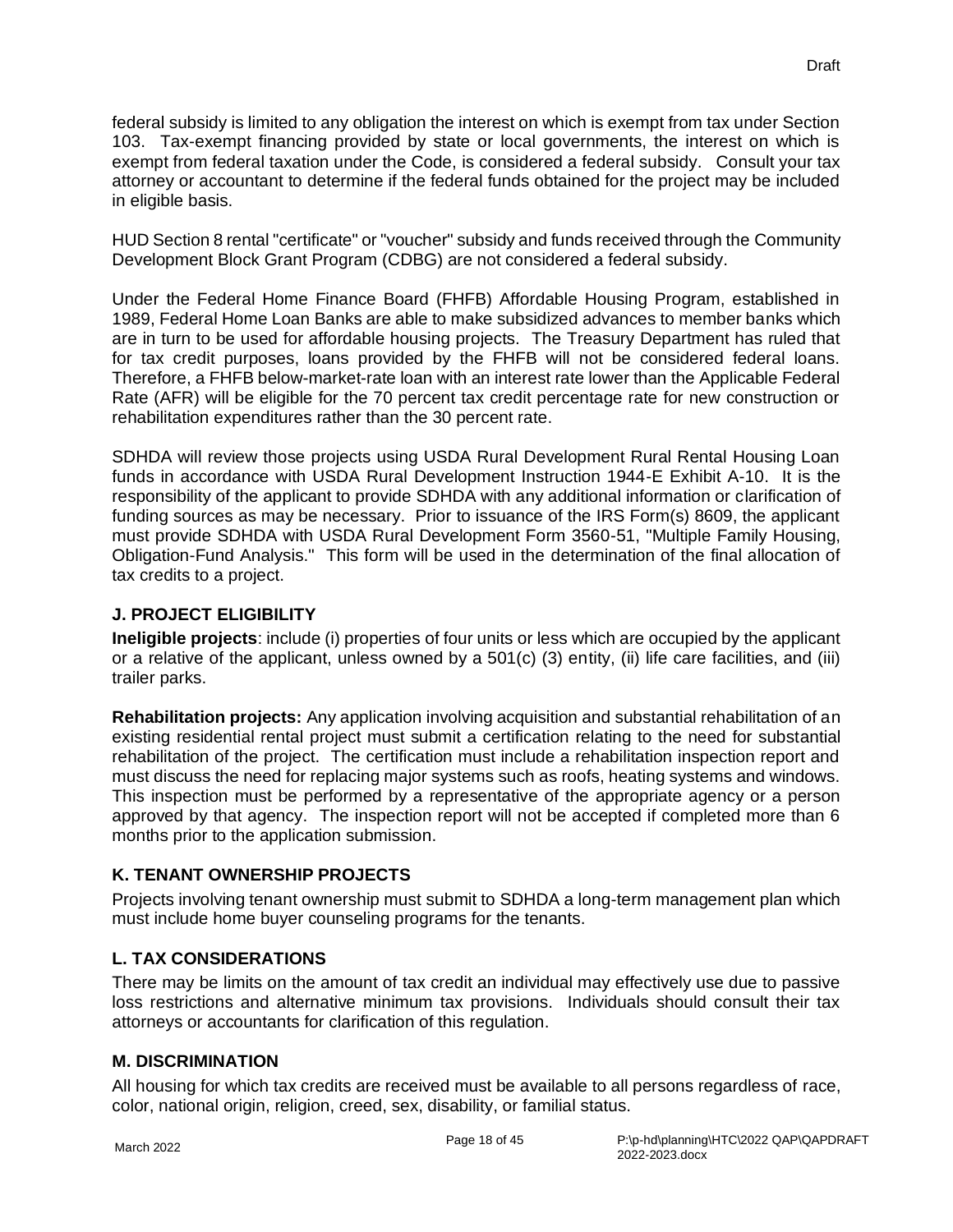#### <span id="page-23-0"></span>**N. VOLUME LIMITS**

Each state is limited in the amount of tax credits it may allocate annually. South Dakota's volume limit is \$2,975,000 for 2022 and estimated \$3,005,000 for 2023.

#### <span id="page-23-1"></span>**O. RECAPTURE**

Tax credits are subject to recapture by the Internal Revenue Service if it determines the Qualified Basis at the close of any year is less than the amount of such basis at the close of the preceding taxable year, or they may be recaptured for other compliance issues.

#### P**. PROCUREMENT**

All Housing Tax Credit, HOME, and Housing Trust Fund projects will follow federal procurement methods. Developers are not required to use the procurement process to obtain their general contractors. However, general contractors and subcontractors will need to be able to document a procurement process for the following:

- 1. Purchases of property or services over \$10,000 but less than \$250,000 will require price or rate quotations obtained from three qualified sources, prior to the purchase being made.
- 2. Purchase of property or services in excess of \$250,000 will utilize the proposal method utilizing the following standards:
	- a. Requests for proposals will be publicized and an email or letter will be forwarded to interested parties.
	- b. Review of proposals will be conducted in a consistent and documented manner.
	- c. Contracts will be offered to the entity whose proposal is most advantageous with price and other factors considered.

If awarded HOME or HTF funds, SDHDA will require general contractors to solicit bids from minority-owned (MBE) and female-owned (WBE) business to the extent practicable. Documentation and data on the steps taken to reach out to MBE/WBE businesses must be submitted to SDHDA.

SDHDA may require the use of the procurement process for Developers and or all contractors when Developers are applying for additional project funding, proposed development costs exceed the Project Finance Limits, or when certain individual costs are not justified.

## **V. DEVELOPMENT STANDARDS**

<span id="page-23-2"></span>Projects funded under this Program will be evaluated according to the following standards. Those projects combining tax credits with U.S. Department of Housing and Urban Development (HUD) and other government assistance must comply with the development standards adopted under the Subsidy Layering Guidelines in Section VI. Where the development standards under the Subsidy Layering Guidelines are more restrictive than the ones established in Section V, the Subsidy Layering Guidelines will prevail.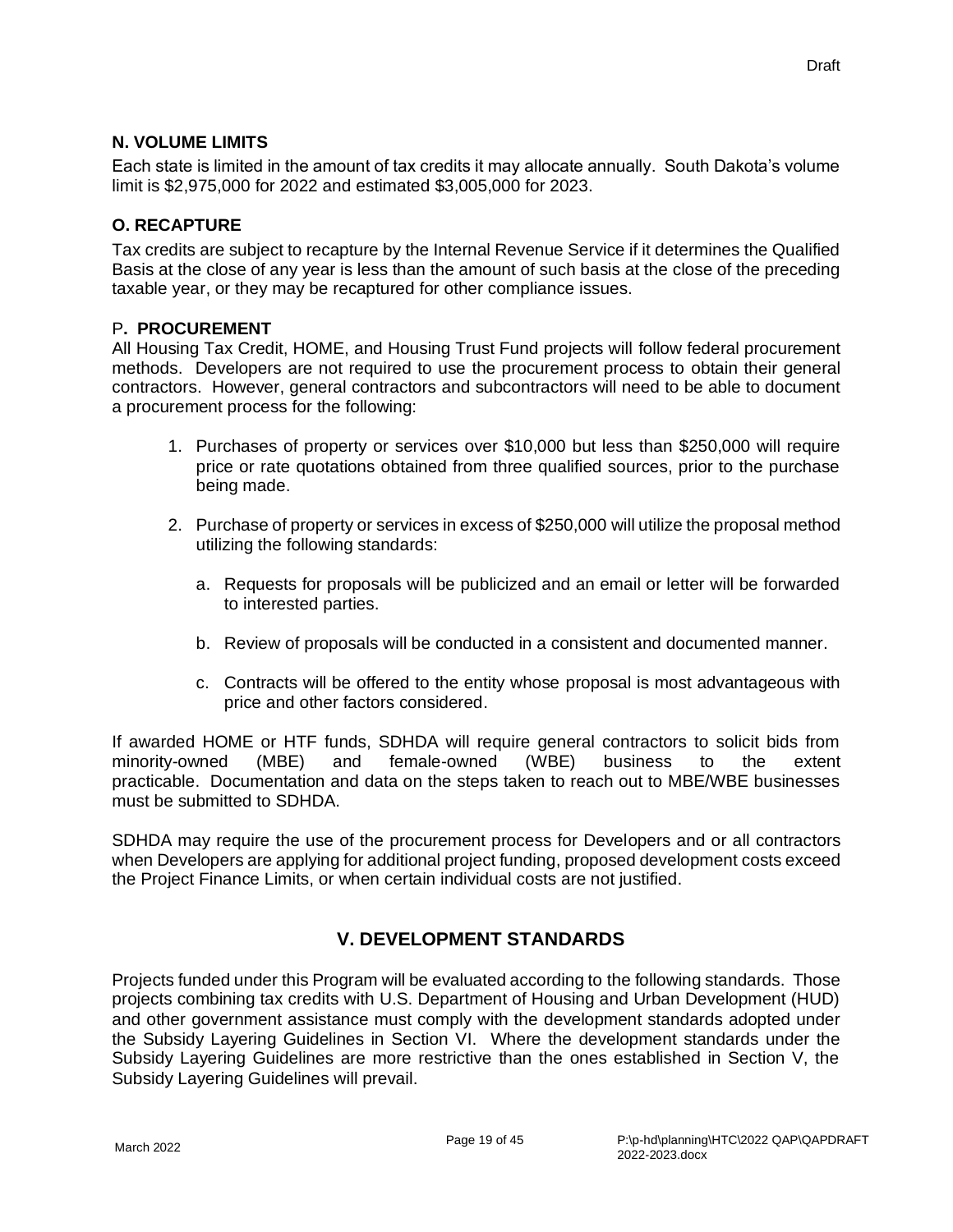#### <span id="page-24-0"></span>**A. PROJECT FINANCE LIMITS**

The SDHDA Project Finance Limits are not maximum cost limits, but are limits for the amount of financing that SDHDA will provide for the development of affordable housing projects. Total project costs are not limited to the Project Finance Limits; however, they will be utilized for the calculation of SDHDA financing and Developer Fees.

Projects financed with tax exempt bonds will be allowed to exceed the Project Finance Limits by up to 10 percent of the calculated limit.

Project Finance Limits will be determined for each project by multiplying the number of corresponding units by the respective per unit finance limit and summing the products. The perunit finance limits are separated into four geographic zones as follows:

|  |  | Zone 1: Lincoln, Minnehaha, and Union Counties |  |  |  |
|--|--|------------------------------------------------|--|--|--|
|--|--|------------------------------------------------|--|--|--|

| <b>Unit Type</b>         | <b>Unit Cost</b> |
|--------------------------|------------------|
| Group Home (per bedroom) | \$103,9000       |
| <b>SRO</b>               | \$123,600        |
| 0 Bedroom (efficiency)   | \$145,400        |
| 1 Bedroom                | \$166,600        |
| 2 Bedroom                | \$204,100        |
| 3 Bedroom                | \$241,000        |
| 4 Bedroom                | \$265,100        |

Zone 2: Beadle, Brookings, Brown, Clay, Codington, Davison, Hughes, Lake, Lawrence, McCook, Meade, Turner, Pennington, and Yankton Counties

| <b>Unit Type</b>         | <b>Unit Cost</b> |
|--------------------------|------------------|
| Group Home (per bedroom) | \$109,000        |
| <b>SRO</b>               | \$129,800        |
| 0 Bedroom (efficiency)   | \$152,600        |
| 1 Bedroom                | \$175,000        |
| 2 Bedroom                | \$214,400        |
| 3 Bedroom                | \$253,100        |
| 4 Bedroom                | \$278,400        |

Zone 3: Aurora, Bennett, Bon Homme, Brule, Buffalo, Butte, Campbell, Charles Mix, Clark, Custer, Day, Deuel, Douglas, Edmunds, Fall River, Faulk, Grant, Gregory, Haakon, Hamlin, Hand, Hanson, Harding, Hutchinson, Hyde, Jackson, Jerauld, Jones, Kingsbury, Lyman, Marshall, McPherson, Mellette, Miner, Moody, Perkins, Potter, Roberts, Sanborn, Spink, Stanley, Sully, Tripp, and Walworth Counties.

| <b>Unit Type</b>         | <b>Unit Cost</b> |
|--------------------------|------------------|
| Group Home (per bedroom) | \$114,300        |
| <b>SRO</b>               | \$138,000        |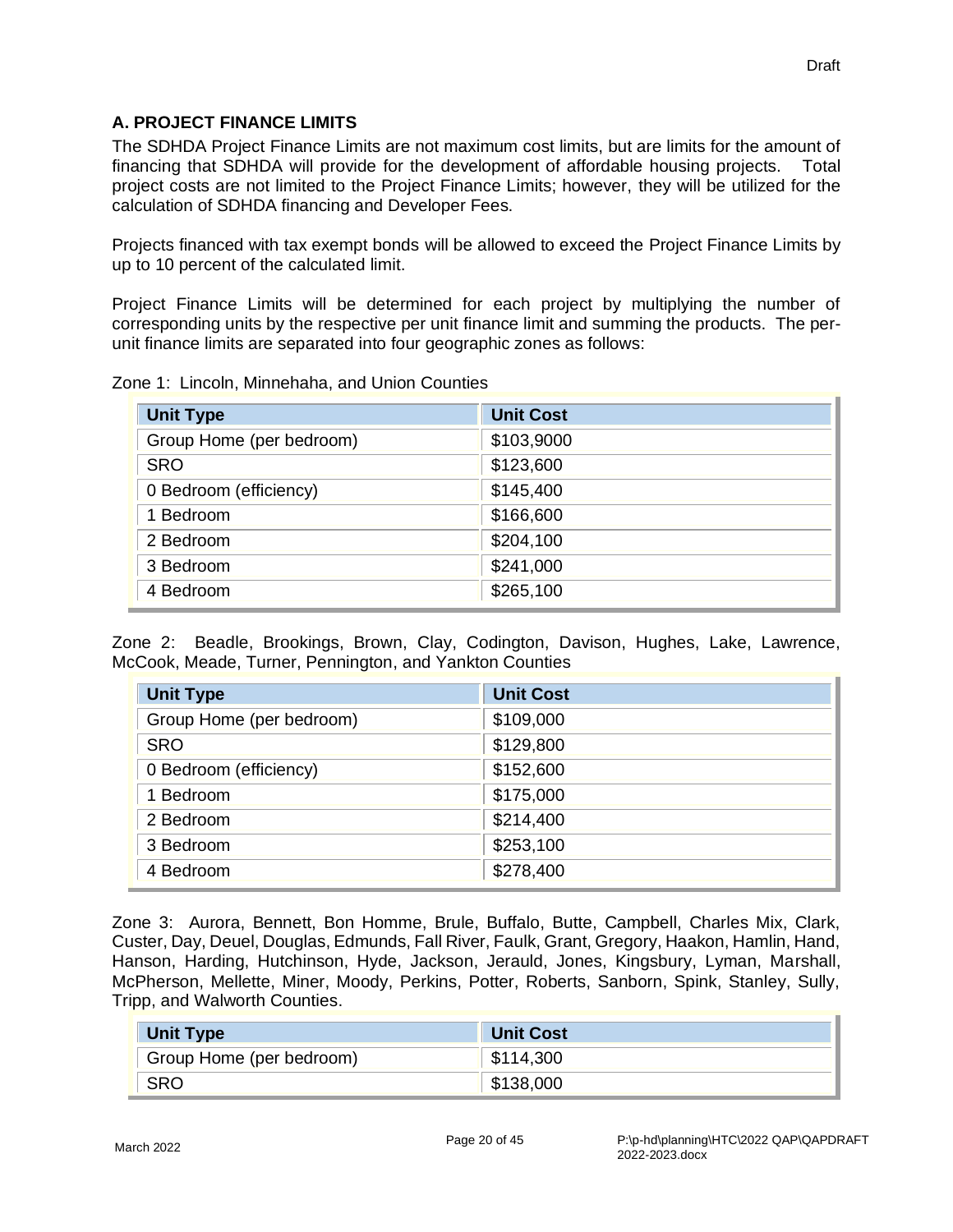| 0 Bedroom (efficiency) | \$159,900 |
|------------------------|-----------|
| 1 Bedroom              | \$183,300 |
| 2 Bedroom              | \$224,600 |
| 3 Bedroom              | \$265,600 |
| 4 Bedroom              | \$291,600 |

Zone 4: Indian Reservations: Cheyenne River (Dewey and Ziebach Counties); Crow Creek; Flandreau Santee; Lower Brule; Pine Ridge (Oglala Lakota County); Rosebud (Todd County); Sisseton Wahpeton/Lake Traverse; Standing Rock (Corson County); and Yankton. If the county is not listed after the Reservation, then only the land within the exterior boundaries of the Reservation are within this zone.

| <b>Unit Type</b>         | <b>Unit Cost</b> |
|--------------------------|------------------|
| Group Home (per bedroom) | \$124,800        |
| <b>SRO</b>               | \$148,400        |
| 0 Bedroom (efficiency)   | \$174,500        |
| 1 Bedroom                | \$200,000        |
| 2 Bedroom                | \$245,000        |
| 3 Bedroom                | \$289,300        |
| 4 Bedroom                | \$318,300        |

Proposed projects should include the features of brick, energy efficiency, additional handicapadapted units, second bathrooms (for three and four bedroom units), community rooms, townhouse style units with an accessible bathroom on the main floor, creative design features, installation of low-cost high-speed internet service and other amenities where appropriate. For the purpose of the above calculation, any employee unit will be calculated as a unit type and not as common space.

## <span id="page-25-0"></span>**B. UNIT SIZE REQUIREMENTS**

The residential unit living square footage for rental new construction or reconstruction projects must meet the following minimum residential unit living square footage:

| <b>Unit Type</b>       | <b>Unit Size</b>              |
|------------------------|-------------------------------|
| Group Home             | 130 square feet (per bedroom) |
| <b>SRO</b>             | 300 square feet               |
| 0 Bedroom (efficiency) | 400 square feet               |
| 1 Bedroom              | 500 square feet               |
| 2 Bedroom              | 650 square feet               |
| 3 Bedroom              | 800 square feet               |
| 4 Bedroom              | 950 square feet               |

Acquisition and/or rehabilitation projects are not subject to the minimum square footage requirements**.**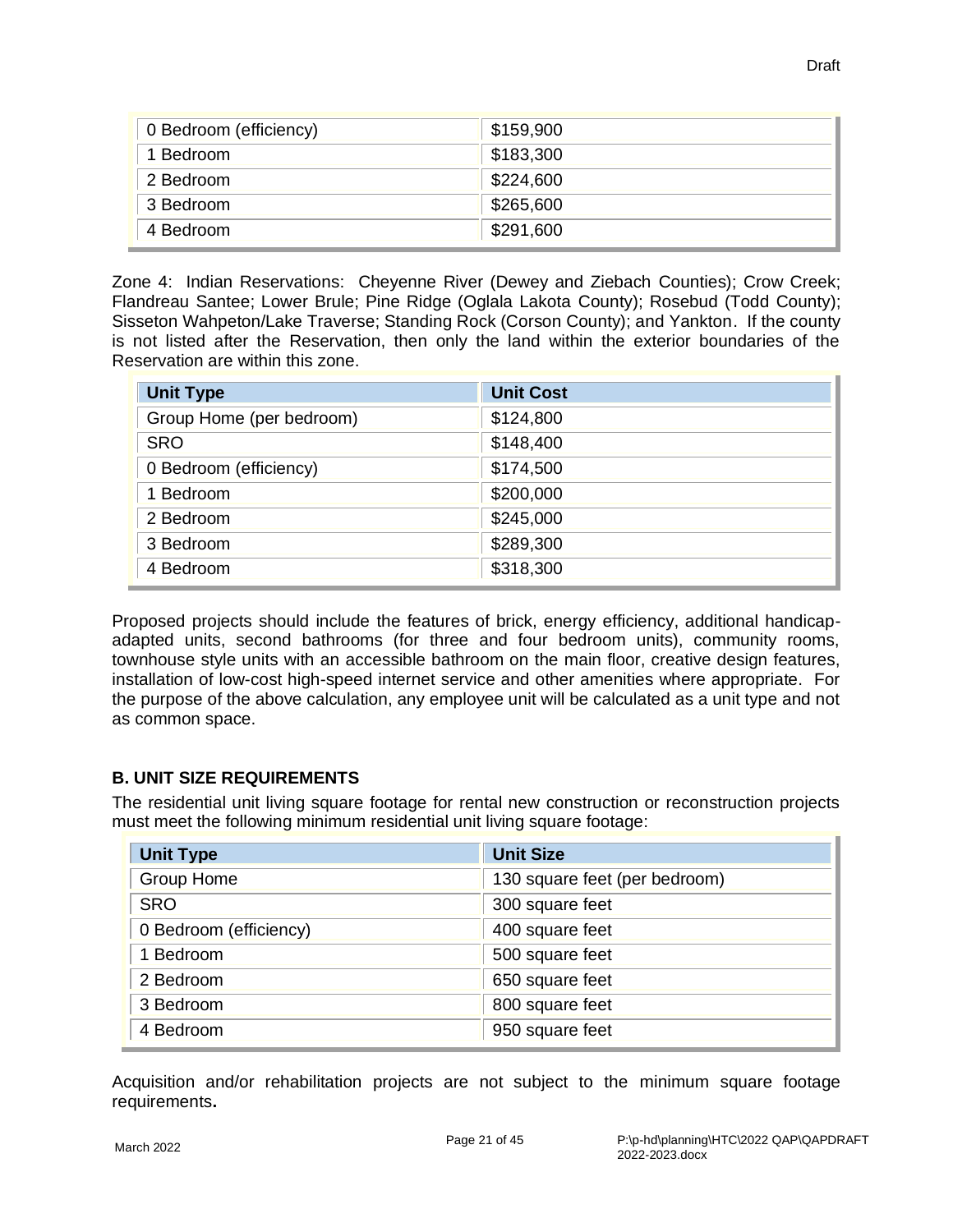SDHDA may allow exceptions to the above square footage minimums when deemed appropriate for the proposed development. At a minimum, SDHDA will review functionality of the unit layout, target tenant populations, and development costs when evaluating the proposed housing. The housing units must meet building code requirements for room and unit size.

## <span id="page-26-0"></span>**C. DEVELOPER'S FEES**

The developer of a housing tax credit project will be entitled to a developer fee not to exceed 15 percent of total development cost minus developer's fee and consultant's fee for projects of 16 units or less, not to exceed 12 percent of total development cost minus developer's fee and consultant's fee for projects of between 17 and 60 units and not to exceed 10 percent of total development cost minus developer's fee and consultant's fee for projects of 61 units or more. For purposes of the foregoing limitations, "total development costs" is equal to the calculated Project Finance Limits. Developer Fees may not exceed \$1,000,000 for any project. Any fees determined to be developer fees in excess of the corresponding 10, 12 or 15 percent maximum or in excess of the fee approved at the time the Board approves the reservation of housing tax credits will not be included in Eligible Basis when issuing Form 8609.

Developer fees in tax exempt bond financed projects are limited to 12 percent of the calculated total Project Finance Limits minus developer's fee and consultant's fees. Developer fees in tax exempt bond projects are not subject to the \$1,000,000 limitation.

Rental Assistance Demonstration (RAD) projects: Developer Fee will not be allowed for acquisition costs in RAD projects.

Deferred Developer Fees: Developers may choose to defer their developer fee. The amount of deferred developer fee or owner equity presented in the application will be underwritten as a project financing source. The submitted pro-forma must evidence sufficient project cash flow after all project debt service is applied to repay the deferred developer fee within the first 12 years of operation. The deferred developer fee is not part of debt service and should be removed from pre-tax cash flow after the calculation of the Debt Coverage Ratio (DCR).

## <span id="page-26-1"></span>**D. CONSULTANT FEES**

Consultant fees will be included in the developer fee limitation and cannot exceed two percent of the calculated Project Finance Limits minus the consultant fee. Syndication related consultant fees are not to be included in the Eligible Basis of the project. Any fees determined to be consultant fees in excess of the two percent maximum, or the amount approved at the time the Board approved the reservation of housing tax credits will not be included in Eligible Basis when issuing IRS Form(s) 8609. Consultants are expected to provide their services through project completion and issuance of IRS Form(s) 8609. The contract between the consultant and the applicant/owner must be submitted with the application.

## <span id="page-26-2"></span>**E. BUILDER/GENERAL CONTRACTOR'S FEES**

Builder/General Contractor fees may not exceed the following limits:

| <b>Builder/General Contractor's Profit</b>   | 6% of hard construction costs |
|----------------------------------------------|-------------------------------|
| <b>Builder/General Contractor's Overhead</b> | 2% of hard construction costs |
| <b>General Requirements</b>                  | 6% of hard construction costs |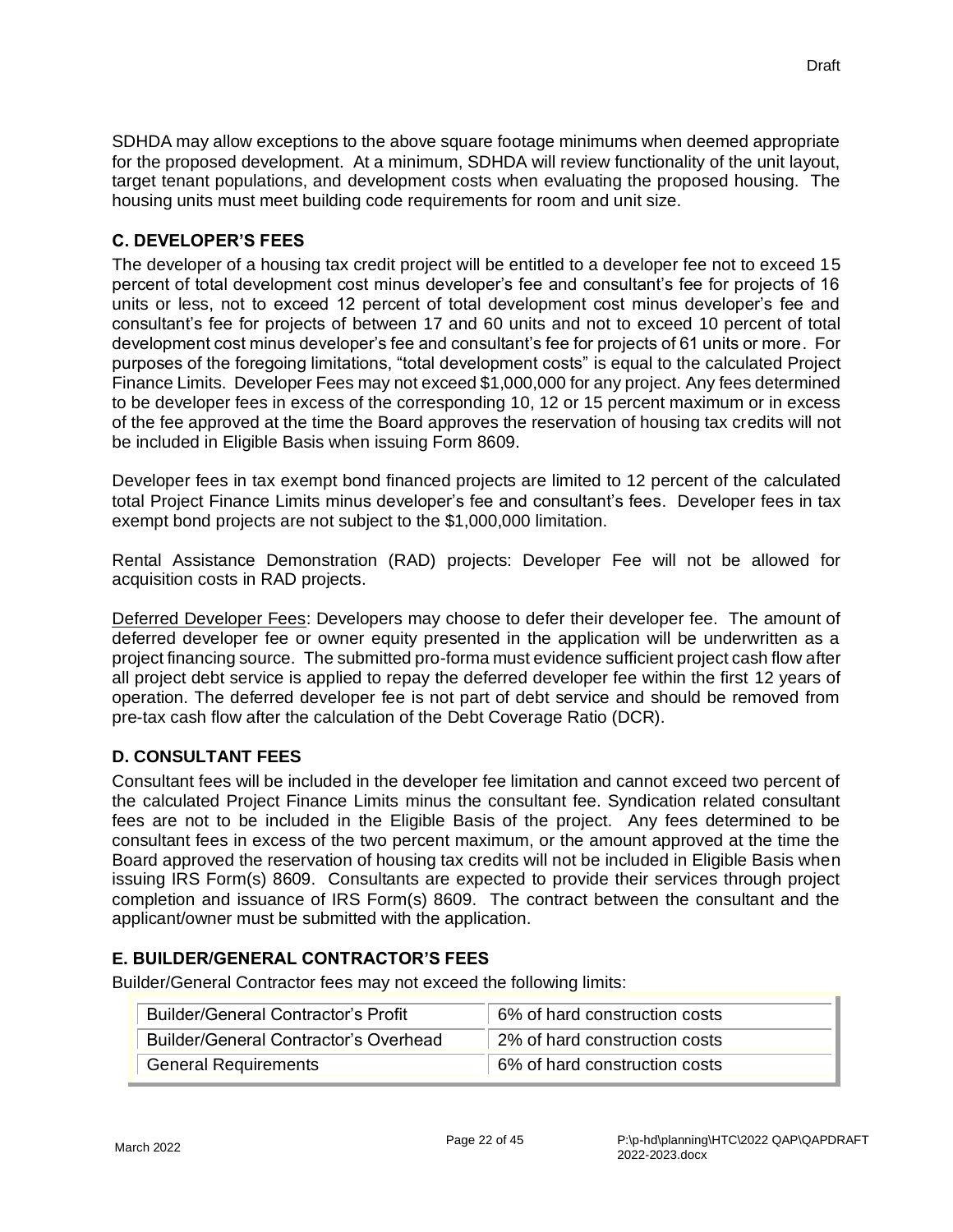Any fees determined to be builder/general contractor's fees in excess of the corresponding maximums or in excess of the percentage approved at the time the Board approved the reservation of housing tax credits will not be included in Eligible Basis when issuing IRS Form(s) 8609.

#### <span id="page-27-0"></span>**F. COMPARATIVE ANALYSIS**

Notwithstanding these development standards and the selection criteria within this Plan, each proposed project is analyzed on a comparative basis in a variety of categories to ensure the highest value for the tax credits awarded.

## <span id="page-27-1"></span>**G. PROPERTY STANDARDS**

All newly constructed properties must meet the most current version of the International Building Code, the National Standard Plumbing Code and the National Electrical Code Handbook. These codes will be superseded if the State of South Dakota or local governing body has adopted an alternative code, in which case such alternative code will apply. Rehabilitation projects should strive to meet these codes when reasonable and replace major components when necessary. All rehabilitation projects must meet the SDHDA Housing Rehabilitation Standards which can be found on the SDHDA website.

The housing project must meet the accessibility requirements of 24 CFR part 8, which implements Section 504 of the Rehabilitation Act of 1973 (29 U.S.C. 794) and covered multifamily dwellings, as defined at 24 CFR 100.201, and must also meet the design and construction requirements at 24 CFR 100.205, which implements the Fair Housing Act (42 U.S.C. 3601-3619). All units must be considered decent, safe, and sanitary throughout the Extended Use Period.

Projects containing facilities that are available to the general public must meet the Americans with Disabilities Act (ADA) requirements. All projects must comply with HUD Section 504 requirements. Projects that have more than four units must include five percent of the total units or one unit minimum for individuals with mobility impairments and two percent of the total units or one unit minimum for individuals with sensory impairments (i.e., hearing or vision impairments). The above units may not be consolidated so as to provide only one unit. Roll in showers must be installed in one-half of the handicap-adapted units for persons with mobility impairments. These units may not all be in one building of a multi-building project. The architect must certify on the final working plans that these standards have been incorporated into the plans.

All project sites must be surveyed and platted. All single family homes and all residential buildings in lease purchase projects must be individually surveyed, platted, and have a physical address.

It is the owner's responsibility to be aware of and comply with Fair Housing and all nondiscrimination provisions relating to the race, color, religion, creed, sex, disability, familial status, and national origin. This includes design requirements for construction or rehabilitation, Equal Opportunity in regard to marketing and tenant selection and reasonable accommodation and modification. The owner and/or the management company must attend Fair Housing compliance training prior to Project Completion and then a minimum of once every three years from the date of issuance of IRS Form(s) 8609 through the Compliance Period.

## <span id="page-27-2"></span>**H. SITE SUITABILITY**

The proposed site must be suitable for the proposed project. If the site includes any detrimental characteristic, the applicant must provide a remediation plan and budget to make the site suitable for the project. If any detrimental site characteristic exists on, or adjacent to the site, SDHDA may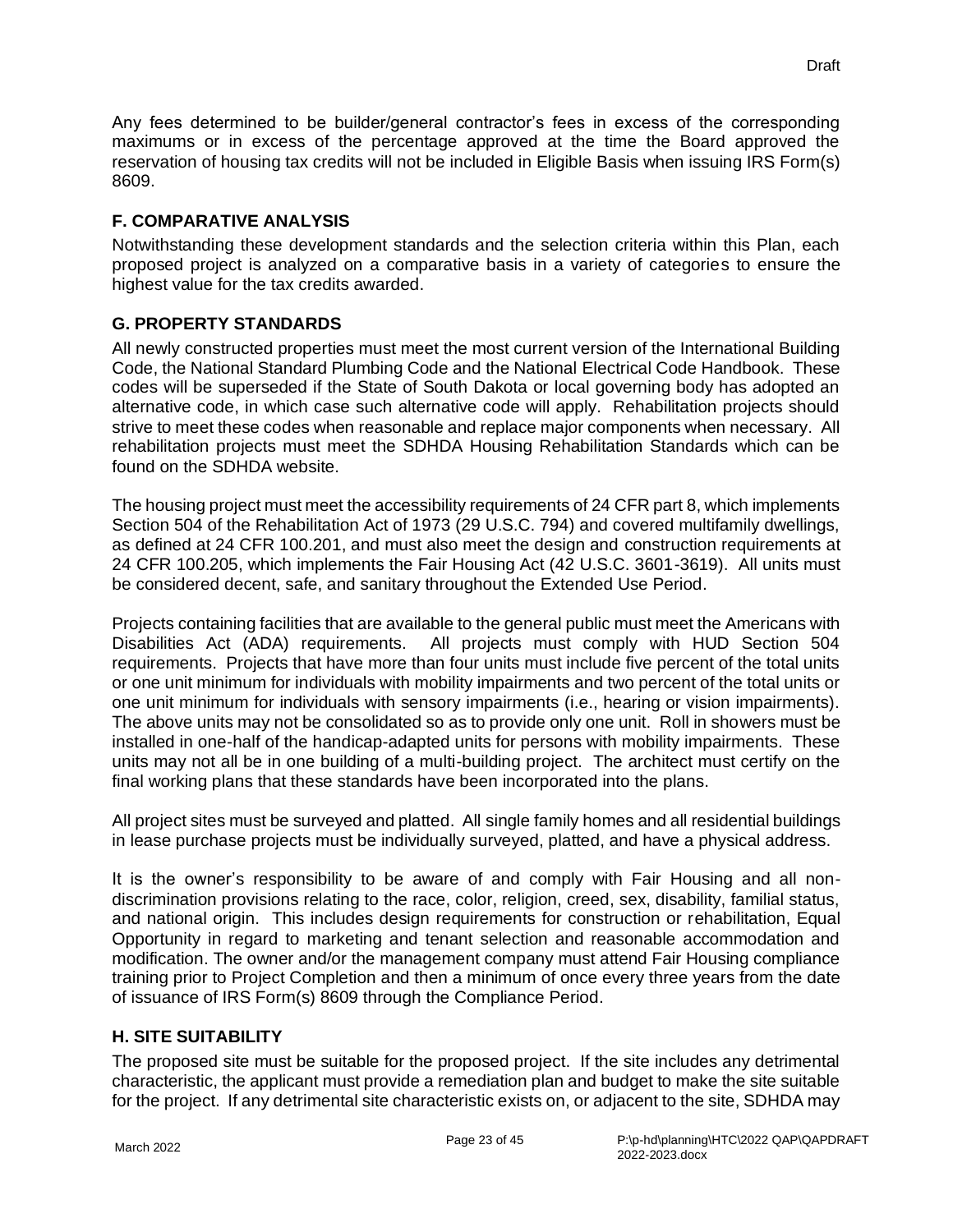reject the application. Detrimental characteristics may include but are not limited to: location within one mile of pipelines, storage areas for hazardous or noxious materials, sewage treatment plant, or sanitary landfill; location within 2,500 feet of an airport runway clear zone; 3,000 feet of a railroad, 1,000 feet of a major roadway, commercial property, or 15,000 feet of military clear zone; physical barriers; unsuitable slope or terrain; location within 1,000 feet of registered historic property; or location in flood hazard area.

## <span id="page-28-0"></span>**I. CRIME FREE MULTI-HOUSING PROGRAM**

All property managers must attend the Crime Free Multi-Housing Program training administered through the South Dakota Law Enforcement Officers Standards and Training Commission. SDHDA recommends a membership certification be acquired and maintained for the housing projects if it is available in the community.

## <span id="page-28-1"></span>**J. REPLACEMENT RESERVES**

All properties must establish and maintain a minimum replacement reserve account of \$400 per unit per year for the entire Extended Use Period. In rehabilitation projects, if the major systems are not all replaced or repaired, sufficient reserves, which could exceed \$400 per unit, must be established to allow for replacement of such components if the normal life span would require such replacement prior to the end of the Extended Use Period. The annual replacement reserves will be trended at three percent per year.

The replacement reserve account must remain with the property throughout the entire Extended Use Period. It must also remain with a property with a transfer of ownership. Transfer of ownership must be approved by SDHDA. At such time SDHDA is reviewing the request for transfer of ownership, SDHDA may negotiate with existing owner regarding the dollar amount that must be maintained in the replacement reserve account, taking into consideration, but not limited to, the physical condition of the development, demand in the housing market, and experience of the proposed owner.

## <span id="page-28-2"></span>**K. OPERATING RESERVES**

All properties must establish and maintain an operating reserve account for the entire Extended Use Period. The operating reserve should be established by a written agreement with the syndicator and or mortgage lender. If no such agreement exists, SDHDA will require an operating reserve to be established in the amount of a minimum of six months of operating expenses plus debt service payments. The operating reserve may be held by SDHDA and will be governed by an operating reserve agreement.

The operating reserve account must remain in place throughout the entire Extended Use Period. It must also remain in place with the transfer of ownership. Transfer of ownership must be approved by SDHDA. At such time SDHDA is reviewing the request for transfer of ownership, SDHDA may negotiate with existing owner regarding the dollar amount that must be maintained in the operating reserve account, taking into consideration, but not limited to, the physical condition of the development, demand in the housing market, and experience of the proposed owner.

## <span id="page-28-3"></span>**L. DEBT COVERAGE RATIO**

Pro-formas submitted must reflect a debt coverage ratio of not less than 1.20 in the first year that full expenses are in effect (i.e., after tax abatements have expired) and annually thereafter for the first 15 years or the term of the first mortgage financing, whichever is greater. The project must maintain a minimum 0.95 debt coverage ratio for the remainder of the Extended Use Period.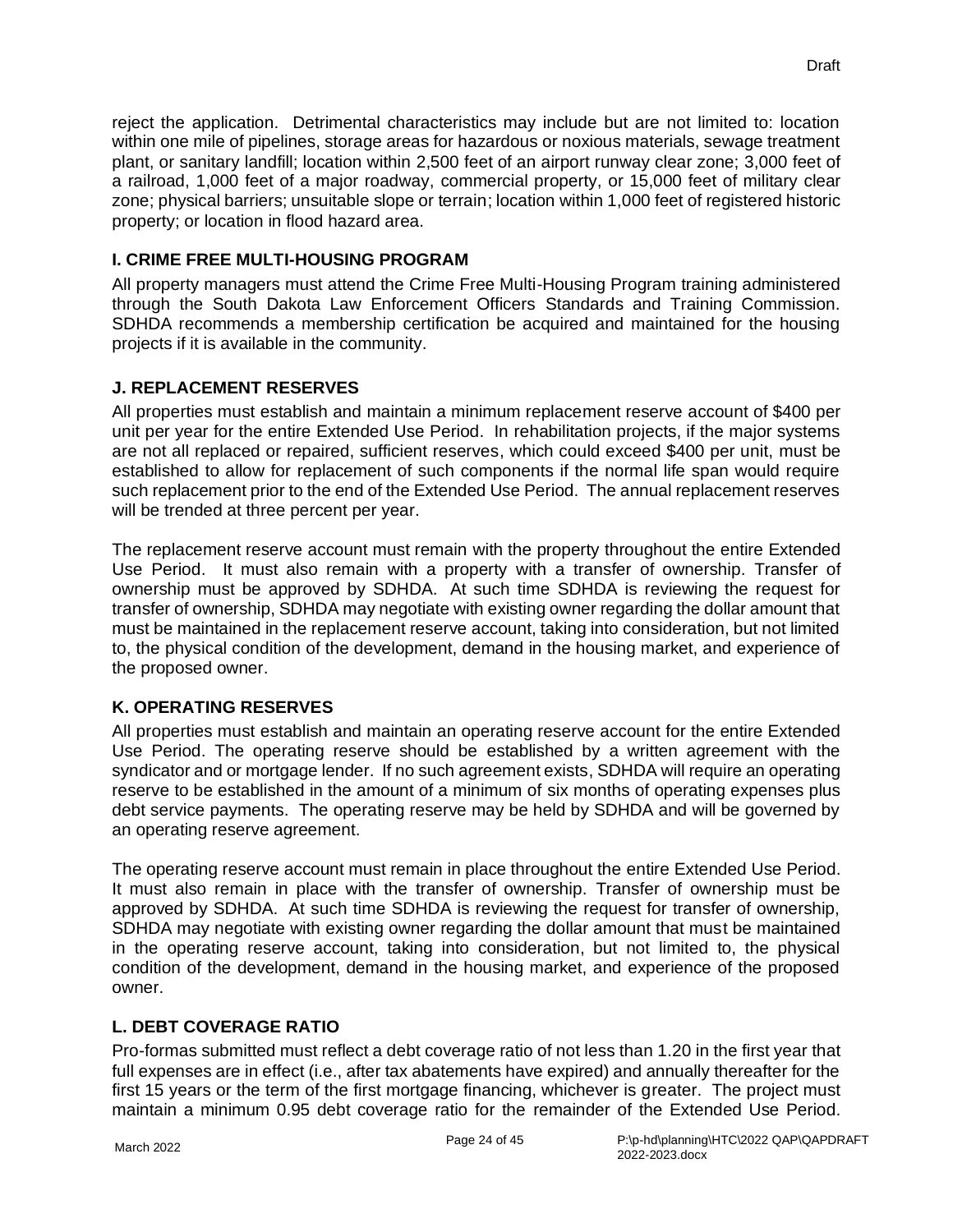Compensating factors such as developer's experience, types of financing utilized and financial strength of the applicant/owner may allow this requirement to vary. The debt coverage ratio is the ratio of net operating income to the total annual debt service. Further, the application shall reflect that rental income, any subsidies and reserve funds are sufficient to cover the property's debt and operating expenses for the entire Extended Use Period.

Pro-formas submitted must reflect the following underwriting standards: Project income shall be increased at an annual rate of two percent (2%); expenses and replacement reserves shall increase at an annual rate of three percent (3%); and assume a vacancy rate of seven percent (7%).

## <span id="page-29-0"></span>**M. CHANGES TO PROJECT**

The award of tax credits is based upon information provided in the application and the preliminary plans submitted with the application. A significant change to a project, once it has been ranked and awarded tax credits, may jeopardize the reservation/allocation of tax credits and the Board may require the tax credits to be returned. A significant change will include, but is not limited to, any reduction in the number of bedrooms per unit or square footage of the units, decrease in number of total units, any change to financial feasibility, any increase in overall density, any change in unit or project amenities, and any change that, had it been in the original project application, might have resulted in the project receiving a different ranking, or may have influenced the reservation of housing tax credits. SDHDA may determine, at its sole discretion, if any change constitutes a significant change to the project. Any change to the project must be pre-approved by SDHDA prior to implementation.

## **VI. SUBSIDY LAYERING GUIDELINES**

<span id="page-29-1"></span>For those projects which combine tax credits and other HUD assistance, SDHDA must perform a subsidy layering review in accordance with HUD Notice CPD-15-11 Requirements for the Development and Implementation of HOME Underwriting and Subsidy Layering Guidelines issued December 22, 2015.

|                         |                                          | <b>Safe Harbor</b>            | <b>Ceiling</b>                |  |
|-------------------------|------------------------------------------|-------------------------------|-------------------------------|--|
|                         | <b>Standard 1 - Profit and Overhead</b>  |                               |                               |  |
| <b>Builder Profit</b>   |                                          | 6% construction costs         | <b>HUD</b> processing         |  |
| <b>Builder Overhead</b> |                                          | 2% construction costs         | <b>HUD</b> processing         |  |
| General<br>Requirement  |                                          | 6% construction costs         | <b>HUD processing</b>         |  |
|                         |                                          |                               |                               |  |
|                         | <b>Standard 2 - Developer Fee</b>        |                               |                               |  |
| Developer Fee           |                                          | 10% total<br>development cost | 15% total<br>development cost |  |
|                         |                                          |                               |                               |  |
|                         |                                          |                               |                               |  |
|                         | <b>Standard 3 – Syndication Expenses</b> |                               |                               |  |
| Private Offer           |                                          | 10% gross proceeds            | 15% gross proceeds            |  |
| <b>Public Offer</b>     |                                          | 15% gross proceeds            | 24% gross proceeds            |  |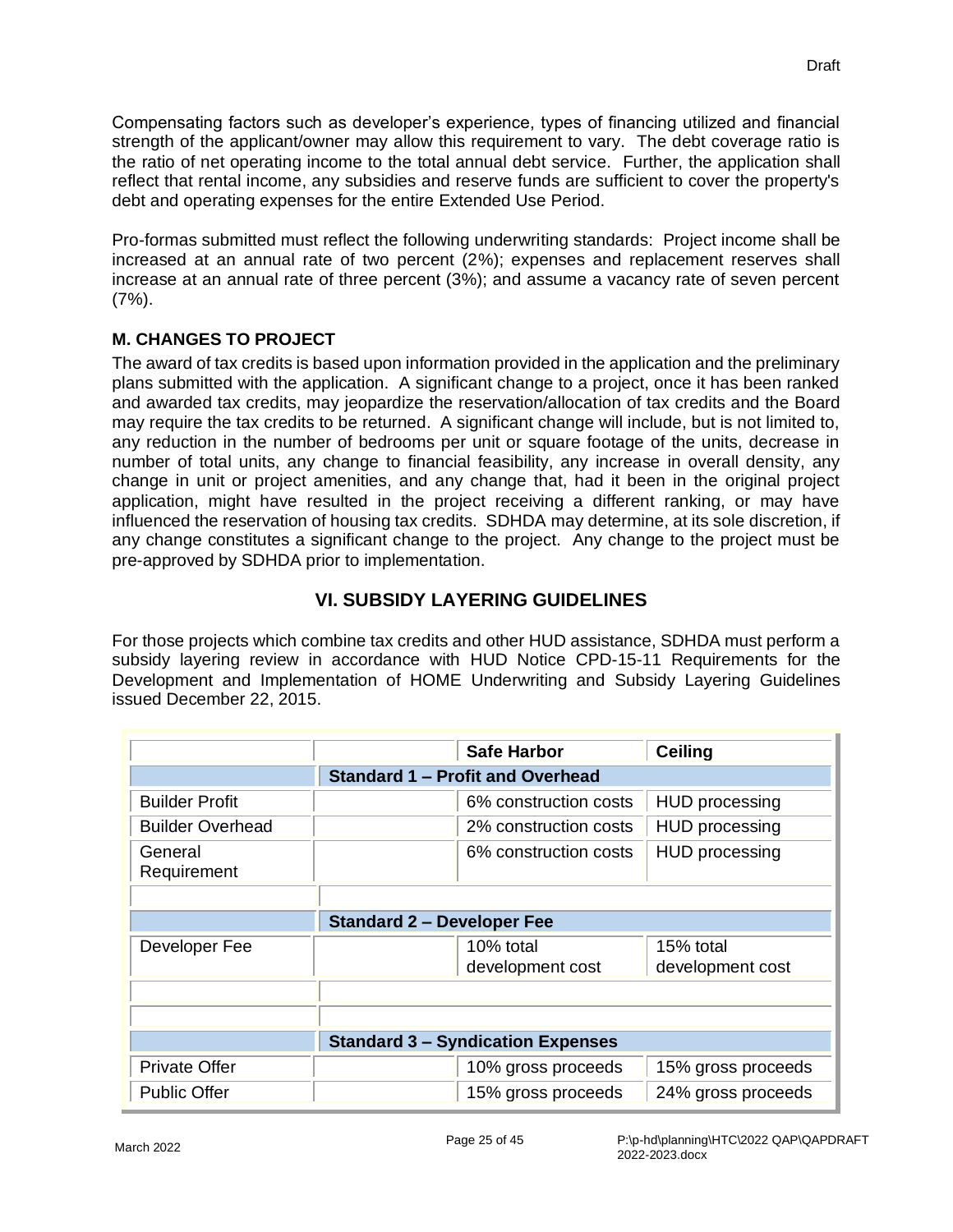|                                                                                                                                                                                                                                                                                                                                                                   | <b>Standard 4 – Syndication Proceeds</b> |                              |  |
|-------------------------------------------------------------------------------------------------------------------------------------------------------------------------------------------------------------------------------------------------------------------------------------------------------------------------------------------------------------------|------------------------------------------|------------------------------|--|
| SDHDA will establish a base market rate expressed in cents netted<br>per dollar of credit allocation. The Market Rate will be set for each<br>individual project based on the variables of that project.<br>- In<br>addition, the Market Rate will be adjusted to reflect increased value<br>if higher than typical ownership interests are retained, as follows: |                                          |                              |  |
|                                                                                                                                                                                                                                                                                                                                                                   | 0-5 % ownership                          | Market Rate value            |  |
|                                                                                                                                                                                                                                                                                                                                                                   | 5-50% ownership                          | Market Rate plus 10<br>cents |  |
|                                                                                                                                                                                                                                                                                                                                                                   | Over 50% ownership                       | Market Rate plus 20<br>cents |  |

In addition, when determining the amount of credit necessary to fill the unfunded financing gap, SDHDA must include the value of all syndication installments received. Therefore, applicants affected by this part must calculate and report the effects of compounding and discounting syndication installment payments.

## **VII. PROJECT SELECTION CRITERIA**

#### <span id="page-30-0"></span>**Maximum Possible Points 1,000**

Applications must obtain a minimum of 400 points to be considered for funding. Applications that do not receive this cumulative total will be denied and the applicant will be notified of such denial. Applications for additional tax credits will not be re-scored and will only be considered if they meet the criteria established in Section III.O.

## <span id="page-30-1"></span>**A. LOCAL HOUSING NEED**

#### **(150 points maximum)**

All applicants must submit a complete market analysis addressing the local housing needs that is no more than six months old (See Section VIII.A.1. regarding submission requirements and Exhibit 2). The applicants considered to be facing the highest overall need will receive the highest score. All other applications will be ranked against the highest scoring applicant. Each applicant will receive from 0 to 150 points depending upon identified need. When determining the need, SDHDA may take into consideration including but not limited to the need for additional housing units in the community, the physical condition of the proposed project, the need of SDHDA funding sources to retain the proposed project, retention of existing project based rental subsidies, and the degree of rehabilitation necessary depending on the proposed project activity. All communities with two or more low income housing projects under construction or in the process of rent-up (less than 90 percent occupied) may receive zero points in this category.

#### <span id="page-30-2"></span>**B. PRIMARY SELECTION CRITERIA**

#### <span id="page-30-3"></span>**1. Deep Income Targeting**

#### **(75 points maximum)**

Within the 20/50, 40/60, or 40/60 Average Income election: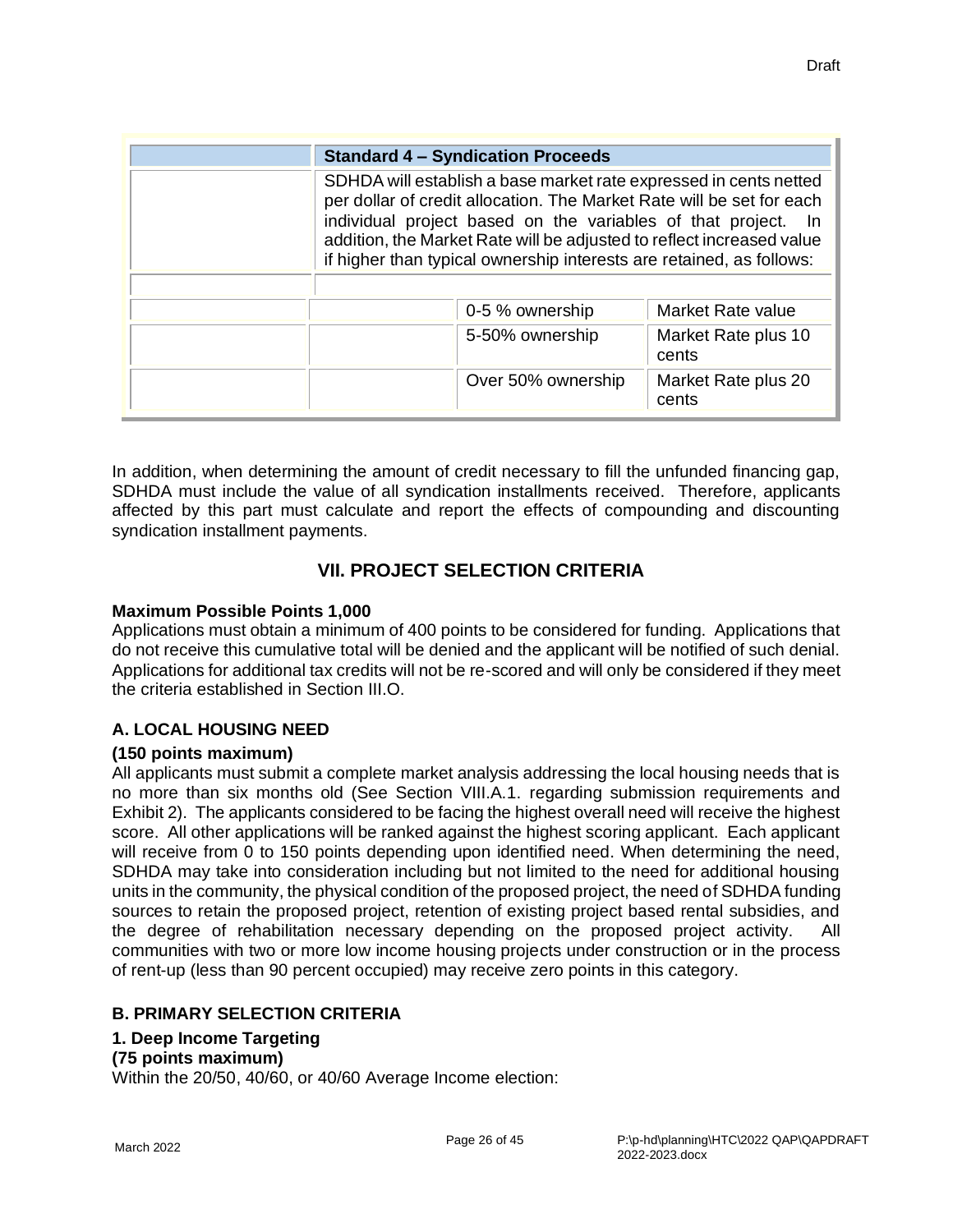Required set aside: 20 percent of the rent restricted units will be FMR units and must be rented to tenants at or below 50 percent of the area median income and rents may not exceed the FMR.

To receive points for deep income targeting, a project must set the following rent limits for each target AMI in addition to the 20 percent FMR requirement:

- a. A proposal which elects to set aside an additional 10 percent of the rent restricted units for households not exceeding 50 percent of area median income will receive 25 points.
- b. A proposal which elects to set aside an additional seven percent of the rent restricted units for households not exceeding 40 percent of the area median income will receive 25 points.
- c. A proposal which elects to set aside an additional of three percent of the rent restricted units for households not exceeding 30 percent of the area median income will receive 25 points.

Note: Units used to meet point requirements may also be used in the Average Income Test. However, if units are designated at 30 percent AMI using the Housing Trust Fund (HTF), the Housing Trust Fund units are in addition to the Deep Income Targeting units designated for the above category. HTF income and rents are based on the poverty level which is not the same as the 30 percent AMI limits so be cautious if using HTF units in the Average Income process.

Rents for these units must be set at 30 percent or less of adjusted annual incomes for households at the corresponding income levels to receive the above points.

For multi-family projects: if tax credits are allocated on a building basis, each building should maintain the percentage of targeted units elected above to the most reasonable extent possible.

#### <span id="page-31-0"></span>**2. Extended Use Commitment**

#### **(30 points maximum)**

Although the required Extended Use Period is 30 years, applicants that make a commitment to increase the Extended Use Period an additional 10 years (to 40 years) will receive 30 points.

An applicant electing to increase the Extended Use Period for 10 years will be restricting the property for 40 years. Applicants claiming points for the Extended Use Period may not claim points for Tenant Ownership.

#### <span id="page-31-1"></span>**3. Construction Type (60 points maximum)**

- a. A rehabilitation project that remodels existing affordable rental housing to like new rental units will receive 40 points
- b. A rehabilitation project that uses buildings of historic nature will receive 20 points.
- c. A rehabilitation project that remodels existing buildings and converts them to new rental units will receive 20 points.
- d. A new construction project creating buildings that contain 16 rental units or less per building will receive 10 points.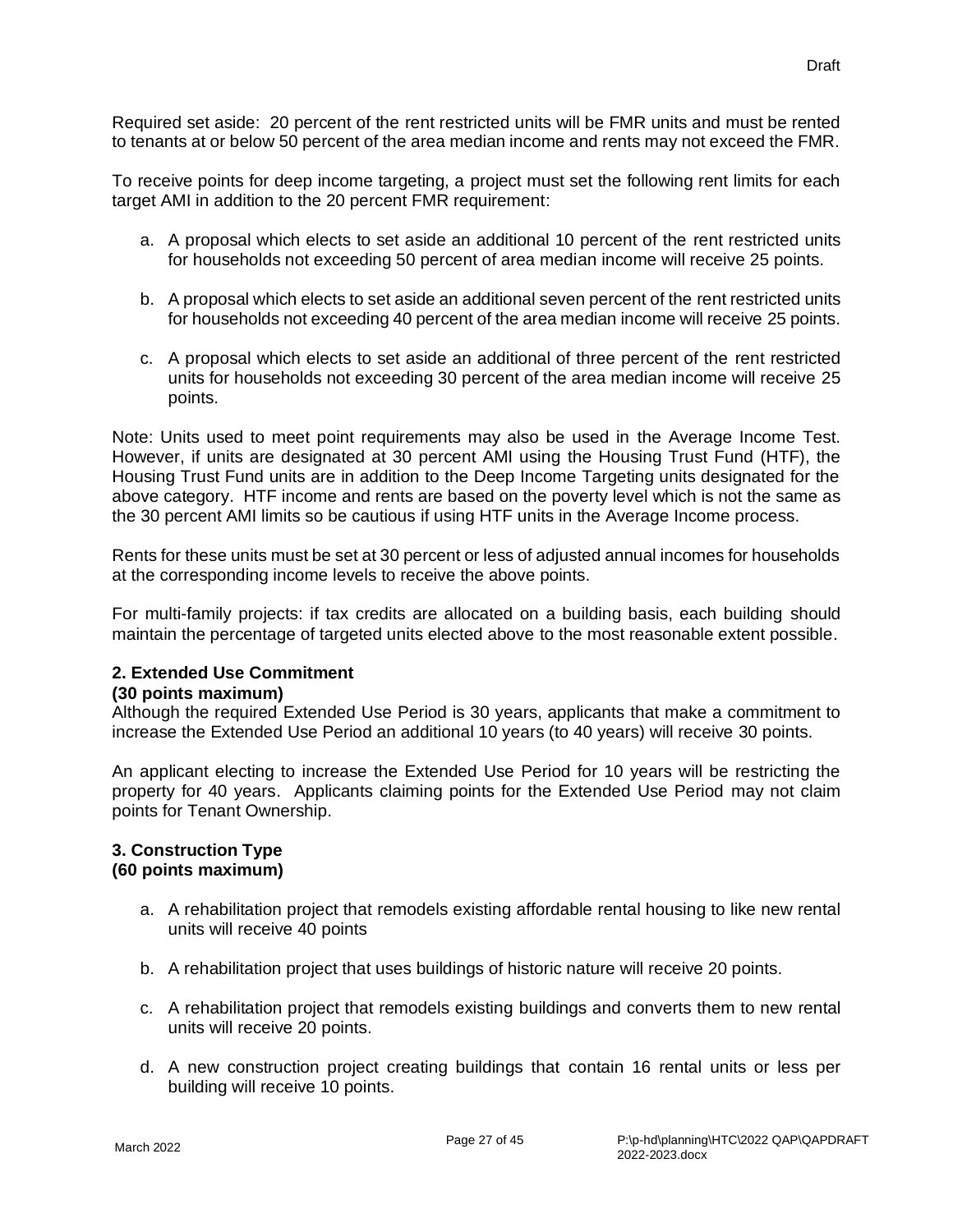e. A new construction project that creates rental units for assisted living or congregate care will receive 10 points.

#### <span id="page-32-0"></span>**4. Concerted Community Revitalization Plans**

#### **(20 points maximum)**

Projects that are located within a Qualified Census Tract (QCT) and that contribute to a Concerted Community Revitalization Plan that is documented at the time of application will receive 20 points. Refer to Section X, Definitions and Exhibit 1 for QCT information.

#### <span id="page-32-1"></span>**5. Mixed Income Use**

#### **(30 points maximum)**

Developments consisting of low income and market-rate units will be eligible for up to 30 points. Points awarded will be based on the ratio of market-rate units to total project units, according to the following scale. Mixed income projects are not eligible to use the Average Income Test.

| <b>Points</b> | <b>Number of Market Rate Units</b>                            |
|---------------|---------------------------------------------------------------|
| 10            | 5.00% - 10.00% Market Rate<br>(requires a minimum of 2 units) |
| 20            | 10.01% - 20.00% Market Rate                                   |
| 30            | 20.01% - 49.99% Market Rate                                   |

#### <span id="page-32-2"></span>**6. Financial Support**

#### **(20 points maximum)**

Proposals containing documentation of financing or incentives from third party individuals, entities, foundations, etc. that assist in reducing the development costs or enhancing the project feasibility may receive up to 20 points.

#### <span id="page-32-3"></span>**7. Applicant Characteristics**

#### **(40 points maximum)**

Projects which include the following will be awarded the points indicated for each documented characteristic (maximum 40 points):

- a. 20 points: Participation by an entity with a demonstrated track record of quality experience in development or management of subsidized housing, or a new developer that contracts with a developer or consultant with a demonstrated record of quality experience in development or management of subsidized housing.
- b. 10 points: Participation by a minority or woman owned or operated business enterprise; to be considered a minority or woman owned or operated business enterprise, at least 51 percent of the sponsorship must be owned or operated by either a minority individual or a woman.
- c. 10 points: Owner equity in excess of 10 percent of the total development cost, but cannot be in the form of a deferred developer fee.

Twenty-five points will be deducted from any project with respect to which the applicant or any member of the development team has any of the following characteristics: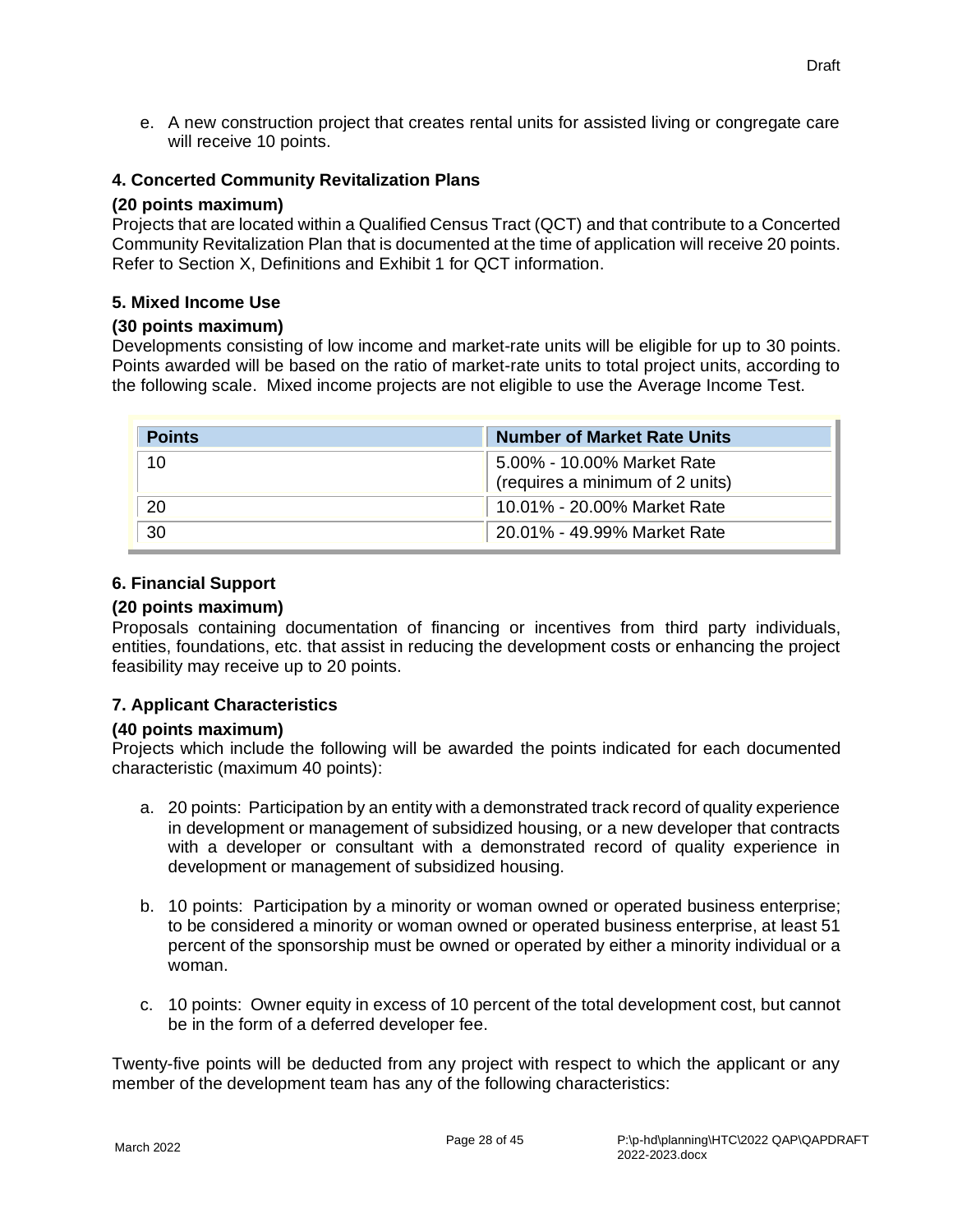- a. Within two years prior to the HOME/HTC application date, the applicant has made a significant change to another HTC, HOME or other SDHDA administered project without the prior approval of SDHDA; or
- b. Has unresolved compliance issues on other housing tax credit, HOME, or other SDHDA administered project.

Ten points will be deducted for any project whose developer/owner applied for additional SDHDA funding after receiving an initial reservation of funds. The deduction will occur for two annual funding rounds following the additional funding request. Applicants receiving this deduction are still eligible to receive points for a demonstrated track record of quality experience.

Further, for any project with these characteristics, the applicant shall not be eligible to receive points for a demonstrated track record of quality experience. The foregoing shall not limit the right of SDHDA to reject an application pursuant to Section III.F.

#### <span id="page-33-0"></span>**8. Tenant Ownership – Lease Purchase**

#### **(20 points maximum)**

Projects intended for eventual tenant ownership will receive 20 points. Applicants must submit with their application the proposed management plan, including information on homebuyer counseling, calculation of future purchase price, and other information requested by SDHDA to evaluate the feasibility of the development.

\*\*Applicants claiming points for Tenant Ownership are not allowed to claim points for Extended Use Commitment.

## <span id="page-33-1"></span>**9. Service Enriched Housing**

#### **(40 points maximum)**

Projects providing verifiable on-site services to the tenants, which includes but is not limited to the following, may receive up to 40 points depending upon the extent of the services. Refer to Section X, Definitions for more information.

- a. Homeless
- b. Persons with physical disabilities
- c. Persons with mental disabilities
- d. Persons with developmental disabilities
- e. Housing for Older Persons 62 or older (Assisted Living or Congregate Care Facilities as defined under Definitions)
- f. Families with children

Note: SDHDA, the Department of Human Services (DHS), and the Department of Social Services (DSS) have entered into an agreement whereby full integration of citizens with disabilities into individualized housing settings rather than group home type housing will be promoted. All housing designed specifically for people with disabilities must receive prior approval from DHS and/or DSS. Documentation of approval or that an application has been submitted to DHS or DSS must be submitted with the application. Applicants serving the homeless are required to participate in the Homeless Management Information System (HMIS), through SDHDA.

<span id="page-33-2"></span>10. Efficient Use of HOME and Tax Credits**(**25 points maximum)

A project will be awarded points for leveraging a larger percentage of non-SDHDA financing. The use of Housing Trust Funds will not be included in calculating the SDHDA financing: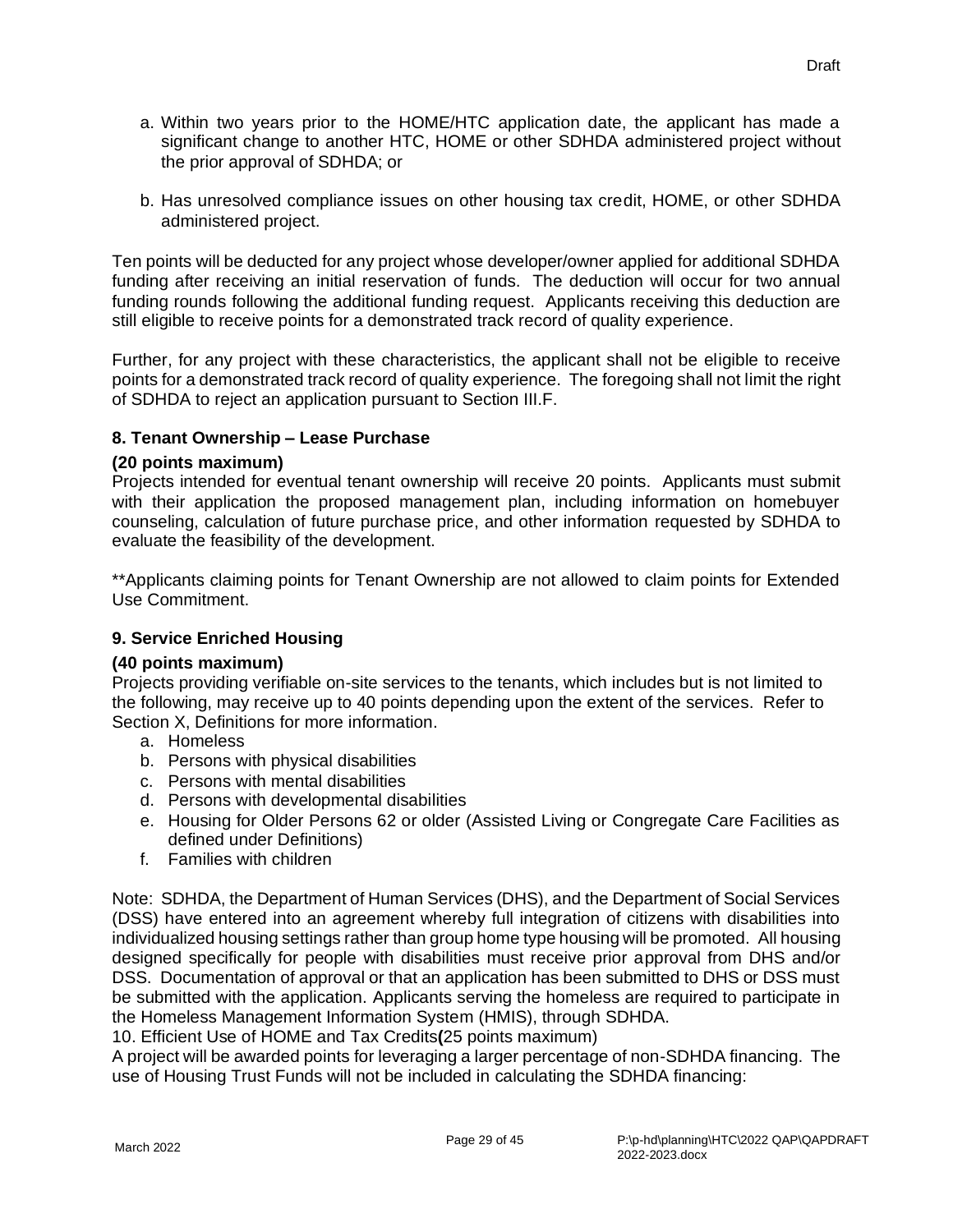| <b>Points</b>   | <b>Percentage of HOME and Housing Tax</b><br><b>Credits</b> |
|-----------------|-------------------------------------------------------------|
| 5               | 84.99% to 80.00%                                            |
| 10              | 79.99% to 75.00%                                            |
| 15              | 74.99% to 70.00%                                            |
| 20              | 69.99% to 65.00%                                            |
| $\overline{25}$ | 64.99% and lower                                            |

#### <span id="page-34-0"></span>**11. Percentage of Soft Costs Used for Project Costs (30 points maximum)**

Projects which provide the highest percentage of the credit dollar amount to be used for project costs other than the cost of intermediaries ("soft costs") will receive a maximum of 30 points. Soft costs include but are not limited to developers', attorneys', consultants', architects', engineers', accountants' and related professional fees, housing tax credit fees, reserve accounts, permanent loan fees, etc. Builder's profit will not be included in soft costs for this calculation.

| <b>Points</b> | % of Soft Costs          |
|---------------|--------------------------|
| 30            | $^{\circ}$ 0.00% - 9.99% |
| 20            | 10.00% - 14.99%          |
| 10            | 15.00% - 19.00%          |
|               | $19.01\% +$              |

#### <span id="page-34-1"></span>**12. Project Location**

#### **(40 points maximum)**

Projects located in close proximity of community services and areas of opportunity will be eligible for up to 40 points. Five points will be awarded for each category item. Close proximity will be defined as within one half mile of the property.

- a. (20 Points) Community services include but are not limited to:
	- Grocery/Retail Stores
	- Hospital/Medical Clinics
	- Schools/Senior Center (as applicable)
	- Special Service Offices

A project that has a bus stop within one city block or provides free transportation to the tenants on a regularly scheduled (minimum 4 times per week) or on-call basis will receive 20 points. Projects that have on-call transportation services provided to tenants at reduced rates may receive 10 points.

- b. (20 Points) Area of Opportunity:
	- Low Poverty Census Tracts less than 10% poverty rate
	- High Ratio of Jobs to Population above the state average ratio
	- Below Average Unemployment less than the state unemployment rate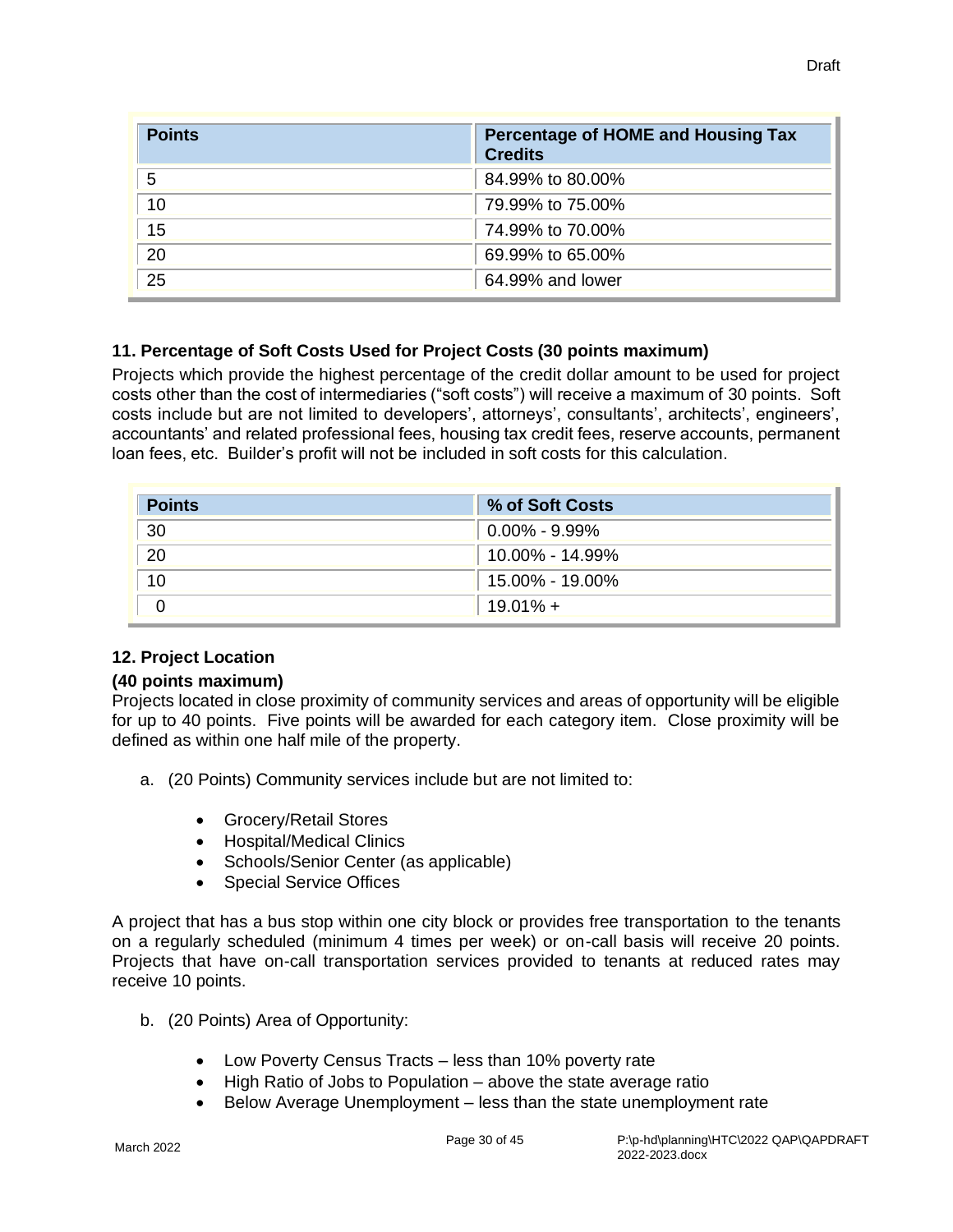• High Scoring Schools – above average school performance index posted by South Dakota Department of Education

#### <span id="page-35-0"></span>**13. Individuals with Children**

#### **(10 points maximum)**

Projects that will be serving tenant populations of individuals with children and provide written documentation at time of application will receive 10 points.

#### <span id="page-35-1"></span>**14. Public Housing Notification**

#### **(10 points maximum)**

A proposal which provides a written commitment to notify local public housing agencies of vacancies and give priority to households on waiting lists of those agencies will receive 10 points.

#### <span id="page-35-2"></span>**C. READINESS TO PROCEED**

SDHDA will allow up to 150 points to projects which, in its opinion, most clearly demonstrate readiness to proceed. The determination of readiness to proceed will be based on the following factors:

#### <span id="page-35-3"></span>**1. Plans and Specifications**

#### **(25 points maximum)**

Applications containing architectural plans/working drawings that are at least 50 percent complete or a physical needs assessment that is completed by an independent or third party provider will receive 25 points.

#### <span id="page-35-4"></span>**2. Site Control**

#### **(25 points maximum)**

Applications containing documentation that the applicant has a recorded warranty deed, a recorded long term lease, or an approval of Transfer of Physical Assets (TPA) from the appropriate HUD, Rural Development, or SDHDA office for existing projects, which is in the name of the applicant will receive 25 points. Applications containing documentation that the applicant has an enforceable, signed and accepted purchase agreement or option to buy will receive 15 points.

#### <span id="page-35-5"></span>**3. Financing**

#### **(60 points maximum)**

**a. Construction Financing (20 points maximum) (Executed by Applicant and Lender)**

Applications containing documentation of an enforceable construction or interim financing commitment for the project that is executed by the applicant and lender will receive up to 20 points.

#### **b. Permanent Financing (20 points maximum) (Executed by Applicant and Lender)**

Applications containing documentation of enforceable permanent financing commitments with a fixed rate, a term of 15 years or more, and disclosure of all conditions will receive up to 20 points. Generally, an enforceable financing commitment is a written approval of a loan or grant from a lender which is subject only to conditions of which are within the applicant's control (other than the award of other funding). The loan commitment must contain a representation and acknowledgement from the lender that such lender has reviewed the housing tax credit application submitted by the applicant to SDHDA in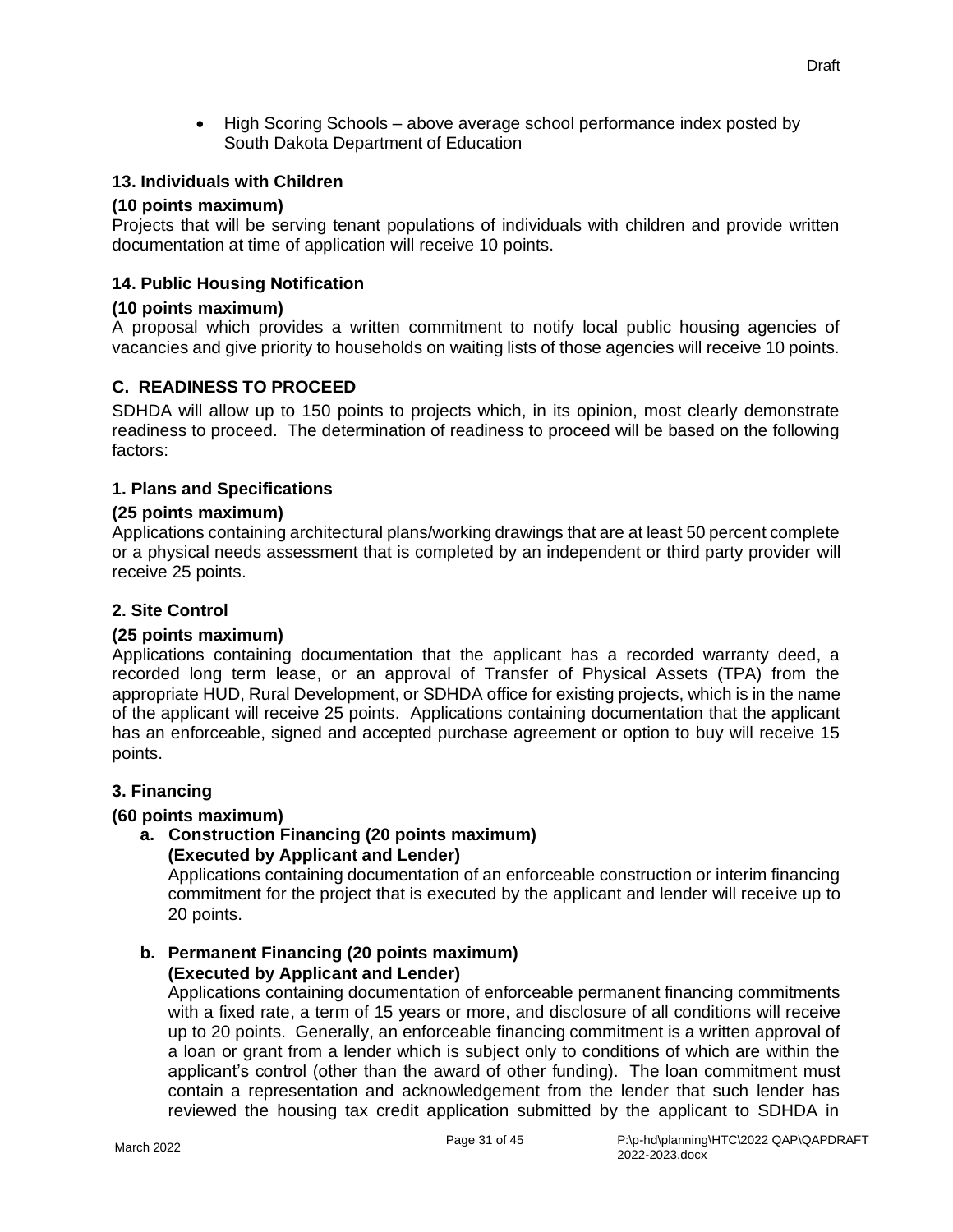A commitment with fixed rate and term of less than 15 years will receive up to 10 points.

# **c. Equity Commitment (20 points maximum)**

# **(Executed by Applicant and Equity Investor)**

Applications containing documentation of an equity commitment disclosing all conditions may receive up to 20 points. The equity commitment must contain a representation and acknowledgement from the equity investor that such investor has reviewed the application submitted by the applicant to SDHDA in support of the credits for the project to which such commitment relates and that such investor acknowledges that the project will be subject to rent restrictions, tenant income restrictions, and other special use restrictions agreed to by the applicant.

# **4. Utilities (i.e. water, sewer, electric, natural gas (heat))**

# **(20 points maximum)**

Applications containing documentation from utility providers stating utilities are currently at the project site and have the capacity to support the proposed project. Documentation from the providers must be specific to the utility being provided and that the utility is at or adjacent to the project site and with sufficient capacity to serve the proposed project. Close proximity or that the utility can be extended to the site does not meet the requirement for points. Maximum of 5 points can be awarded for each category of water, sewer, electricity, and heat (electric or natural gas).

# **5. Zoning**

## **(10 points maximum)**

Applications containing documentation that the project site is properly zoned or that zoning is not required within the jurisdiction for its proposed use will receive 10 points.

## **6. Platting**

## **(10 points maximum)**

Applications containing documentation that the final plat of the land has been recorded and includes reference to the plat book and number will receive 10 points.

# **D. PROJECT CHARACTERISTICS**

## **(200 points maximum)**

Points will be awarded to proposed projects based on the points as detailed in Exhibit 4. A completed Exhibit 4 must be signed by the applicant and the architect and submitted with the application. Characteristics indicated by the applicant and the architect will be verified by SDHDA staff prior to issuance of IRS Form(s) 8609. A maximum of 200 points may be obtained.

# **E. INDIAN RESERVATION PROJECTS**

## (50 points maximum)

Projects located within the exterior boundaries of a designated Indian Reservation will receive 50 points.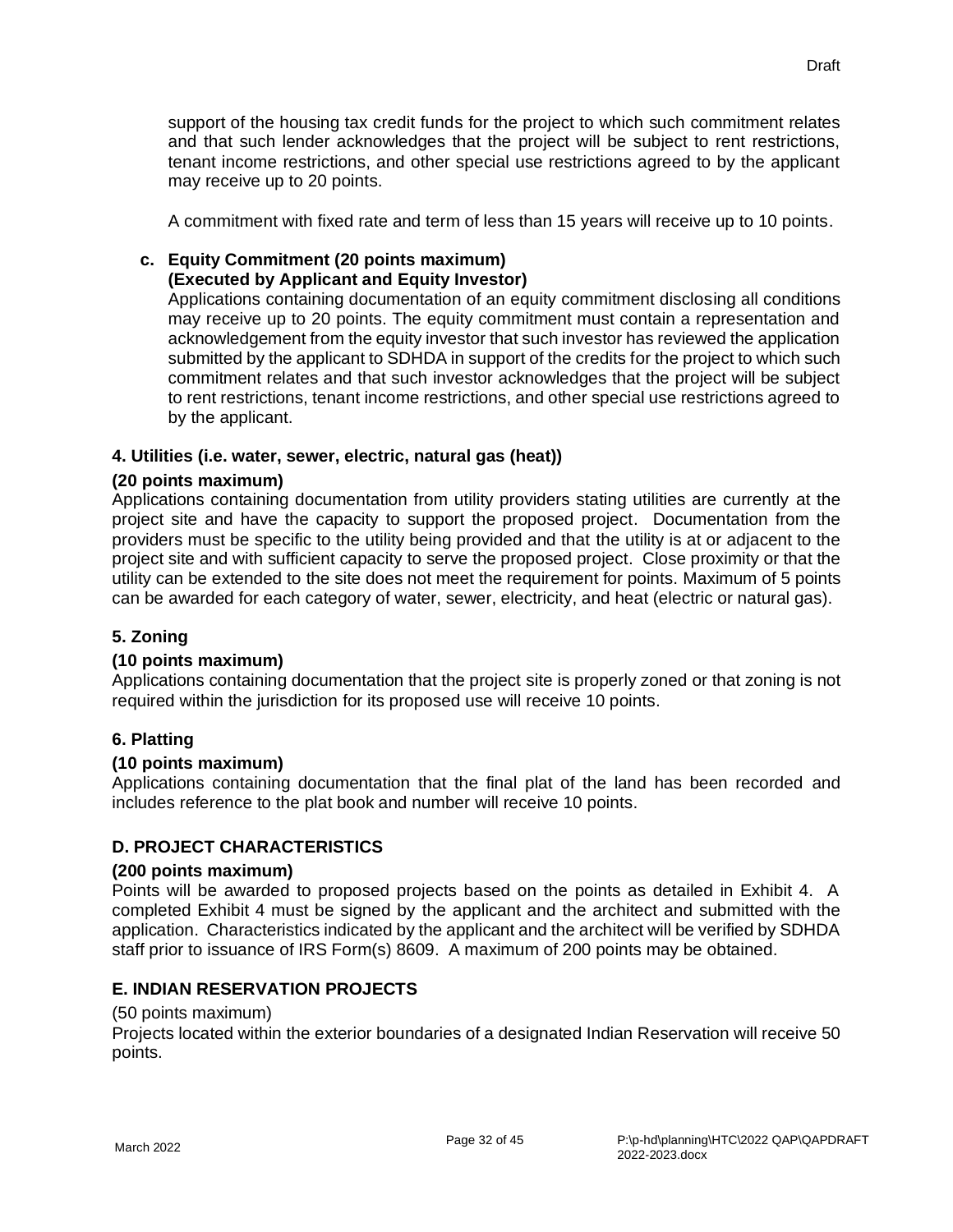## **VIII. SUBMISSION REQUIREMENTS**

## **A. APPLICATION REQUIREMENTS**

All applications must be submitted on the SDHDA HOME/Housing Tax Credit Application Form. Electronic submission of applications is encouraged and may be accessed by following the instructions the SDHDA website at [https://www.sdhda.org/housing](https://www.sdhda.org/housing-development/application-submission)[development/application-submission.](https://www.sdhda.org/housing-development/application-submission) Applications may also be hand delivered or delivered via postal or private mailing service. Applications via facsimile or email will not be accepted.

If applying for funding under both the HOME and Housing Tax Credit Programs, an original and a copy of the complete application must be submitted. SDHDA may reject applications that are incomplete or that contain inaccurate information.

Applications for additional tax credits must also consist of a complete application with revised project information and the following submission items, as necessary to reflect all changes in the project.

**The following items must accompany the completed HTC/HOME Application**: All applications submitted must be signed by at least one general partner involved with the project.

- 1. A comprehensive market study of the housing needs of low-income individuals in the area to be served by the project. The market study must have been completed within six months of submission by a market analyst who is a disinterested party, has experience with multifamily rental housing and is approved by SDHDA. A South Dakota licensed appraiser who is currently MAI certified and meets the above criteria may also complete the market study. The minimum includable items to be addressed in the market study are listed in Exhibit 2. (A market study is not required for an application for additional tax credits)
- 2. A project narrative outlining the development characteristics (tenants being served, amenities provided, financing in place, etc.). The narrative is intended as a summary of the proposed project to assist SDHDA in reviewing the information in the application and exhibits.
- 3. Copy of letter sent to the chief executive officer of the local governing body, in the format prescribed in Exhibit 3. The letter must identify the number of units proposed, the type of units proposed and the exact location of the proposed project. All developers are encouraged to contact the city in which they intend to develop housing tax credit properties early in the development process.
- 4. Copy of utility allowance calculation and supporting documentation.
- 5. Pro forma for the Extended Use Period. The pro formas submitted must reflect a debt coverage ratio of not less than 1.20 in the first year that full expenses are in effect (i.e., after tax abatements have expired) and annually thereafter for the first 15 years or the term of the first mortgage financing, whichever is greater. The project must maintain no less than a 0.95 debt coverage ratio through the entire Extended Use Period. Compensating factors such as developer's experience, types of financing utilized and financial strength of the applicant/owner may vary this requirement. Furthermore, the application must reflect that rental income, any subsidies and reserve funds are sufficient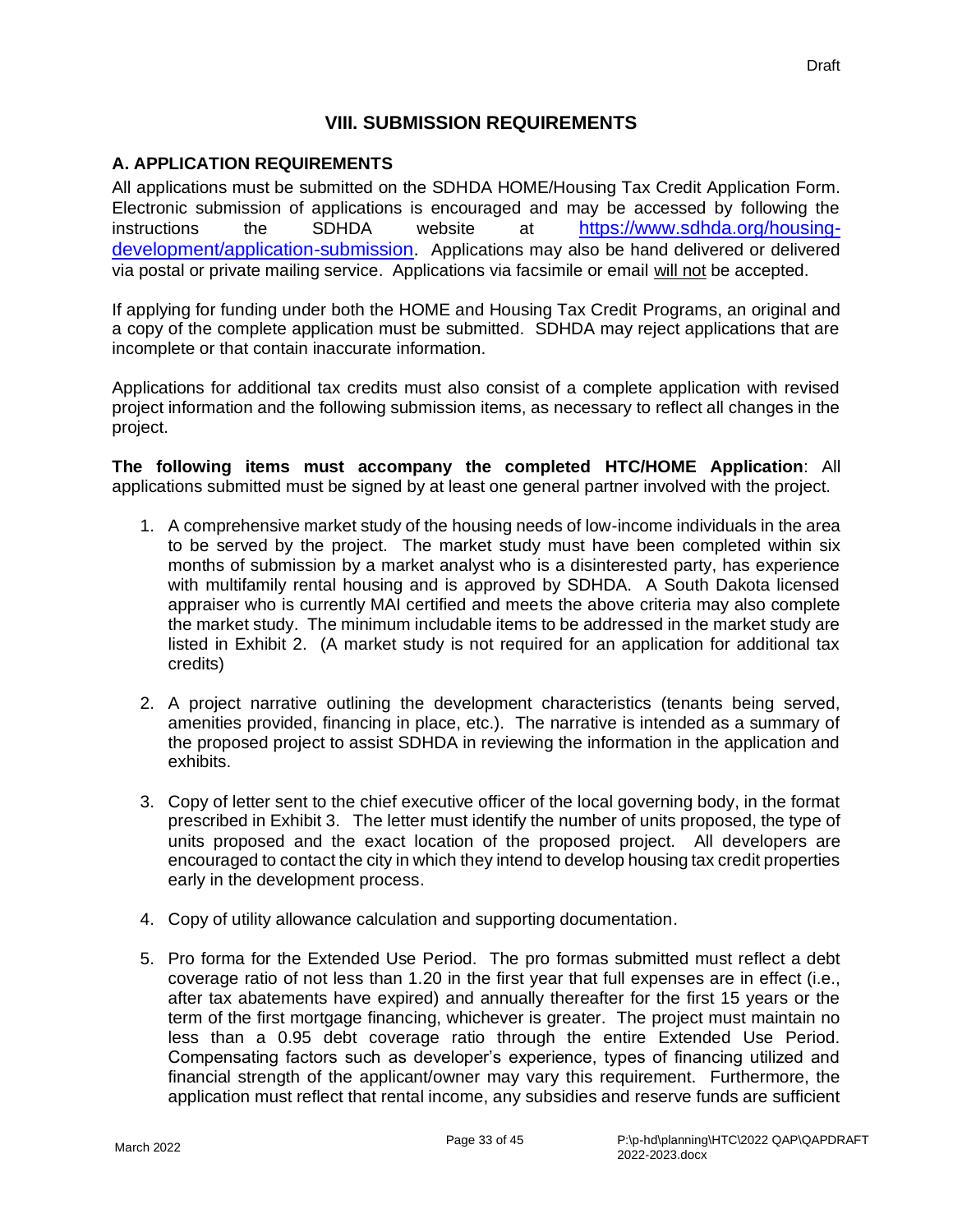to cover the property's debt and operating expenses for the Extended Use Period. Annually, income must be trended at two percent, expenses and replacement reserves must be trended at three percent and vacancy must be projected at seven percent. A higher vacancy rate may initially be used for an acquisition/rehabilitation project if the project is currently sustaining higher vacancy and it is not reasonable to expect the project to achieve a seven percent vacancy within the first year.

- 6. Calculation and supporting documentation of all annual development expenses evidencing how the applicant arrived at the submitted amounts (e.g., calculation of real estate taxes from county assessor, insurance quotes). Applications requesting acquisition/rehabilitation or just rehabilitation tax credits may meet this requirement with the submission of historical financial statements.
- 7. Applicant information, including but not limited to, the applicant's past experience with housing and evidence of capacity to perform, based on other federal, state, and local programs and the ability to carry out the activities and requirements associated with this application. **Note:** If HOME funds are being requested, three years of annual financial statements of the applicant and the general partner or managing member must be included.
- 8. Site control, which may be evidenced by any of the following in the applicant's name:
	- a. Purchase agreement or option to purchase, signed by both the buyer and seller;
	- b. Warranty deed or title (please include a copy of the purchase agreement);
	- c. Long-term lease equal to or greater than the term of the Extended Use Period;
	- d. Contract for deed.

Prior to housing tax credit allocation, the applicant must provide an attorney's opinion that the applicant has ownership of the property as required and in accordance with Code Section 42.

Applicants are cautioned that reservation of tax credits are site specific, therefore any changes to site may require a reevaluation of the application and reconsideration by the Board.

- 9. Drawing of proposed development site plan showing the general build-up of the site including the location of all proposed buildings, streets, parking areas, service areas, playgrounds, and any other significant details of the site.
- 10. The project floor plans and the layout of each individual type of apartment unit, office, and community room.
- 11. Written evidence that the project site is properly zoned or that zoning is not required at the time of application. Documentation must reflect the current status of the project's plat. These items may not be necessary for acquisition and/or rehabilitation applications.
- 12. Certification from the applicant that the local Public Housing Authority (PHA) has been notified of the proposed project in their service area. The certification must also give priority to households on the PHA waiting list in order to obtain points under Section VII.B.16.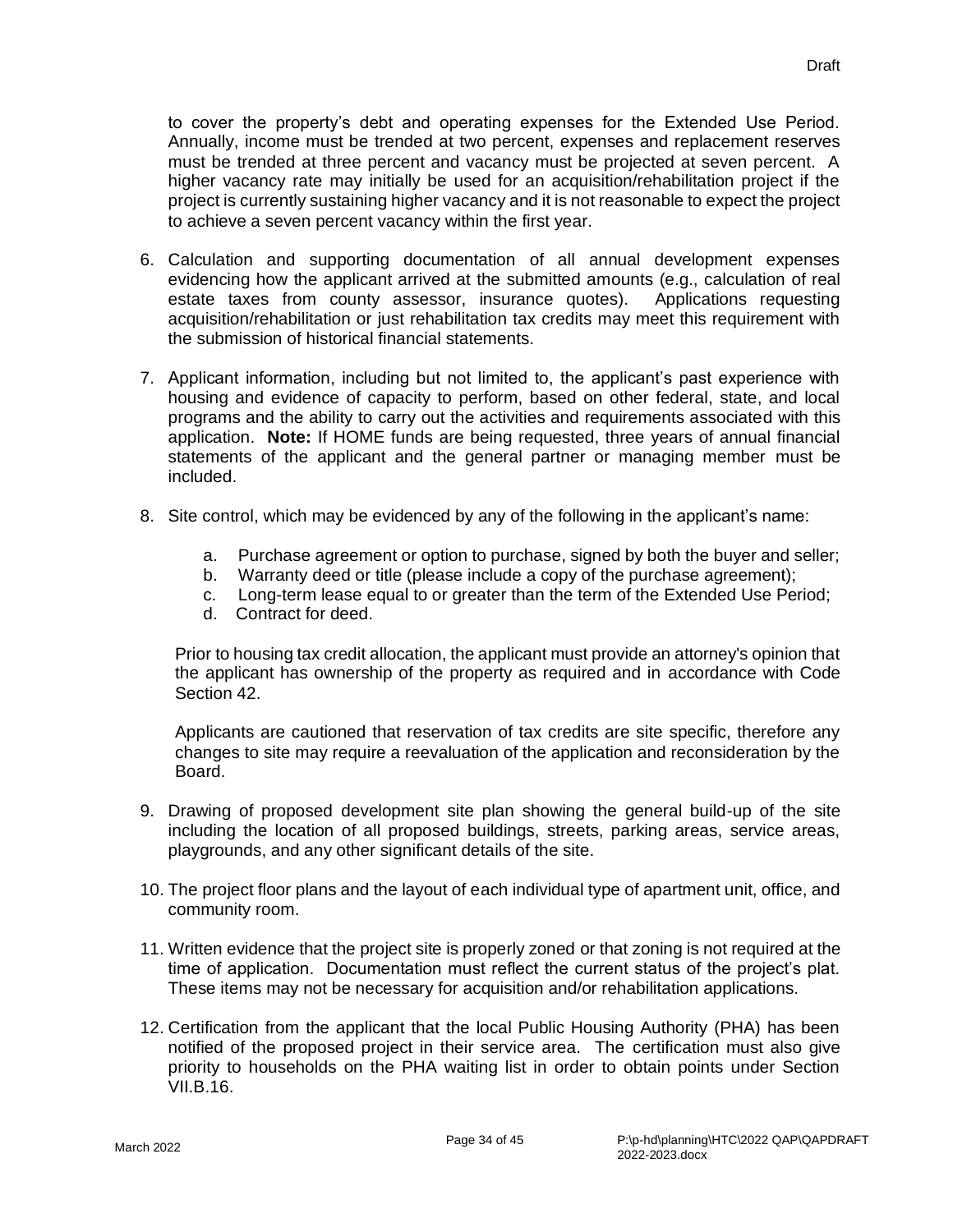- 13. If the applicant is a nonprofit, a description of the organization and its activities and completion of the Nonprofit Eligibility Questionnaire, Exhibit 5. The Nonprofit Eligibility Questionnaire must be completed to compete for funds in the Nonprofit Set-Aside.
- 14. Local area map indicating other affordable housing, assisted living facilities and proximity to services (hospitals/clinics, schools/senior centers, grocery and retail stores, and special-services offices, etc.). Services must be indicated on the map to obtain points under Section VII.B.14.
- 15. Completed Exhibit 4 (Project Characteristics) and signed by the applicant and the architect to obtain points under Section VII.D.
- 16. Letter of intent evidencing preliminary arrangements for construction, interim, and permanent financing. Interim financing (bridge loan) fees will not be allowable project costs if financing is provided by an entity having an identity of interest with the developer, builder, syndicator, or applicant. Only interest costs at or below market rate will be allowed. To obtain points under Section VII.C. a letter of commitment (not intent), signed by both parties must be provided.
- 17. Letter of intent or documentation from equity provider evidencing preliminary arrangement for the purchase or syndication of the housing tax credits. To obtain points under Section VII. C. a letter of commitment, not intent, signed by both parties must be provided.
- 18. If the proposed permanent financing has repayment based on the availability of development cash flow, the applicant must submit a letter from a third party tax attorney or accountant addressing validity of the loan and ability of the owner to meet repayment terms of the loan.
- 19. Attorney's opinion stating that to the best of his or her knowledge, the applicant and all members of the development team (See Exhibit A of the HOME/Housing Tax Credit Application Form) are in good standing as described in Section III.F.
- 20. A copy of the contract between the Owner and the Consultant.
- 21. If the project underwriting requires the use of Housing Assistance Payments (HAP) or an Operational Deficit Guarantee (ODG), the applicant must provide financial statements from the provider of the HAP/ODG documenting it has the financial capacity to provide the HAP/ODG.
- 22. If the applicant is proposing rehabilitation, or an acquisition and rehabilitation, of an existing property, the following items must be submitted.
	- a. Detailed description of the rehabilitation to be completed for the exterior of the building and for the interior of each apartment unit and the corresponding cost of such rehabilitation. The description of the rehabilitation must be detailed or the application may not be selected for an award of tax credits. In addition, if there are large variances between the original application and the appraisal and physical needs assessment submitted for the Reservation of tax credits, the award of tax credits may be withdrawn.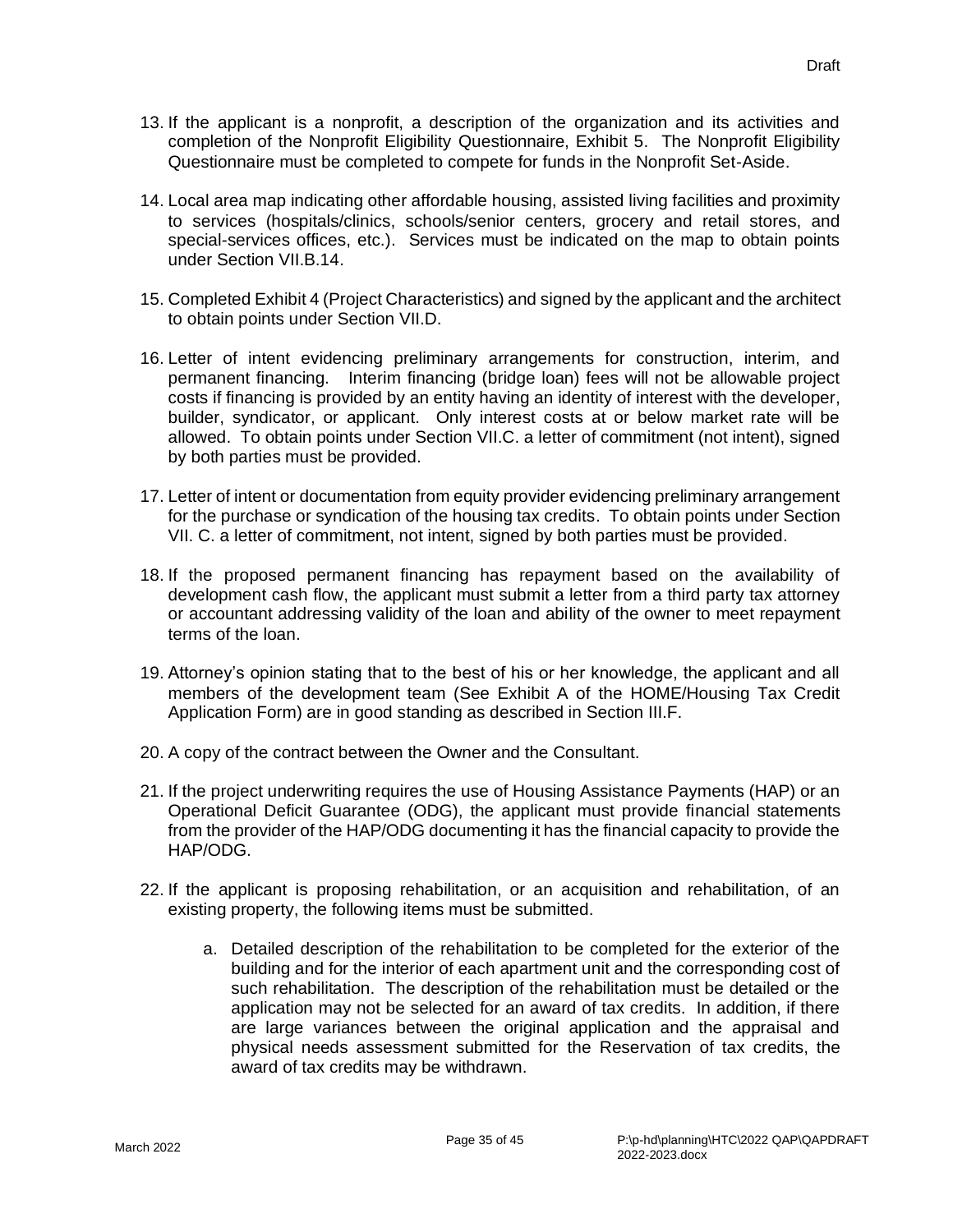- b. Three years of historical financial information of the project being acquired and/or rehabbed. If the proposed transaction is an arms-length transaction the applicant may submit the last three years' income statement and balance sheet. If the proposed transaction is not an arms-length transaction, the applicant must submit three years audited financial statements. SDHDA may request additional years of financials or supporting documentation if necessary.
- c. Current (within 30 days of submission) tenant rent roll listing tenants, addresses, rent paid, subsidies received, etc.
- d. Properties with preexisting subsidy (any building substantially assisted, financed, or operated under the HUD Multifamily programs, SDHDA, or USDA Rural Development Program) must submit documentation to SDHDA of the following:
	- i. Balance of mortgage amount to be assumed or prepaid
	- ii. Copy of current project based rental assistance contract
- e. Attorney's Opinion stating that the project is eligible to receive acquisition tax credits as referenced in IRC 42(d)(2).
- f. If the applicant is claiming project with Historic Character, documentation must be provided that applicable buildings within a project qualify under the National Historic Preservation Act (16 U.S.C 470).
- g. A relocation plan must be submitted if tenants are currently occupying the property.
- 23. Required Application Fee. Refer to Section IX.A. This fee is non-refundable.

#### **The following items must also be submitted with the application to receive the points identified in Section VII.**

- 1. Community Revitalization Plan: under Section VII.B.4., applicant must provide a copy of the Concerted Community Revitalization Plan and evidence that the proposed housing is a part of such plan.
- 2. Documentation of local support: under Section VII.B.6, written evidence of financial and local support must be provided.
- 3. Applicant Characteristics: under Section VII.B.7., written evidence of applicant characteristics must be provided.
- 4. Tenant Ownership: under Section VII.B.8., applicant must provide a copy of the proposed management plan including information on homebuyer counseling, calculation of future purchase price, and other information requested by SDHDA to evaluate the feasibility of the development.
- 5. Services to the Project: under Section VII.B.9., a letter of intent from the service provider detailing the services that will be provided to the tenants must be included. Homebuyer counseling services for a lease-purchase project will not be considered eligible for points under this category.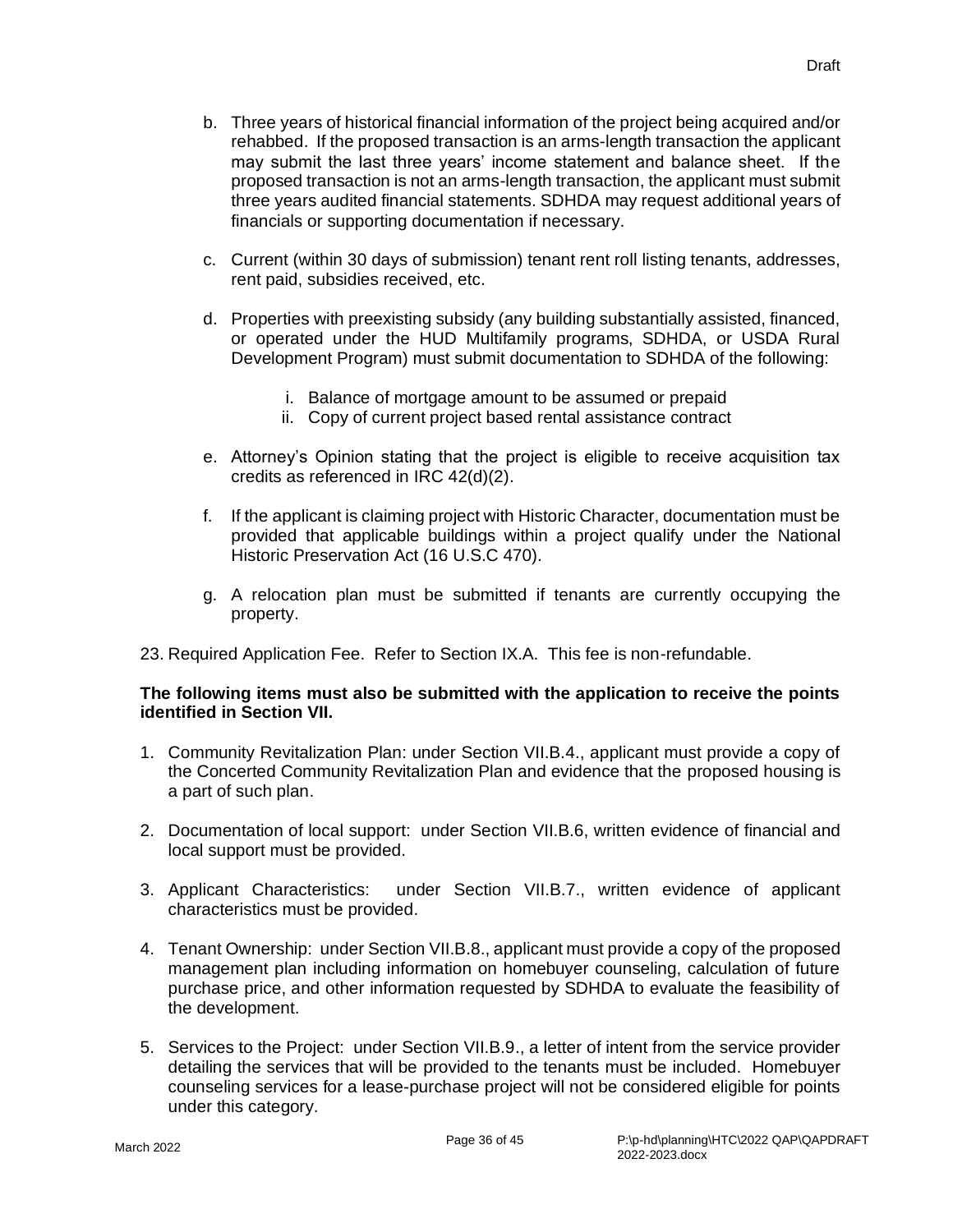- 6. Individuals with Children: under Section VII.B.15., a written statement by the applicant, stating applicant's intention to serve individuals with children must be submitted.
- 7. Documentation that utility services: water, sewer, electricity, and natural gas (heat) are currently or will be available at the project site and have capacity to serve the project.
- 8. Any other information requested by SDHDA.

## **B. RESERVATION REQUIREMENTS**

Applicants accepting a reservation of housing tax credits must execute and return the following documents by the date mandated by SDHDA in the Reservation and Binding Commitment Agreement:

- 1. Housing Tax Credit Acceptance.
- 2. Applicable Rate Agreement (Optional).
- 3. Owner's Election Statement for Establishing Effective Date of Gross Rent Floor (Optional).
- 4. Affidavit executed by the appropriate party or parties, as authorized in the ownership entity's governing documents, stating that under penalties of perjury all facts and statements contained in all documents and exhibits submitted are true to the best of their knowledge.

Applicant must provide SDHDA with satisfactory evidence of the following within 60 days of the notification of reservation of housing tax credits:

- 1. Required Reservation Fee. Refer to Section IX.B. This fee is non-refundable.
- 2. Pro-forma provided to the applicant by SDHDA for the Extended Use Period signed by the applicant and lending institution to confirm status at reservation.
- 3. Information on the ownership entity, including an executed copy of the partnership agreement or articles of incorporation, and a copy of the certificate of registration from the Secretary of State in the State of South Dakota.
- 4. Copy of the Federal Employment Identification Number.
- 5. Any other information requested by SDHDA.

**Reservation Requirements Phase 2.** Applicant must provide SDHDA with satisfactory evidence of the following by **June 1st** of the year following the notification of an award of tax credits:

- 1. Signed documentation evidencing construction, interim, and permanent financing arrangements if not provided with the application or if changes have been made since the application was submitted.
- 2. Copy of the executed syndication agreement.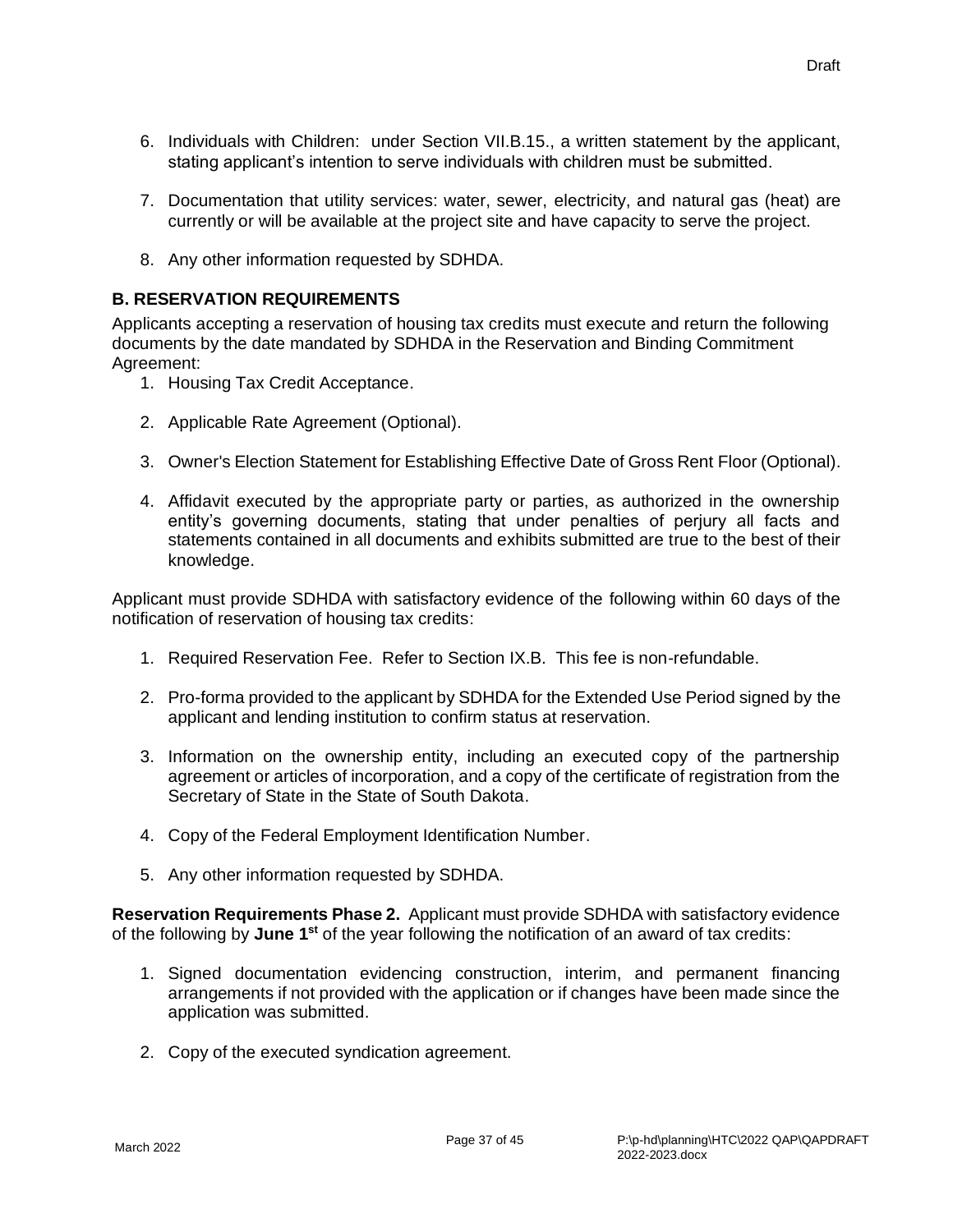- 3. Description of any governmental assistance or rental assistance. This includes copies of any contracts or agreements executed or any applications made for rental assistance grants for the project.
- 4. Attorney's opinion indicating that the applicant is the owner of the property as required by and in compliance with the Code.
- 5. Copy of the owners and lenders title commitment or a copy of the owner's recorded warranty deed. For projects on tribally leased land a BIA Title Status Report must be provided.
- 6. Documentation that all buildings within the project have been individually surveyed and platted.
- 7. Physical Address of each building for which tax credits are issued.
- 8. Final project plans to include: site, engineer, mechanical, architectural, and civil plans and specifications stamped by the project architect and engineer.
- 9. Executed Owner's and Architect's Certification certifying that the development incorporates the design characteristics originally detailed in the application and that the project meets the Fair Housing and Section 504 Accessibility requirements.
- 10. Copy of the executed construction contract.
- 11. Copy of the proposed management plan for the proposed development including a copy of the tenant lease to be utilized for the project. If the project is a lease-purchase, the management plan must include counseling programs for the homebuyers
- 12. If new construction, an appraisal meeting USPAP standards evidencing the value of the land.
- 13. If the project involves acquisition and rehabilitation or Reconstruction of an existing property, the following documents must be submitted:
	- a. Appraisal meeting Uniform Standards of Professional Appraisal Practice (USPAP) completed by an independent, South Dakota certified appraiser and evidencing the value of the property as is and evidencing the value of the property upon completion.
	- b. Physical Needs assessment.
	- c. Complete rehabilitation breakdown by each building and each individual unit. To include a specific listing of the following:
		- i. Project Site Work
		- ii. Building Exterior Work
		- iii. Building Interior Common Space
		- iv. Building Utilities
		- v. Individual Units a detailed description of the work that will completed in each individual unit.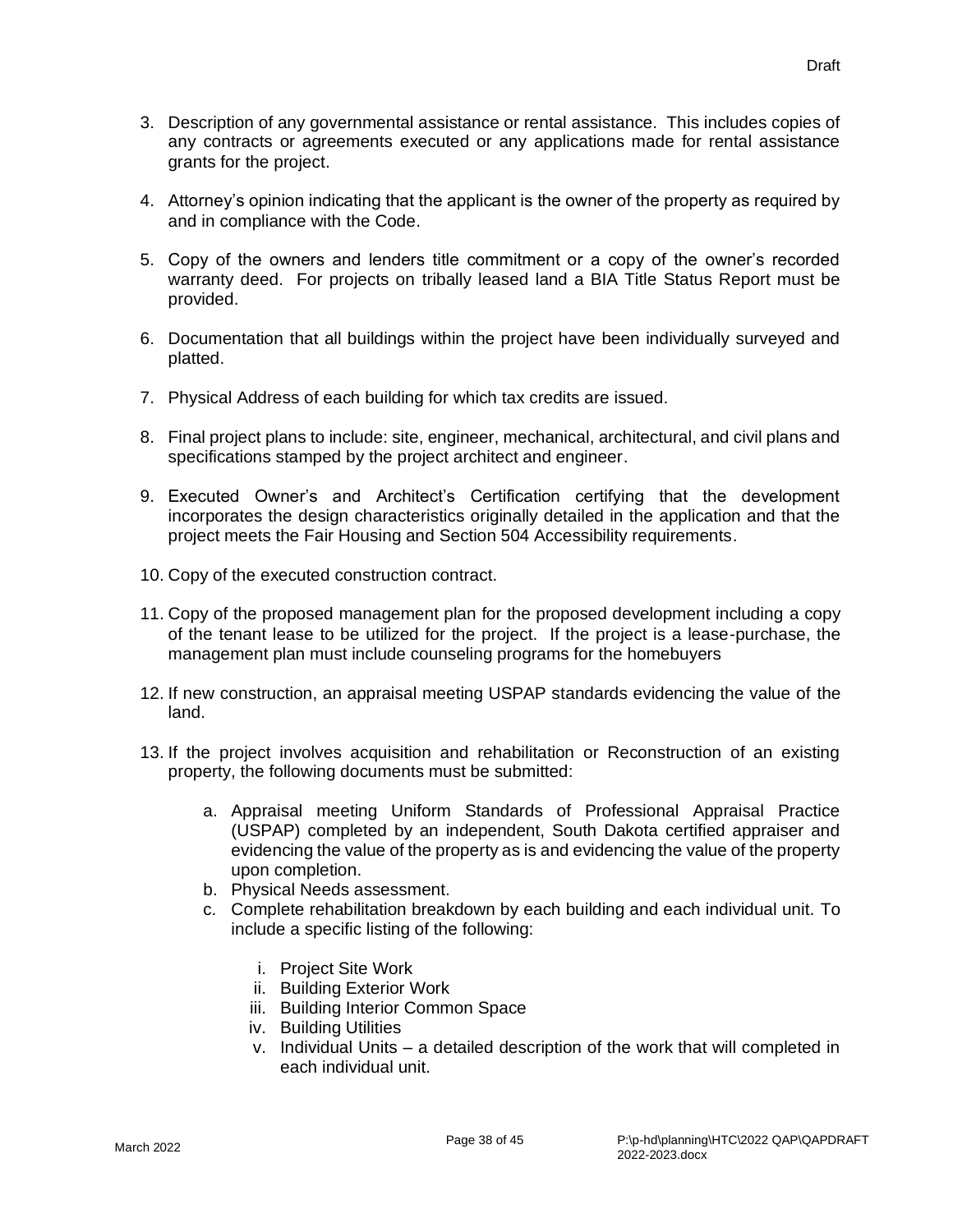SDHDA must approve the appraiser and inspector. (All appraisers must be registered with the South Dakota Department of Labor and Regulation. Registration information can be found at: [https://dlr.sd.gov/appraisers/default.aspx.](https://dlr.sd.gov/appraisers/default.aspx) All costs for appraisal and inspection will be paid by the applicant and may be included in total projects cost.

## **C. CARRYOVER REQUIREMENTS**

In addition to meeting requirements of federal law, the owner must provide SDHDA with satisfactory evidence of the following no later than November 15th of the Allocation Year.

- 1. Written certification from the owner regarding the following Federal Housing Tax Credit Program eligibility requirements:
	- a. Date building is expected to be placed in service.
	- b. Intent to reserve applicable percentage of units for the entire Extended Use Period.
	- c. Intent to charge rents of no more than those allowable under the Code and IRS Revenue Procedures 94-57.
- 2. Written certification from an independent CPA, of the determined "reasonably expected basis" regarding the Federal Tax Credit Program eligibility requirements on which the reservation is given:
	- a. Eligible Basis (per building)
	- b. Qualified Basis (per building)
	- c. Applicable Fraction
	- d. Credit Amount Reserved for Project
	- e. Credit Percentage
	- f. Qualified Rents by Unit Size
- 3. If the project is an acquisition of a USDA Rural Development or HUD property, a letter from USDA or HUD must be received documenting its approval of the transfer of property ownership, the rental assistance contract, and the outstanding debt, if applicable.
- 4. If the development was funded under USDA Rural Development Rural Rental Housing Program, the applicant must submit a completed copy of USDA Form 3560-51 "Multiple Family Housing Obligation-Fund Analysis."
- 5. 10 Percent Test Requirements:
	- a. Owner Cost Certification. A certified line item expenditure of more than ten percent of the total project costs by the owner. The cost certification must be submitted on approved SDHDA forms.
	- b. CPA's Cost Certification. Audited line item expenditures of more than 10 percent of the total project costs by an independent CPA and/or tax attorney with a statement of non-affiliation with the developer and owner. If the developer's fee is included in the carryover basis, the developer must be able to document to their CPA that the amount of the fee included has been earned, it has been paid, and it cannot exceed 20 percent of the carryover basis amount. The cost certification must be submitted on approved SDHDA forms.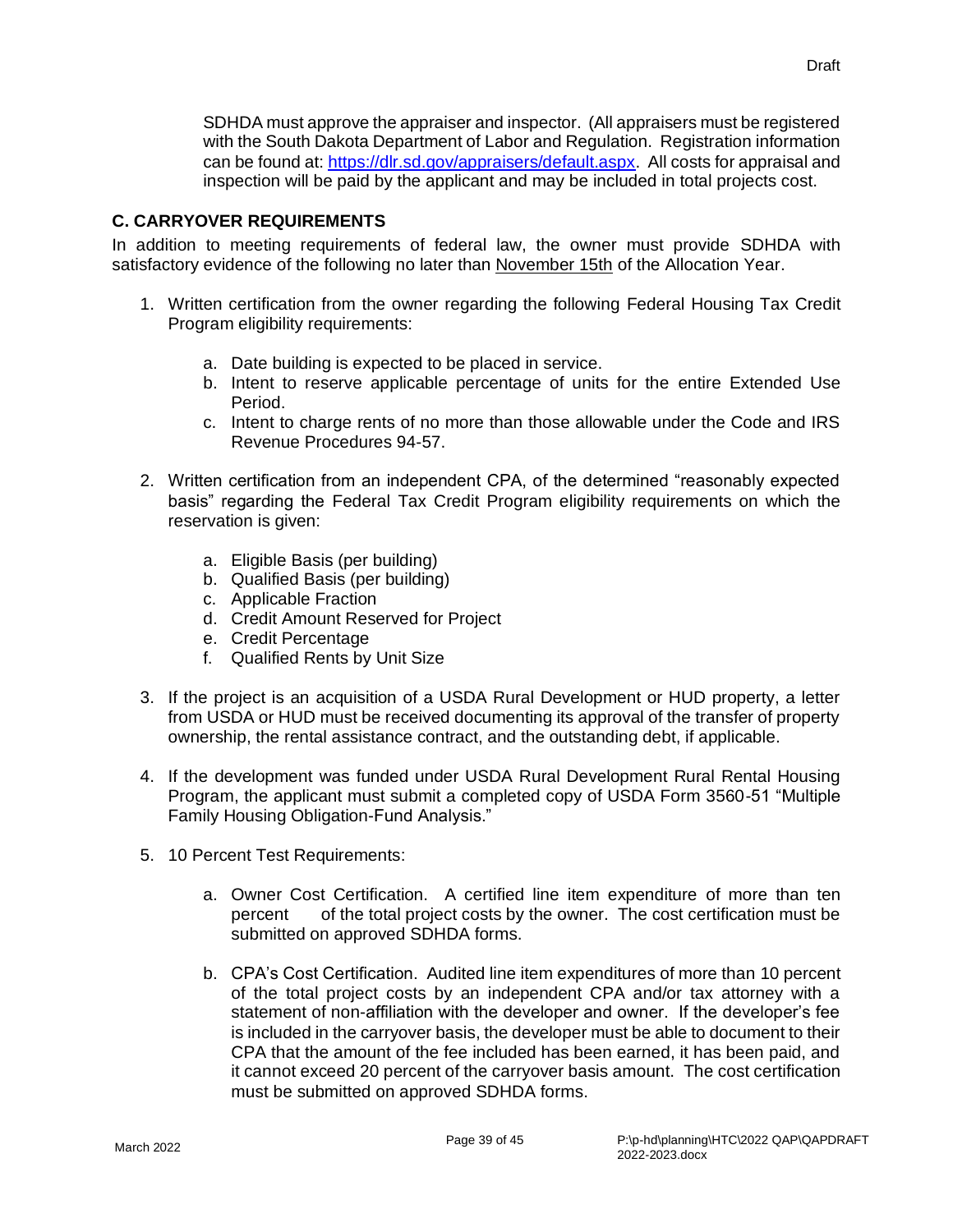A project which receives a reservation of housing tax credits after June 30th of the Allocation Year will have will have until November  $15<sup>th</sup>$  of the following year, to meet the requirements of the 10 percent test.

6. Any other information requested by SDHDA:

## **D. FINAL COST CERTIFICATION/PLACED IN SERVICE**

To verify the placed in service dates, complete the final underwriting for the project, and issue IRS Form(s) 8609, the following documents are required to be submitted to SDHDA no later than 180 days after Project Completion.

- 1. Executed Declaration of Land Use Restrictive Covenants, which has been recorded with the Register of Deeds in the county in which the project is located. (This document will be prepared and mailed to the applicant after the applicant/owner has received a reservation of tax credits and taken ownership of the property).
- 2. Certificate of Occupancy issued by the appropriate government authority or temporary Certificate of Occupancy, if approved. If there is no issuing entity, a certification must be issued by a third party architect, engineer, or other qualified party approved by SDHDA.
- 3. Certified line item expenditures of the total project costs by the owner. Final cost certification must be submitted on approved SDHDA forms.
- 4. Audited line item expenditures of the total project costs by an independent CPA with a statement of non-affiliation with the developer and applicant. Final cost certification must be submitted on approved SDHDA forms.
- 5. For rehabilitation projects, a final listing of rehabilitation completed by each unit and building.
- 6. Owner's certification evidencing final amount of permanent financing and full amount of proceeds received from the syndication of tax credits.
- 7. Executed Owner's and Architect's Certification certifying that the development incorporates the design characteristics originally detailed in the application and that the project meets the Fair Housing and 504 Accessibility requirements.
- 8. Documentation evidencing satisfactory completion of a housing tax credit compliance training by the property manager within the past three years.
- 9. Documentation evidencing the owner and/or the property manager attendance at the Crime Free Multi-Housing Program administered through the South Dakota Law Enforcement Officers Standards and Training Commission.
- 10. Documentation evidencing satisfactory completion of fair housing training by the property manager within the past three years.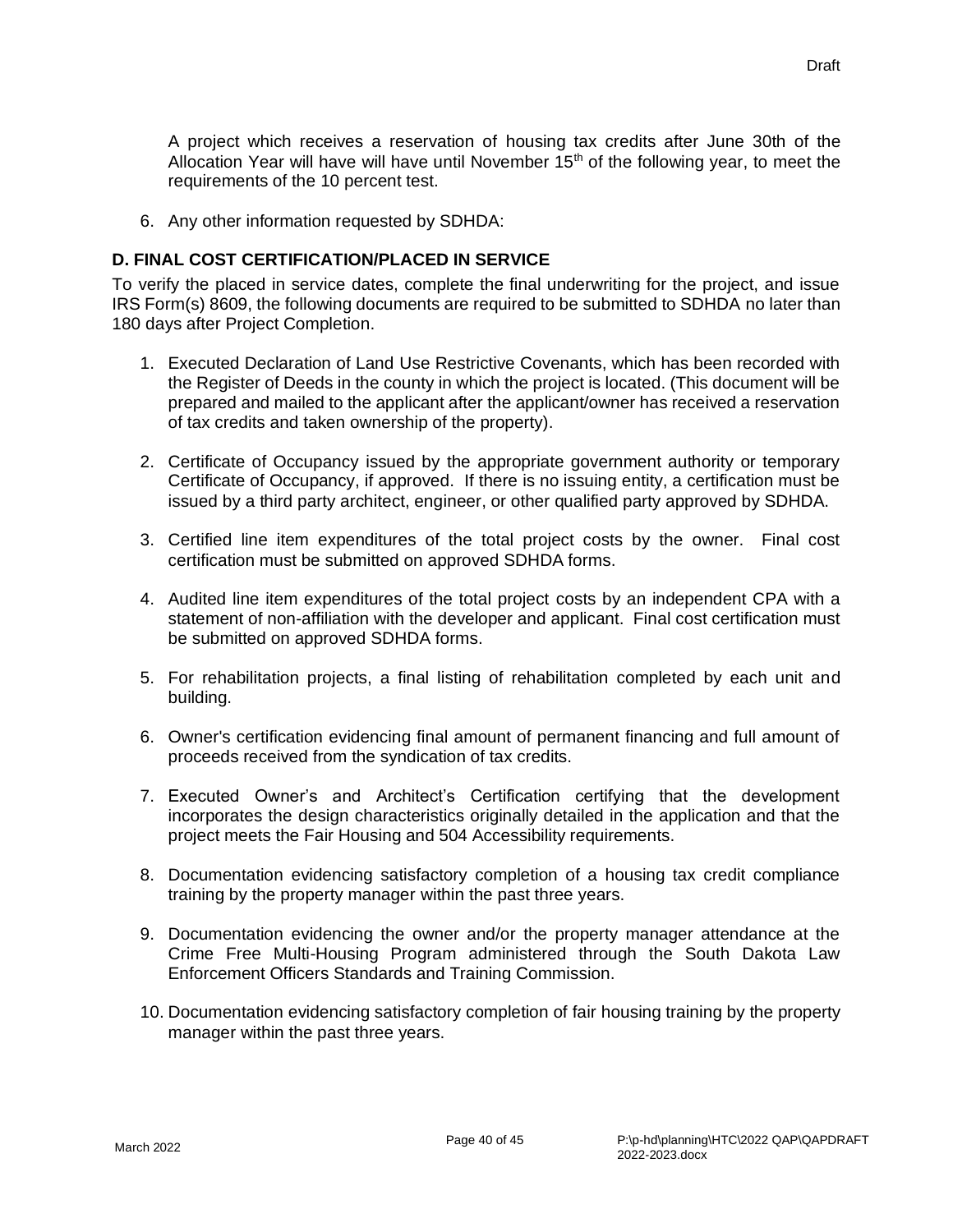- 11. Inspection of the development by SDHDA's Construction Management Officer (CMO) must be made prior to issuance of the 8609. Applicant must notify SDHDA's CMO at least 30 days prior to the contractor's scheduled final inspection of the development.
- 12. The owner must obtain and provide to SDHDA, in accordance with the requirements of the Declaration of Land Use Restrictive Covenants agreement, the consent of any present or prior recorded lien holder on the development. The lien holder must acknowledge and consent to the restrictions filed on the development as covenants that run with the land. Such consent is a condition precedent to the issuance of Form 8609 and must be evidenced by copy of a title insurance policy.
- 13. Tenant listing for units occupied to date. The listing must include the tenant's name, unit occupied, rent charged, initial occupancy dates, and income levels.
- 14. Copy of most recent and approved Housing Assistance Payment contract or USDA Rural Development budget outlining the rents and utility allowances.
- 15. Copy of all final permanent finance documents to include but not limited to: bank loans, grants, federal or state finance programs, internal loans, deferred developer fee terms, other tax credits, and any other funding.
- 16. Any other information required but not submitted at time of Reservation, Carryover, or as requested by SDHDA.
- 17. Required Allocation Fee. The allocation fee will be calculated by SDHDA after reviewing the final cost certification and making the determination of the actual amount of housing tax credits that will be allocated to the project. Refer to Section IX.C. This fee is nonrefundable.

Within 30 days of filing the initial tax return with the IRS, a copy of the completed IRS Form(s) 8609 must be submitted to SDHDA's Rental Housing Management division. Failure to return the completed form to SDHDA within the required timeframe is a form of noncompliance that will be reported by SDHDA to the IRS.

# **IX. FEES/FINES**

## **The following fees are non-refundable.**

## **A. APPLICATION UNDERWRITING**

An application/underwriting fee of \$750 is due with the application.

## **B. RESERVATION**

A reservation fee of three percent (3%) of the annual housing tax credit amount reserved is due within 60 days of notification from SDHDA of reservation of tax credits.

## **C. ALLOCATION**

An allocation fee of seven percent (7%) of the annual housing tax credit allocation amount is payable at the time of final allocation. For those housing tax credit projects financed with bonds not issued by SDHDA, an allocation fee of 10 percent of the annual credit allocation is payable at the time of final allocation.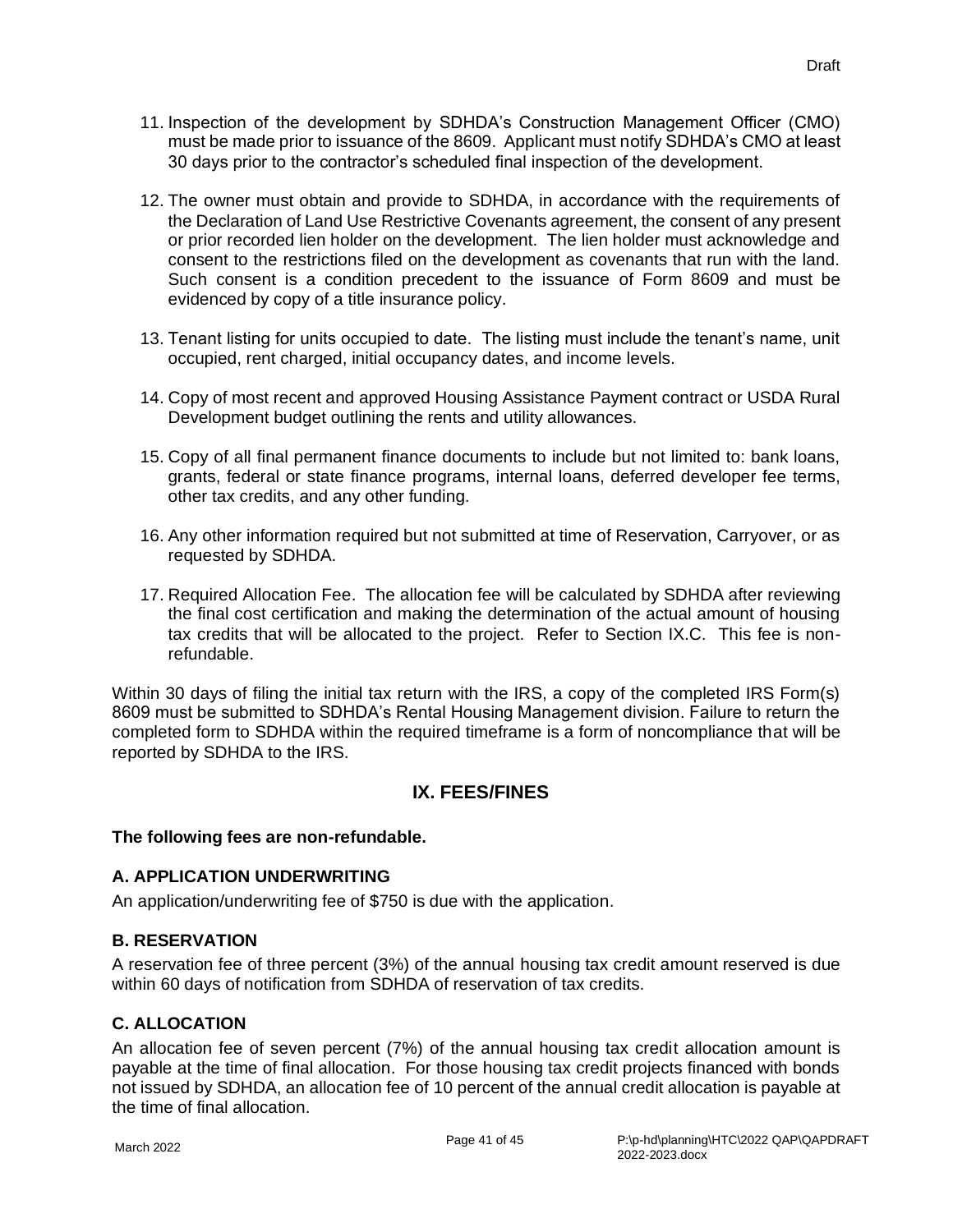## **D. MONITORING**

Annual fees of \$50 per development and \$30 per low-income unit, including all projects financed with bonds, are payable each year throughout the Extended Use Period. Annual fees will be imposed after the first full year in service, which is measured from the month the last building in the project is placed in service. The Housing Tax Credit Compliance Manual is available from SDHDA.

## **E. FINES**

A fine of \$500 will be imposed if the Final Cost Certification/Placed in Service documentation (to include all required documents) is not submitted within 180 days of Project Completion. An additional fine of \$25 will be assessed each business day the documents are not submitted.

A fine of \$250 will be imposed on the third late monthly status report and on all subsequent late monthly status reports per Section III.K. Fines must be paid before IRS Form(s) 8609 will be issued.

# **X. DEFINITIONS**

## **A. ALLOCATION YEAR**

Allocation year refers to the calendar year from which housing tax credits are awarded to South Dakota.

## **B. AREA MEDIAN INCOME (AMI)**

The income determined by HUD on which household income and rent limits are based.

## **C. ASSISTED LIVING FACILITY**

Housing units that offer assistance with activities of daily living, including eating, bathing, dressing, and personal hygiene; three meals per day, every day of the week; supervision of selfadministration of medication; laundry service; housekeeping; 24-hour staffing; and activities. Transportation to and from doctor's appointments and personal errands, counseling services, and companion services are optional.

## **D. COMMUNITY SERVICE FACILITY**

Any facility designed to serve primarily individuals whose income is 60 percent or less of area median income.

## **E. COMPLIANCE PERIOD**

To qualify for the tax credit, the taxpayer must provide low-income housing for 15 years, which means, with respect to any building, the period of 15 taxable years beginning with the first taxable year of the credit period with respect thereto (IRC 42(i)(1)).

## **F. CONCERTED COMMUNITY REVITALIZATION PLAN**

Locally approved revitalization plan targeting specified areas or neighborhoods within the community for housing and economic development through the new construction or rehabilitation of existing housing. To qualify, the plan must be officially adopted by the local governing body, identify a specific time period, target a specific area within the community, identify plans for improved economic development and or infrastructure, and call for new construction or rehabilitation of affordable housing within the boundaries identified in the plan. Local housing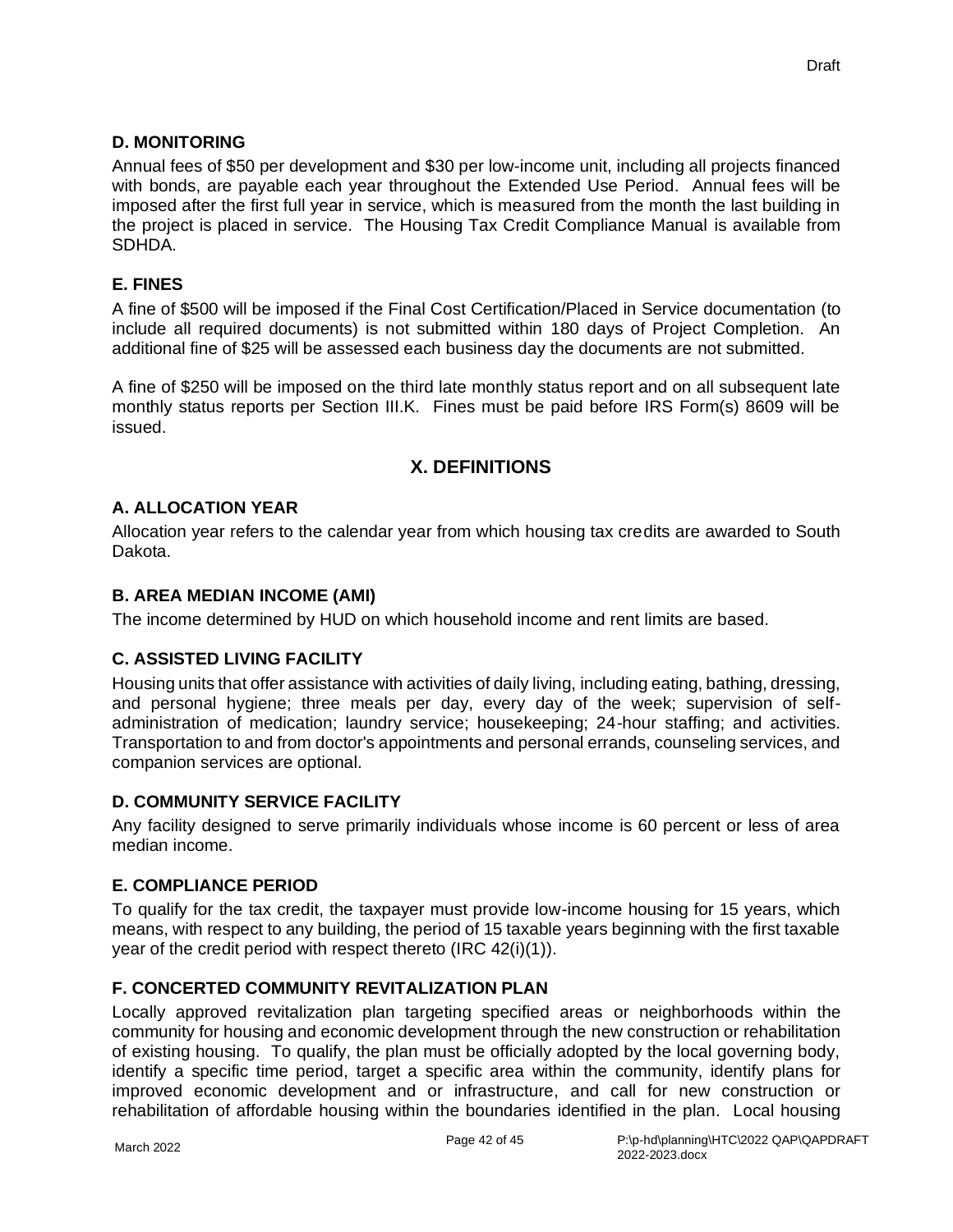need surveys, consolidated housing and/or economic development plans, annual NAHASDA report, plans created specifically to apply for economic development or housing loans and grants, short term work plans, municipal zoning, or land use plans do not qualify as Concerted Community Revitalization Plans.

# **G. CONGREGATE CARE FACILITY**

Housing units that provide a semi-independent living environment offering residential accommodations, central dining facilities (where at least one meal a day is provided seven days a week), related facilities, and supporting staff and services to persons of at least 62 years of age or with disabilities.

# **H. CREDIT PERIOD**

With respect to any building, the period of 10 taxable years beginning with the first taxable year in which the building is first placed in service or at the election of the taxpayer, the succeeding taxable year. These are the years the investor(s) are eligible to claim the tax credits. IRC 42(f)(1).

# **I. DISINVESTMENT**

Withdrawal of capital that otherwise could have been utilized to sustain the viability of a project.

# **J. EXTENDED USE PERIOD**

The period of time that an extended low-income housing commitment is in effect, beginning on the first day in the Compliance Period and ending on the later of the date specified by the state agency in the commitment or the date which is 15 years after the close of the Compliance Period or 30 years. An owner may increase the Extended Use Period 10 years to obtain points during the application process thus making the date 25 years after the close of the Compliance Period or a total of 40 years.

## **K. FAIR MARKET RENTS**

Rents for existing housing for comparable units in the area established by HUD under 24 CFR Part 888.111. Rent determined by HUD to be the cost of modest, non-luxury rental units in a specific market area.

## **L. GOOD STANDING**

Shall mean that the individual has not been (i) convicted of, entered into an agreement for immunity from prosecution for, or plead guilty, including a plea of nolo contendere, to: a crime of dishonesty, moral turpitude, fraud, bribery, payment of illegal gratuities, perjury, false statement, racketeering, blackmail, extortion, falsification or destruction of records or (ii) debarred from any South Dakota program, other state program, or any federal program.

## **M. GROSS RENT FLOOR**

A provision that protects a property from having its maximum rents reduced to a level below the maximum rent level that was initially established for the property under the tax credit program. The initial maximum rent levels are those that are in effect when either (i) the credit allocation is made or (ii) the building is placed in service and ready for use. The selection is made by the owner.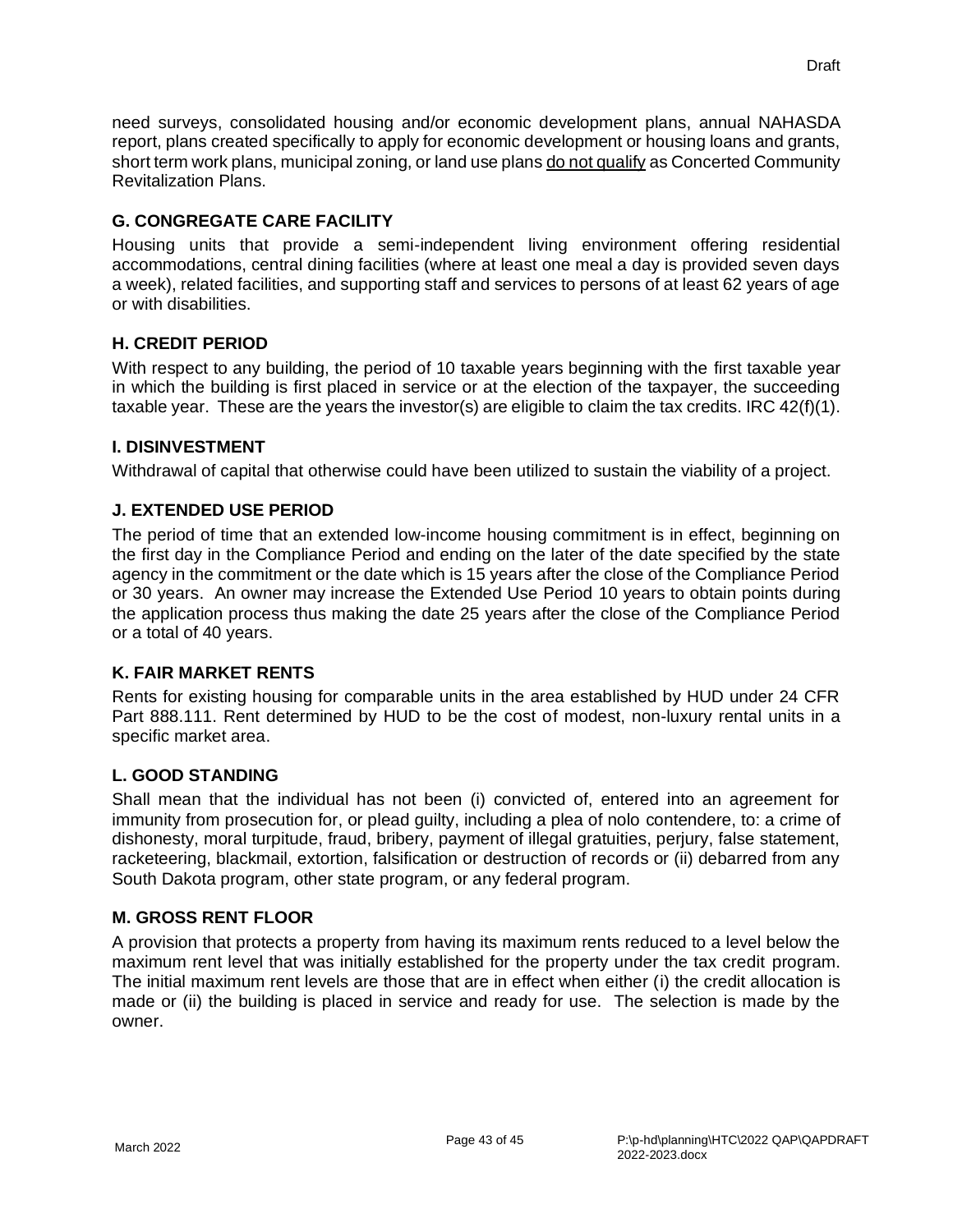## **N. GROUP HOME**

A congregate residential facility, other than a supervised apartment that provides residential services, training in skills needed for independent living, recreational activities, and basic supervision for individuals.

#### **O. HISTORIC CHARACTER**

Any project consisting of one or more buildings that qualify under the National Historic Preservation Act (16 U.S.C 470).

## **P. HOUSING FOR OLDER PERSONS**

Housing intended and operated for occupancy by persons age 62 and older per 24 CFR Section 100.303 or age 55 and older per 24 CFR Section 100.304.

#### **Q. IDENTITY OF INTEREST**

An Identity of Interest means any relationship, including any financial, business, or family relationship, that the applicant or any member of the development team has with others involved in the project.

## **R. LEASE/PURCHASE PROJECT**

A lease-to-own housing option. See definition of Tenant Ownership Project.

#### **S. PROJECT COMPLETION**

A project is considered complete when construction of all buildings within the project have been completed and all units are ready for occupancy as verified by the certificate(s) of occupancy.

## **T. QUALIFIED CENSUS TRACT**

A census tract in which either 50 percent or more of the households have an income of less than 60 percent of the area median gross income for such year or there is a poverty rate of at least 25 percent. Refer to Exhibit 1.

## **U. RECONSTRUCTION PROJECT**

A project that replaces an existing building's floor plan with an overall new floor plan for residential living units or that replaces an existing building's residential living unit plans with new residential living unit plans.

#### **V. SERVICE ENRICHED HOUSING**

Affordable rental housing projects that provide services and assistance directly to residents upon request. The services must be unique to the property, verifiable, provided on-site, long-term, and provided on a daily or continuous basis. The services may be provided by the owner, the management company, or a third-party organization but must be tailored to individual residents and managed by the property. There must be a definable increase in project development costs and or operating cost to the owner to be able to provide the services. The application must include a letter of intent from the service provider detailing the services to be provided, the tenants that will receive the services, the method of delivering the services, and the staffing for the service. Housing can be designated for, but not limited to the following;

- a. Homeless
- b. Persons with physical disabilities
- c. Persons with mental disabilities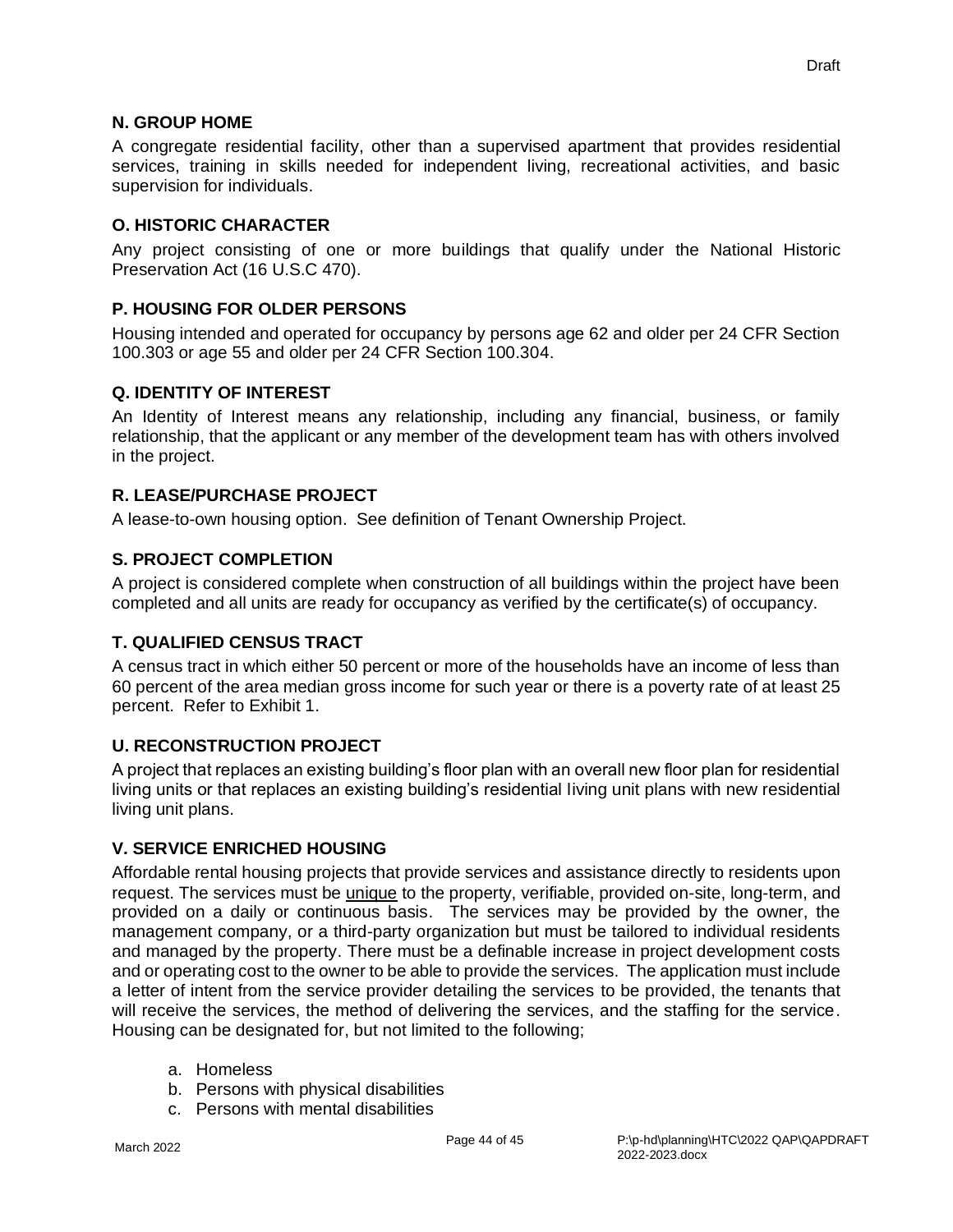- d. Persons with developmental disabilities
- e. Housing for Older Persons 62 or older (Assisted Living or Congregate Care Facilities as defined under Definitions)
- f. Assisted Living or Congregate Care Facilities as defined under Definitions

Services and assistance are not a requirement for tenancy but there must be a mechanism for immediate support and assistance when requested by any resident.

## **W. SINGLE FAMILY PROJECT**

Project consisting of individual single family dwellings or a project with one or more buildings containing four or less units per building.

## **X. SINGLE ROOM OCCUPANCY**

Housing (consisting of single room dwelling units) that is the primary residence of its occupant or occupants. The unit must contain either food preparation or sanitary facilities (and may contain both) if the project consists of new construction, conversion of non-residential space, or Reconstruction. For acquisition or rehabilitation of an existing residential structure or hotel, neither food preparation nor sanitary facilities are required to be in the unit. If the units do not contain sanitary facilities, the building must contain sanitary facilities that are shared by tenants.

## **Y. SMALL PROJECT**

Project of 16 units or less.

## **Z. TENANT OWNERSHIP PROJECT**

A housing option designed to bring home ownership within reach of low and very low income households while assisting local governments in addressing the need for more affordable homeownership. Residents must assume most of the property maintenance responsibilities, although a reserve fund will be established to cover major expenses. The residents sign a lease and a letter of understanding describing their opportunity to purchase the home upon expiration of the tax credit minimum rental period (15 years).

## **AA. TOWNHOUSE PROJECT**

A multifamily housing project where each unit has no more than two common walls.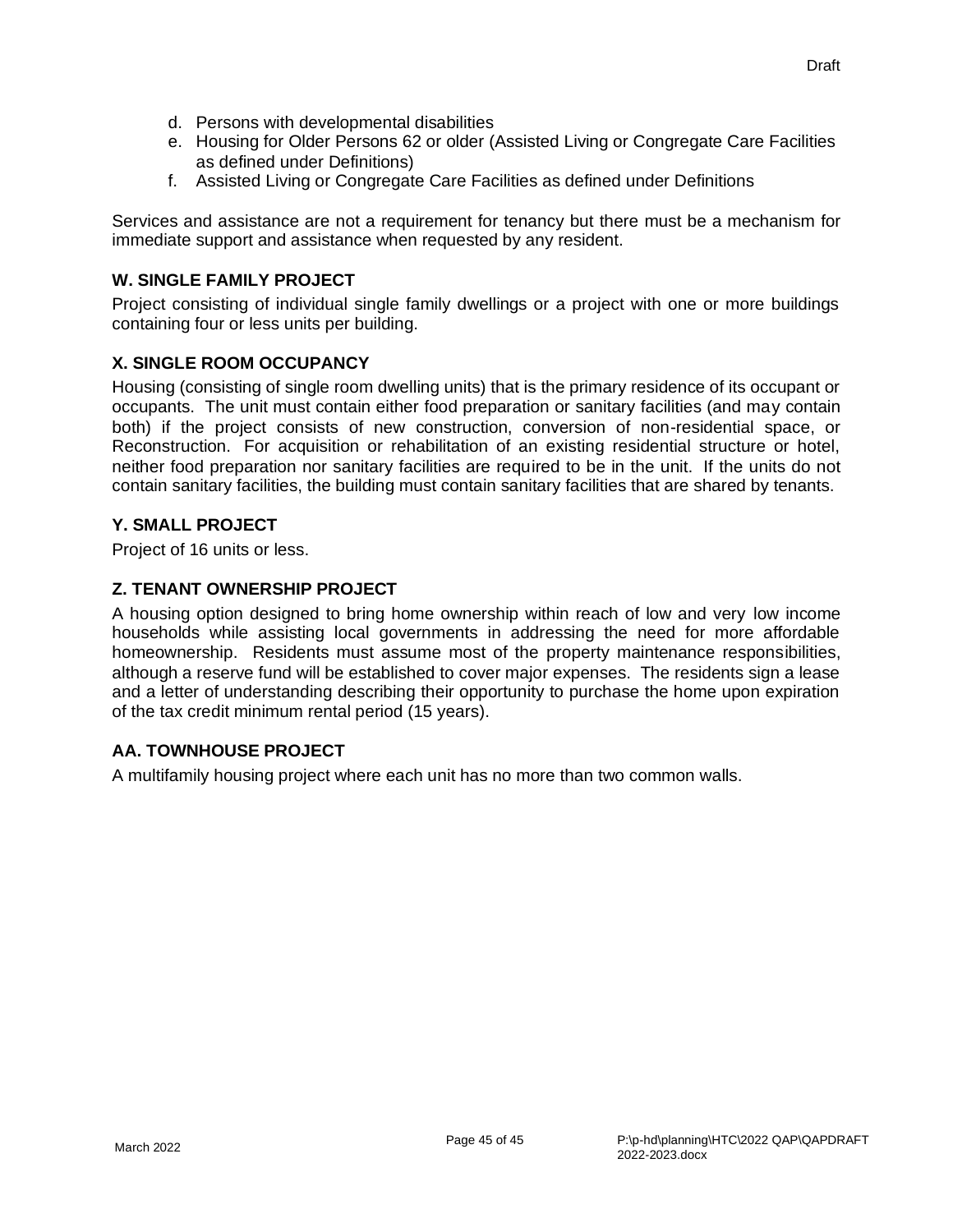#### **EXHIBIT 1 Qualified Census Tracts and Difficult Development Areas**

**Reference:** Federal Register / 9-9-21, Docket # FR-6283-N-01

## **IRC 42(d)(5)(B)(ii) Qualified Census Tracts:**

#### **Metropolitan Areas:**

| Rapid City  | Tract | 102.00, 103.00, 104.00, 105.00, 115.00 |
|-------------|-------|----------------------------------------|
| Sioux Falls |       | Tract 2.01, 2.02, 6.00, 7.00,          |
|             |       | 11 O1                                  |

## **Nonmetropolitan Areas**

| <b>Beadle County</b>      | Tracts 9569.00                   |
|---------------------------|----------------------------------|
| <b>Bennett County</b>     | Tracts 9410.00, 9412.00          |
| <b>Brookings County</b>   | Tracts 9588.02, 9589.00          |
| <b>Brown County</b>       | Tract 9515.00                    |
| <b>Buffalo County</b>     | Tract 9402.00                    |
| <b>Charles Mix County</b> | Tract 9402.00                    |
| <b>Clay County</b>        | Tract, 9659.00                   |
| <b>Corson County</b>      | Tracts 9410.00, 9411.00          |
| Dewey County              | Tracts 9415.00, 9417.00          |
| <b>Hughes County</b>      | Tract 9779.00                    |
| Jackson County            | Tract 9412.00                    |
| <b>Lyman County</b>       | Tract 9401.00                    |
| <b>Mellette County</b>    | Tract 9403.00                    |
| Oglala Lakota County      | Tracts 9405.00, 9408.00, 9409.00 |
| <b>Roberts County</b>     | 9408.00                          |
| <b>Todd County</b>        | Tracts 9401.00, 9402.00          |
| <b>Tripp County</b>       | Tract 9717.00                    |
| Ziebach County            | Tract 9416.00                    |
|                           |                                  |

#### **IRC 42(d)(5)(B)(iii) Difficult Development Areas:**

# **Metropolitan Areas:**

None

#### **Nonmetropolitan Areas** None

#### THIS EXHIBIT IS SUBJECT TO CHANGE BASED ON UPDATES FROM THE DEPARTMENT OF HOUSING AND URBAN DEVELOPMENT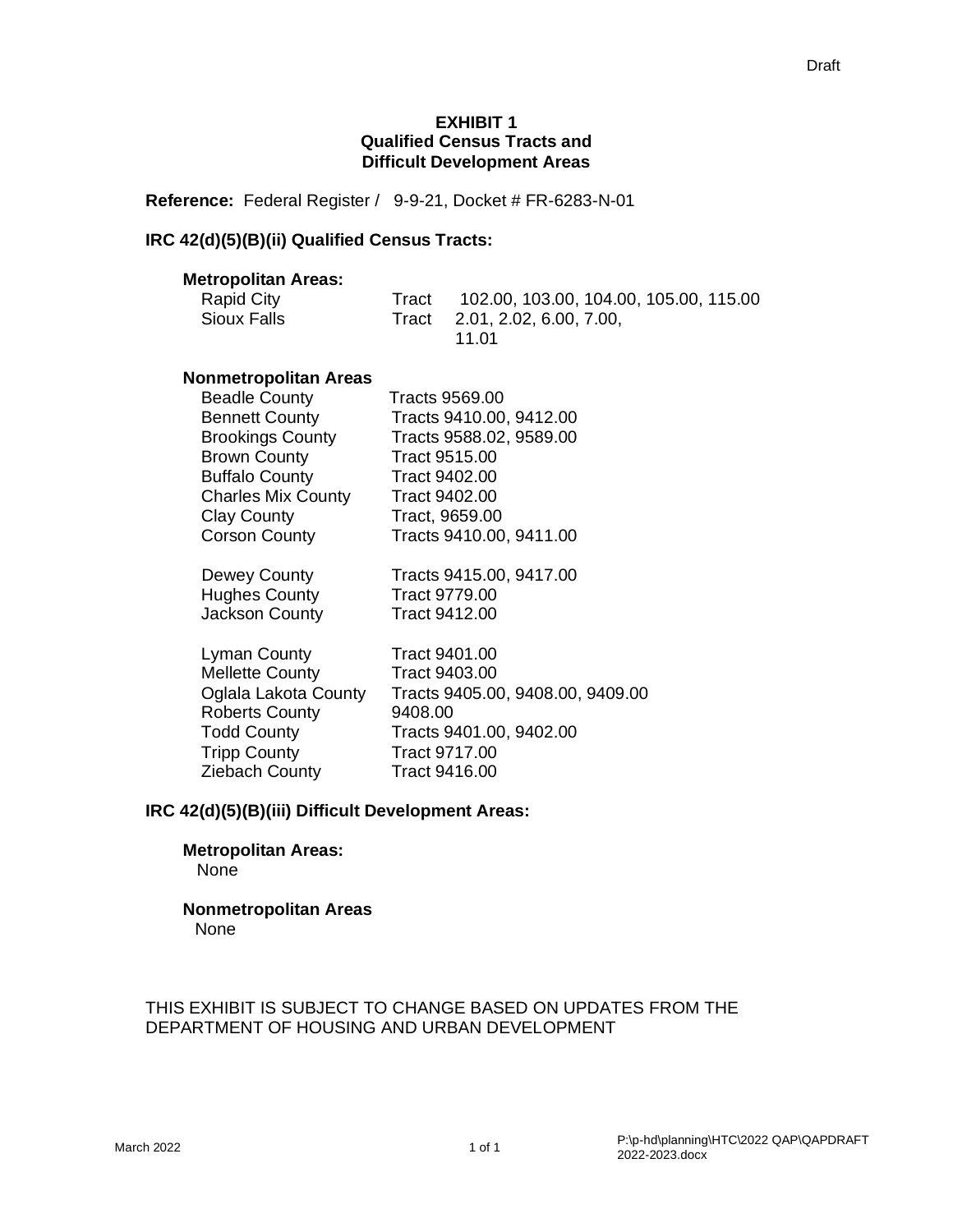#### **EXHIBIT 2 Market Analysis Requirements for the Housing Tax Credit Program**

In order to be accepted with an application, a complete comprehensive market study of the housing needs of low-income individuals in the area to be served by the project must be submitted. The market study must have been completed within six months of submission by a market analyst who is a disinterested party, has experience with multifamily rental housing, and is approved by SDHDA. A South Dakota licensed appraiser who is currently MAI certified and who meets the listed criteria, may also complete the market study. The market study must address in depth and include the following:

- 1. Review of proposed site including color photos of the site and adjoining property; definition of the primary and secondary market areas including a map that clearly marks the areas and an explanation of the basis for the boundaries; description of site characteristics including size, shape and general topography; and evaluation of the accessibility and visibility of the site.
- 2. Review of proposed development including the number of units by number of bedrooms and bathrooms, income levels to be served, rent to be charged, calculated utility allowances and amenities to be provided.
- 3. Review of existing community services and their proximity to the proposed development including a site map of such services.
- 4. Review and listing of existing multifamily developments in the market areas categorized by affordable housing (Section 8, HOME and Rural Development), housing tax credit and market rate units. The information must include the type of housing, location, number of bedrooms, number of bathrooms, size of units, condition of buildings, vacancy rates, waiting lists, amenities, utility allowances (whether included in rent or not), and rental rates.
- 5. Review of the total number of income eligible\* individuals in the market area (include breakdown for households (both renters and owners) for the next five-year period, at 50 percent, 60 percent, and 80 percent of area median income) and projections of the same.
- 6. Review of projected new multifamily developments (affordable housing, housing tax credit and market rate) including number and type of building permits issued in the past three years.
- 7. Review of current population characteristics (such as total population, income levels, age breakdown and migration trends) and projection, for the next five-year period, of future changes to the population and its characteristics.
- 8. Review of the type of employment opportunities and entry-level wages including economic changes proposed that could potentially affect the number of jobs or wages.
- 9. Review of existing and projected renter- and owner-occupied households, including the total number of households, average number of persons per household, and number of households that are rent burdened (tenants paying more than 30 percent of their income for housing).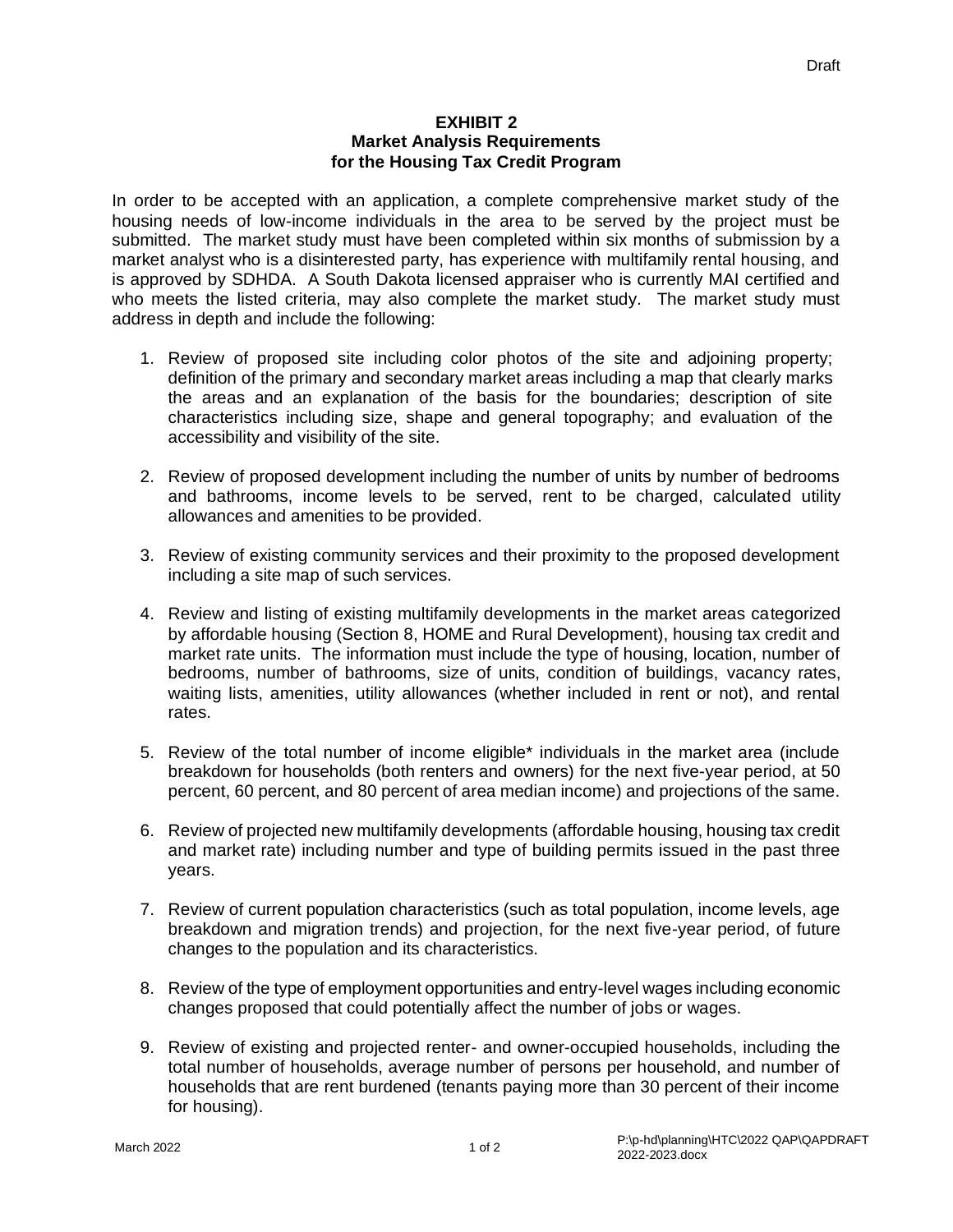- 10. Review of existing housing conditions and projected rental housing demands, including the breakdown of the number, size and rent level of units necessary to fill the demands of the community.
- 11. Review of meeting/correspondence with the local Public Housing Authority highlighting the utilization of Section 8 vouchers and the affordable rental housing in the corresponding effective market area.
- 12. Review of meeting correspondence with local planners, housing and community development officials and market participants to evaluate the local perception of the need for additional housing.
- 13. Executive Summary with a precise statement of key conclusions reached by the analyst. The statement must include the analyst's opinion of (i) market feasibility, (ii) the prospect for long-term performance of the property given housing and demographic trends and economic factors, (iii) recommended modifications to the proposed project, (iv) market related strengths and weaknesses, (v) positive and negative attributes and issues that will affect the property's lease up and performance, and (vi) the impact the subject property will have on the existing multifamily developments.

Income eligible tenants are defined as those tenants whose incomes are at or below the percent of median income option chosen by the applicant.

The following issues must be considered for each potential market before the development of additional units is pursued:

- 1. Whether the community experienced growth in recent years and is projected to continue to grow.
- 2. Whether there have been any significant changes in the economic arena for the area, such as major employers leaving or moving into the area or are expected to leave or move in. Note that the definition of "major" will vary by community.
- 3. A determination as to whether vacancies that may have existed prior to the population growth have been absorbed, or whether there are vacancies in the market area now. If there are the vacant units, they need to be evaluated to determine if they are obsolete, have deferred maintenance, have deep rental subsidies, or qualify for Section 8 Vouchers (if available).
- 4. Determine if the need is for housing for families, young professionals, retirees, or the elderly, and what the most suitable housing would be for the identified population; such as whether there is a need for single family homes, townhouse or condominium type housing units with lower maintenance requirements, independent apartments, congregate housing, or assisted living units. Also, determine if there are existing vacant units or structures in the community or region that could be rehabilitated or moved in to address the demand for housing in a more affordable manner than new construction.
- 5. A determination must be made as to whether there is a need for market rate housing or housing targeted to lower income households.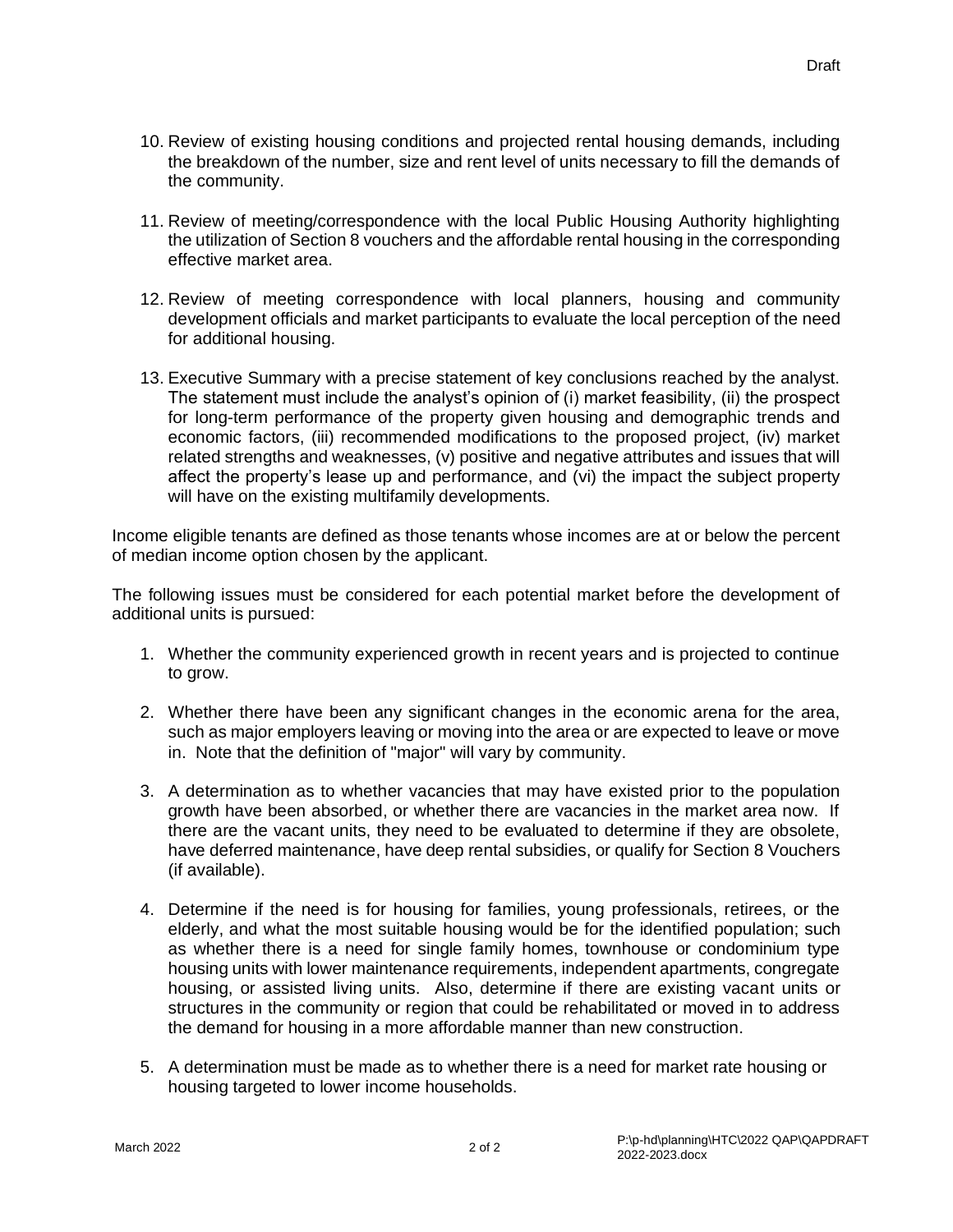#### **EXHIBIT 3 LOCAL GOVERNING BODY NOTICE**

Format of letter to be submitted evidencing local notice - Must be submitted to chief executive officer of local governing body

I contact The state of the state of the state of the state of the state of the state of the state of the state of the state of the state of the state of the state of the state of the state of the state of the state of the [Insert name of applicant] to notify you of the following proposed project:

(Project Name)

(Street Address)

(Number of Units)

The project will be [Insert newly constructed or existing] units targeted to [Insert family or elderly].

The market study provided by the applicant which was undertaken by

and completed on \_\_\_\_\_\_\_\_\_\_\_\_\_\_\_\_\_.is available for your review. \_\_\_\_\_\_\_\_\_\_\_\_\_\_\_\_\_ (Applicant) will be applying to South Dakota Housing Development Authority for funding to assist in financing the development of the project described above.

If you wish to provide comments on this project, please provide them in writing by August 31st to: South Dakota Housing Development Authority Attn.: Lorraine Polak, Executive Director PO Box 1237

Pierre, SD 57501

Name Title

Signature Date **Date**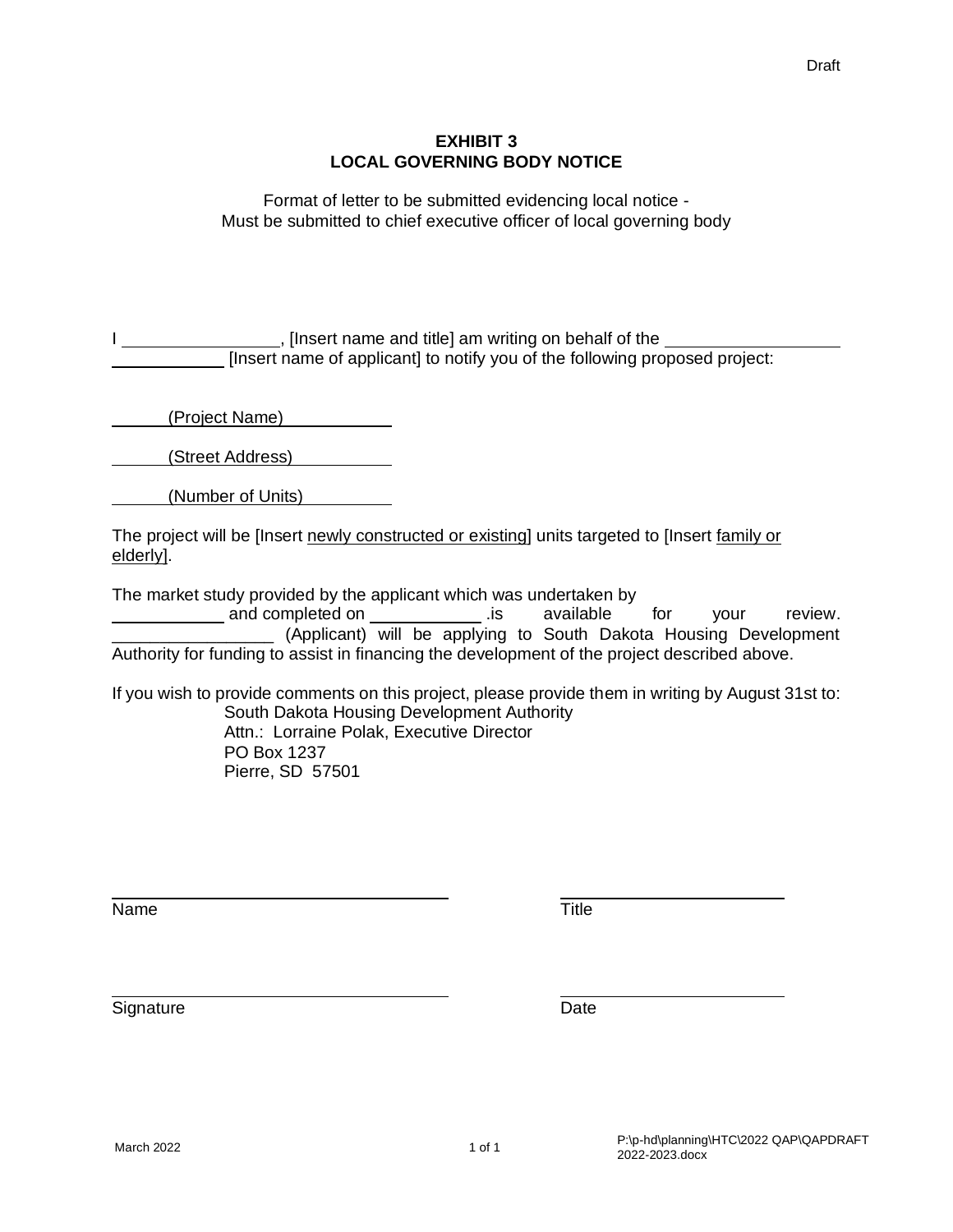#### **EXHIBIT 4 MULTI-FAMILY PROJECT CHARACTERISTICS**

Applicant only eligible to receive up to 200 points.

Indicate if the project will include each characteristic by placing an X in the box to the left of each applicable line item. NOTE: No points are allowed for characteristics associated with previous phases.

Minimum standards apply to all new construction projects; however, rehabilitation or reconstruction projects should meet these minimum standards.

| <b>Site Exterior</b> |                                    |                                                                                                                                                                                                                                                                                                                                                                                                                                                                                                                                                                                             |  |  |
|----------------------|------------------------------------|---------------------------------------------------------------------------------------------------------------------------------------------------------------------------------------------------------------------------------------------------------------------------------------------------------------------------------------------------------------------------------------------------------------------------------------------------------------------------------------------------------------------------------------------------------------------------------------------|--|--|
|                      | Parking:                           |                                                                                                                                                                                                                                                                                                                                                                                                                                                                                                                                                                                             |  |  |
|                      | <b>Minimum</b><br><b>Standards</b> | At a minimum, the parking lot will be engineered asphalt, having<br>gutter where<br>required. For<br>curb<br>and<br>multifamily<br>concrete<br>developments, each efficiency, 1 and 2 bedroom units must have 1-1/2<br>parking spaces and each 3 and 4 bedroom units must have 2 parking<br>spaces. The number of handicap designated spaces must equal the<br>amount of handicap units. In the event that local jurisdiction codes<br>exceed this total then the local code supersedes these requirements.<br>Garage counts as parking space(s).                                           |  |  |
|                      | 10 points                          | Multi-family projects that includes carports capable of parking at least<br>1 vehicle per unit or a garage for at least 50% of the units. At a<br>minimum the carports are to be constructed of weather resistant steel,<br>attached to footings or a thickened concrete slab, contain a concrete<br>slab and meet minimum code design requirements.                                                                                                                                                                                                                                        |  |  |
|                      | 15 points                          | Multi-family projects with off-street concrete parking lot that meets<br>above requirements.                                                                                                                                                                                                                                                                                                                                                                                                                                                                                                |  |  |
|                      | 25 points                          | Multi-family projects that includes a garage capable of parking at least<br>1 vehicle for all units.                                                                                                                                                                                                                                                                                                                                                                                                                                                                                        |  |  |
|                      | Sidewalks:                         |                                                                                                                                                                                                                                                                                                                                                                                                                                                                                                                                                                                             |  |  |
|                      | <b>Minimum</b>                     | A concrete sidewalk will be provided from the primary entrance door                                                                                                                                                                                                                                                                                                                                                                                                                                                                                                                         |  |  |
|                      | <b>Standards</b>                   | and any accessible entry door to a public right of way.                                                                                                                                                                                                                                                                                                                                                                                                                                                                                                                                     |  |  |
|                      | <b>Exterior Landscaping:</b>       |                                                                                                                                                                                                                                                                                                                                                                                                                                                                                                                                                                                             |  |  |
|                      | <b>Minimum</b><br><b>Standards</b> | New Construction should have a minimum of a live landscaped area of<br>no less than 5% of the hard surfaced area of the project site. Hard<br>surface includes building pad as well as all sidewalks, parking lots and<br>other hard finish areas.                                                                                                                                                                                                                                                                                                                                          |  |  |
|                      | <b>Minimum</b><br><b>Standards</b> | Multifamily rental project of 16-47 units must have at least one<br>Section 504 compliant playground area. Projects of 48 or more units,<br>must have at least two Section 504 compliant playground areas. A<br>basketball court, skate park or other like area approved by SDHDA<br>would also qualify as a second playground. Three play components<br>are required per playground area with a minimum of one ground level<br>play component on an accessible route. If additional types of ground<br>level play components are incorporated each type must be on an<br>accessible route. |  |  |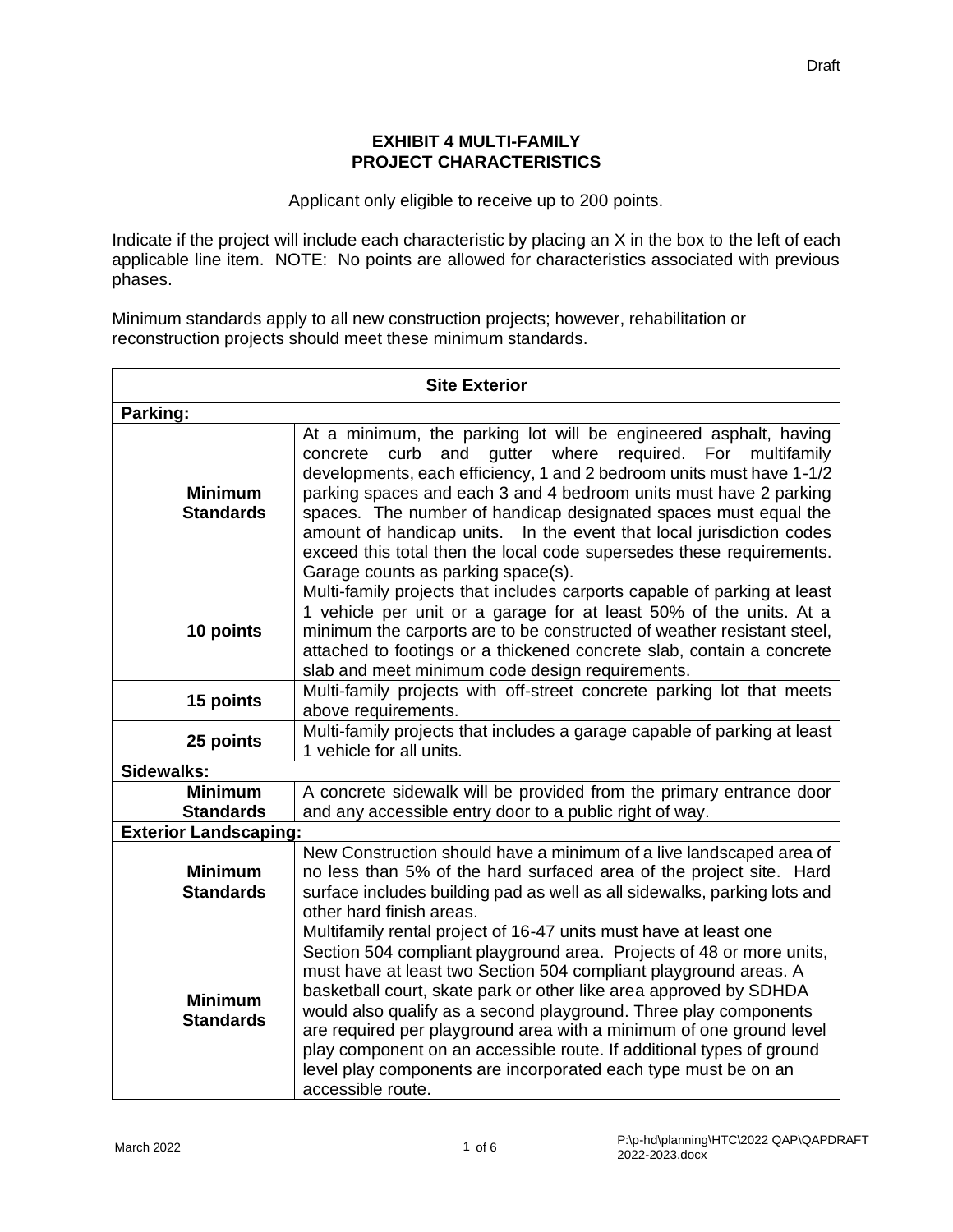|                                                          | <b>Minimum</b>                     | A minimum of a 4 foot downspout extension or 3 foot concrete splash                                                                      |
|----------------------------------------------------------|------------------------------------|------------------------------------------------------------------------------------------------------------------------------------------|
|                                                          | <b>Standards</b>                   | block that positively discharges water away from the foundation at all                                                                   |
|                                                          |                                    | downspout locations.<br>Use of drought resistant live plants or Xeriscaping design principals                                            |
|                                                          | 5 points                           | or use of rain sensor irrigation for landscaped areas.                                                                                   |
|                                                          | 10 points                          | Downspouts that are attached to a storm sewer system.                                                                                    |
|                                                          | Signage:                           |                                                                                                                                          |
|                                                          |                                    | The project must have permanent signage installed with Equal Housing                                                                     |
|                                                          | <b>Minimum</b><br><b>Standards</b> | Opportunity and ADA logos and the identification of the developer and                                                                    |
|                                                          |                                    | South Dakota Housing Development Authority.                                                                                              |
|                                                          |                                    | <b>Building(s) Exterior</b>                                                                                                              |
|                                                          | <b>Exterior Siding/Finish:</b>     |                                                                                                                                          |
|                                                          |                                    | Minimum of 15-year pre-finish warranty 30-year substrate warranty                                                                        |
|                                                          | <b>Minimum</b>                     | solid cementitious or composite prefinished siding. If vinyl siding is                                                                   |
|                                                          | <b>Standards</b>                   | used, it must be a minimum of 0.44 mil thick and have a lifetime<br>Prefinished soffits, fascia, gutters and downspouts are<br>warranty. |
|                                                          |                                    | required.                                                                                                                                |
|                                                          | 10 points                          | At least 25% of building exterior finished in brick, stone, EIFS or stucco.                                                              |
|                                                          | 25 points                          | At least 80% of building exterior finished in brick, stone, EFIS or stucco.                                                              |
|                                                          | Roofing:                           |                                                                                                                                          |
|                                                          | <b>Minimum</b>                     | Minimum of 30-year warranty asphalt or composite shingle, 29ga metal                                                                     |
|                                                          | <b>Standards</b>                   | roofing with a 40-year film and 30-year chalk/fade warranty or a                                                                         |
|                                                          |                                    | rubberized roof system with a 30-year warranty for flat roofs.                                                                           |
|                                                          | 15 points                          | Use of UL 2218 Class 4 impact resistant shingles or 26ga UL 2218                                                                         |
|                                                          | <b>Windows/Doors:</b>              | Class 4 impact resistant metal roofing.                                                                                                  |
|                                                          |                                    | Energy Star certified exterior prefinished windows constructed of vinyl,                                                                 |
|                                                          | <b>Minimum</b>                     | wood, composite or fiberglass. Windows must be Energy Star certified                                                                     |
|                                                          | <b>Standards</b>                   | for the Northern climate zone.                                                                                                           |
|                                                          | 10 points                          | Windows scored with a .27 U-Factor or better (lower is better) by the                                                                    |
|                                                          |                                    | <b>National Fenestration Rating Council.</b>                                                                                             |
|                                                          |                                    | Exterior doors shall be insulated steel or composite in a metal clad or                                                                  |
|                                                          | <b>Minimum</b>                     | composite frame/brickmould. Unit entry doors without windows shall<br>have a peephole installed with 180-degree view. Two peepholes are  |
|                                                          | <b>Standards</b>                   | required on accessible units, one at 43" and one at standard height.                                                                     |
|                                                          |                                    | All unit entry doors must be equipped with a deadbolt with 1" inch throw                                                                 |
|                                                          |                                    | and strike plate installed with 2-1/2" or longer screws.                                                                                 |
|                                                          | <b>Minimum</b>                     | Main entrances for projects containing interior accessed units must be                                                                   |
|                                                          | <b>Standards</b>                   | equipped with an ADA/ABA compliant automatic door opener.                                                                                |
|                                                          | 20 points                          | Main entrances for projects containing interior accessed units                                                                           |
|                                                          |                                    | designed with a foyer and equipped with a security access system.                                                                        |
|                                                          | 20 points                          | Townhome that have exterior entrances at ground level for all units.                                                                     |
| <b>Construction and Energy Efficient Design Features</b> |                                    |                                                                                                                                          |
|                                                          | <b>Wall/Roof Assembly:</b>         |                                                                                                                                          |
|                                                          | <b>Minimum</b>                     | Slab on grade construction to have a minimum R-10 vertical foundation                                                                    |
|                                                          | <b>Standards</b>                   | and horizontal perimeter under slab insulation per 2012 IECC.<br>A                                                                       |
|                                                          |                                    | minimum 6 mil or greater vapor barrier to be required under slab.                                                                        |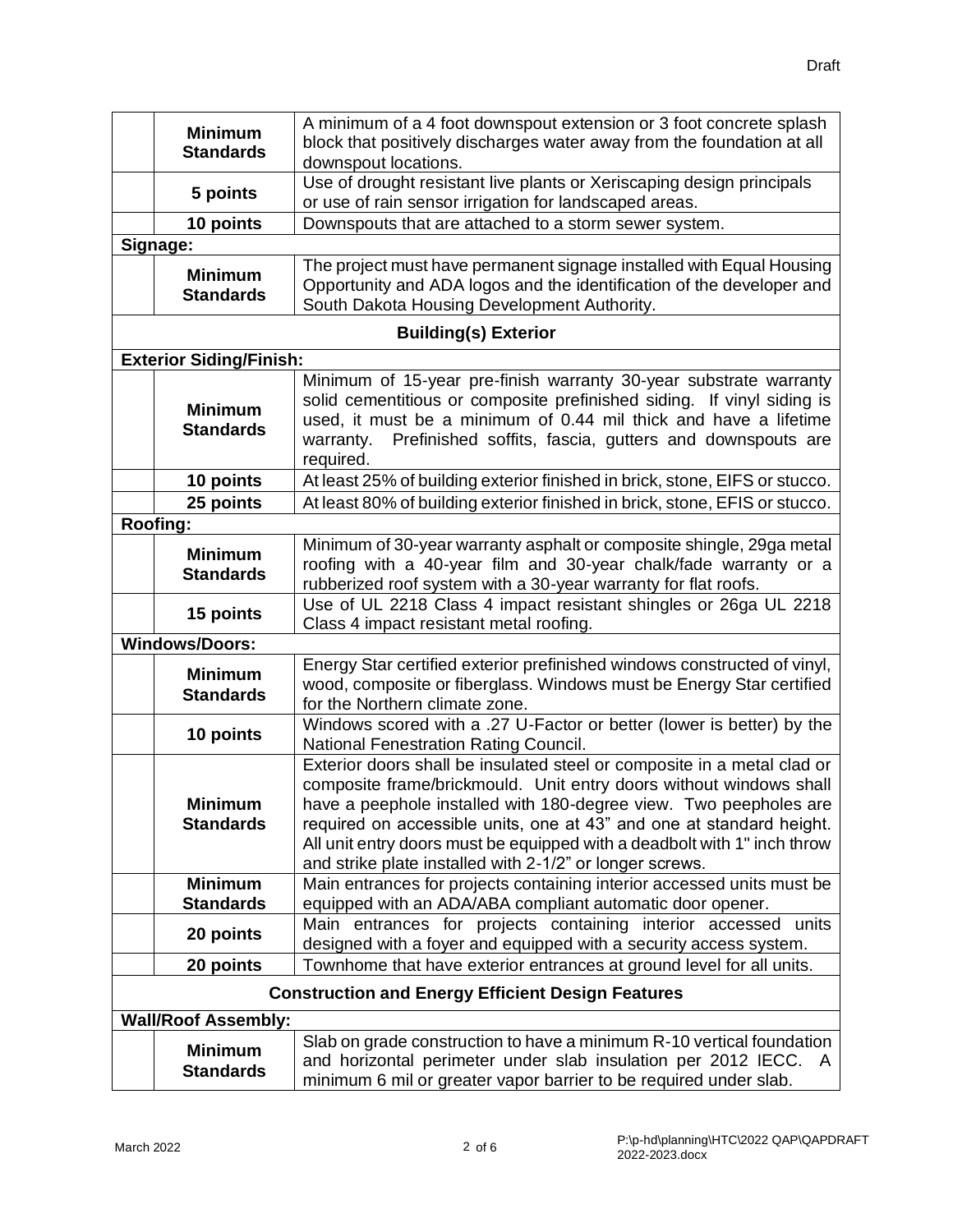| <b>Minimum</b><br><b>Standards</b> | 2x6 exterior wall assemblies insulated to a minimum of R-19. Roof<br>assembly to have minimum 12" energy heel trusses and insulated to a<br>minimum of R-49. Rim/band joists to be insulated to the same R-value<br>as the exterior walls. All assemblies must be constructed to the higher<br>of the SDHDA minimum, local adopted code or the current state                                                                                                                                                                                                                                                                                                                                                                                                                                                                                                                                                                                                                                                                                                                                                                                                                                                                                                                                                                                                                                                                                                |
|------------------------------------|-------------------------------------------------------------------------------------------------------------------------------------------------------------------------------------------------------------------------------------------------------------------------------------------------------------------------------------------------------------------------------------------------------------------------------------------------------------------------------------------------------------------------------------------------------------------------------------------------------------------------------------------------------------------------------------------------------------------------------------------------------------------------------------------------------------------------------------------------------------------------------------------------------------------------------------------------------------------------------------------------------------------------------------------------------------------------------------------------------------------------------------------------------------------------------------------------------------------------------------------------------------------------------------------------------------------------------------------------------------------------------------------------------------------------------------------------------------|
| 10 points                          | adopted IRC/IBC if no local code exists.<br>All party walls and common walls containing at least 3.5" of sound<br>attenuation insulation.                                                                                                                                                                                                                                                                                                                                                                                                                                                                                                                                                                                                                                                                                                                                                                                                                                                                                                                                                                                                                                                                                                                                                                                                                                                                                                                   |
| 10 points                          | Light weight concrete or Gypcrete surfacing on floors.                                                                                                                                                                                                                                                                                                                                                                                                                                                                                                                                                                                                                                                                                                                                                                                                                                                                                                                                                                                                                                                                                                                                                                                                                                                                                                                                                                                                      |
|                                    | <b>Special and Accessible Design Features:</b>                                                                                                                                                                                                                                                                                                                                                                                                                                                                                                                                                                                                                                                                                                                                                                                                                                                                                                                                                                                                                                                                                                                                                                                                                                                                                                                                                                                                              |
| <b>Minimum</b><br><b>Standards</b> | All projects containing more than 4 units must be compliant with<br>Section 504 under the Rehabilitation Act of 1973. All other housing<br>must meet the requirements of the Fair Housing Act. Rehabilitation of<br>multifamily housing containing 15 or more units and costing at least<br>75% of replacement cost must also meet Section 504.<br>If the<br>rehabilitation involves fewer than 15 units or the cost is less than 75%<br>of the replacement cost of the completed facility and the recipient has<br>not made 5% of its units in the development accessible to and usable<br>by individuals with disabilities, then the requirements of 24 C.F.R.<br>8.23(b) – Other Alterations apply. Under this section, alterations to<br>dwelling units shall, to the maximum extent feasible, be made readily<br>accessible to and usable by individuals with disabilities. If alterations to<br>single elements or spaces of a dwelling unit, when considered<br>together, amount to an alteration of a dwelling unit, the entire unit shall<br>be made accessible. Alteration of an entire unit is considered to be<br>when at least all of the following individual elements are replaced:<br>renovation of whole kitchens, or at least replacement of kitchen<br>cabinets: and renovation of the bathroom, it at least bathtub or shower<br>is replaced or added, or a toilet and flooring is replaced; and<br>replacement of entrance door jambs. |
| 5 points                           | Up to 15 points will be awarded for projects that create additional<br>accessible units for individuals with mobility and/or sensory<br>impairments. Mobility units must be added at a 2:1 ratio to the sensory<br>units. A minimum of one additional unit must be added above the<br>federal minimum requirements. Accessible units shall to the maximum<br>extent feasible and subject to reasonable health and safety                                                                                                                                                                                                                                                                                                                                                                                                                                                                                                                                                                                                                                                                                                                                                                                                                                                                                                                                                                                                                                    |
| 10 points                          | requirements, be distributed throughout projects and sites and shall be<br>available in a sufficient range of sizes and amenities so that a qualified<br>individual with handicaps' choice of living arrangements is, as a whole,<br>comparable to that of other persons eligible for housing assistance<br>under the same program. This shall not be construed to require<br>provision of an elevator in any multifamily housing project solely for the                                                                                                                                                                                                                                                                                                                                                                                                                                                                                                                                                                                                                                                                                                                                                                                                                                                                                                                                                                                                    |
| 15 points                          | purpose of permitting location of accessible units above or below the<br>accessible grade level.<br><b>Total Percent of Accessible Units</b><br>5 points – Above minimum requirements to 10.00%<br>10 points - 10.01% to 15.00%<br>15 points - 15.01% to 20.00%<br>Incorporation of the 7 Universal Design Principles in at least 25% of all                                                                                                                                                                                                                                                                                                                                                                                                                                                                                                                                                                                                                                                                                                                                                                                                                                                                                                                                                                                                                                                                                                                |
| 15 points                          | units, not including Section 504 units. Universal design is the design                                                                                                                                                                                                                                                                                                                                                                                                                                                                                                                                                                                                                                                                                                                                                                                                                                                                                                                                                                                                                                                                                                                                                                                                                                                                                                                                                                                      |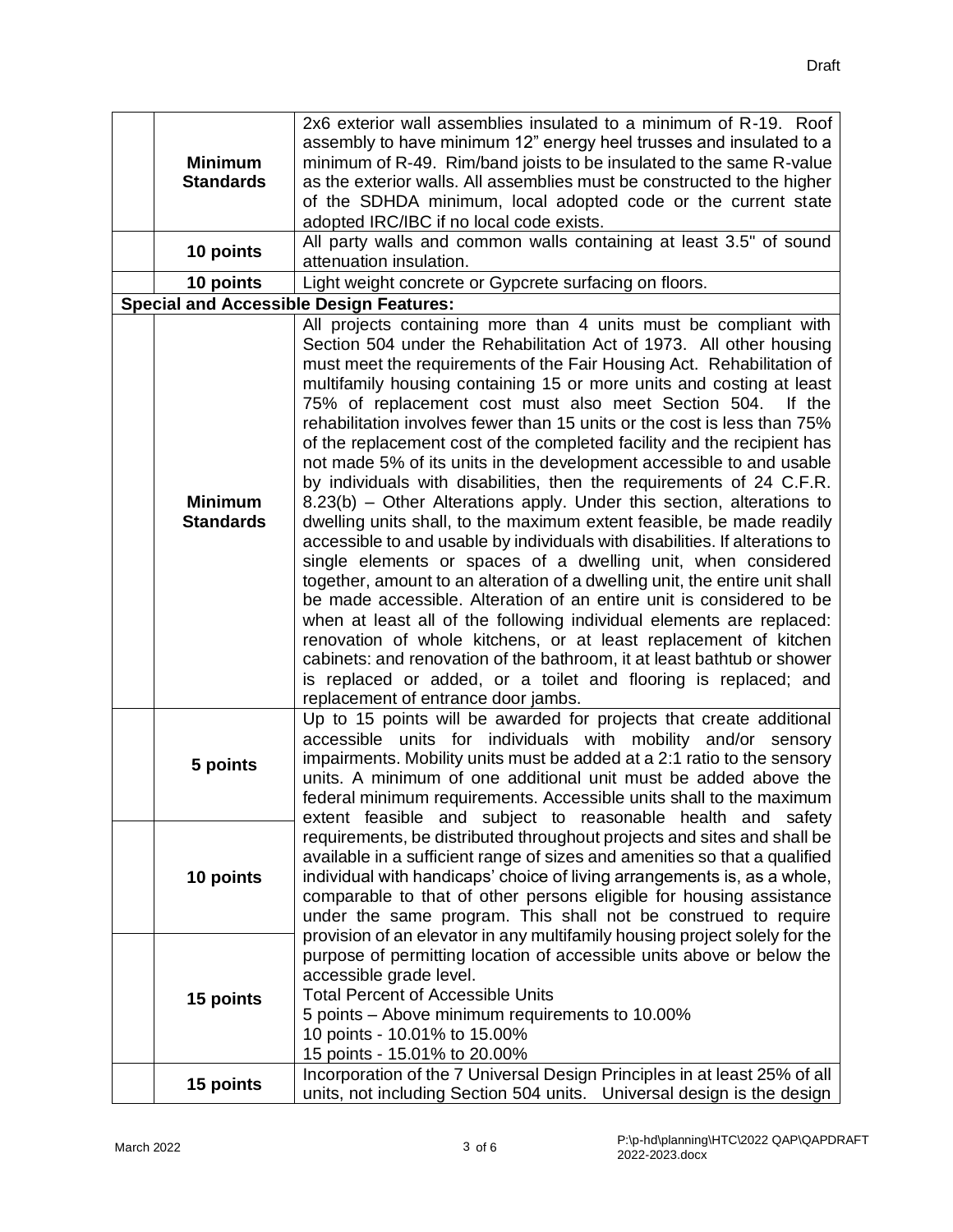|                          |                                          | of products and environments to be usable by all people, to the                                                                                                                                                                                                                                                                                                                                                                                                                                                                                                           |  |
|--------------------------|------------------------------------------|---------------------------------------------------------------------------------------------------------------------------------------------------------------------------------------------------------------------------------------------------------------------------------------------------------------------------------------------------------------------------------------------------------------------------------------------------------------------------------------------------------------------------------------------------------------------------|--|
|                          |                                          | greatest extent possible, without the need for adaptation or specialized                                                                                                                                                                                                                                                                                                                                                                                                                                                                                                  |  |
|                          |                                          | design. Minimum universal design principals can be found on SDHDA<br>website.                                                                                                                                                                                                                                                                                                                                                                                                                                                                                             |  |
|                          | <b>35 Points</b>                         | Multi-family projects that have either a stand-alone Community<br>Building or a Community Room, the room shall be 15 square feet per<br>occupant, assuming 1-1/2 occupants per unit. The room shall include<br>a fully functioning kitchen and minimum of one unisex ADA compliant<br>restroom. For calculation of the square footage of the space, only<br>areas usable by occupants are to be included. The square footage of<br>the kitchen, restroom, hallways, offices or storage cannot be used to<br>meet minimum square footage requirement. At the discretion of |  |
|                          |                                          | SDHDA, partial points may be awarded for existing community<br>buildings which meet the capacity requirements of the existing units<br>served, plus the new proposed units in the application.                                                                                                                                                                                                                                                                                                                                                                            |  |
|                          | <b>Energy Efficient Design Features:</b> |                                                                                                                                                                                                                                                                                                                                                                                                                                                                                                                                                                           |  |
|                          | 20 points                                | HERS: Project scoring a HERS index of 60 or better as verified by a<br>RESnet certified Rater. Lower is better.                                                                                                                                                                                                                                                                                                                                                                                                                                                           |  |
|                          | 35 points                                | Energy Star: Whole project certification to the latest version of Energy<br>Star for New Homes or Energy Star for Multifamily High Rise as verified<br>by a 3rd party Energy Star certified rater. Project cannot take points<br>for both HERS and Energy Star certifications.                                                                                                                                                                                                                                                                                            |  |
|                          | 10 points                                | Installation of LED lights throughout interior and exterior of project.                                                                                                                                                                                                                                                                                                                                                                                                                                                                                                   |  |
|                          |                                          |                                                                                                                                                                                                                                                                                                                                                                                                                                                                                                                                                                           |  |
| <b>Building Interior</b> |                                          |                                                                                                                                                                                                                                                                                                                                                                                                                                                                                                                                                                           |  |
|                          | <b>Unit Entry Doors:</b>                 | The unit entry doors must meet the code requirement of the wall                                                                                                                                                                                                                                                                                                                                                                                                                                                                                                           |  |
|                          | <b>Minimum</b><br><b>Standards</b>       | assembly containing it. It must include a peephole with 180-degree<br>viewer or have a window and also a deadbolt with a 1" throw into a<br>reinforced jamb. Two peepholes are required on accessible units, one<br>at 43" and one at standard height.                                                                                                                                                                                                                                                                                                                    |  |
|                          | <b>Unit Interior Doors:</b>              |                                                                                                                                                                                                                                                                                                                                                                                                                                                                                                                                                                           |  |
|                          | 10 points                                | Installation of solid core interior doors throughout units.                                                                                                                                                                                                                                                                                                                                                                                                                                                                                                               |  |
|                          | 5 points                                 | Installation of metal jambs for interior doors throughout units. This<br>option is only available if points are taken for solid core doors.                                                                                                                                                                                                                                                                                                                                                                                                                               |  |
|                          | <b>Floor Covering:</b>                   |                                                                                                                                                                                                                                                                                                                                                                                                                                                                                                                                                                           |  |
|                          | <b>Minimum</b><br><b>Standards</b>       | Roll carpet must meet the standards of HUD use of material bulletin<br>44D. VCT, Vinyl Plank, LVT, sheet vinyl, carpet squares, and other<br>floor coverings must meet or exceed the ASTM standards for Resilient<br>Floor Covering and carry a minimum of a 10-year Manufacturer<br>Warranty. An aluminum or vinyl "J" trim must be installed at the<br>tub/shower transition when sheet vinyl flooring is installed and sealed<br>with a silicone sealant.                                                                                                              |  |
|                          | Laundry:                                 |                                                                                                                                                                                                                                                                                                                                                                                                                                                                                                                                                                           |  |
|                          | <b>Minimum</b><br><b>Standards</b>       | A common laundry room must be located in each building of a project<br>and contain a window within or near the door. Laundry room must also<br>include a continuous or humidistat-controlled ventilation system.<br>Projects with townhomes or apartments without common laundry<br>space must provide washer and dryer hook-ups within each unit.<br>Washers and dryers must meet Energy Star qualifications.                                                                                                                                                            |  |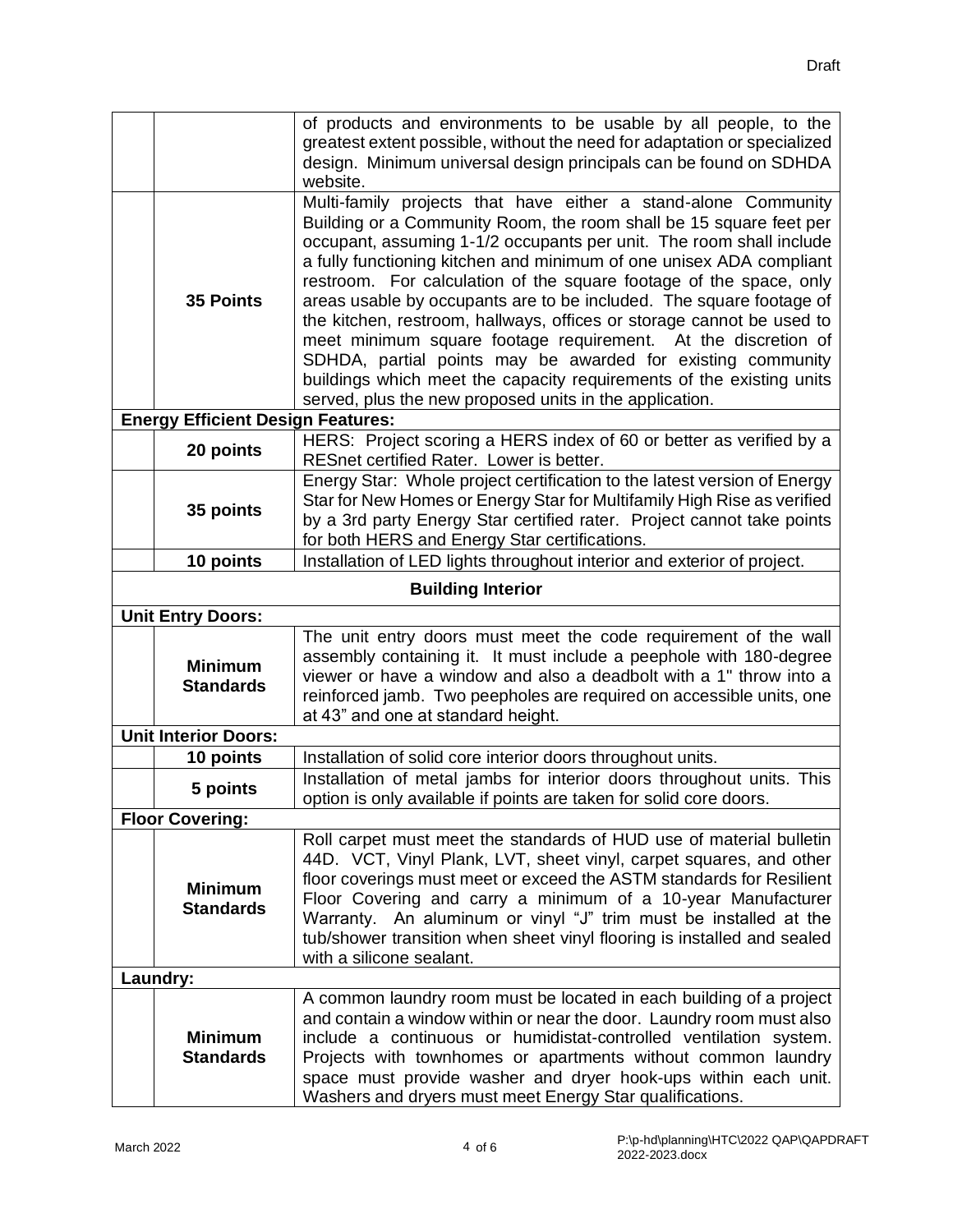| 5 points                           | A common laundry room for each building floor and must meet above<br>minimum standards.               |  |
|------------------------------------|-------------------------------------------------------------------------------------------------------|--|
| <b>15 Points</b>                   | A washer and dryer provided for each unit. Washer and dryers must<br>meet Energy Star qualifications. |  |
| <b>Unit Bathrooms:</b>             |                                                                                                       |  |
| <b>Minimum</b>                     | Minimum of one-half bath per floor for multi-story townhomes 2 or more                                |  |
| <b>Standards</b>                   | bedrooms.                                                                                             |  |
| <b>Minimum</b>                     | Primary bath light and bathroom ventilation fan must be switched                                      |  |
| <b>Standards</b>                   | together.                                                                                             |  |
|                                    | Installation of Energy Star qualified bathroom ventilation fan equipped                               |  |
| 5 points                           | with a humidistat. Humidistat must be incorporated within the fan and                                 |  |
|                                    | not at a wall switch.                                                                                 |  |
| 15 points                          | Installation of HVI certified HRV or ERV.                                                             |  |
|                                    | For new construction projects that must comply with Section 504 of the                                |  |
| <b>Minimum</b>                     | Rehabilitation Act of 1973, a UFAS compliant curbless roll-in shower                                  |  |
| <b>Standards</b>                   | must be provided in at least 50% of the Section 504 mobility impaired                                 |  |
|                                    | accessible units or at least one.                                                                     |  |
| <b>Appliances and Fixtures:</b>    |                                                                                                       |  |
|                                    | A minimum of a 14 cu. Ft. frost free refrigerator/freezer for all 0 or 1                              |  |
| <b>Minimum</b><br><b>Standards</b> | bedroom units. A minimum of 18 cu. Ft. refrigerator/freezer for all 2 or                              |  |
|                                    | more bedroom units .Dishwashers to be a minimum of 24" in width.                                      |  |
| <b>Minimum</b>                     | Water Sense qualified faucets, toilets/urinals, showerheads. Kitchen                                  |  |
| <b>Standards</b>                   | faucets are required to meet the same Water Sense GPM standards                                       |  |
|                                    | as bathroom faucets.                                                                                  |  |
| 5 points                           | Range hood vented to the exterior of the building.                                                    |  |
| <b>Window Coverings:</b>           |                                                                                                       |  |
| <b>Minimum</b><br><b>Standards</b> | Window coverings or blinds shall be provided and installed.                                           |  |
|                                    | <b>Mechanical</b>                                                                                     |  |
| <b>Heating and Cooling:</b>        |                                                                                                       |  |
|                                    | At a minimum high efficiency cove heat. Electric baseboard heat and                                   |  |
|                                    | PTAC's are NOT allowed for new construction. 92% AFUE minimum                                         |  |
| <b>Minimum</b>                     | gas furnace, Heat Pumps rated at HSPF of 8 or greater with a 13.0                                     |  |
| <b>Standards</b>                   | SEER rating or higher (packaged or split). Programmable thermostats                                   |  |
|                                    | are required.                                                                                         |  |
|                                    | All units must have Energy Star qualified through the wall air                                        |  |
| <b>Minimum</b>                     | conditioning or central air conditioning rated at 13 SEER or better sized                             |  |
| <b>Standards</b>                   | to properly cool the unit.                                                                            |  |
|                                    | Energy Star qualified central air conditioning or verified AHRI certificate                           |  |
| <b>5 Points</b>                    | with matching coil and condenser 16 SEER or better. Split systems                                     |  |
|                                    | must be Energy Star matched.                                                                          |  |
|                                    | Forced air furnace 96% or greater AFUE or Energy Star qualified Air-                                  |  |
| 20 points                          | source or Ground Source heat pump capable of providing heat to -15                                    |  |
|                                    | F. Split systems must be Energy Star matched.                                                         |  |
|                                    | Note: Proposed heat pump systems used for primary heat                                                |  |
| must be submitted for approval.    |                                                                                                       |  |
| <b>Water Heating:</b>              |                                                                                                       |  |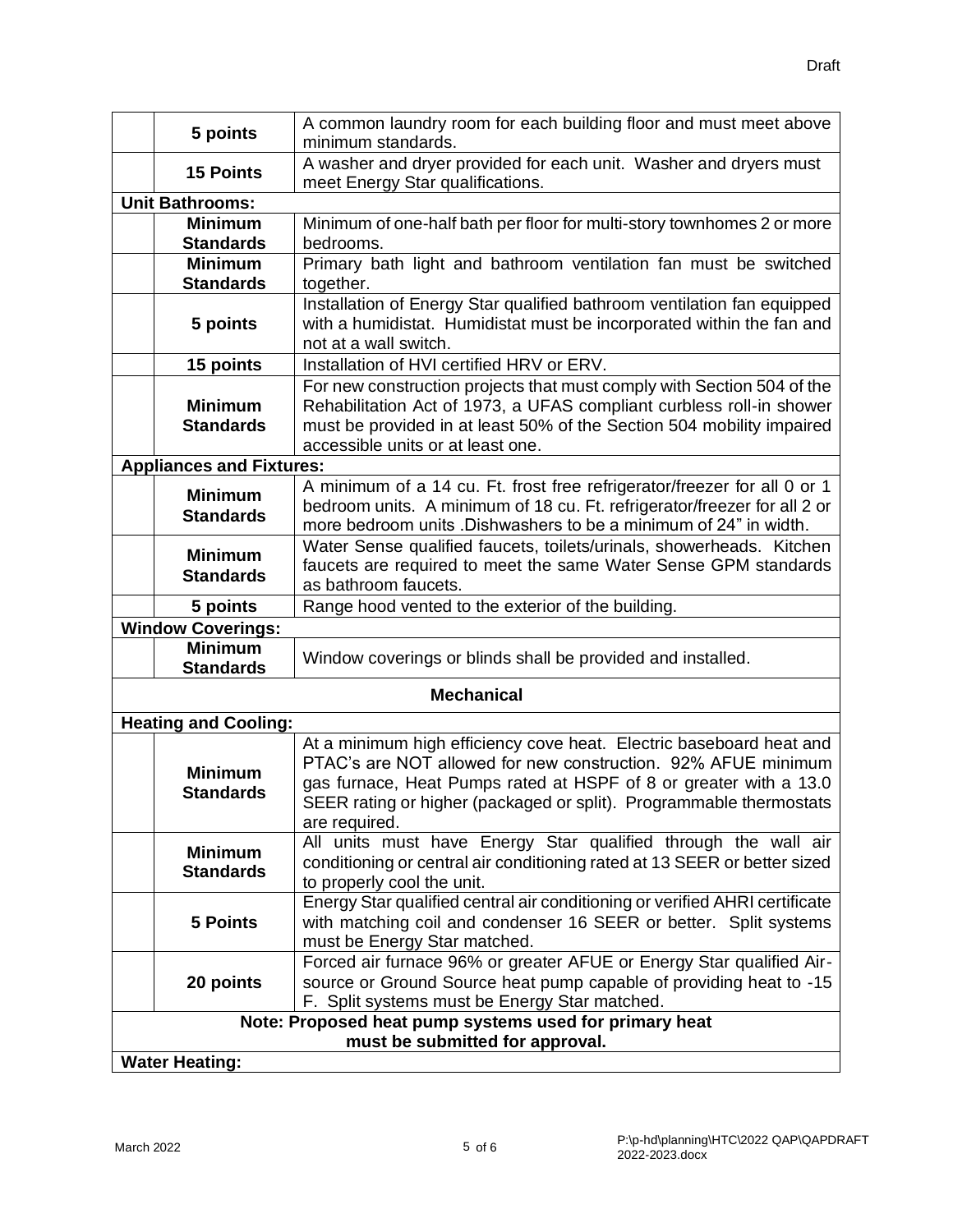|                             | <b>Minimum</b><br><b>Standards</b><br>10 points | A minimum of a 0.92 UEF electric water heater in each unit.<br>Atmospheric vented gas water heaters will not be allowed. Any<br>central hot water systems must be submitted for approval.<br>A gas condensing (close combustion, two-vent pipe system)<br>or electric heat pump water heater provided for each unit.<br><b>Healthy Homes</b>                                                                                                                       |  |
|-----------------------------|-------------------------------------------------|--------------------------------------------------------------------------------------------------------------------------------------------------------------------------------------------------------------------------------------------------------------------------------------------------------------------------------------------------------------------------------------------------------------------------------------------------------------------|--|
|                             | <b>Minimum</b><br><b>Standards</b>              | 1. Low VOC paints, stains, adhesives and sealants.<br>2. Formaldehyde free insulation.<br>3. Formaldehyde free or sealed particle board products such as<br>shelving, cabinets and countertops.<br>Lead detection and abatement. Only applies to rehabilitation<br>4.<br>projects.<br>5. Install a passive radon system. Test for radon near completion and<br>if 4pCi/L or higher the system must be made active and re-tested<br>until results are below 4pCi/L. |  |
| <b>Electrical Standards</b> |                                                 |                                                                                                                                                                                                                                                                                                                                                                                                                                                                    |  |
|                             | <b>Minimum</b><br><b>Standards</b>              | Hardwired CO sensors required with installation of gas appliances.<br>1.<br>2. The use of incandescent light bulbs is not allowed.<br>3. New construction or substantial rehabilitation of rental housing with<br>more than four (4) units must incorporate the installation of<br>broadband infrastructure.                                                                                                                                                       |  |

I certify that the above indicated characteristics will be incorporated into the final working drawings and that they must be provided prior to occupancy of the project.

I certify that the housing will meet the accessibility requirements of 24 CFR Part 8, which implements Section 504 of the Rehabilitation Act of 1973 (29 U.S.C. 794) and covered multifamily dwellings, as defined at 24 CFR Part 100.201, must also meet the design and construction requirements at 24 CFR Part 100.205, which implement the Fair Housing Act (42 U.S.C. 3601-3619).

Applicant Date Date

**ARCHITECT DATE**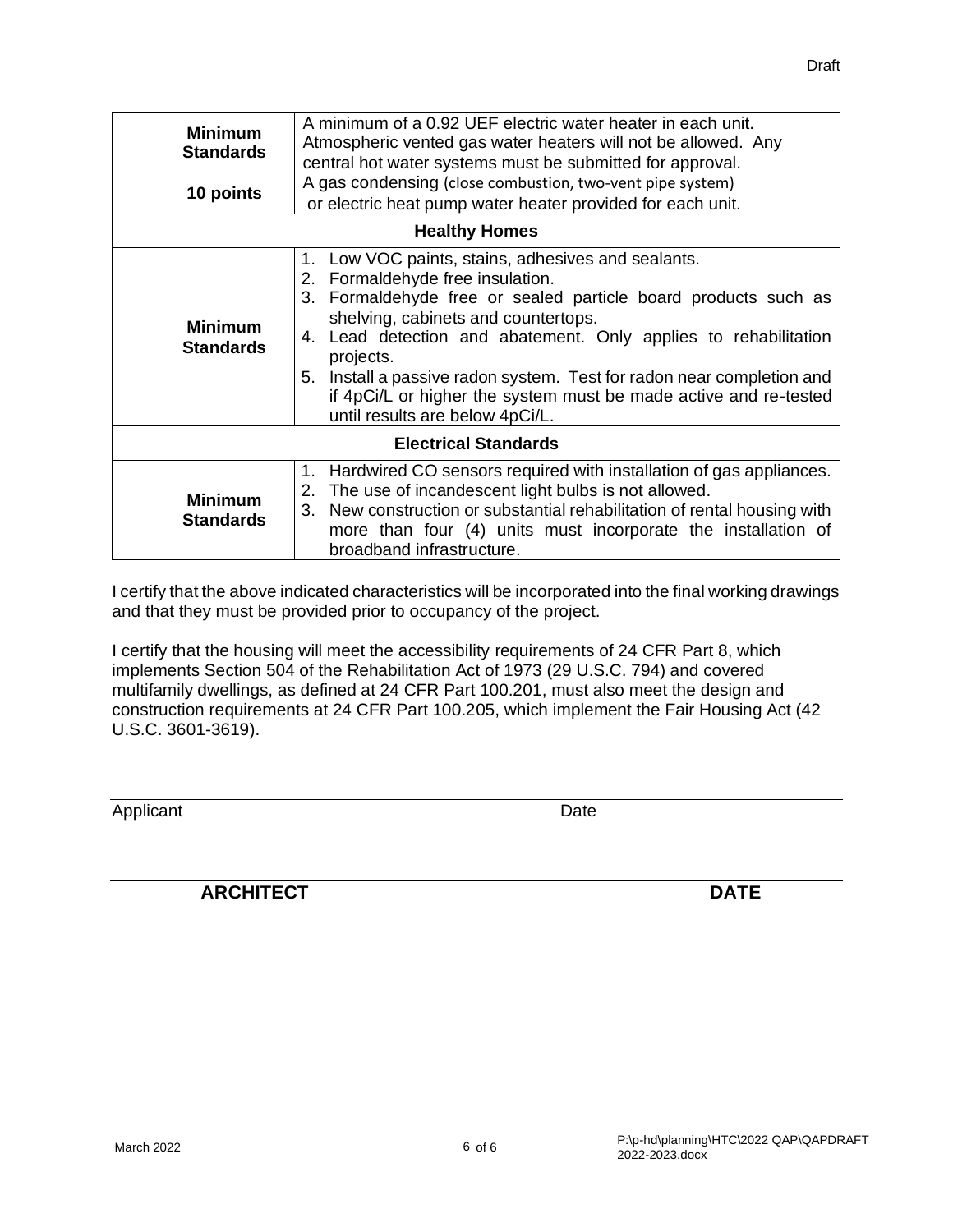# **EXHIBIT 4**

## **SINGLE FAMILY PROJECT CHARACTERISTICS**

Applicant only eligible to receive up to 200 points.

Indicate if the project will include each characteristic by placing an X in the box to the left of each applicable line item. NOTE: No points are allowed for characteristics associated with previous phases.

Minimum standards apply to all new construction projects; however, rehabilitation or reconstruction projects should also strive to meet these minimum standards.

| <b>General Project Scope</b> |                                |                                                                        |
|------------------------------|--------------------------------|------------------------------------------------------------------------|
|                              | <b>Minimum</b>                 | Single Family Project must include individual exterior storage units   |
|                              | <b>Standards</b>               | at a minimum of 8'x12' or a garage.                                    |
|                              |                                | Single Family project that includes a carport capable of parking at    |
|                              |                                | least 1 vehicle. At a minimum a carport is to be constructed of        |
|                              | 10 points                      | weather resistant steel, attached to footings or a thickened           |
|                              |                                | concrete slab, contain a concrete slab and meet minimum code           |
|                              |                                | design requirements. An 8' x 12' shed is still required.               |
|                              |                                | Single Family Project that includes an attached or detached            |
|                              | 25 points                      | garage capable of parking at least 1 vehicle.                          |
|                              |                                | <b>Site Exterior</b>                                                   |
|                              | Parking:                       |                                                                        |
|                              | <b>Minimum</b>                 | Single family home developments must contain concrete off-street       |
|                              | <b>Standards</b>               | parking for two vehicles. Garage counts as parking space(s).           |
|                              | Sidewalks:                     |                                                                        |
|                              | <b>Minimum</b>                 | A concrete sidewalk will be provided from the primary entrance         |
|                              | <b>Standards</b>               | door and any accessible entry door to a public right of way.           |
|                              | <b>Exterior Landscaping:</b>   |                                                                        |
|                              |                                | New construction should have a minimum of a live landscaped            |
|                              | <b>Minimum</b>                 | area of no less than 5% of the hard-surfaced area of the project       |
|                              | <b>Standards</b>               | site. Hard surface includes building pad as well as all sidewalks,     |
|                              |                                | parking lots and other hard finish areas.                              |
|                              | <b>Minimum</b>                 | A minimum of a 4-foot downspout extension or a 3-foot concrete         |
|                              | <b>Standards</b>               | splash block that positively discharges water away from the            |
|                              |                                | foundation at all downspout locations.                                 |
|                              | 5 points                       | Use of drought resistant live plants or Xeriscaping design             |
|                              |                                | principals or use of rain sensor irrigation for landscaped areas.      |
| <b>Building(s) Exterior</b>  |                                |                                                                        |
|                              | <b>Exterior Siding/Finish:</b> |                                                                        |
|                              |                                | Minimum of 15-year pre-finish warranty 30-year substrate warranty      |
|                              | <b>Minimum</b>                 | solid cementitious or composite prefinished siding. If vinyl siding is |
|                              | <b>Standards</b>               | used, it must be a minimum of 0.44 mil thick and have a lifetime       |
|                              |                                | warranty. Prefinished soffits, fascia, gutters and downspouts are      |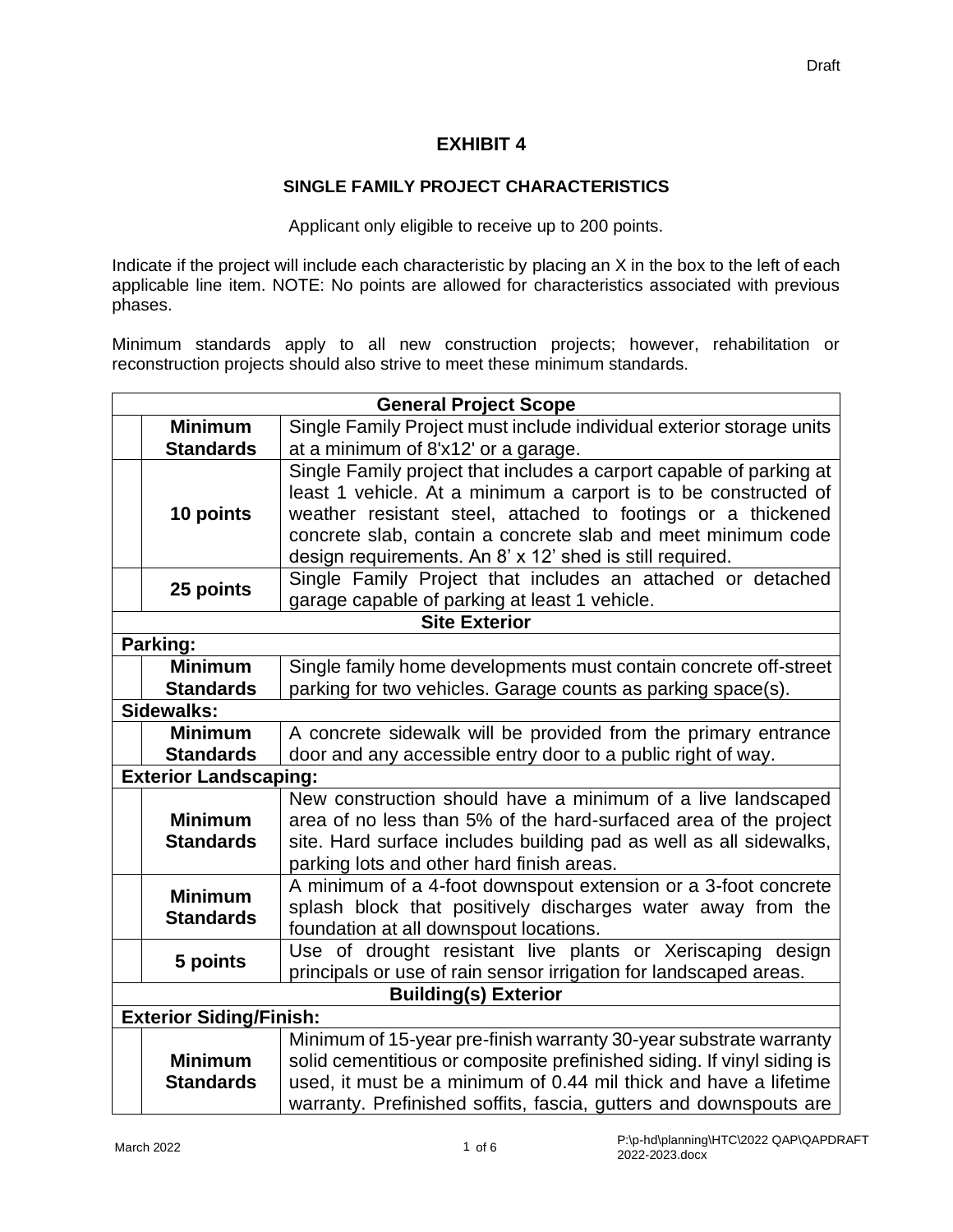|  |                            | required.                                                             |
|--|----------------------------|-----------------------------------------------------------------------|
|  |                            | At least 25% of building exterior finished in brick, stone, EIFS or   |
|  | 10 points                  | stucco.                                                               |
|  |                            | At least 80% of building exterior finished in brick, stone, EFIS or   |
|  | 25 points                  | stucco.                                                               |
|  | <b>Roofing:</b>            |                                                                       |
|  | <b>Minimum</b>             | Minimum of 30-year warranty asphalt or composite shingle, 29ga        |
|  | <b>Standards</b>           | metal roofing with a 40-year film and 30-year chalk/fade warranty     |
|  |                            | or a rubberized roof system with a 30-year warranty for flat roofs.   |
|  | 15 points                  | Use of UL 2218 Class 4 impact resistant shingles or 26ga UL 2218      |
|  |                            | Class 4 impact resistant metal roofing.                               |
|  | <b>Windows/Doors:</b>      |                                                                       |
|  | <b>Minimum</b>             | Energy Star certified exterior prefinished windows constructed of     |
|  | <b>Standards</b>           | vinyl, wood, composite or fiberglass. Windows must be Energy          |
|  |                            | Star certified for the Northern climate zone.                         |
|  | 10 points                  | Windows scored with a .27 U-Factor or better (lower is better) by     |
|  |                            | the National Fenestration Rating Council.                             |
|  |                            | Exterior doors shall be insulated steel or composite in a metal clad  |
|  |                            | or composite frame/brickmould. Unit entry doors without windows       |
|  | <b>Minimum</b>             | shall have a peephole installed with 180-degree view. Two             |
|  | <b>Standards</b>           | peepholes are required on accessible units, one at 43" and one at     |
|  |                            | standard height. All unit entry doors must be equipped with a         |
|  |                            | deadbolt with 1"-inch throw and strike plate installed with 2-1/2" or |
|  |                            | longer screws.                                                        |
|  |                            | Installation of storm doors with a minimum 10-year structural         |
|  | 5 points                   | warranty at all exterior entry doors. Not required at entry doors     |
|  |                            | between garage and home with attached garages.                        |
|  | Entry:                     |                                                                       |
|  | <b>Minimum</b>             | Exterior entry landings to be a minimum 5'-0" x 5'-0" with stairs and |
|  | <b>Standards</b>           | railing constructed out of an exterior grade wood.                    |
|  |                            | Exterior entry landings and stairs with composite decking and         |
|  | 10 points                  | railing with a minimum 25-year warranty that meets the above size     |
|  |                            | requirements.                                                         |
|  |                            | Minimum of an 80 square foot deck with stairs and railing             |
|  | 15 points                  | constructed out of an exterior grade wood at one exterior entry.      |
|  |                            | Additional entries to meet the minimum standards in size and          |
|  |                            | construction.                                                         |
|  |                            | Minimum of an 80 square foot deck with composite decking and          |
|  | 20 points                  | railing with a minimum 25-year warranty at one exterior entry.        |
|  |                            | Additional entries to meet the minimum standards in size above        |
|  |                            | and have composite decking and railing.                               |
|  |                            | <b>Construction and Energy Efficient Design Features</b>              |
|  | <b>Wall/Roof Assembly:</b> |                                                                       |
|  | <b>Minimum</b>             | Slab on grade construction to have a minimum R-10 vertical            |
|  | <b>Standards</b>           | foundation and horizontal perimeter under slab insulation per 2012    |
|  |                            | IECC. Crawl spaces are to be sealed, insulated (min R-10) and         |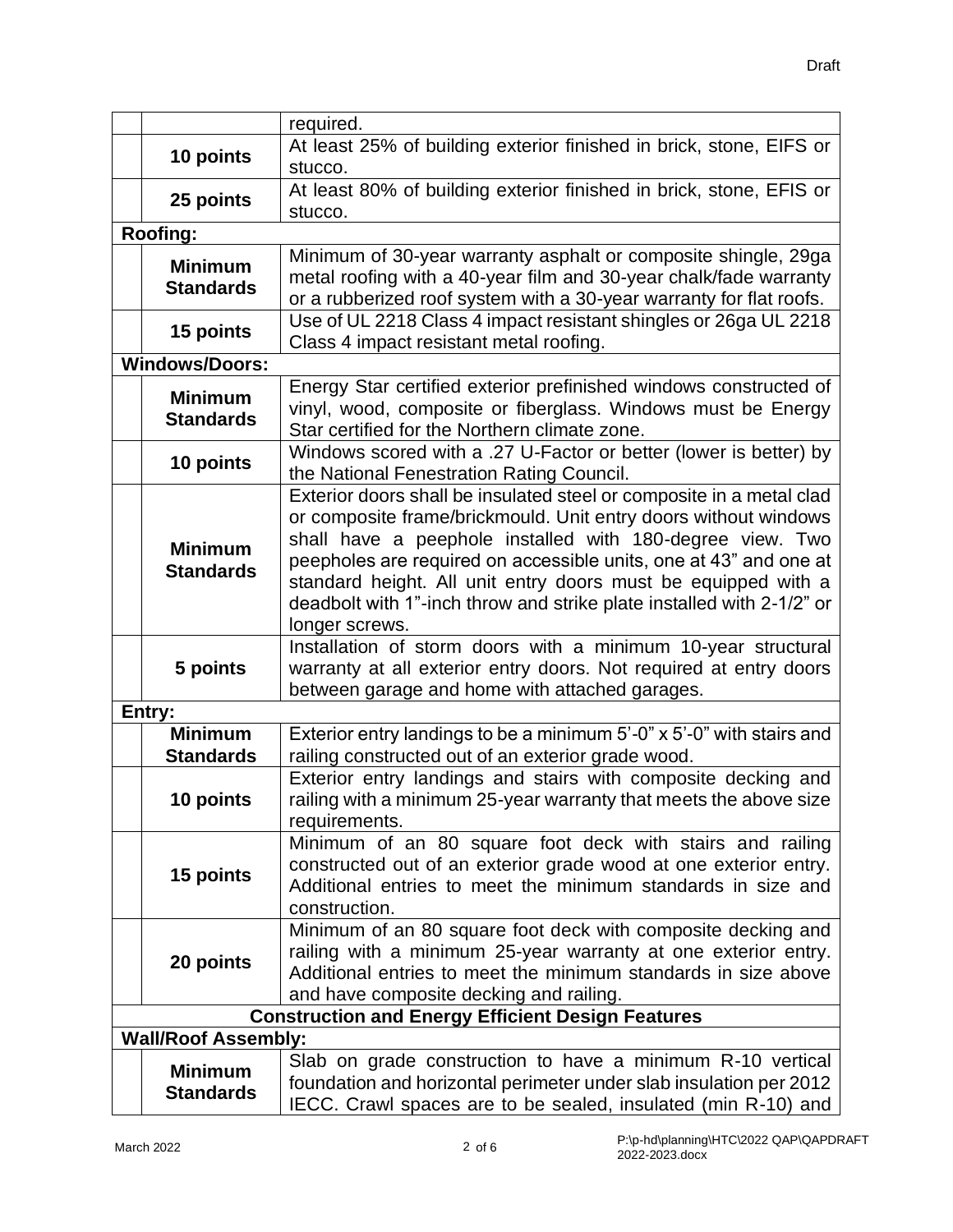|  |                  | conditioned.                                                                                                                            |
|--|------------------|-----------------------------------------------------------------------------------------------------------------------------------------|
|  | <b>Minimum</b>   | A minimum of a 6 mil or greater vapor barrier to be required under                                                                      |
|  | <b>Standards</b> | slab on grade, basement slab or crawlspace floor.                                                                                       |
|  | <b>Minimum</b>   | Foam plastics when used under any condition listed under Section                                                                        |
|  | <b>Standards</b> | R316 Foam Plastics of the 2015 IRC shall comply with the                                                                                |
|  |                  | pertaining code subsection.                                                                                                             |
|  |                  | 2x6 exterior wall assemblies insulated to a minimum of R-19. Roof                                                                       |
|  |                  | assembly to have minimum 12' energy heel trusses and insulated                                                                          |
|  | <b>Minimum</b>   | to a minimum of R-49. Rim/band joists to be insulated to the same                                                                       |
|  | <b>Standards</b> | R-value as the exterior walls above. All assemblies must be                                                                             |
|  |                  | constructed to the higher of the SDHDA minimum, local adopted                                                                           |
|  |                  | code or the current state adopted IRC/IBC if no local code exists.                                                                      |
|  |                  | 2x6 exterior wall assemblies insulated to a minimum of R-20 cavity                                                                      |
|  | 15 points        | insulation and an R-5 continuous insulation or a 2x4 exterior wall                                                                      |
|  |                  | assembly insulated to a minimum of R-13 cavity insulation and an                                                                        |
|  |                  | R-10 continuous insulation.                                                                                                             |
|  |                  | <b>Special and Accessible Design Features</b>                                                                                           |
|  |                  | All projects containing more than 4 units must be compliant with<br>Section 504 under the Rehabilitation Act of 1973. All other housing |
|  | <b>Minimum</b>   | must meet the requirements of the Fair Housing Act. Rehabilitation                                                                      |
|  | <b>Standards</b> | of housing containing more than 15 units and costing at least 75%                                                                       |
|  |                  | of replacement cost or that is vacant must also meet Section 504.                                                                       |
|  |                  | Up to 15 points will be awarded for projects that create additional                                                                     |
|  |                  | accessible units for individuals with mobility and/or sensory                                                                           |
|  | 5 points         | impairments. Mobility units must be added at a 2:1 ratio to the                                                                         |
|  |                  | sensory units. A minimum of one additional mobility unit must be                                                                        |
|  |                  | added above the federal minimum requirements. Accessible units                                                                          |
|  |                  | shall to the maximum extent feasible and subject to reasonable                                                                          |
|  |                  | health and safety requirements, be distributed throughout projects                                                                      |
|  | 10 points        | and sites and shall be available in a sufficient range of sizes and                                                                     |
|  |                  | amenities so that a qualified individual with handicaps' choice of                                                                      |
|  |                  | living arrangements is, as a whole, comparable to that of other                                                                         |
|  |                  | persons eligible for housing assistance under the same program.                                                                         |
|  | 15 points        | <b>Total Percent of Accessible Units</b>                                                                                                |
|  |                  | 5 points – Above minimum requirements to 10.00%                                                                                         |
|  |                  | 10 points - 10.01% to 15.00%<br>15 points - 15.01% to 20.00%                                                                            |
|  |                  | Incorporation of the 7 Universal Design Principles in at least 25%                                                                      |
|  |                  | of all units or single-family developments with accessible routes                                                                       |
|  |                  | into and through the home including zero step entry, not including                                                                      |
|  | 15 points        | Section 504 units. Universal design is the design of products and                                                                       |
|  |                  | environments to be usable by all people, to the greatest extent                                                                         |
|  |                  | possible, without the need for adaptation or specialized design.                                                                        |
|  |                  | Minimum universal design principals can be found on SDHDA                                                                               |
|  |                  | website.                                                                                                                                |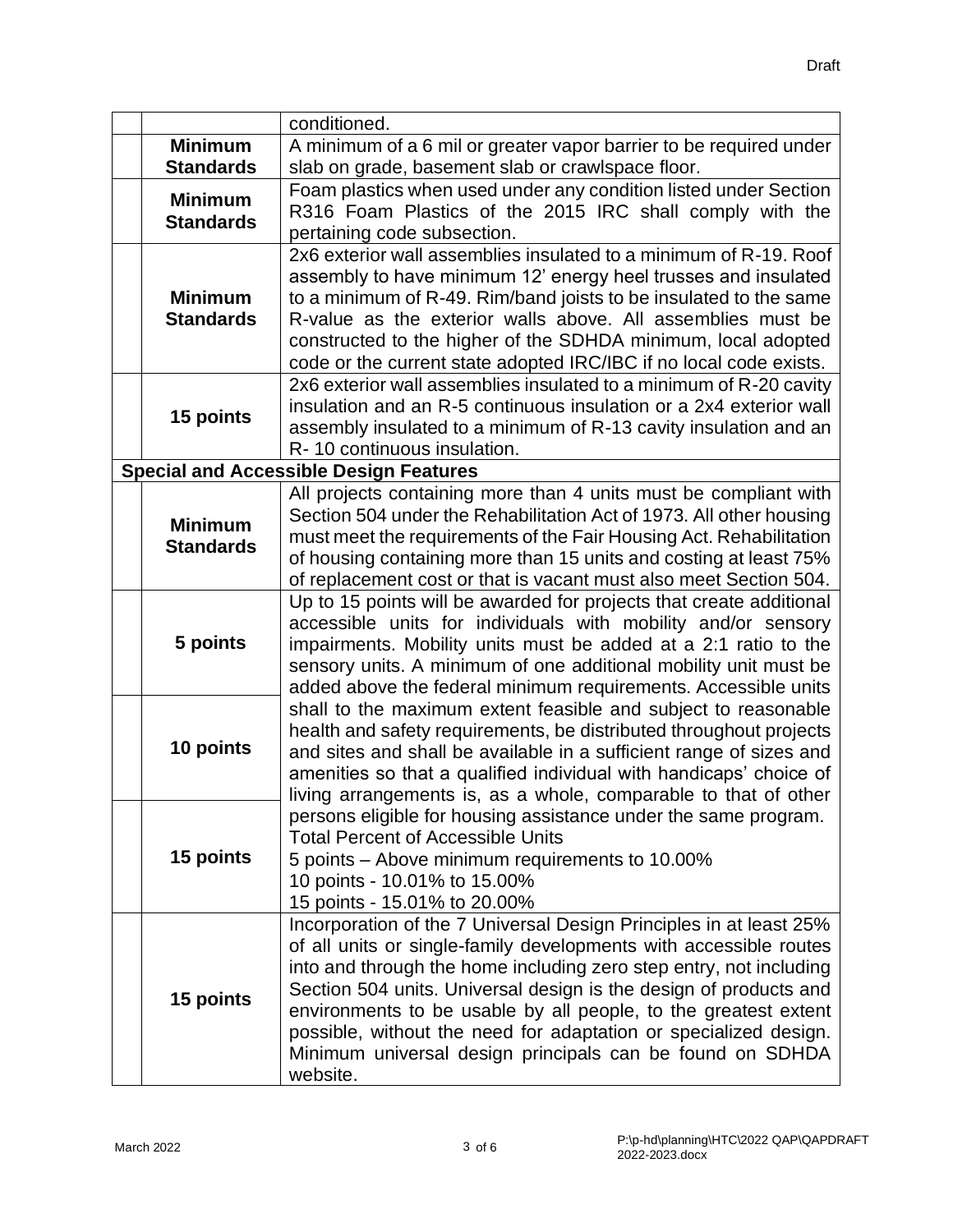|  |                             | Projects that have a stand-alone Community Building, the room           |
|--|-----------------------------|-------------------------------------------------------------------------|
|  |                             | shall be 15 square feet per occupant, assuming 1-1/2 occupants          |
|  | 35 points                   | per unit. The room shall include a fully functioning kitchen and        |
|  |                             | minimum of one unisex ADA compliant restroom. For calculation           |
|  |                             | of the square footage of the space, only areas usable by occupants      |
|  |                             | are to be included. The square footage of the kitchen, restroom,        |
|  |                             | hallways, offices or storage cannot be used to meet minimum             |
|  |                             | square footage requirement.                                             |
|  |                             | <b>Energy Efficient Design Features:</b>                                |
|  | 20 points                   | HERS: Project scoring a HERS index of 60 or better as verified by       |
|  |                             | a RESnet certified Rater. Lower is better.                              |
|  |                             | Energy Star: Whole project certification to the latest version of       |
|  | 35 points                   | Energy Star for New Homes as verified by a 3rd party Energy Star        |
|  |                             | certified rater. Project cannot take points for both HERS and           |
|  |                             | <b>Energy Star certifications.</b>                                      |
|  | 10 points                   | Installation of LED lights throughout interior and exterior of project. |
|  |                             | <b>Building Interior</b>                                                |
|  | <b>Unit Interior Doors:</b> |                                                                         |
|  | 10 points                   | Installation of solid core interior doors throughout units.             |
|  | 5 points                    | Installation of metal jambs for interior doors throughout units. This   |
|  |                             | option is only available if points are taken for solid core doors.      |
|  | <b>Flooring Covering:</b>   |                                                                         |
|  |                             | Roll carpet must meet the standards of HUD use of material              |
|  |                             | bulletin 44D. VCT, Vinyl Plank, LVT, sheet vinyl, carpet squares        |
|  | <b>Minimum</b>              | and other floor coverings must meet or exceed the ASTM                  |
|  | <b>Standards</b>            | standards for Resilient Floor Covering and carry a minimum of a         |
|  |                             | 10-year Manufacturer Warranty. An aluminum or vinyl "J" trim must       |
|  |                             | be installed at the tub/shower transition when sheet vinyl flooring     |
|  |                             | is installed and sealed with a silicone sealant.                        |
|  | Laundry:                    |                                                                         |
|  | <b>Minimum</b>              | Laundry space/room must be provided with washer and dryer               |
|  | <b>Standards</b>            | hook-ups and dryer venting to the exterior.                             |
|  | 15 points                   | A washer and dryer provided for each unit.                              |
|  | <b>Unit Bathrooms:</b>      |                                                                         |
|  | <b>Minimum</b>              | Minimum of one-half bath per floor for single family dwellings          |
|  | <b>Standards</b>            | containing 2 or more bedrooms.                                          |
|  |                             | Primary bath light and bathroom ventilation fan must be switched        |
|  | <b>Minimum</b>              | together. Bath fan cannot be used to meet mechanical ventilation        |
|  | <b>Standards</b>            | code for local jurisdictions that have adopted 2012 IECC or other       |
|  |                             | codes that require mechanical ventilation.                              |
|  |                             | Installation of Energy Star qualified bathroom ventilation fan          |
|  | 5 points                    | equipped with a humidistat and timer. Humidistat must be                |
|  |                             | incorporated within the fan and not at a wall switch.                   |
|  | 15 points                   | Installation of HVI certified HRV or ERV.                               |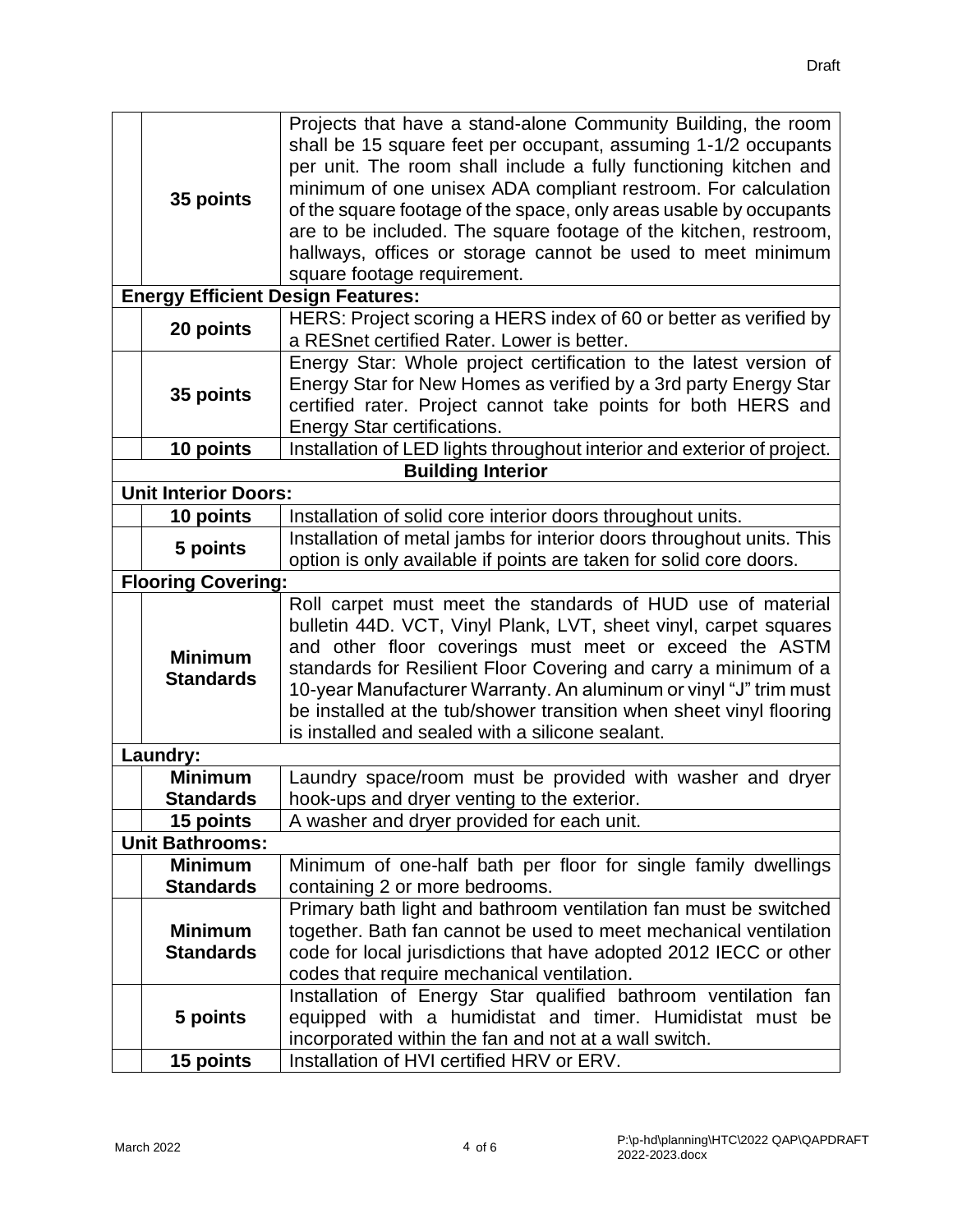|                             | For new construction projects that must comply with Section 504                           |                                                                        |  |  |
|-----------------------------|-------------------------------------------------------------------------------------------|------------------------------------------------------------------------|--|--|
|                             | <b>Minimum</b>                                                                            | of the Rehabilitation Act of 1973, a UFAS compliant curbless roll-     |  |  |
|                             | <b>Standards</b>                                                                          | in shower must be provided in at least 50% of the Section 504          |  |  |
|                             |                                                                                           | mobility impaired accessible units or at least one.                    |  |  |
|                             | <b>Appliances and Fixtures:</b>                                                           |                                                                        |  |  |
|                             |                                                                                           | A minimum of a 14 cu. Ft. frost free refrigerator/freezer for all 0 or |  |  |
|                             | <b>Minimum</b>                                                                            | 1 bedroom units. A minimum of 18 cu. Ft. refrigerator/freezer for      |  |  |
|                             | <b>Standards</b>                                                                          | all 2 or more bedroom units. Dishwashers to be a minimum of 24"        |  |  |
|                             |                                                                                           | in width.                                                              |  |  |
|                             | <b>Minimum</b>                                                                            | Water Sense qualified faucets, toilets/urinals, showerheads.           |  |  |
|                             | <b>Standards</b>                                                                          | Kitchen faucets are required to meet the same Water Sense GPM          |  |  |
|                             |                                                                                           | standards as bathroom faucets.                                         |  |  |
|                             | 5 points                                                                                  | Range hood vented to the exterior.                                     |  |  |
|                             | <b>Window Coverings:</b>                                                                  |                                                                        |  |  |
|                             | <b>Minimum</b>                                                                            | Window coverings or blinds shall be provided and installed.            |  |  |
|                             | <b>Standards</b>                                                                          |                                                                        |  |  |
| <b>Mechanical</b>           |                                                                                           |                                                                        |  |  |
| <b>Heating and Cooling:</b> |                                                                                           |                                                                        |  |  |
|                             | At a minimum high efficiency cove heat. Electric baseboard heat                           |                                                                        |  |  |
|                             | <b>Minimum</b>                                                                            | and PTAC's are NOT allowed for new construction. 92% AFUE              |  |  |
|                             | <b>Standards</b>                                                                          | minimum gas furnace, Heat Pumps rated at HSPF of 8 or greater          |  |  |
|                             |                                                                                           | 13.0 SEER rating or higher (packaged or split).<br>with<br>a           |  |  |
|                             | Programmable thermostats are required.                                                    |                                                                        |  |  |
|                             | <b>Minimum</b>                                                                            | All units must have Energy Star qualified through the wall air         |  |  |
|                             | <b>Standards</b>                                                                          | conditioning or central air conditioning rated at 13 SEER or better    |  |  |
|                             |                                                                                           | sized to properly cool the unit.                                       |  |  |
|                             |                                                                                           | Energy Star qualified central air conditioning or verified AHRI        |  |  |
|                             | 5 points                                                                                  | certificate with matching coil and condenser 16 SEER or better.        |  |  |
|                             |                                                                                           | Split systems must be Energy Star matched.                             |  |  |
|                             |                                                                                           | Forced air furnace 96% or greater AFUE or Energy Star qualified        |  |  |
|                             | 20 points                                                                                 | Air- source or Ground Source heat pump capable of providing heat       |  |  |
|                             |                                                                                           | to -15F. Split systems must be Energy Star matched.                    |  |  |
|                             | Note: Proposed heat pump systems used for primary heat<br>must be submitted for approval. |                                                                        |  |  |
|                             | <b>Water Heating:</b>                                                                     |                                                                        |  |  |
|                             | <b>Minimum</b>                                                                            | A minimum of a 0.92 UEF electric water heater in each unit.            |  |  |
|                             | <b>Standards</b>                                                                          | Atmospheric vented gas water heaters will not be allowed.              |  |  |
|                             | 10 points                                                                                 | A gas condensing (close combustion, two-vent pipe system) or           |  |  |
|                             |                                                                                           | electric heat pump water heater provided for each unit.                |  |  |
|                             |                                                                                           | <b>Healthy Homes</b>                                                   |  |  |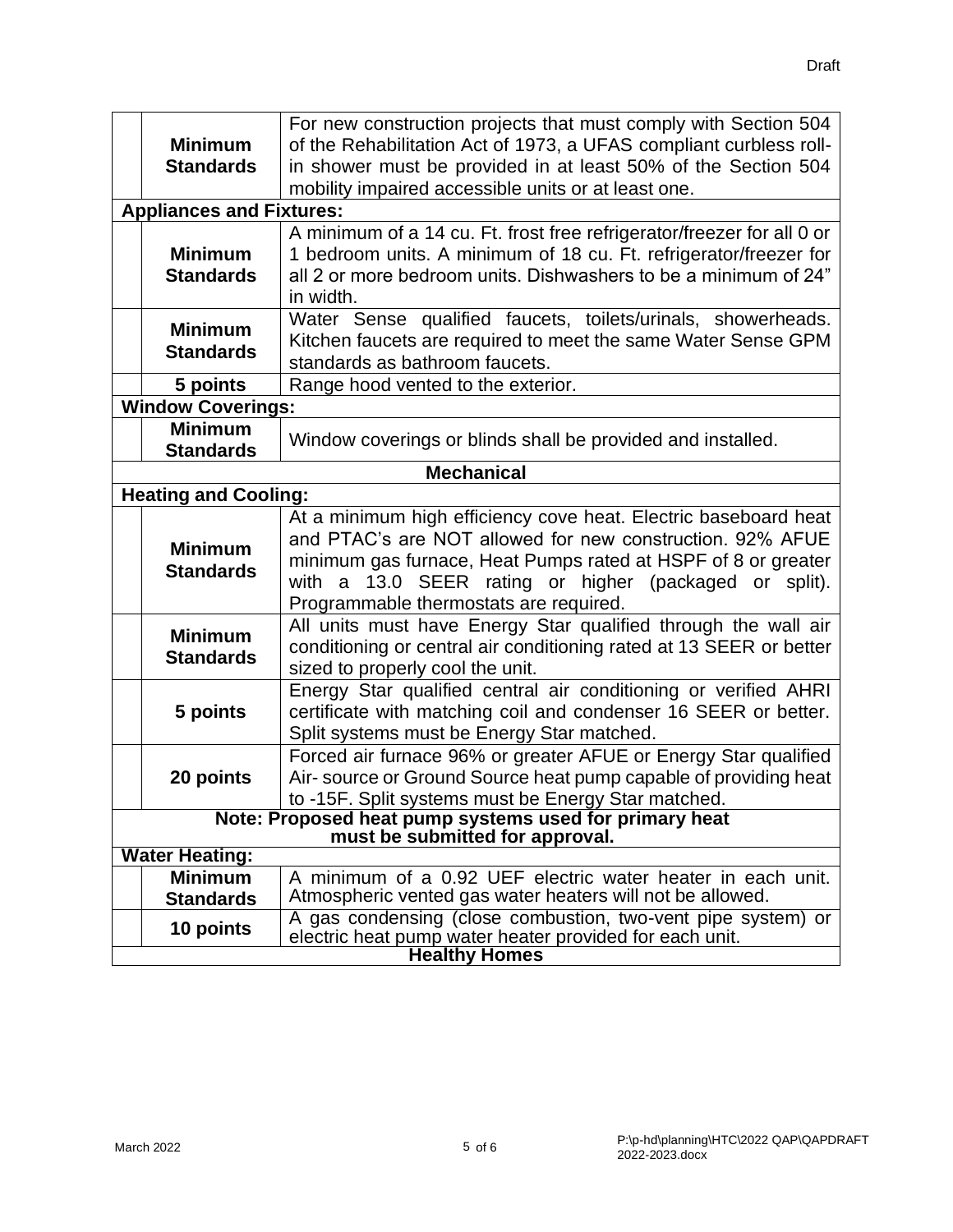|                             | <b>Minimum</b><br><b>Standards</b> | 1. Low VOC paints, stains, adhesives and sealants.                  |  |  |
|-----------------------------|------------------------------------|---------------------------------------------------------------------|--|--|
|                             |                                    | 2. Formaldehyde free insulation.                                    |  |  |
|                             |                                    | 3. Formaldehyde free or sealed particle board products such as      |  |  |
|                             |                                    | shelving, cabinets and countertops.                                 |  |  |
|                             |                                    | 4. Lead detection and abatement. Only applies to rehabilitation     |  |  |
|                             |                                    | projects.                                                           |  |  |
|                             |                                    | 5. Install a passive radon system. Test for radon near completion   |  |  |
|                             |                                    | and if 4pCi/L or higher the system must be made active and          |  |  |
|                             |                                    | re-tested until results are below 4pCi/L.                           |  |  |
| <b>Electrical Standards</b> |                                    |                                                                     |  |  |
|                             |                                    | 1. Hardwired CO sensors required with installation of<br>gas        |  |  |
|                             | <b>Minimum</b><br><b>Standards</b> | appliances.                                                         |  |  |
|                             |                                    | 2. The use of incandescent light bulbs is not allowed.              |  |  |
|                             |                                    | 3. New construction or substantial rehabilitation of rental housing |  |  |
|                             |                                    | with more than four (4) units must incorporate the installation     |  |  |
|                             |                                    | of broadband infrastructure.                                        |  |  |

I certify that the above indicated characteristics will be incorporated into the final working drawings and that they must be provided prior to occupancy of the project.

I certify that the housing will meet the accessibility requirements of 24 CFR Part 8, which implements Section 504 of the Rehabilitation Act of 1973 (29 U.S.C. 794) and covered multifamily dwellings, as defined at 24 CFR Part 100.201, must also meet the design and construction requirements at 24 CFR Part 100.205, which implement the Fair Housing Act (42 U.S.C. 3601- 3619).

Applicant Date **Date** 

Architect Date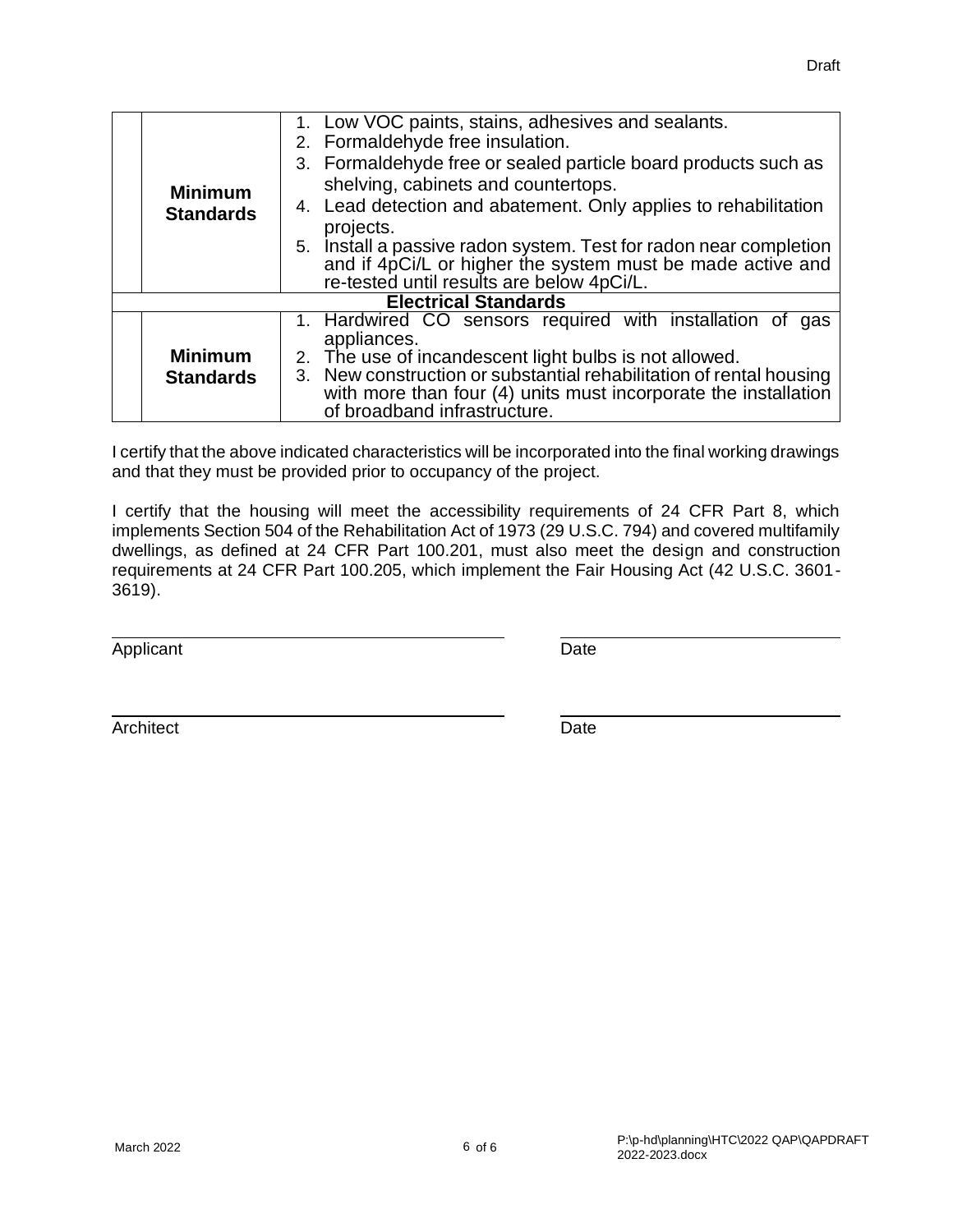#### **EXHIBIT 5 Nonprofit Eligibility Questionnaire**

Part III, Section C, of this Plan and Section §42 of the Internal Revenue Code, as amended (the "Code") set-asides tax credits for participation of a nonprofit organization in the development of qualified low-income housing. The following questionnaire must be completed in order to qualify for the set-aside.

#### **A. General Information.**

| Name of Project:                                 |  |
|--------------------------------------------------|--|
| Name of Applicant:                               |  |
| Name of Nonprofit Entity:                        |  |
| Principal Place of Business of Nonprofit Entity: |  |
|                                                  |  |

 $\frac{1}{2}$  501 (c) (3)  $501$  (c) (4) **Exempt from taxation under 501 (a)** 

1. Date of legal formation of Nonprofit:

Evidenced by the following documentation (include Articles of Incorporation):

2. Date of IRS  $501(c)(3)$  or  $501(c)(4)$  determination letter: Copy attached: Yes\_\_\_\_\_\_\_\_ No\_\_\_\_\_ If no, why:

*(Note: If the information requested in a. and b. above are not yet available because the Nonprofit is not yet formed, such information must be submitted prior to an allocation of tax credits.)*

- 3. Expected life (in years) of Nonprofit: Charitable Purposes (must include provision of low-income housing):
- 4. Is the Nonprofit assured of owning an interest in the Project (either directly or through a wholly owned subsidiary) throughout the Compliance Period (as defined in §42(i) (1) of the Code)? Yes \_\_\_\_\_ No\_\_\_\_\_.

If yes, describe the Nonprofit's ownership interests with particularity:

5. Is the Nonprofit participating in the construction or rehabilitation, operation or management at the proposed Development? Yes: \_\_\_\_\_\_ No: \_\_\_\_\_\_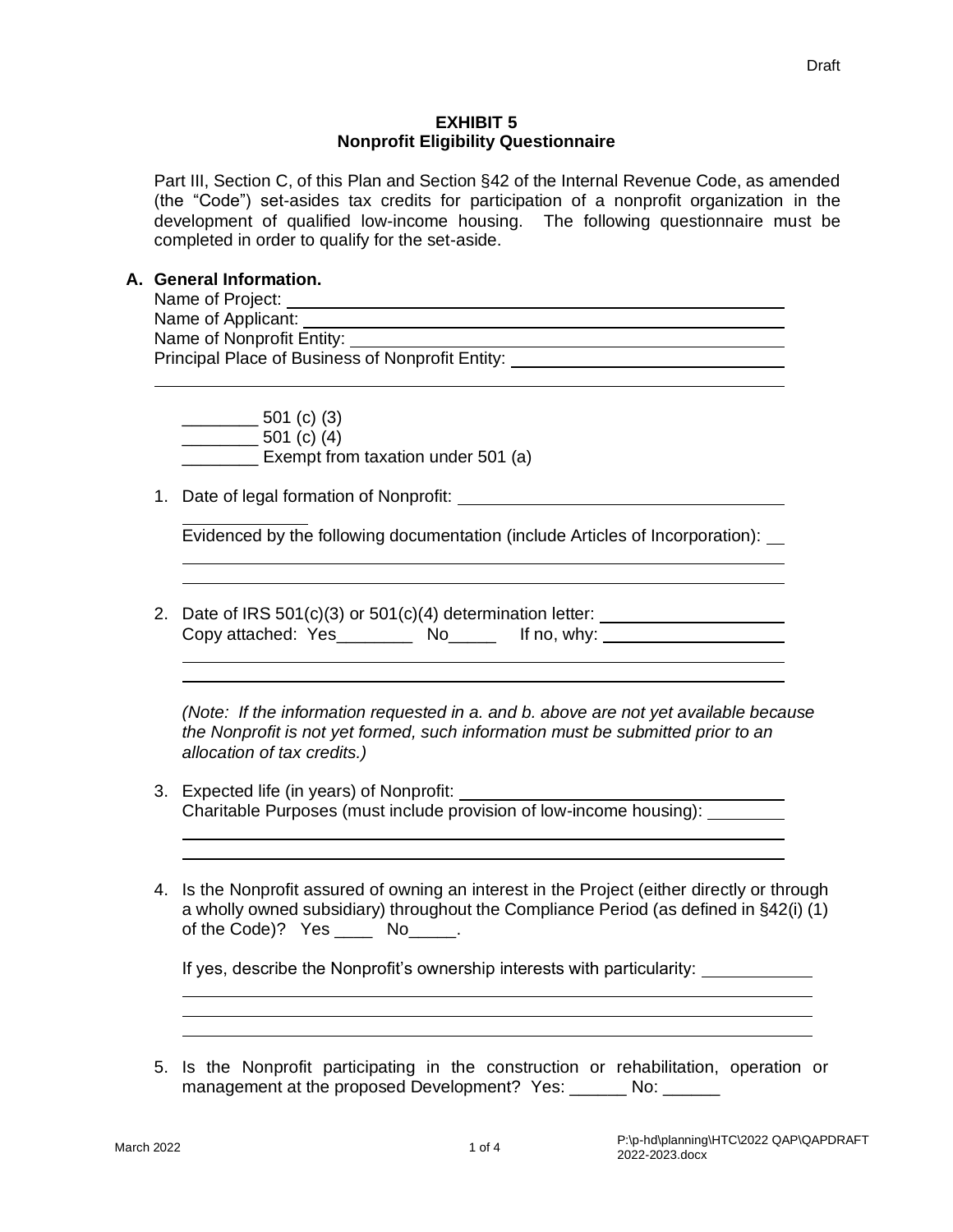If yes, (i) describe the nature and extent of the Nonprofit's proposed involvement in the construction or rehabilitation of the project:

(ii) Describe the nature and extent of the Nonprofit's involvement in the operation of the project throughout the Extended Use Period (the entire time period of occupancy restrictions on the low-income units in the project):

## **B. Additional Information**

Answers to the following questions will be used in the evaluation of whether or not an applicant meets such requirements to receive tax credits from the Nonprofit Pool (attach additional sheets as necessary to complete each question).

1. Substantial Nonprofit Ownership Interest. The Nonprofit must have a substantial ownership interest in the project.

a. Does the Nonprofit own an interest in the project, which constitutes not less than 10 percent interest in both the income and profit allocated to all of the general partners and in all items of cash flow distributed to the general partners of the Development (or will it own such an interest prior to allocation of tax credits)? Yes No

a. Is the Nonprofit assured of receiving not less than 10 percent of all fees paid to all of the general partners in connection with the project? Yes No No No Republic Refshare Refshare

2. Affiliation with or Control by a For-Profit Entity. The Nonprofit may not be affiliated with or controlled by any for-profit organization.

a. Has any for-profit organization (including the Owner of the project or any individual or entity directly or indirectly related to such Owner) appointed any directors to the governing board of the Nonprofit? Yes \_\_\_\_\_\_ No\_\_\_\_ If yes, explain:

b. Does any for-profit organization have the right to make such appointments? Yes No No

b. Does any for-profit organization have any other affiliation with the Nonprofit or have any other relationship with the Nonprofit in which it exercises or has the right to exercise any other type of control?

|  | Yes | No |  | If yes, explain: |
|--|-----|----|--|------------------|
|--|-----|----|--|------------------|

3. Purpose of Formation of the Nonprofit. The Nonprofit may not be or have been formed by any individual(s) or for-profit entity for the principal purpose of being included in the Nonprofit Pool. (The answers to these questions may also be relevant to #2 above.)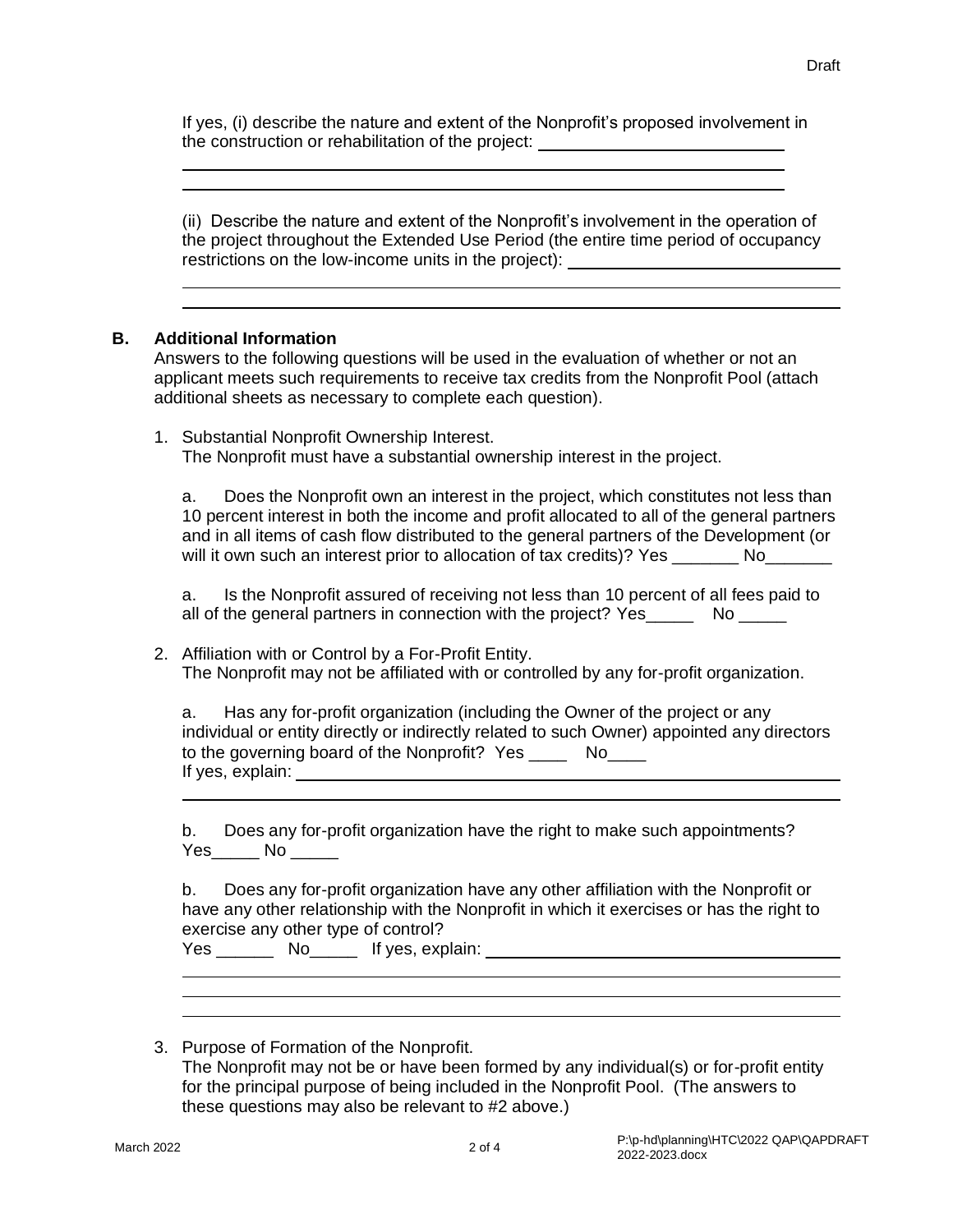j.

a. Past experience of the Nonprofit including, if applicable, the past experience of any other nonprofit organization(s) ("Related Nonprofit(s)") of which the Nonprofit is a subsidiary or to which the Nonprofit is otherwise related (by shared directors, staff, etc.):

b. If you included in your answer to the previous question information concerning any Related Nonprofit, describe the date of legal formation thereof, the date of IRC 501(c)(3) or 501(c)(4) status, its expected life, its charitable purposes and its relationship to the Nonprofit

c. Anticipated future activities of the Nonprofit:

d. Number of full-time staff members of the Nonprofit and, if applicable, any Related Nonprofit (please specify): Describe their duties: <u>example the intervention</u> of the set of the set of the set of the set of the set of the set of the set of the set of the set of the set of the set of the set of the set of the set of the set of the

and the control of the control of the control of the control of the control of the control of the control of the

<u> 1980 - Johann Barn, mars ann an t-Amhain Aonaich ann an t-Aonaich ann an t-Aonaich ann an t-Aonaich ann an t-</u>

e. Number of volunteers of the Nonprofit and, if applicable, any Related Nonprofit (please specify):

Describe the type and extent of their activities:

f. Sources and manner of funding of the Nonprofit (you must disclose all financial arrangements with any individual(s) or for-profit entity, including anyone or any entity related, directly or indirectly, to the Owner of the *project*:

<u> 1989 - Johann Stoff, amerikansk politiker (\* 1908)</u>

g. List all general partners of the Owner of the project (one must be the Nonprofit) and the relative percentages of their interests: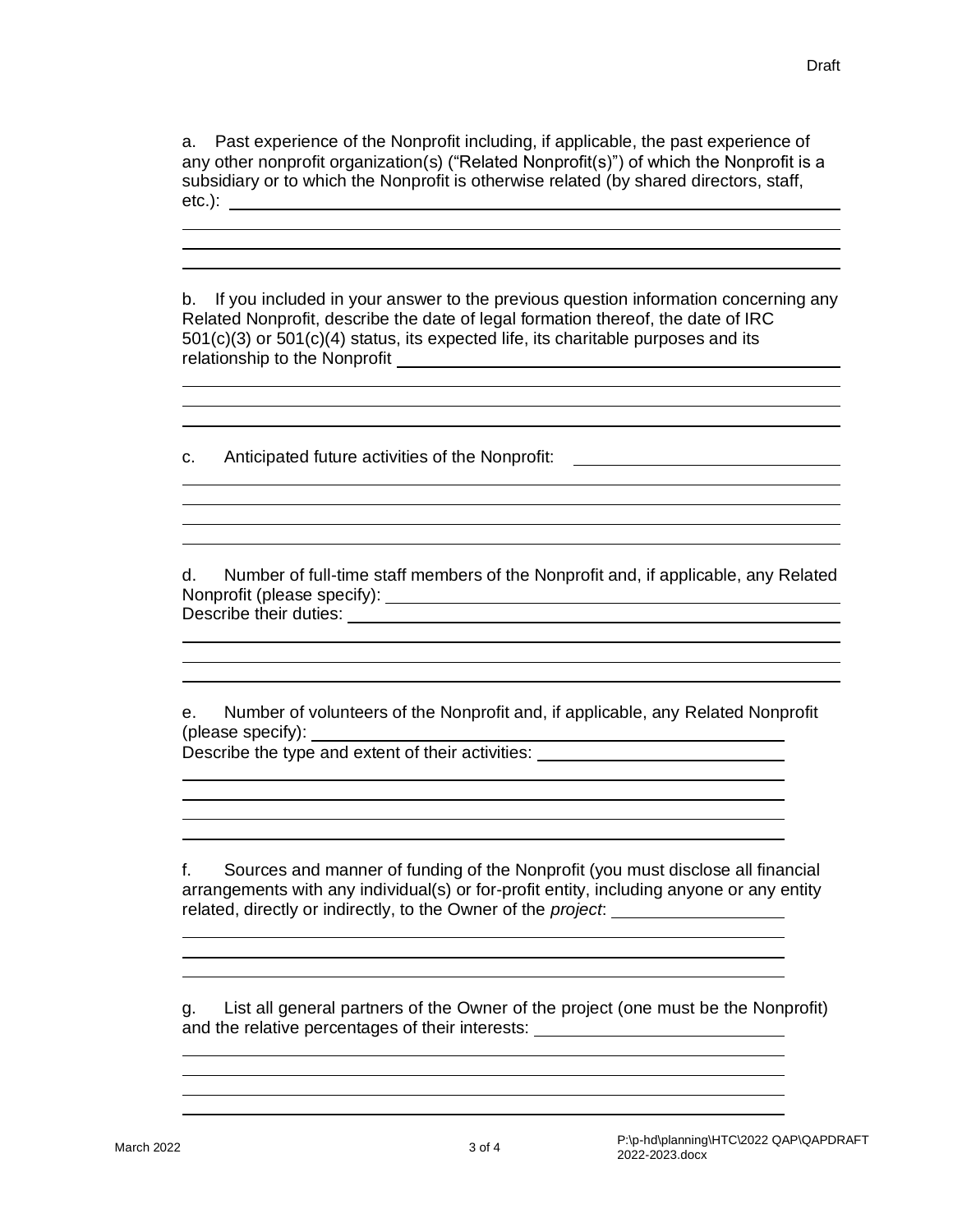h. List all directors of the Nonprofit and their occupations:

i. Disclose any business or personal (including family) relationships that any of the staff members, directors or other principals involved in the formation or operation of the Nonprofit have, either directly or indirectly, with any persons or entities involved or to be involved in the project on a for-profit basis including, but not limited to, the Owner of the project, any of its for-profit general partners, employees, limited partners or any other parties directly or indirectly related to such Owner:

The undersigned Owner and Nonprofit hereby each certify that, to the best of its knowledge, all of the foregoing information is correct, complete and accurate.

| Date | Applicant                                 |  |
|------|-------------------------------------------|--|
|      |                                           |  |
|      | <u>Its: _____________________________</u> |  |
|      |                                           |  |
| Date | Nonprofit                                 |  |
|      |                                           |  |
|      |                                           |  |

Note: If the Nonprofit is not yet formed at the time this questionnaire is submitted, this questionnaire must accompany the Application with the information requested in A.1. (a) and (b) and signed by the Nonprofit.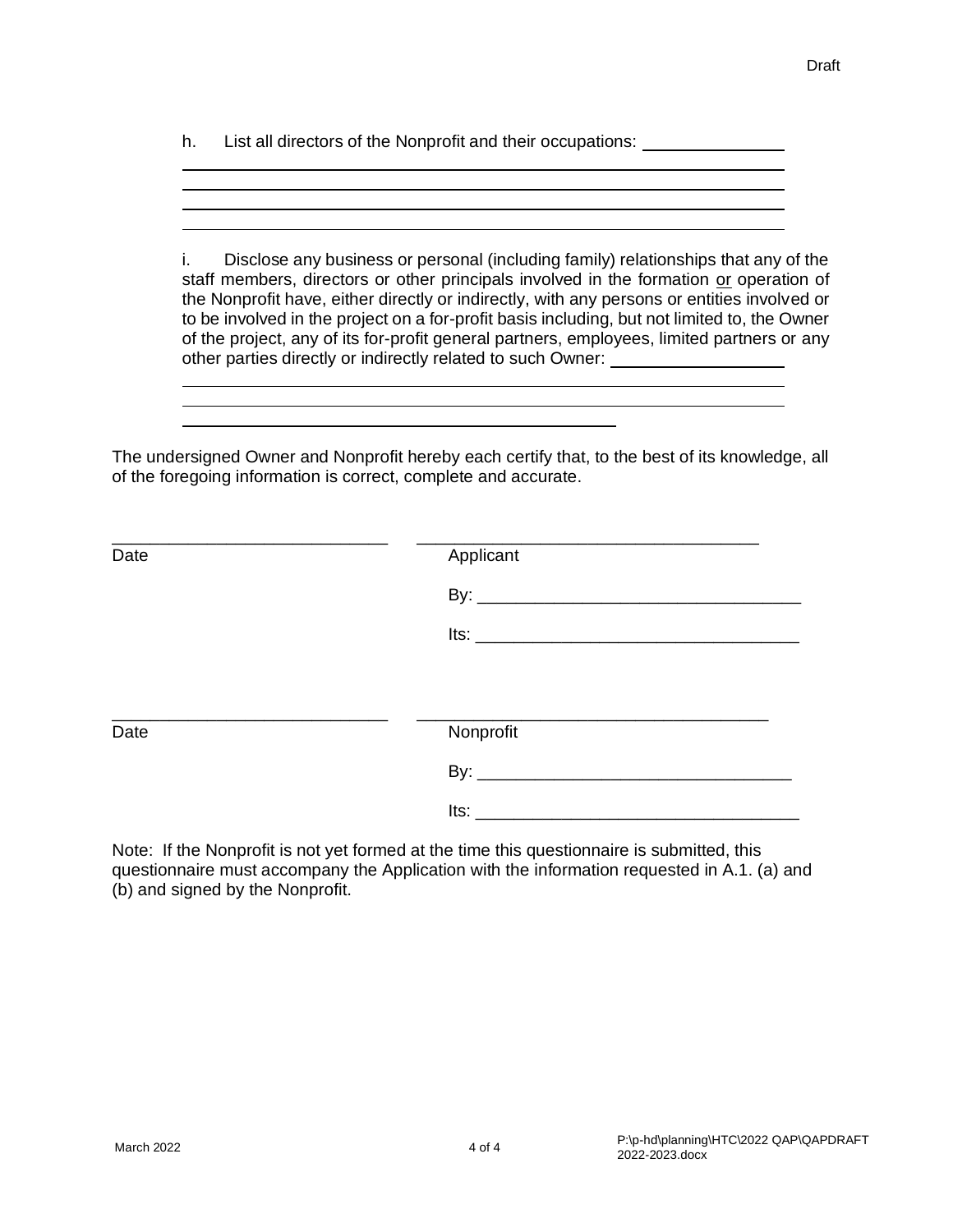## **Exhibit 6 Self-Scoring Worksheet**

|              |                                                          | Sub    | Points    | Project |
|--------------|----------------------------------------------------------|--------|-----------|---------|
|              |                                                          | Points | Available | Points  |
| A            | <b>LOCAL HOUSING NEED</b>                                |        |           |         |
|              | <b>Need</b>                                              |        | 150       |         |
|              |                                                          |        |           |         |
| B            | <b>PRIMARY SELECTION CRITERIA</b>                        |        |           |         |
| $\mathbf{1}$ | <b>Deep Income Targeting</b>                             |        | 75        |         |
|              | a. 10% of Units at 50% AMI                               | 25     |           |         |
|              | b. 7% of Units at 40% AMI                                | 25     |           |         |
|              | c. 3% of units at 30% AMI                                | 25     |           |         |
| $\mathbf{2}$ | <b>Extended Use Commitment (10 years)</b>                |        | 30        |         |
| 3            | <b>Construction Type</b>                                 |        | 60        |         |
|              | a. Rehabilitation or Reconstruction                      | 40     |           |         |
|              | b. Rehabilitation or Reconstruction with Historic Nature | 20     |           |         |
|              | c. New Construction with 16 units or less per building   | 10     |           |         |
|              | d. New Construction Assisted Living Facility             | 10     |           |         |
|              | e. New Construction Congregate Care Facility             | 10     |           |         |
| 4            | <b>Concerted Community Revitalization Plan</b>           |        | 20        |         |
|              | a. And in a Qualified Census Tract                       | 20     |           |         |
|              |                                                          |        |           |         |
| 5            | <b>Mixed Income</b>                                      |        | 30        |         |
|              | a. 5.00% to 10:00%                                       | 10     |           |         |
|              | b. 10.01% to 20.00%                                      | 20     |           |         |
|              | b. 20.01% to 49.99%                                      | 30     |           |         |
|              |                                                          |        |           |         |
|              |                                                          |        |           |         |
| 6            | <b>Financial Support from Local Sources</b>              |        | 20        |         |
| 7            | <b>Applicant Characteristics</b>                         |        | 40        |         |
|              | a. Developer Experience - Track Record                   | 20     |           |         |
|              | b. Minority or Woman Owned/Operated                      | 10     |           |         |
|              | c. Owner Equity of 10.00% or more                        | 10     |           |         |
|              | d. Deduction if not in "Good Standing"                   | $-25$  |           |         |
|              | e. Deduction for additional SDHDA funding request after  |        |           |         |
|              | reservation                                              | $-10$  |           |         |
| 8            | <b>Tenant Ownership</b>                                  |        | 20        |         |
| 9            | <b>Service Enriched Housing</b>                          |        | 40        |         |
|              | a. Homeless                                              |        |           |         |
|              | b. Physically Disabled                                   |        |           |         |
|              | c. Mentally Disabled                                     |        |           |         |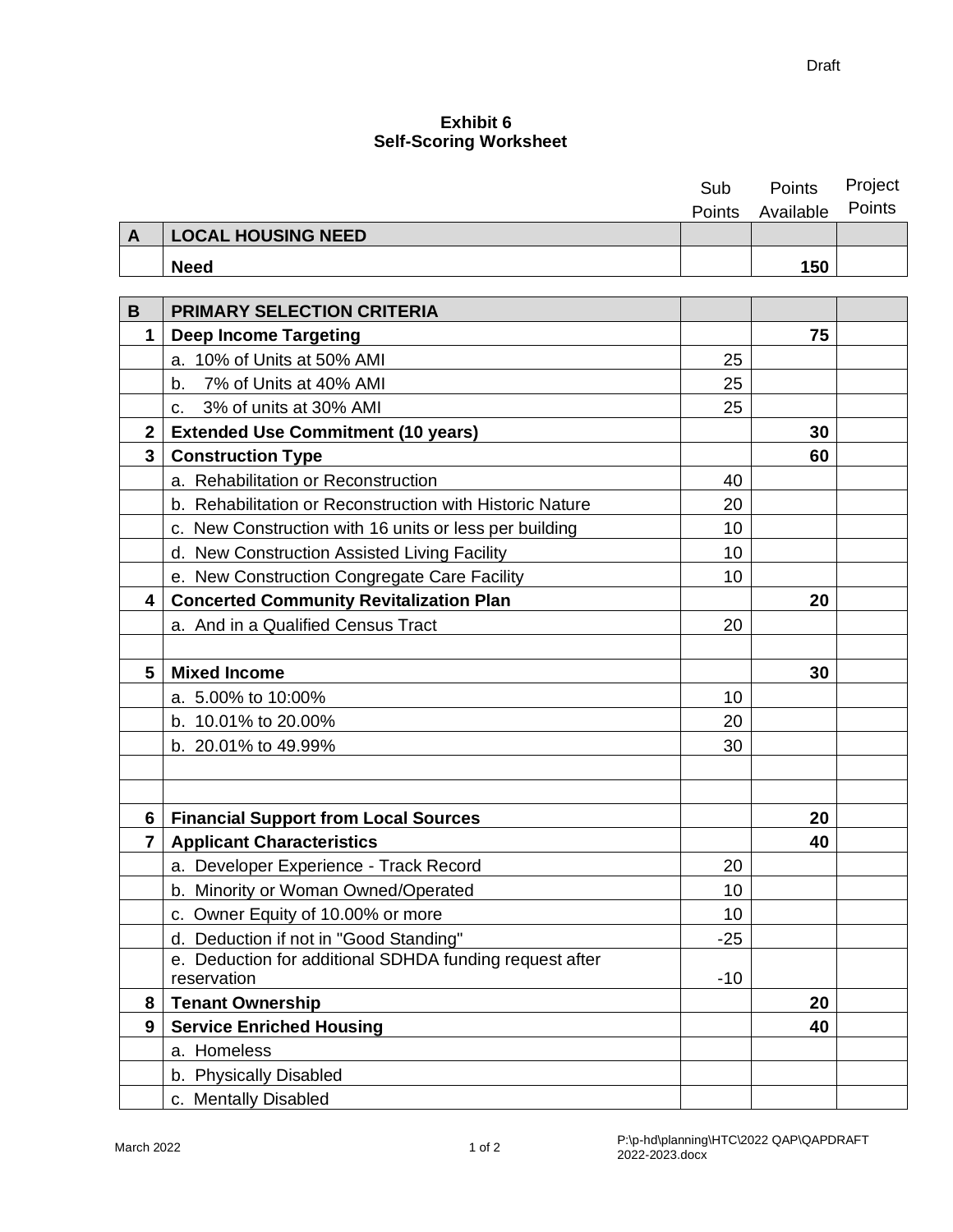|                | d. Developmentally Disabled                         |    |      |  |
|----------------|-----------------------------------------------------|----|------|--|
|                | e. Frail Elderly (congregate care)                  |    |      |  |
|                | f. Families with Children                           |    |      |  |
|                |                                                     |    |      |  |
| 12             | <b>Efficient use of Tax Credits&amp; HOME Funds</b> |    | 25   |  |
|                |                                                     |    |      |  |
|                | 84.99% to 80.00%                                    | 5  |      |  |
|                | 79.99 to 75.00                                      | 10 |      |  |
|                | 74.99% to 70.00%                                    | 15 |      |  |
|                | 69.99% to 65.00%                                    | 20 |      |  |
|                | 64.99% and lower                                    | 25 |      |  |
|                |                                                     |    |      |  |
| 13             | <b>Soft Cost Ratio</b>                              |    | 30   |  |
|                | a. 0.00% to 9.99%                                   | 30 |      |  |
|                | b. 10.00% to 14.99%                                 | 20 |      |  |
|                | c. 15.00% to 19.00%                                 | 10 |      |  |
| 14             | <b>Project Location</b>                             |    | 40   |  |
|                | <b>Community Services</b>                           | 20 |      |  |
|                | Area of Opportunity                                 | 20 |      |  |
| 15             | <b>Individuals with Children</b>                    |    | 10   |  |
| 16             | <b>Public Housing Authority Notification</b>        |    | 10   |  |
|                |                                                     |    |      |  |
| $\mathbf{C}$   | <b>READINESS TO PROCEED</b>                         |    |      |  |
| 1              | <b>Plans and Specifications</b>                     |    | 25   |  |
| $\overline{2}$ | <b>Site Control</b>                                 |    | 25   |  |
| $\mathbf{3}$   | <b>Financing Commitments</b>                        |    | 60   |  |
|                | a. Construction Financing Commitment                | 20 |      |  |
|                | b. Permanent Financing Commitment                   | 20 |      |  |
|                | c. Equity Commitment                                | 20 |      |  |
| 4              | <b>Utilities</b>                                    |    | 20   |  |
| 5              | Zoning                                              |    | 10   |  |
| 6              | <b>Platting</b>                                     |    | 10   |  |
|                |                                                     |    |      |  |
| D              | <b>PROJECT CHARACTERISTICS</b>                      |    | 200  |  |
| E              | <b>TRIBAL PROJECTS</b>                              |    | 50   |  |
|                | <b>TOTAL</b>                                        |    | 1000 |  |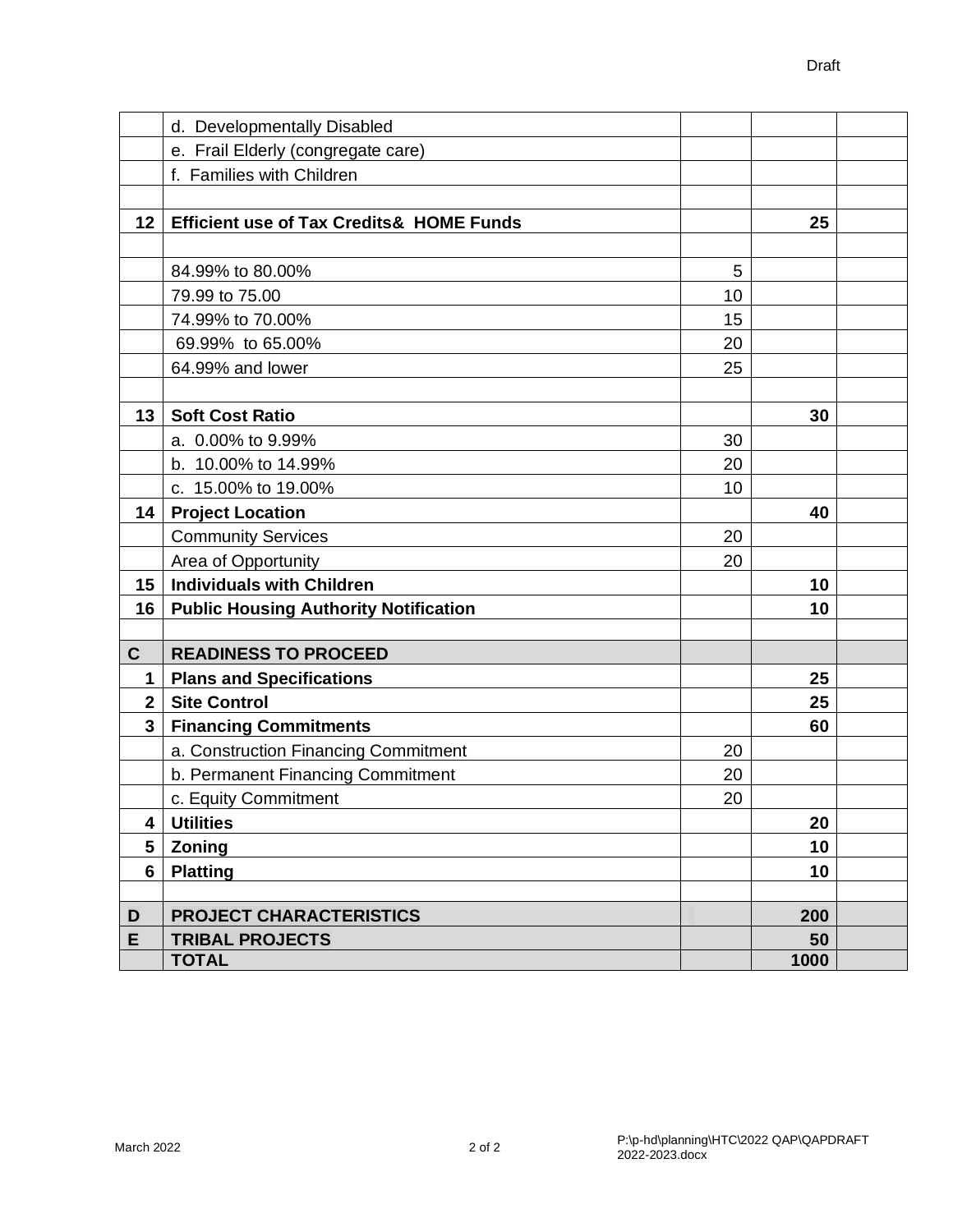## **Exhibit 7 Application Checklist**

The following items must be submitted with the completed application form to ensure a complete application is received by SDHDA. Please refer to the QAP and application for clarification of any submission items.

|            | Submission Item                                                           | Enclosed | Meet SDHDA<br>requirements |
|------------|---------------------------------------------------------------------------|----------|----------------------------|
| 1.         | HTC/HOME Completed & Signed Application                                   |          |                            |
| 2.         | Application Fee of \$750 or \$500                                         |          |                            |
| 3.         | <b>Market Study</b>                                                       |          |                            |
| 4.         | <b>Project Narrative</b>                                                  |          |                            |
| 5.         | <b>Chief Executive Officer Notification</b>                               |          |                            |
| 6.         | <b>Utility Allowance Calculation</b>                                      |          |                            |
| 7.         | Pro-forma                                                                 |          |                            |
| 8.         | Documentation of Operating Expenses                                       |          |                            |
| 9.         | Evidence of Applicant's Characteristics                                   |          |                            |
| 10.        | <b>Site Control</b>                                                       |          |                            |
| 11.        | <b>Architectural Site Plan</b>                                            |          |                            |
| 12.        | Architectural Floor and Unit Plan                                         |          |                            |
| 13.        | <b>Zoning Letter</b>                                                      |          |                            |
| 14.        | <b>Project Plat</b>                                                       |          |                            |
| 15.        | <b>PHA Notification</b>                                                   |          |                            |
| 16.        | <b>Nonprofit Questionnaire</b>                                            |          |                            |
| 17.        | Local Area Map - Project Location                                         |          |                            |
| 18.        | Local Area Map - Areas of Opportunity                                     |          |                            |
| 19.        | <b>Executed Project Characteristics</b>                                   |          |                            |
| 20.        | <b>Evidence of Construction Financing</b>                                 |          |                            |
| 21.        | <b>Evidence of Permanent Financing</b>                                    |          |                            |
| 22.        | <b>Evidence of Equity Commitment</b>                                      |          |                            |
| 23.        | Legal Opinion of Cash Flow Mortgage                                       |          |                            |
| 24.        | <b>Legal Opinion of Good Standing</b>                                     |          |                            |
| 25.        | <b>Consultant Contract</b>                                                |          |                            |
| 26.        | <b>Acquisition Rehab Projects</b>                                         |          |                            |
| a.         | <b>Detailed Rehabilitation Listing</b>                                    |          |                            |
| b.         | <b>Three Years Historical Financials</b>                                  |          |                            |
| c.         | <b>Current Tenant Rent Roll</b>                                           |          |                            |
| d.         | Documentation of Federal Subsidy                                          |          |                            |
| е.         | <b>Legal Opinion for Acquisition Credits</b>                              |          |                            |
| f.         | Documentation of Historical Character                                     |          |                            |
|            | <b>Tenant Questionnaire</b>                                               |          |                            |
| g.<br>h.   | <b>Tenant Relocation Plan</b>                                             |          |                            |
| i.         | <b>Lead Based Paint Disclosure</b>                                        |          |                            |
| 27.        | Documentation of Qualified Census Tract                                   |          |                            |
| 28.        | Copy of Community Revitalization Plan                                     |          |                            |
| 29.        | <b>Evidence of Local Financial Support</b>                                |          |                            |
| 30.        | Lease Purchase Management Plan                                            |          |                            |
|            |                                                                           |          |                            |
|            |                                                                           |          |                            |
| 31.<br>32. | <b>Service Provider Letters</b><br>Intent to Serve Families with Children |          |                            |

P:\p-hd\planning\HTC\2022 QAP\QAPDRAFT 2022-2023.docx